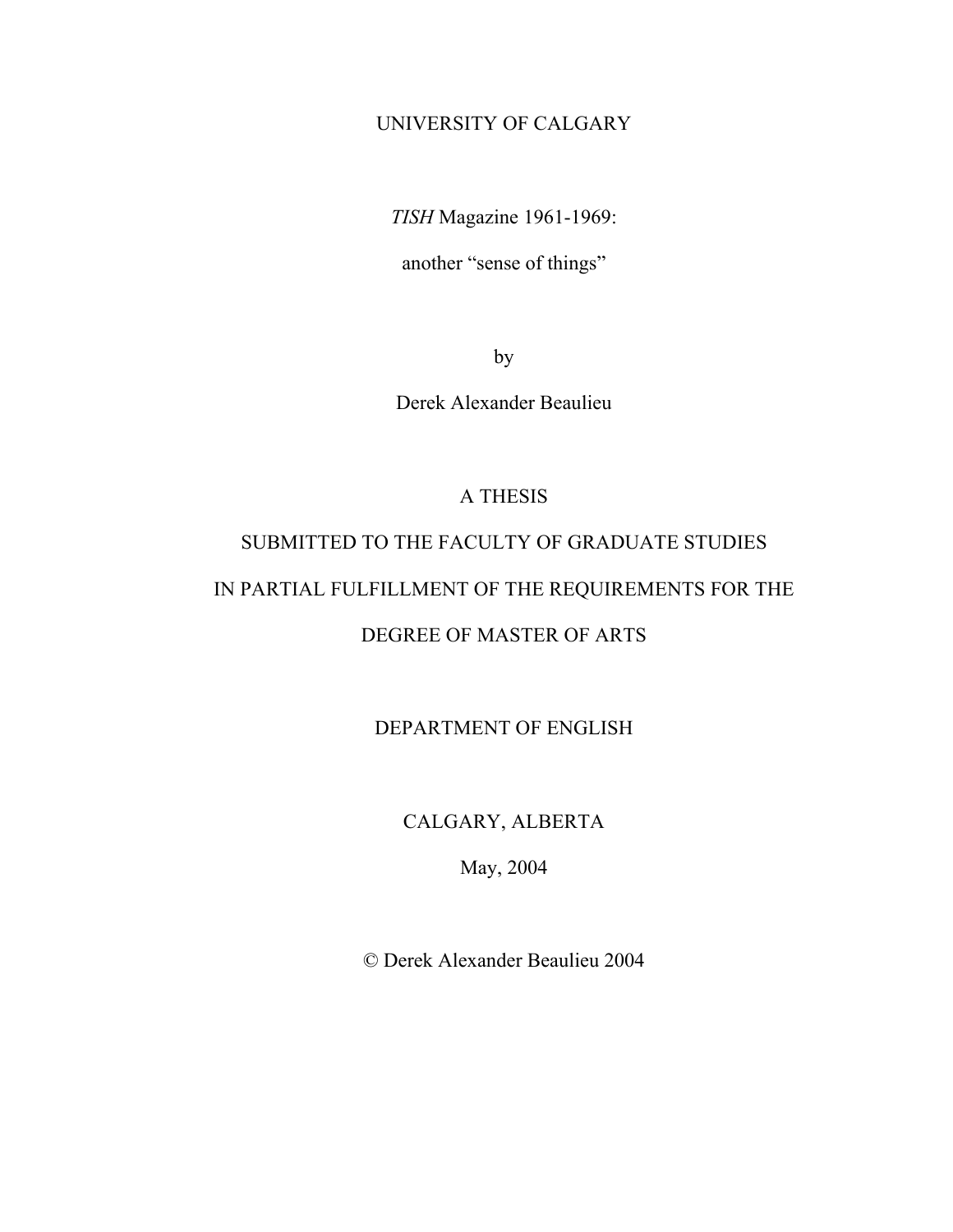## UNIVERSITY OF CALGARY FACULTY OF GRADUATE STUDIES

The undersigned certify that they have read, and recommend to the Faculty of Graduate Studies for acceptance, a thesis entitled "*TISH* Magazine 1961-1969: another 'sense of things'" submitted by Derek Alexander Beaulieu in partial fulfillment of the requirements for the degree of Master of Arts.

\_\_\_\_\_\_\_\_\_\_\_\_\_\_\_\_\_\_\_\_\_\_\_\_\_\_\_\_\_\_\_\_\_\_\_\_\_\_\_\_\_\_\_\_\_\_\_\_\_\_\_\_\_\_\_\_\_\_\_\_

Supervisor, Dr. Susan Rudy, Department of English

Dr. Jon Kertzer, Department of English

Dr. Brian Rusted, Department of Communication Studies

May 11, 2004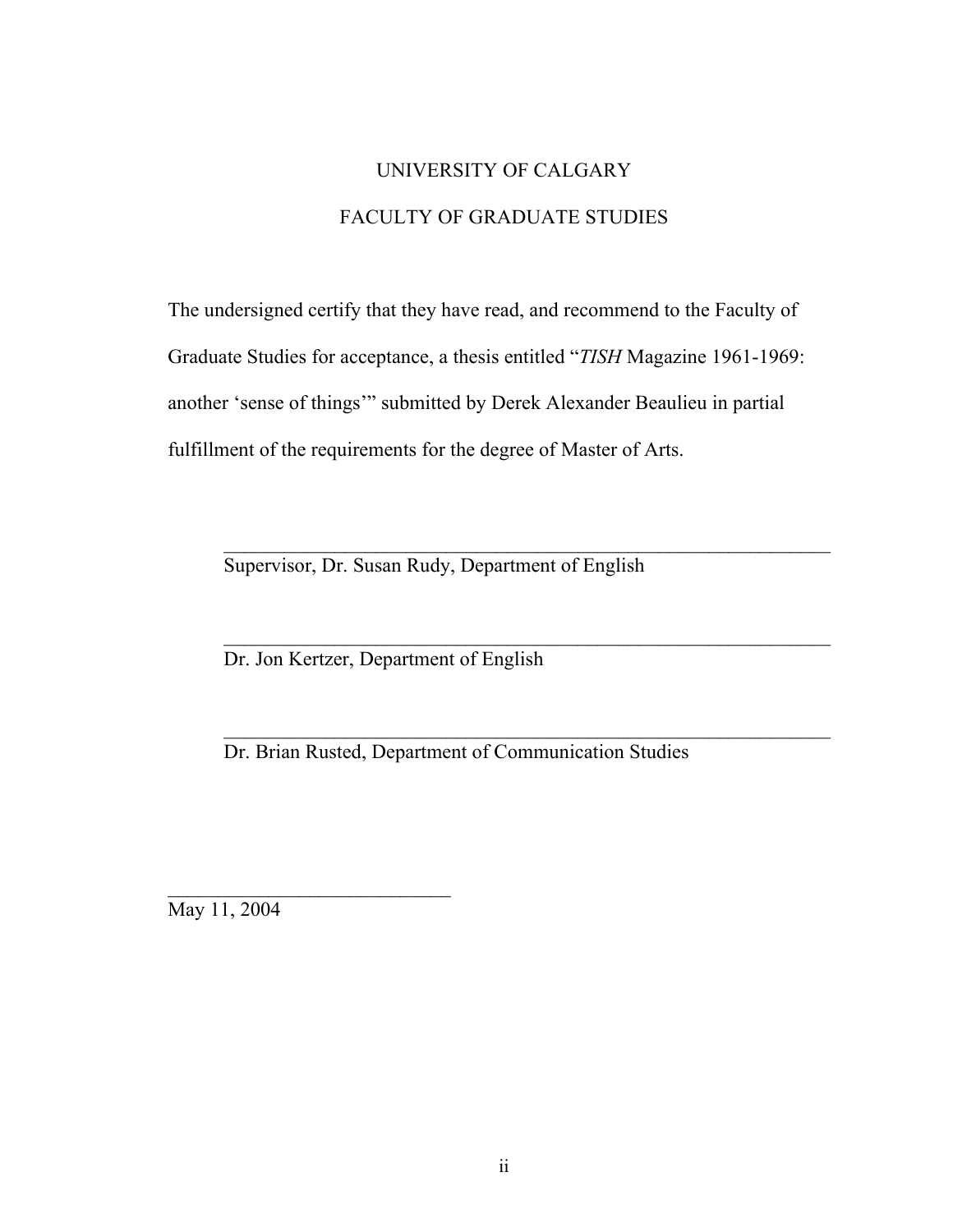#### **Abstract**

The original nineteen issues of *TISH* magazine edited by Fred Wah, George Bowering, Frank Davey and others have been studied extensively. However, although they have not been reprinted or studied, the twenty-six issues produced in the six years after those editors left the magazine continued to be a working ground for the Vancouver literary community. "*TISH* Magazine 1961-1969: another 'sense of things'" examines both *TISH* the magazine, and its various imprints and associated projects: *TISHtapes*, *TISHbooks* and *MOTION: a prose newsletter*. The magazine and its imprints were nodes for community exploration and gradually became charged spaces for social and political activism. This thesis examines the post Davey et al issues of *TISH* as a single node within a rhizomatic network of communities and transcribes and indexes *TISH* issues 20 though 45(E) as well as *MOTION* numbers 1 though 6 returning these issues to print and allowing further study.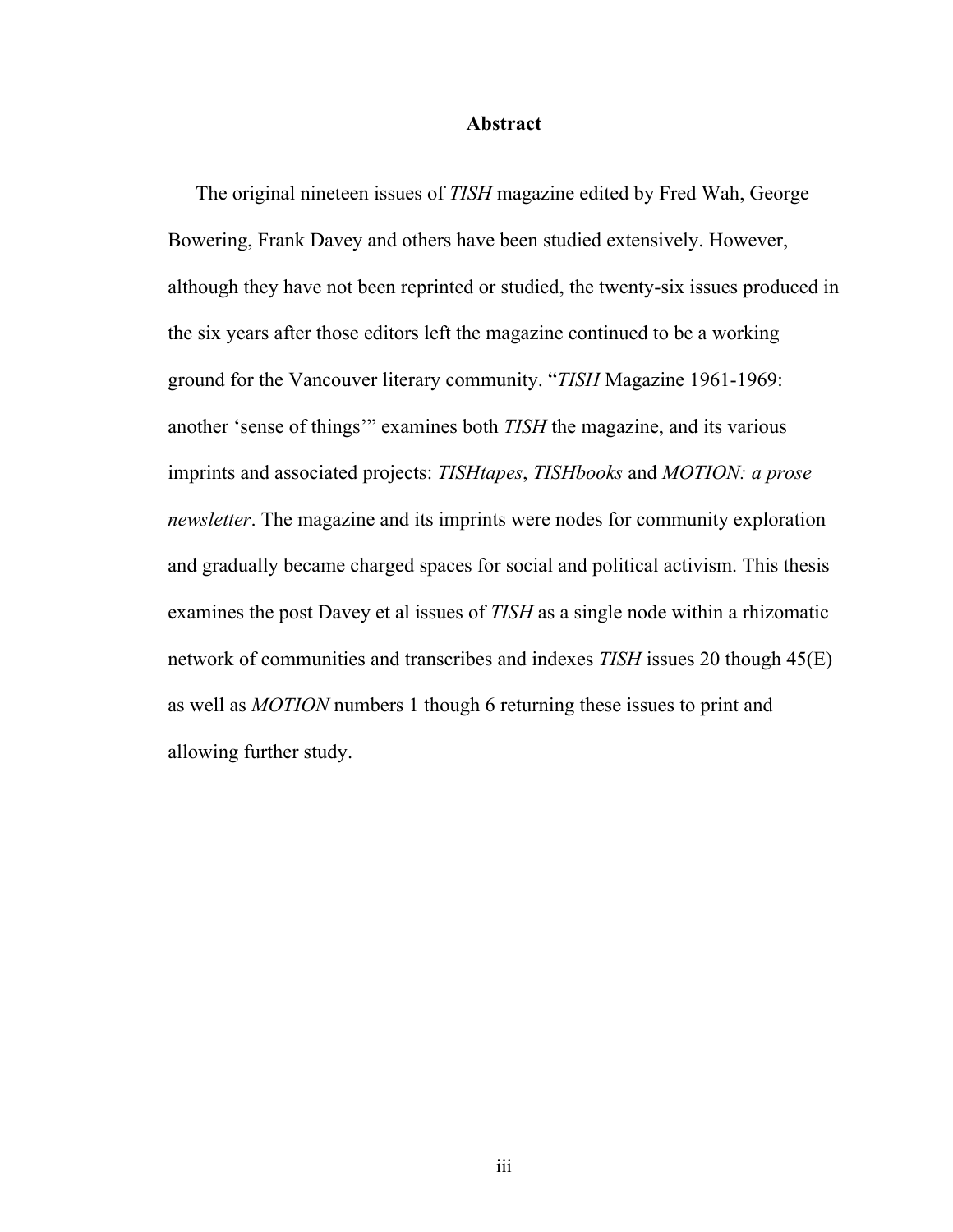#### **Acknowledgements**

This thesis would not have been possible without the support of the University of Calgary English Department, and especially Richard Davis, Stephen Guy-Bray, Jacqueline Jenkins, Nicole Markotić, Fred Wah, and of course my incredibly supportive supervisor Susan Rudy. Margaret Avison, Michael Barnholden, George Bowering, Pauline Butling, Estelle Dansereau, Frank Davey, Nicky Drumbolis, Robert Hogg, Daphne Marlatt, Jamie Reid, Aaron Vidaver and Fred Wah all patiently answered questions and offered support along the way. Tony Power (Simon Fraser University) and Michael Basinski (SUNY Buffalo) were also helpful in locating documents. Karl Siegler at Talonbooks showed a faith in my work which was tremendously supportive. I also thank the Department of English and the Faculty of Humanities of the University of Calgary for a Career Development Award which enabled me to carry out preliminary research for this thesis at the *TISH*: 40th Anniversary Conference, Capilano College, Vancouver, BC in October of 2001. Thank you.

Gratitude and thanks also to my family for supporting me even when the results were not always clear; to Courtney for encouraging me to quit my job and go back to school; and of course to Maddie for tempering "student" with "Daddy." Thank you.

I would not have even considered taking on this project without my community of writers, critics and friends — especially the support of Jason Christie, Jill Hartman, Paul Kennett, Nikki Sheppy and Malika Srivastava — they

iv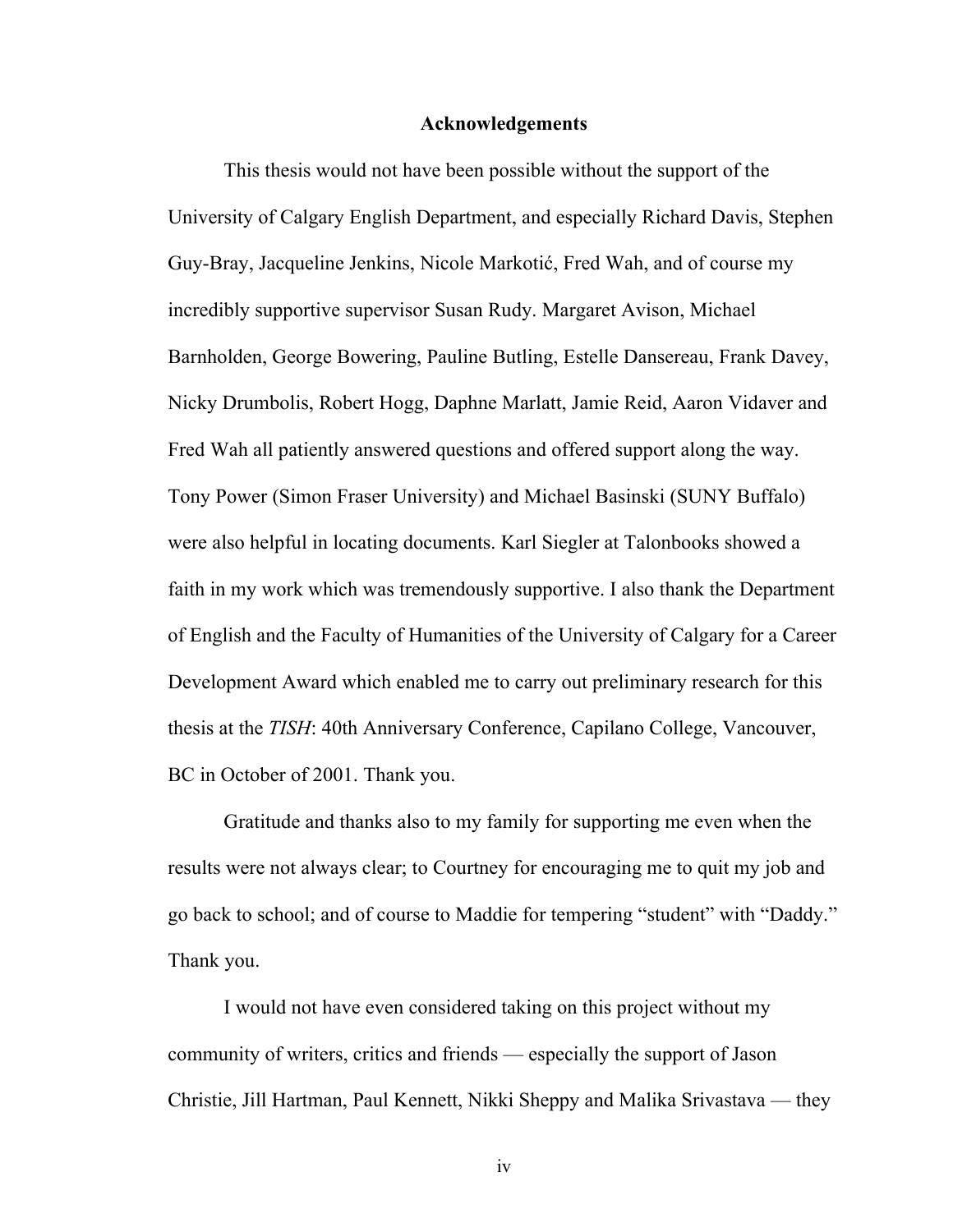have all shared so much, and have done so unquestioningly — they have proved to be the best friends a person could ask for, and without me ever having to ask. Thank you.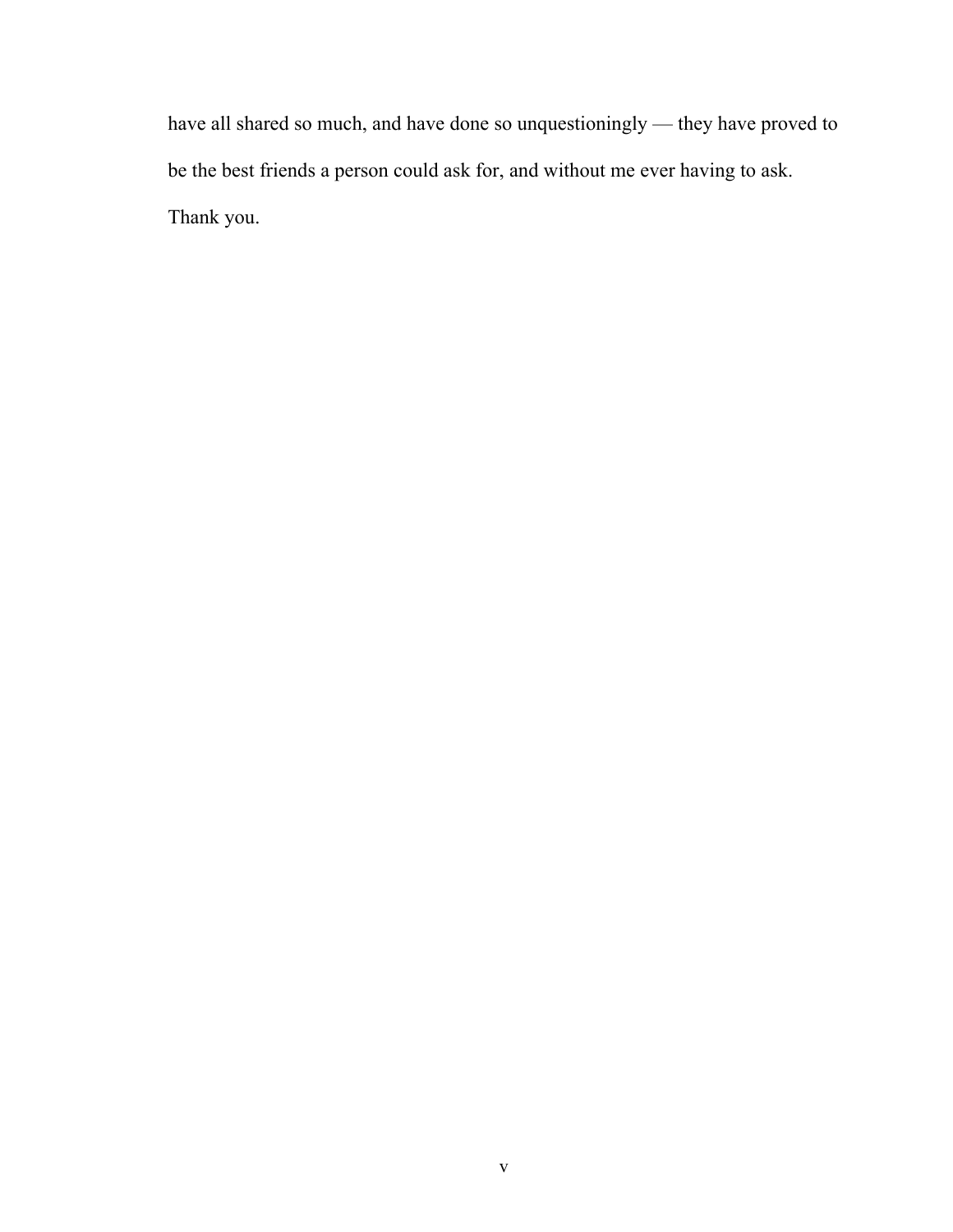*for Madeleine*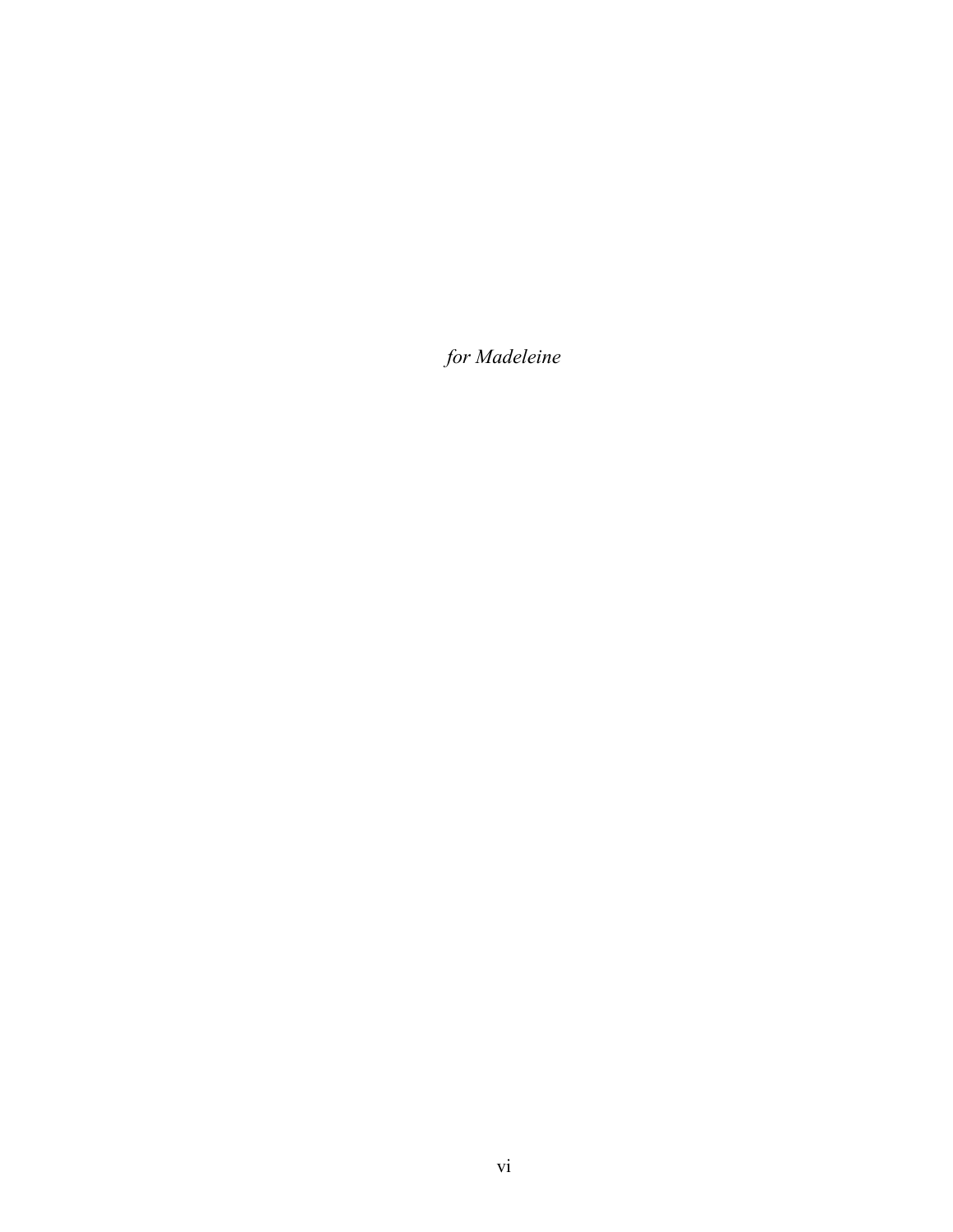## **Table of Contents**

| Approval Page                                                             | 11                   |
|---------------------------------------------------------------------------|----------------------|
| Abstract                                                                  | $\dddot{\mathbf{i}}$ |
| Acknowledgements                                                          | iv                   |
| Dedication                                                                | V1                   |
| Table of Contents                                                         | vii                  |
| Epigraph                                                                  | viii                 |
| Introduction: Story and History / Memory and Anecdote                     | $\mathbf{1}$         |
| Chapter One: TISH Happens                                                 | 15                   |
| Chapter Two: Nodes: Black Mountain, TISH books and MOTION                 | 28                   |
| <i>i. TISH</i> and Black Mountain College                                 | 28                   |
| ii. TISH books and MOTION                                                 | 37                   |
| Chapter Three: 1963 and after: seen and scene                             | 51                   |
| i. The 1963 Vancouver Poetry Conference                                   | 51                   |
| ii. 1963-1967: <i>sight, site and nonsite</i>                             | 58                   |
| iii. 1968-1969: TISH 40 through E[45] and The Georgia Straight            | 66                   |
| Conclusion: a working ground                                              | 75                   |
| Bibliography                                                              | 81                   |
| Appendix A: <i>TISH: A Poetry Newsletter</i> Issues 20 through E[45]      | 92                   |
| Appendix B: Index of TISH: A Poetry Newsletter Issues 20 through E[45]    | 93                   |
| Appendix C: MOTION: A Prose Newsletter Issues 1 through 6                 | 99                   |
| Appendix D: Index of <i>MOTION: A Prose Newsletter</i> Issues 1 through 6 | 10                   |

 $\tilde{\mathcal{C}}$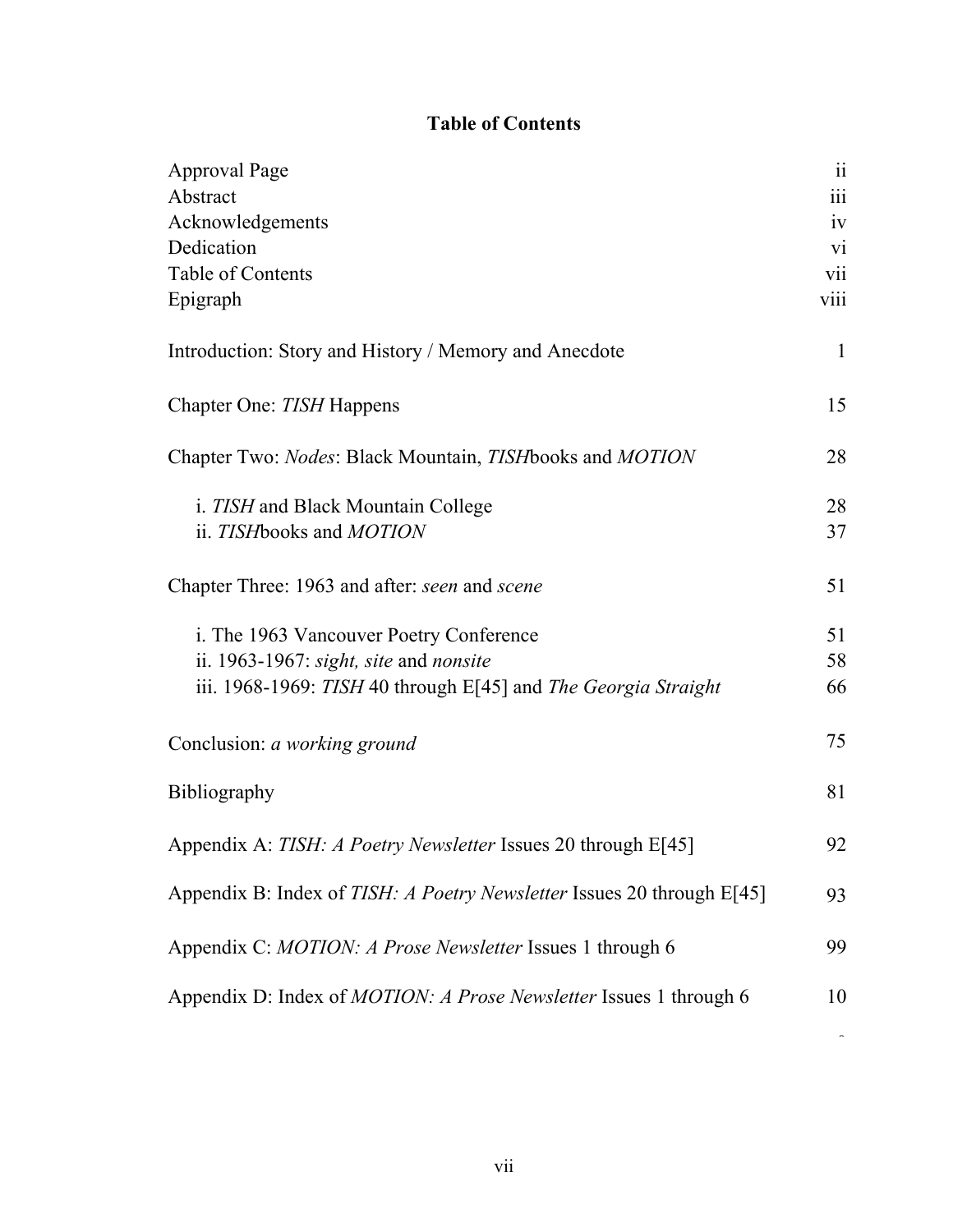It begins

slowly, takes us unaware, increasing numbers — the numbers of them, the blood stirs, then we are moving together into waves. […]

**Gathering** formation, purposeful motion, and yes we shake the ground steadily.

Peter Auxier, "Burrard Hill" *TISH* 23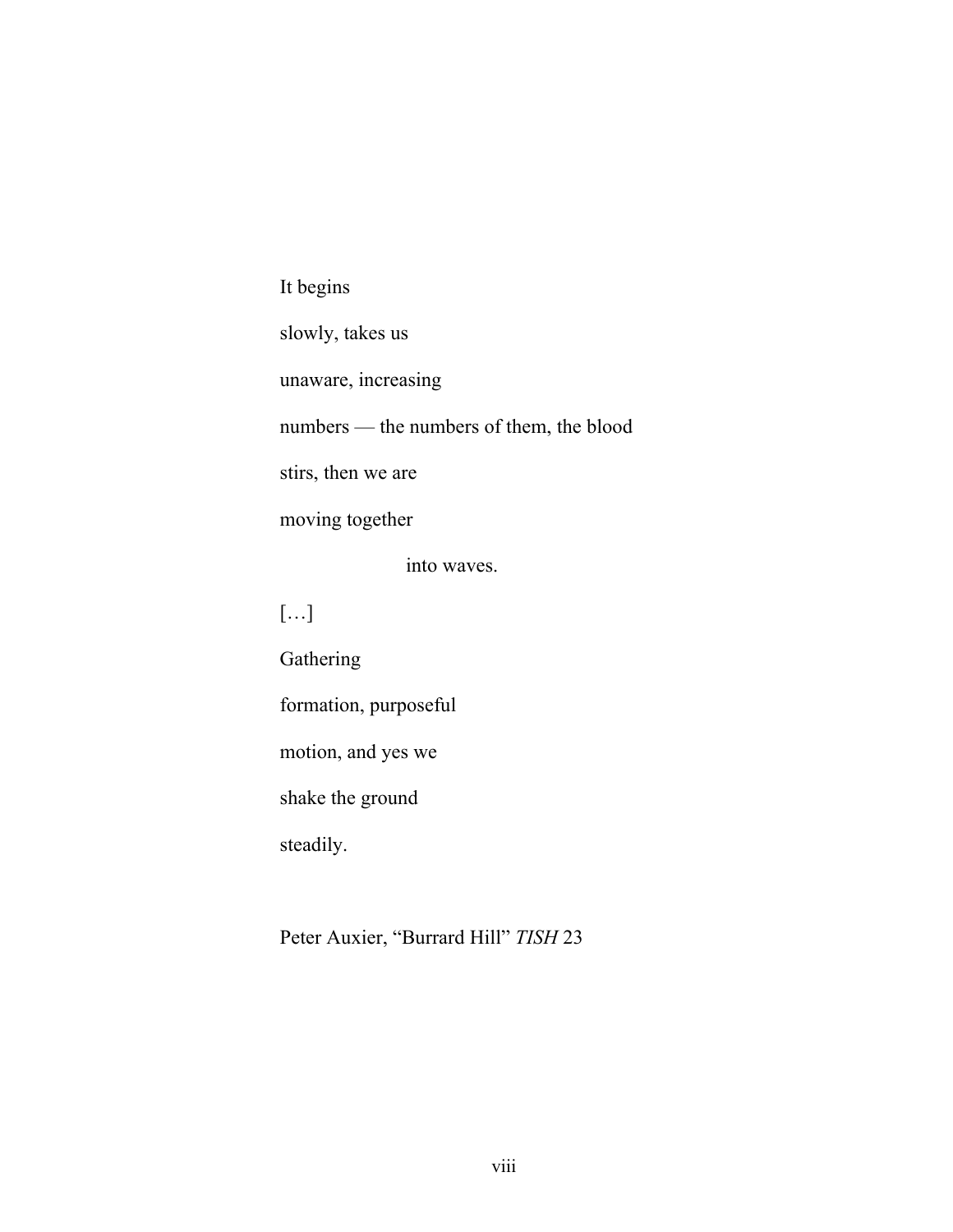## **Introduction: Story and History / Memory and Anecdote**

Literary activity is never separate from the various contexts, situations and circumstances it arises from. In many respects, it is precisely the contexts and materials that really define it. Barry McKinnon, "The Caledonia Writing Series"

 Accounts of little magazines, small presses and literary communities often rely on "oral histories,"<sup>1</sup> faint recollections and oft-repeated legends. Barry McKinnon, in his 1983 recollection of the *Caledonia Writing Series* (1972-1980), referred to it as "a cupboard full of books, a bibliography, a stream of images […] memory, and anecdote" ("The Caledonia Writing Series" 2). "Memory, and anecdote," relied on for the history of small magazines and communities, lead to over-generalization and sweeping categorization:

> [a]ny period of literary activity is always more complex than the eventual generalizations that might be made out it, yet the act of

<sup>1</sup> For example Robinson's interviews with Gladys Hindmarch and Stan Persky, or the interviews with Daphne Marlatt, Lionel Kearns and others in Barbour's Beyond *TISH*.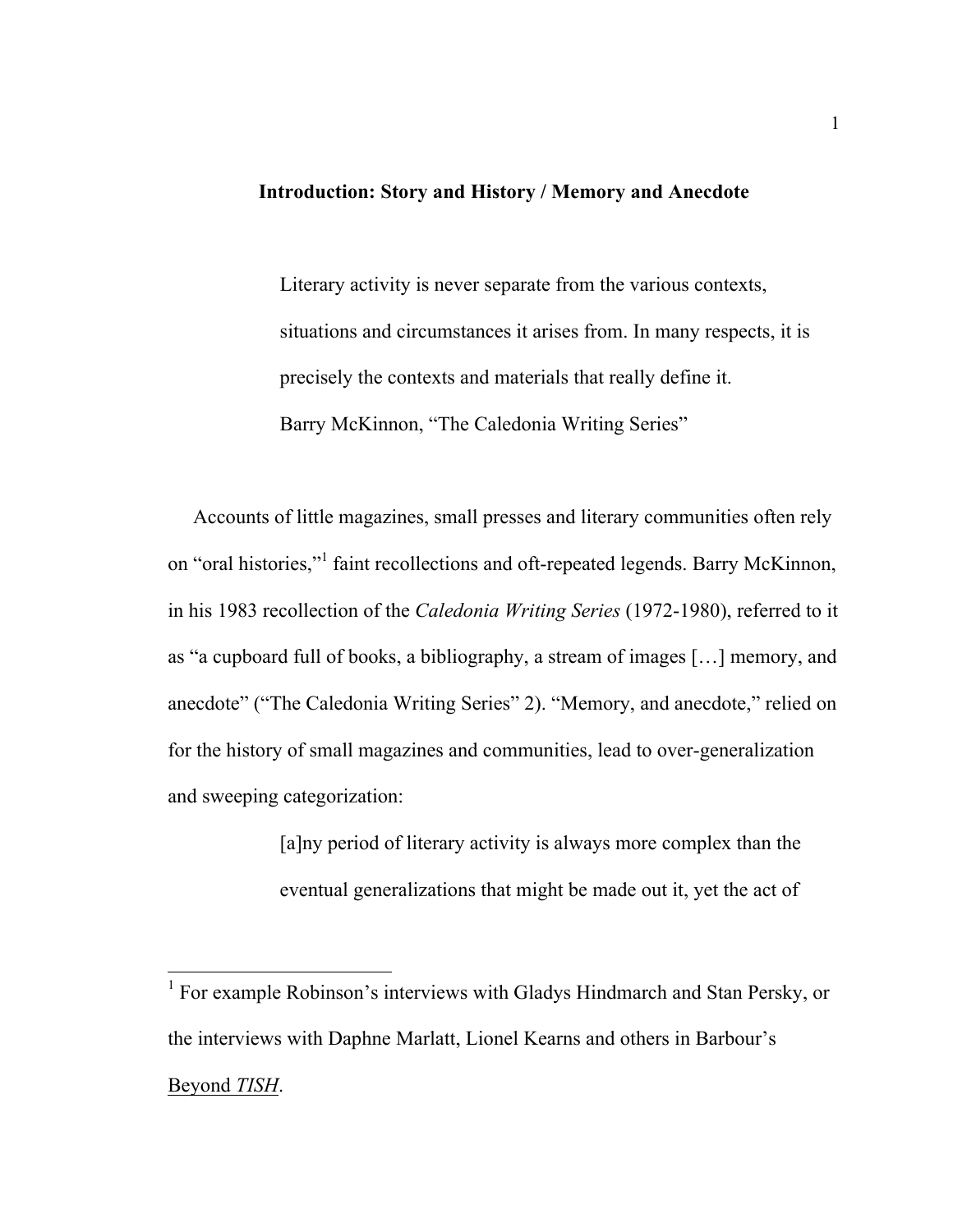history inevitably leads to the large and convenient category: *this* group or *that* group […] in *this* or that time and place.

(McKinnon "Introduction" 5; original emphasis)

 This thesis examines a particular literary community: the writers involved with Vancouver's magazine *TISH: a poetry newsletter* from 1961 through 1969. It is primarily a historical study, but it is both interrupted by and interpreted through literary theory. As such, it reflects on not just a sequence of events, but also the literary artifacts and writing practices that were produced from those events.

 If history consists of important dates and individuals, literary communities call into question history's "distinction between what may be called the outside and the inside of an event" (Collingwood 251). Looking at *TISH*'s history in terms of hierarchical structures and genealogies privileges a single source, a single historical precedent instead of the organic growth inherent in community development. For the purposes of this thesis, it is more useful to approach *TISH*'s literary community and history as rhizomatic non-hierarchical structures, as defined by Deleuze and Guattari, as opposed to a tree-based or "arborescent system:"

> Accepting the primacy of hierarchical structures amounts to giving arborescent structures privileged status …. In a hierarchical system, an individual has only one active neighbor, his or her hierarchical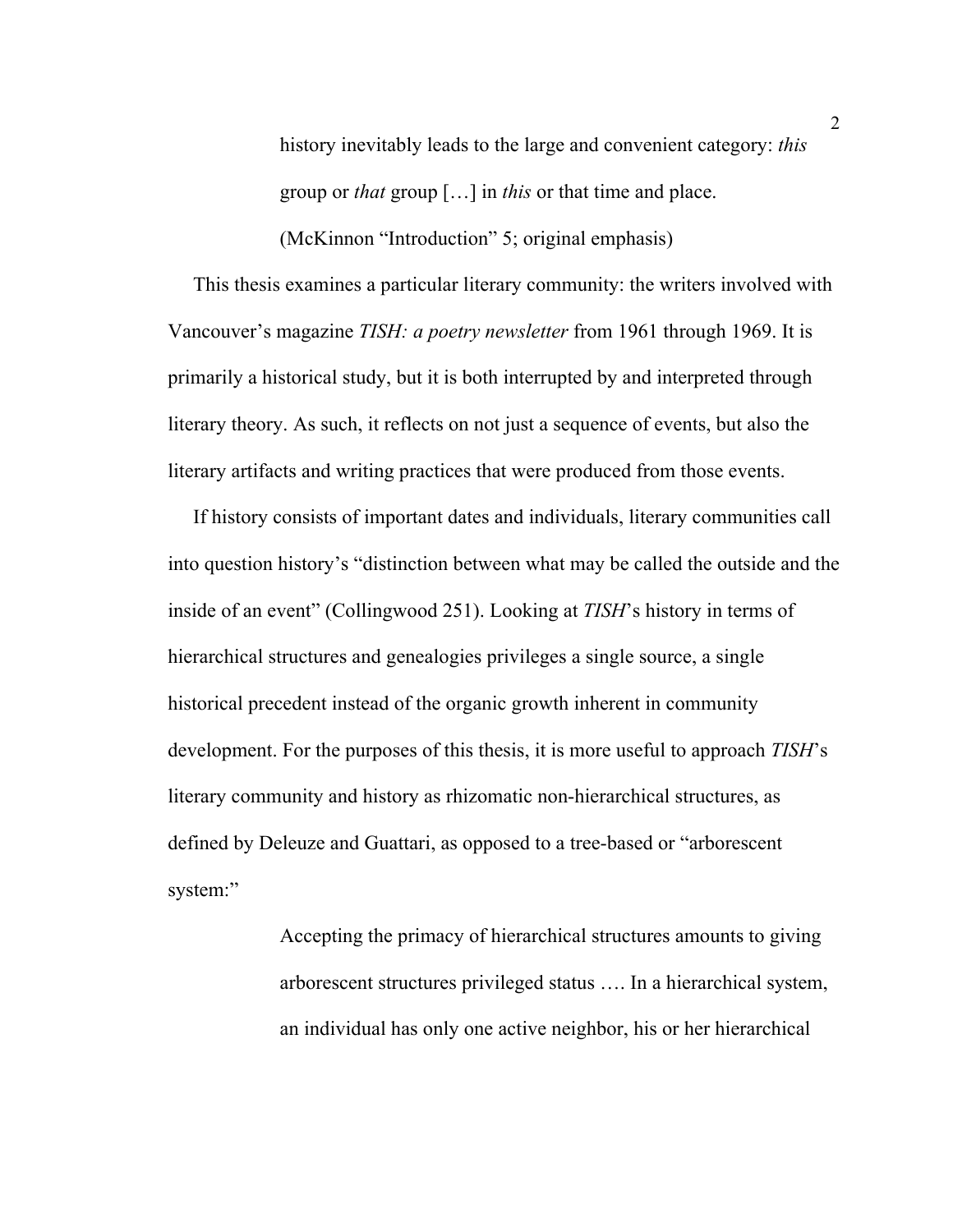superior. (Rosenstiehl and Petitot as quoted in Deleuze and Guattari 16)

This approach allows for the amorphous gathering of like-minded individuals that eventually leads to the publication of *TISH* and the formation of poetic and political communities, "a formation that allows for diverse local and regional narratives of emergence and intervention" (Butling and Rudy 27). Historical exploration tends to be genealogical, though literary activity "defies a conventional chronological history" (McKinnon "The Caledonia Writing Series" 2). By exploring *TISH*'s "stems and filaments that seem to be roots," a move can be made to recuperate *TISH* as an "acentered, nonhierarchical, nonsignifying system […] defined solely by the circulation of states" (Deleuze and Guattari 15, 21). An "acentered" system, *TISH* can be seen as a network of interactions; nodes where connections were made and grown:

> journals occupy a crucial node in a network which both begins and ends with the educational formation of those who write, edit, and publish texts, and those who consume them. (Davey Canadian Literary Power 107)

These nodes, throughout *TISH*'s rhizomatic "antigenealogy," take the form of people, classes, conferences, readings, lectures and as one would expect within any community, friendships, relationships and personal connections.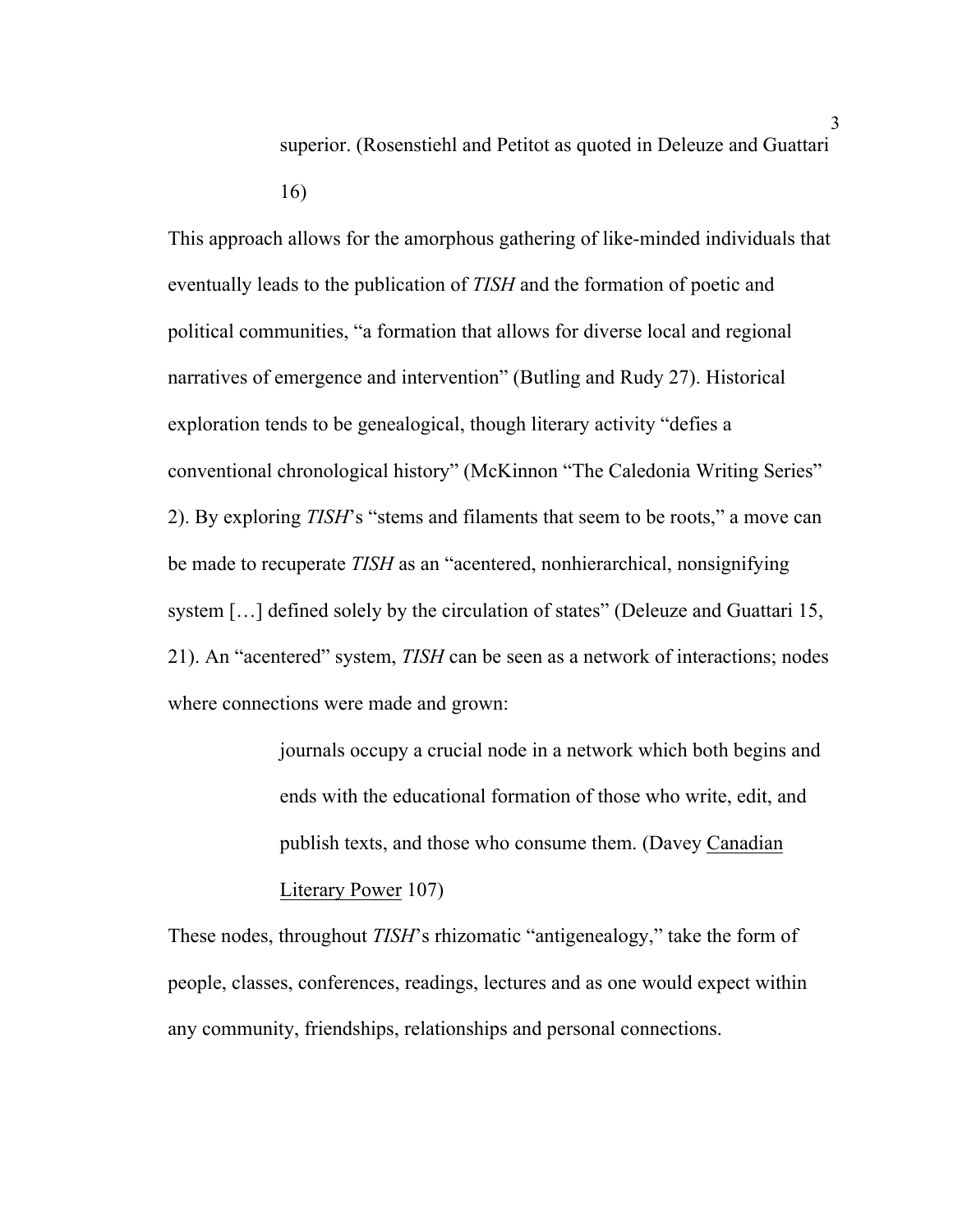Examinations of *TISH: A Poetry Newsletter*<sup>2</sup> — a Vancouver based poetry magazine published between 1961 and 1969 primarily by students at the University of British Columbia — are no exception to this casual attitude toward history. At a 1985 round-table discussion on *TISH*, Lionel Kearns observed that "what [he] like[s] about *TISH* is that its *legend* keeps on developing with the years" (Niechoda and Hunter 90; original emphasis).<sup>3</sup> Despite three book-length studies of *TISH* magazine — Keith Richardson's Poetry and the Colonized Mind: *TISH*, C.H. Gervais' The Writing Life: Historical and Critical Views of the *TISH* Movement and Douglas Barbour's Beyond *TISH*, a special issue of *West Coast Line* — and Frank Davey's full reprinting of *TISH* issues 1 through 19, there is still no written history of its founding (the focus of the first chapter of this thesis: "*TISH* Happens"), its relation to the accompanying fiction newsletter *MOTION*, or to the *TISHbooks* imprint (the focus of the second chapter: "Black Mountain,

 2 I have chosen to silently standardize the capitalization of *TISH* instead of *Tish* through-out this thesis without the disruptive "[sic]" although there is little agreement as to correct capitalization. I believe that the fully capitalized spelling foregrounds the anagram of the title — which will be discussed at greater length later in this chapter.

<sup>3</sup> Lionel Kearns is cited in Niechoda and Hunter's "A *TISH*story;" a transcription of a 1985 roundtable discussion with several *TISH* editors and contributors. Please see the Bibliography for a full listing of participants.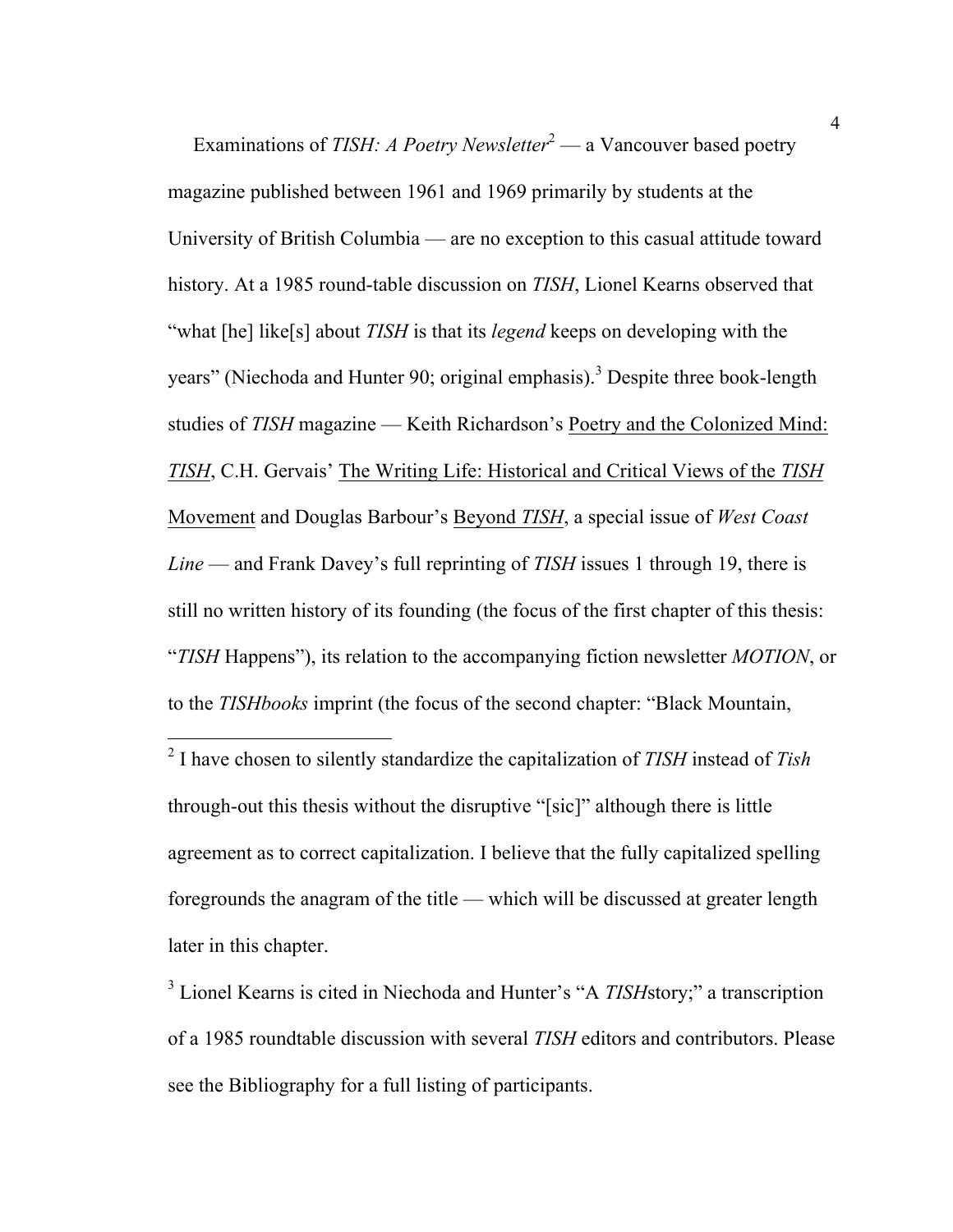*TISH*books and *MOTION*"). Neither is there reflection on the interaction of the *TISH* editors with the speakers at the 1963 Vancouver Poetry Conference or the subsequent twenty-six issues of the magazine that appeared before its folding in 1969, the focus of the third and final chapter of this thesis, "1963 and after: *seen* and *scene*."

 Much of the written history of *TISH* defaults to what Thomas Carlyle referred to as the "great-men" model of history:

> great men, their manner of appearance in our world's business, how they have shaped themselves in the world's history, what ideas men formed of them, what work they did; on heroes namely, and on their reception and performance; what I call hero-worship. (Carlyle n. pag)

Moreover, the original nineteen issues of *TISH*, as edited by Frank Davey, Fred Wah, George Bowering, Jamie Reid and David Dawson, have garnered the majority of academic and historical study to the detriment of the later six years of *TISH*'s publication. Ken Norris' The Little Magazine in Canada 1925-1980: Its Role in the Development of Modernism and Post-Modernism in Canadian Poetry (1984), for example, dedicates thirty-one pages to *TISH* issues 1 through 19 and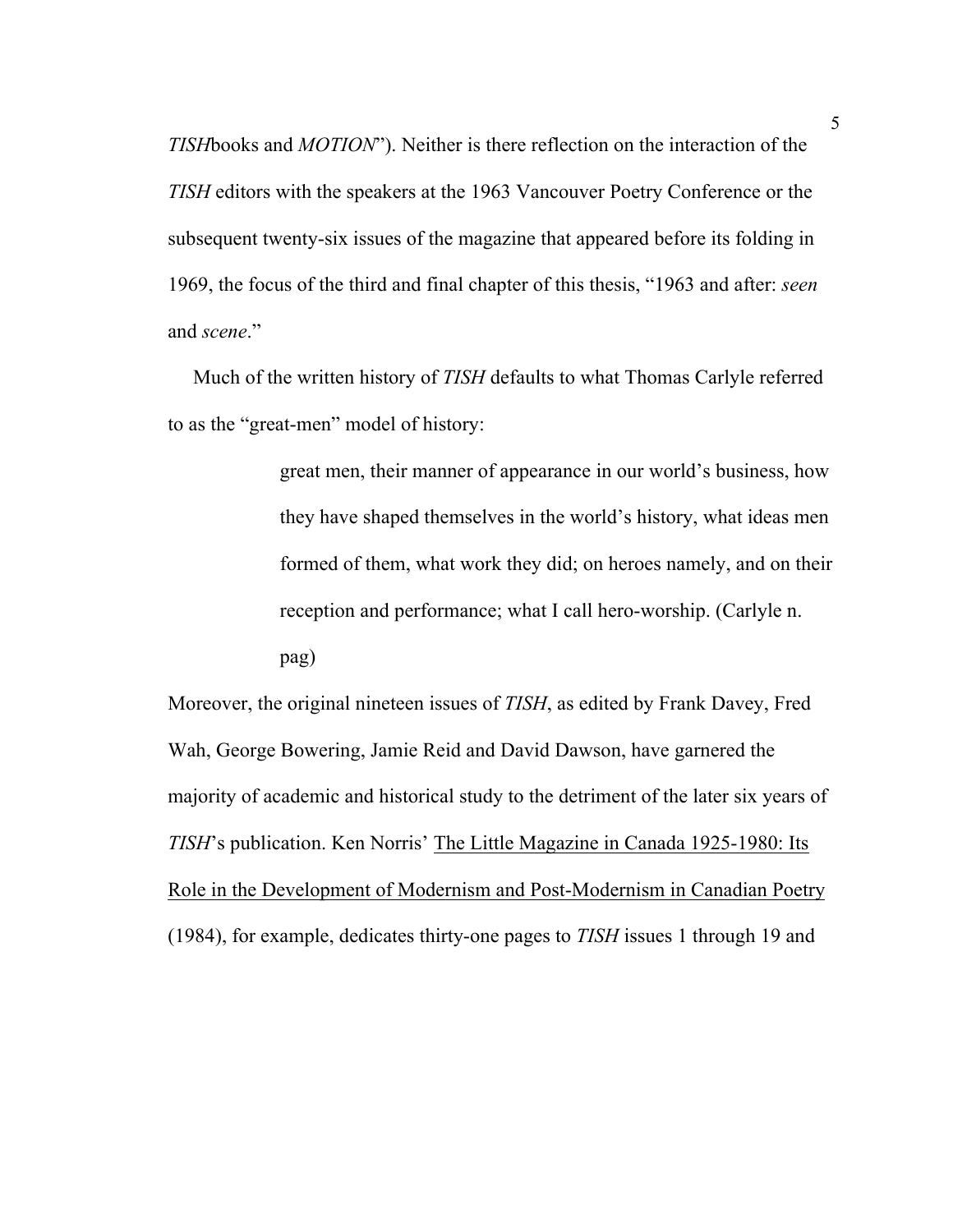subsequent magazines founded by the original editors,<sup>4</sup> but only three pages to *TISH* 20 through  $E[45]$ <sup>5</sup> and its relationship with other magazines:

> [d]espite the fact that the magazine continued for six years after the first editorial period and served well various factions of the Vancouver literary scene, the important work done by *TISH* is contained in the first nineteen numbers. (Norris 122)

C.H. Gervais' The Writing Life: Historical & Critical Views of the *TISH*

Movement (1976), published as a "companion volume" to Davey's *TISH* No. 1-19 (1974) makes no mention of the post-1963 period of *TISH*'s publication (Gervais "Preface" 12). Literary history — like any history — is written by the powerful, and *TISH*'s history is no exception, "[i]t rewards and reinforces the patriarchal values of dominance, aggressiveness and competitiveness, qualities that were noticeably lacking" in the later editorial period of *TISH* (Butling "'Hall of Fame Blocks Women'" 65). Bowering, Davey and Wah — the "heroes" of the original

 <sup>4</sup> George Bowering's *Imago* (1964-1974), Frank Davey's *Open Letter* (1965-date) and Fred Wah's *Sum* (1964-1965).

<sup>&</sup>lt;sup>5</sup> *TISH* was sequentially numbered for issues 1 through 43, issue 44 and 45 were lettered "D" and "E." This shift in numbering system will be addressed in chapter three.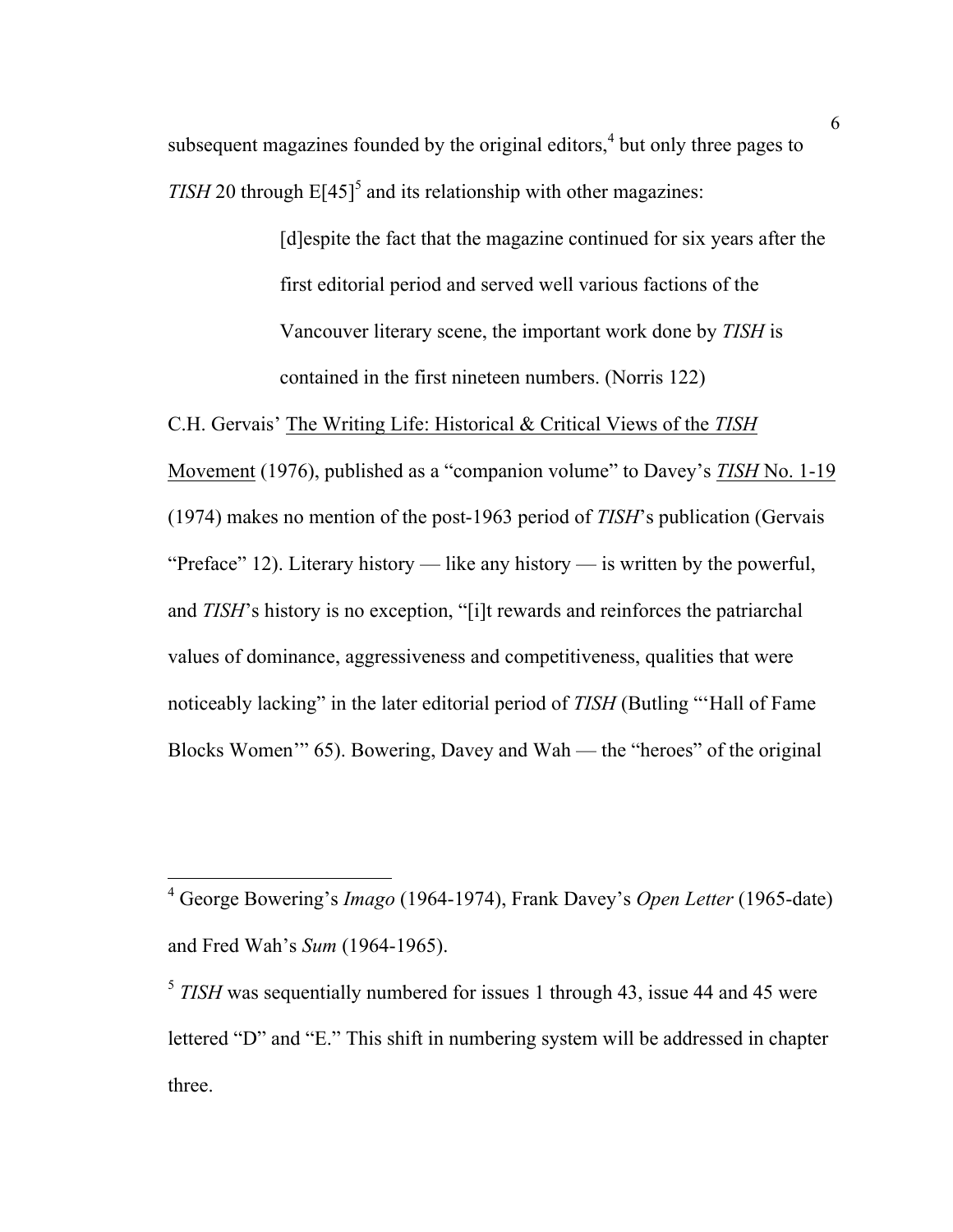editorial period of *TISH* — all eventually gained positions of academic power<sup>6</sup> guaranteeing that the original issues would continue to be discussed and studied. The bias of the original editors towards the first nineteen issues has been reflected both in criticism published to date on *TISH* and in their personal statements:

> I didnt  $[sic]$ <sup>7</sup> like the idea of the magazine's continuing with a new set of editors after its run, although I wouldn't have minded seeing them do a magazine with a slightly different direction. (Bowering "Interview with Barry McKinnon" 16)

The majority of criticism to date on *TISH* has focused on the first nineteen issues and has appeared through the efforts of the original editors with several articles appearing in Frank Davey's journal *Open Letter* as well as the special Beyond

 6 George Bowering was recently (2002) named Canada's first Parlimentary Poet Laureate and taught at Simon Fraser University, University of Alberta (at Calgary), University of Western Ontario and Sir George Williams (Concordia) University; Frank Davey is the Carl F. Klinck Professor of Canadian Literature at the University of Western Ontario; Fred Wah recently retired after teaching at the University of Calgary for fourteen years.

 $\frac{7}{7}$  Through-out the thesis I have chosen to retain the original pacing and idiosyncratic spelling used by the authors by avoiding the invasive *[sic]* or square brackets: *[ ]*, unless where required for clarity.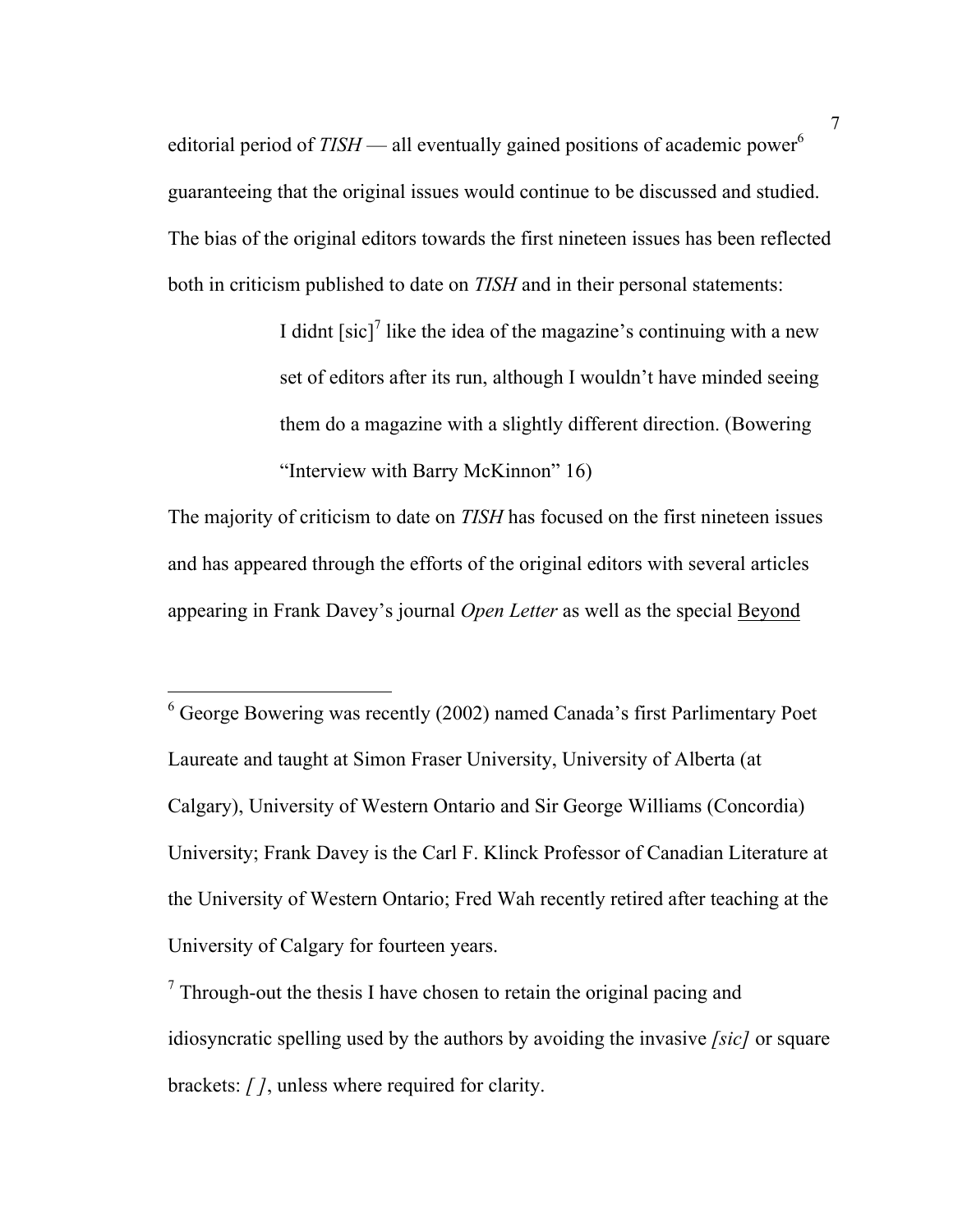*TISH* issue of *West Coast Line* on which George Bowering appeared as a member of the editorial board.

 Robert Hogg, an editor of *TISH*'s companion magazine *MOTION: A Prose Newsletter* (which will be discussed at greater length later in chapter two), and editor of *TISH* 25 and 26 notes "the orig. editors seem to have a vested interest in seeing *TISH* 1-19 as sacrosanct, the original thing" (Hogg, E-mail). The work of later editors, dismissed as having "no distinctive character" (Richardson 51) is marginalized as "lack[ing ...] argumentative energy" — a "comparatively staid" journal that had "ceased to engage its readership with material which purported to break ground poetically" (Richardson 55, 65). Richardson's dismissal of *TISH* numbers 20 through E[45] because it failed to "break ground poetically" fully embraces Ezra Pound's modernist edict to "Make it New:"

Tching prayed on the mountain and

wrote MAKE IT NEW

on his bath tub

Day by day make it new

cut underbrush,

pile the logs

keep it growing.

(*Cantos* LIII, 264-65)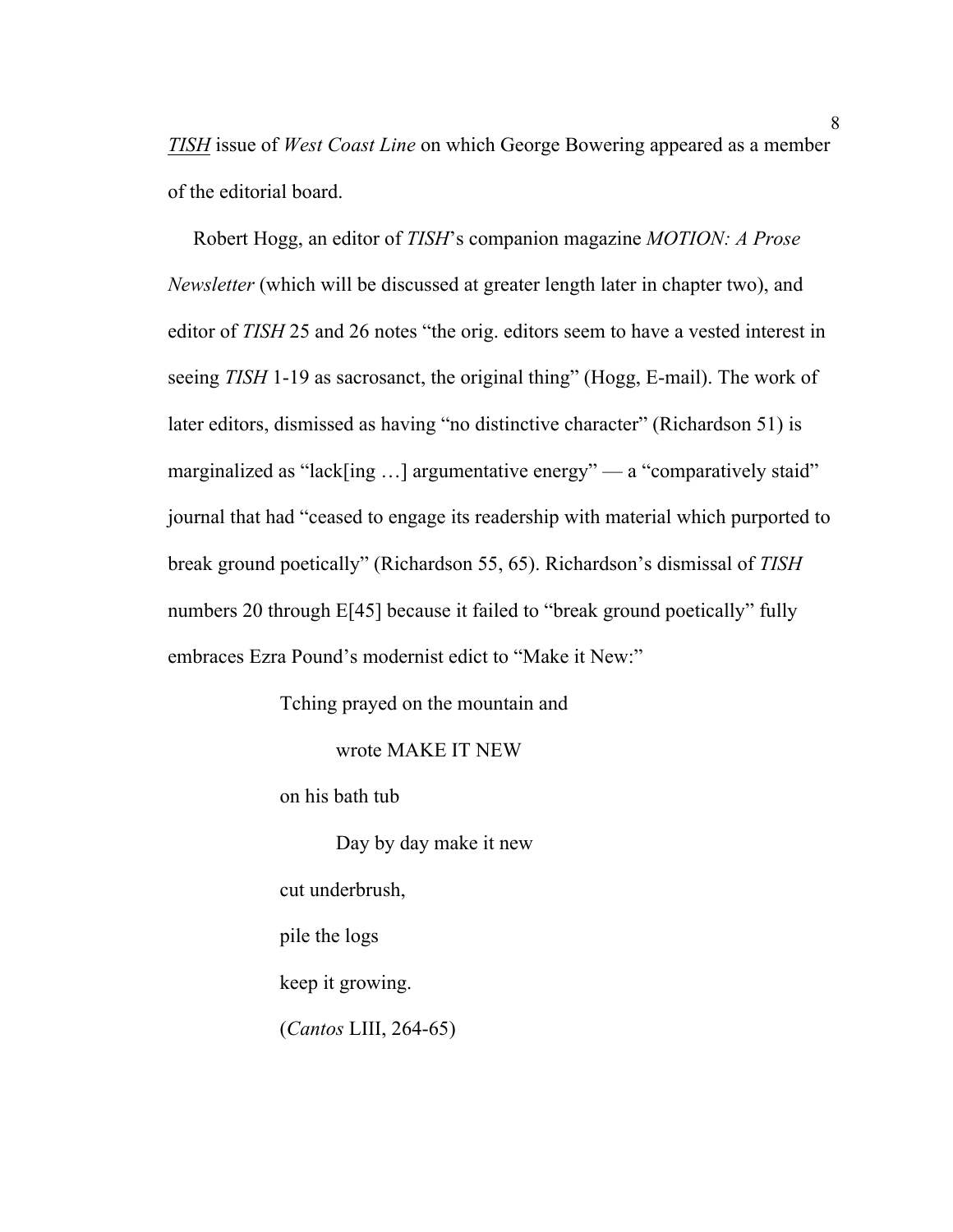By not continuing to "pile the logs / keep it growing," *TISH: A Poetry Newsletter*  — if measured by its dedication to Pound's edict — betrays its very title by not remaining dedicated to the *new* in "newsletter." *TISH* 20 through E[45] did lack the "argumentative energy" of the original issues, but it was perhaps a creative space that no longer needed to be a literary proving ground. Charles Bernstein questions the "valorization of confrontation and initiation" as the "surest signs of poetic authenticity" (Bernstein 165), an argument that can easily be applied to the later issues of *TISH*. *TISH* did not engage in "confrontation and initiation" but rather continued to locate itself within a community, in relationship to other centres:

> proceeding from the middle, through the middle, coming and going rather than starting and finishing […] the middle is by no means an average; on the contrary, it is where things pick up speed. (Deleuze and Guattari 25)

A constant dedication to *the new*, however, does not guarantee growth; "'the new' [...] will be overcome and made obsolete through the novelty of the next style" (Habermas 92). As I will argue, *TISH* 20 through E[45] have not been studied because of the relatively low profile of its editors since their period with *TISH*.

\* \* \*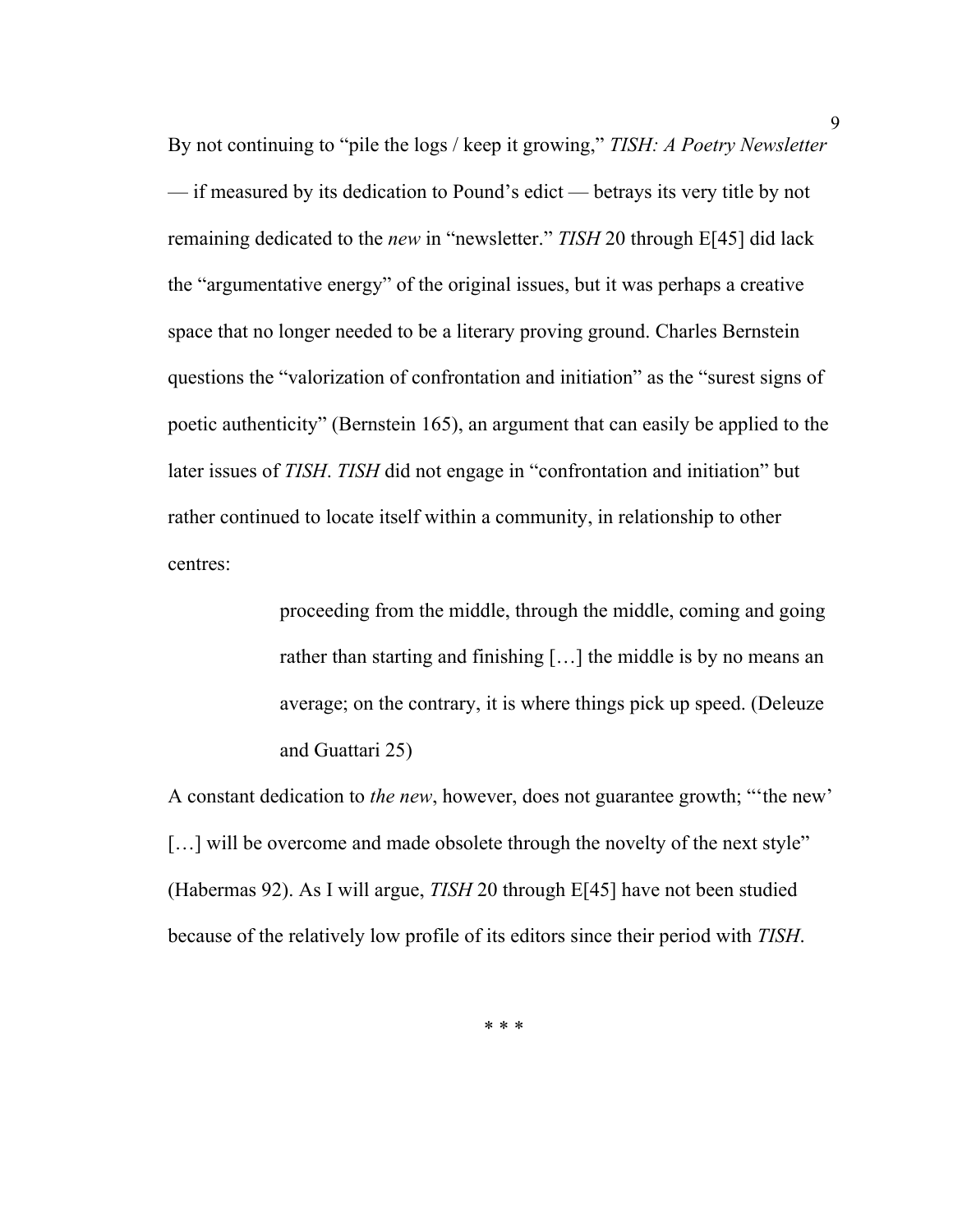This thesis also includes four appendices. The first is a full transcription of *TISH* numbers 26 though E(45) returning these issues to print and enabling further examination of the material in each issue. The second appendix is an index to those issues in the same format as Frank Davey's *TISH* No. 1-19 (1974). The last two appendices are a similar treatment for *MOTION: a prose newsletter*; a full transcription of all six issues of *MOTION* (1962) as well as a full index of the contents of those issues. By transcribing and indexing these issues this thesis enables further study of the later issues of *TISH* and the entire publication history of *MOTION*. Transcriptions of *TISH* were made from photocopies of the holdings at the University of Alberta, University of Calgary, SUNY Buffalo, and from the author's collection. Transcriptions of *MOTION* were made from photocopies of the holdings at the University of Calgary. *TISH* issues 20 through E[45] and MOTION issues 1 through 6 are transcribed into *Microsoft Word 2002* and are included in this thesis on the enclosed CDRom. Issues have been transcribed so as to maintain as much of the original formatting as possible, including page breaks and the use of white space. Typographic devices have been kept intact, including underlining, italics and the use of capital letters. Throughout the manuscript double dashes (--) have been replaced with em-dashes (—). A few spelling errors were silently corrected without the use of *[sic]* or any sort of editorial invasion; for example in *TISH* 21 the phrase "In hope of peach through art" has been silently corrected to "In hope of peace through art" as the context of the original letter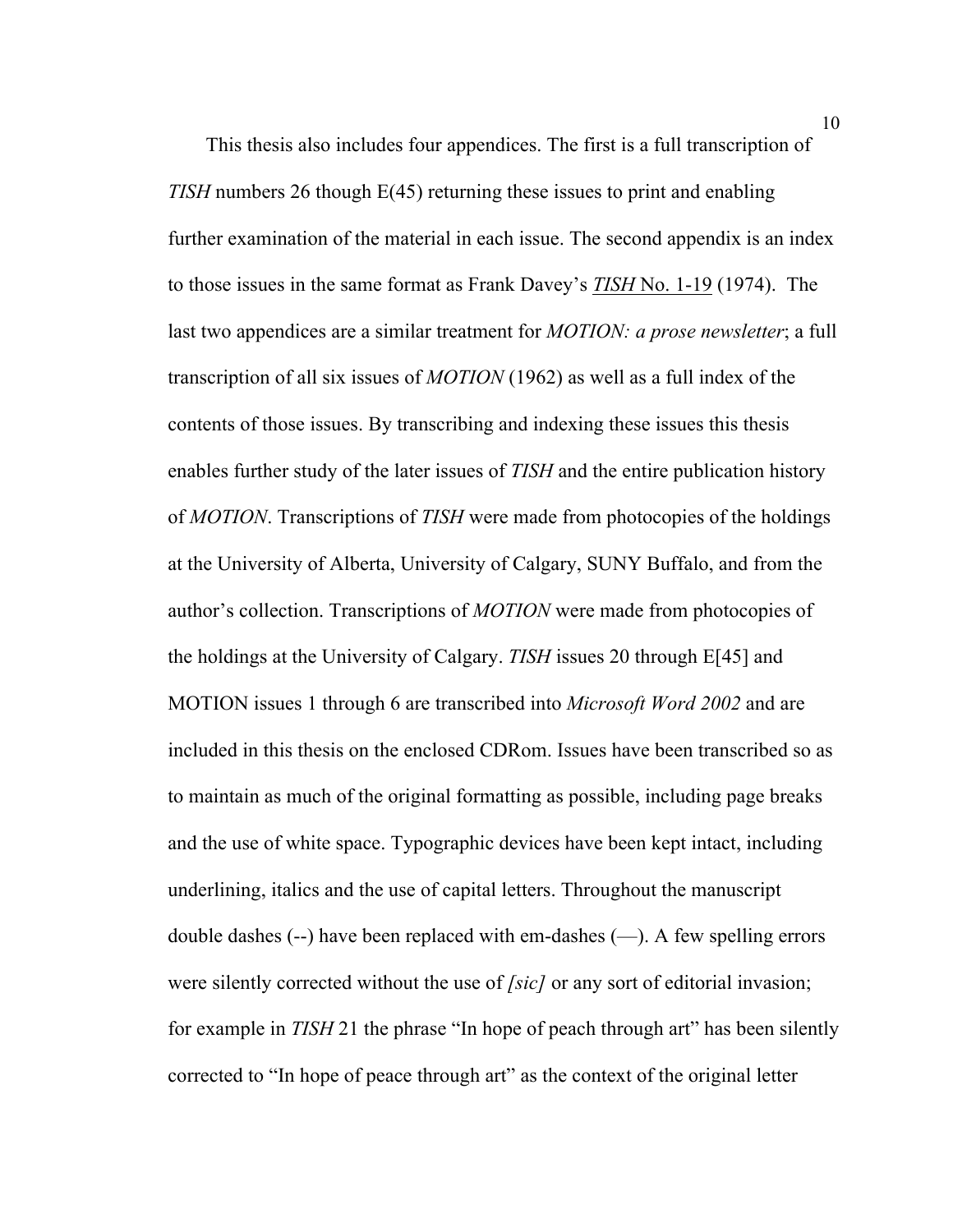indicates (page 11). I have given no editorial preference to either British or American spellings, instead I have left spellings to reflect the original authors' intentions. The few passages that were unreadable due to poor reproduction (in the mimeograph publications) have been indicated by "**[…]**." Due to the technical limitations of mimeograph printing, it was extremely awkward and timeconsuming to correct errors during the original typesetting of *TISH* and *MOTION*. Accordingly, errors were usually struck-through by a line of *X*'s or forward slashes ("*/*") with the corrected text alongside the cancelled errors. These corrections in the originals obviously affect line spacing and length. *TISH* 28, for example, contains the following line in Sam Perry's "Osseous Roots":

( to put/between the lips insert between the lips  $(9)$ 

I have removed the cancellation marks and the offending text in my transcription, restoring the line as:

( to insert between the lips

in order to preserve the poet intended pacing and use of the page as compositional field.

I have also maintained page size; 8 ½" x 14" (legal size) for *MOTION* issues 1 through 6 and *TISH* issues 20 through 40; and 8 ½" x 11" (letter size) for *TISH* issues 41 through E [45]. The original page numbering has been excluded from this transcription in favour of page numbers inserted on the lower-right hand corner of each issue. Page numbers were rarely included in the original issues, and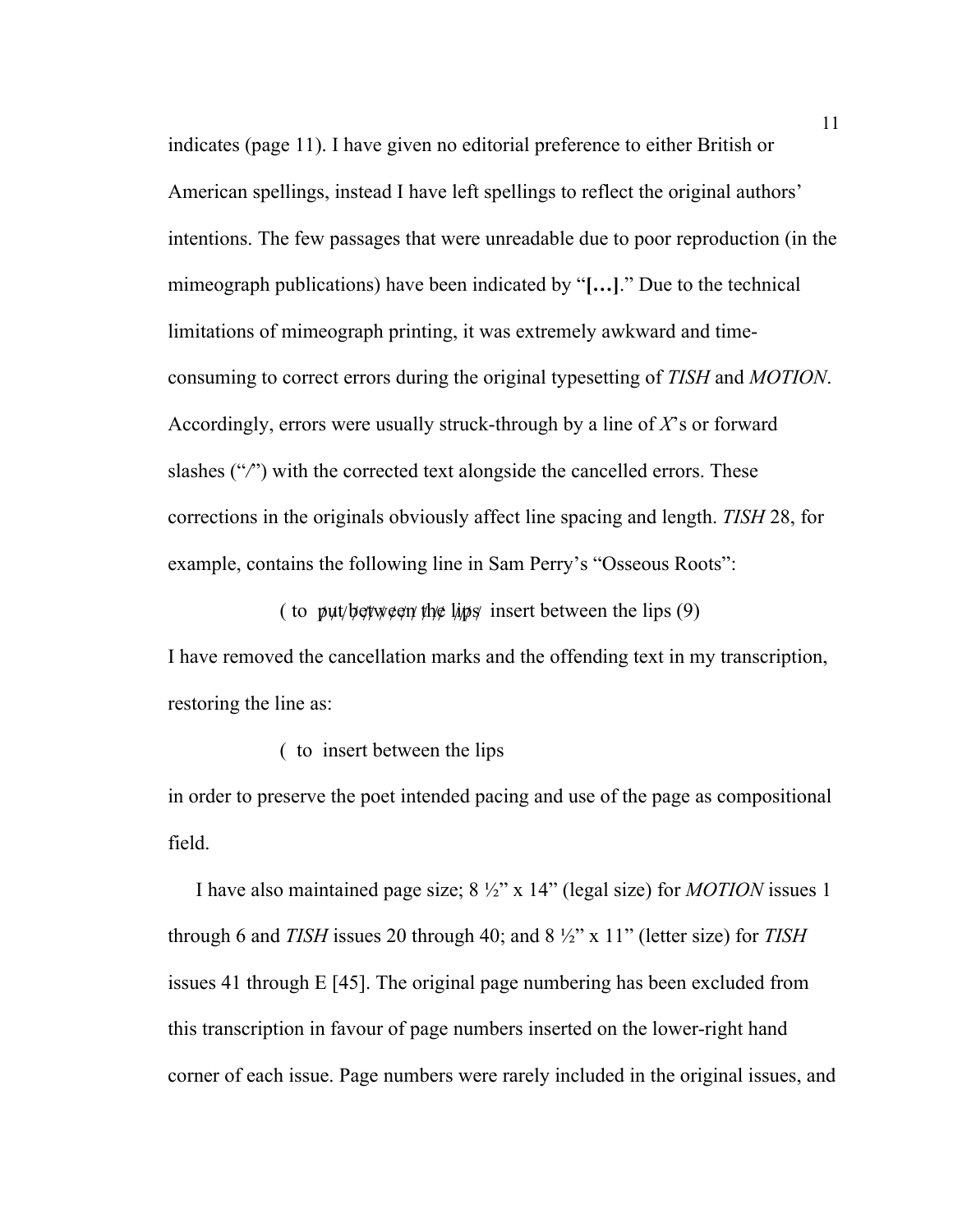for the purpose of this transcription, and in the interest of facilitating further research, page numbers have been included. Unlike Davey's transcription of *TISH* issues 1 through 19, this transcription also includes all cover illustrations in order to give an accurate representation of the format and packaging of each issue (although coloured cover stock has not been noted or duplicated).

Transcribing the 26 issues of *TISH* and 6 issues of *MOTION* which have not been reprinted since their original publication gave me a new respect for the labour involved in mimeograph publishing especially when a monthly deadline was involved as was the case with *TISH* and *MOTION*. The amount of labour involved in transcribing and re-typesetting each of the issues of *TISH* and *MOTION* not only gave me an opportunity to read each text closely, but it also echoed the original act by the *TISH* editors of typing each issue onto mimeograph stencils. I can't help but imagine that the actual labour involved in typing the stencils for each issue may have been a contributing factor to the slipping publication schedule of latter issues.

\* \* \*

 Davey has made no secret about privileging space in his journal *Open Letter* to "chang[e] the climate so that the kind of writing [he] respects can have an easier existence" (Davey "Starting at our Skins" 100). Davey felt that "the literary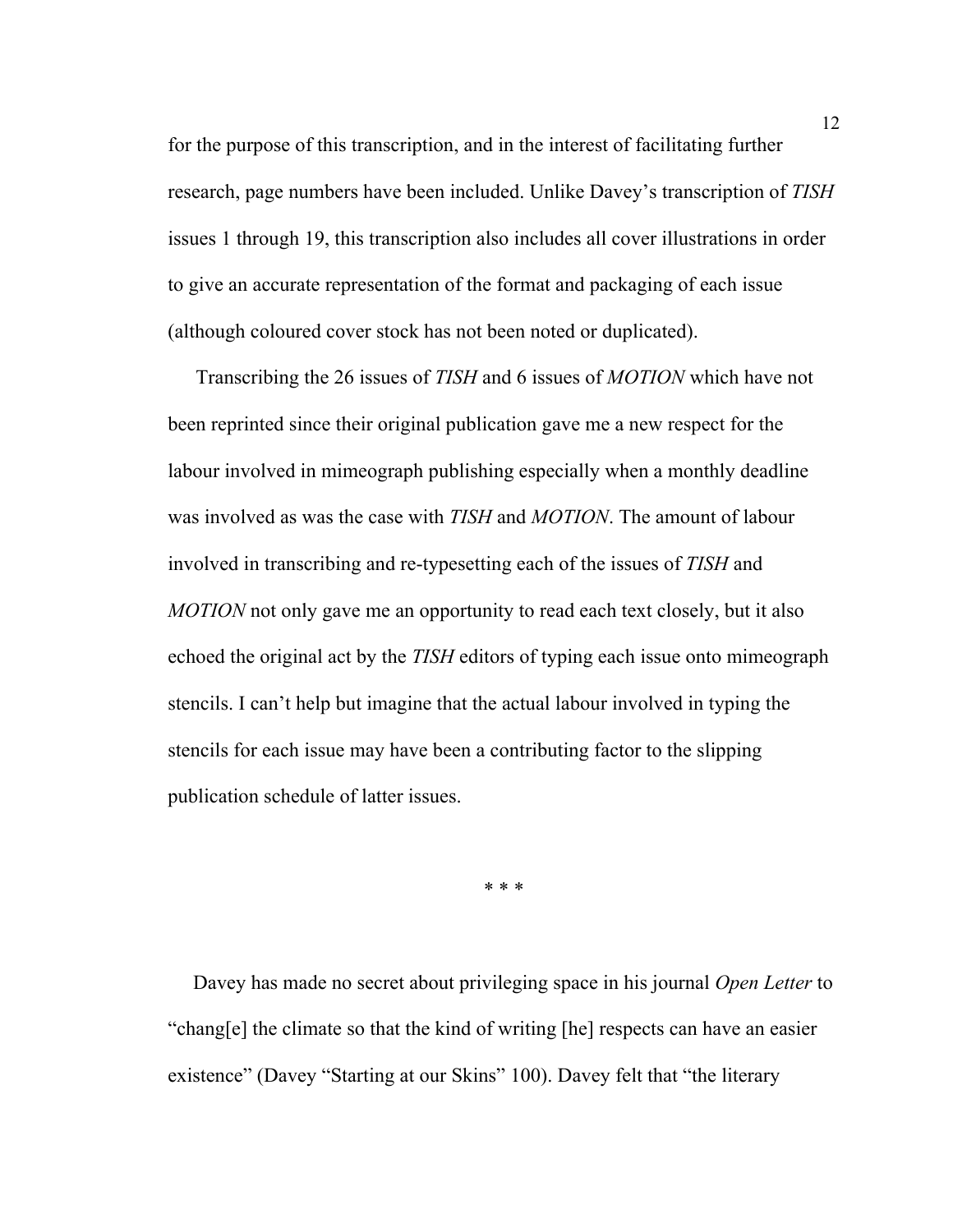environment [was] unsatisfactory" in terms of criticism on his own writing and that of his contemporaries, and searched for "alternate ways of criticism, which would be more useful to the writers and would do a better job of dealing with their work" (Davey "Starting at our Skins" 100). To the extent that a text's literary power comes not with its "short-term circulation but with its persistence in cultural memory" (Davey Canadian Literary Power 106) the original issues of *TISH* have gained a cultural cachet that the later issues have not, largely through the efforts of the original editors. If "the ones best served seem to be those who serve themselves" as Davey suggests in Canadian Literary Power (130) then the lack of critical attention to the later issues of *TISH* is the fault of its editors. Richardson suggests that the later issues suffered because they "ceased to […] break ground poetically" (Richardson 65), a reading which Davey supports by arguing that the initial series of *TISH* was more important because it "caused writing to become in those two years the dominant concern of each of the five editors" (Davey "Introduction" *TISH* No. 1-19 10). Davey argued that because writing was not always the "dominant concern" of later editors, their work should be given less attention or regard. This seems a faulty argument, foregrounding a single art form over the possibility of the interaction between genres or forms, as well as the possibility of informing "outside" fields such as social politics (as in the case of Jamie Reid), underground / social politics and publishing (Dan McLeod) or teaching (Bob Hogg). In a later interview, Davey argues that "[p]eriodicals should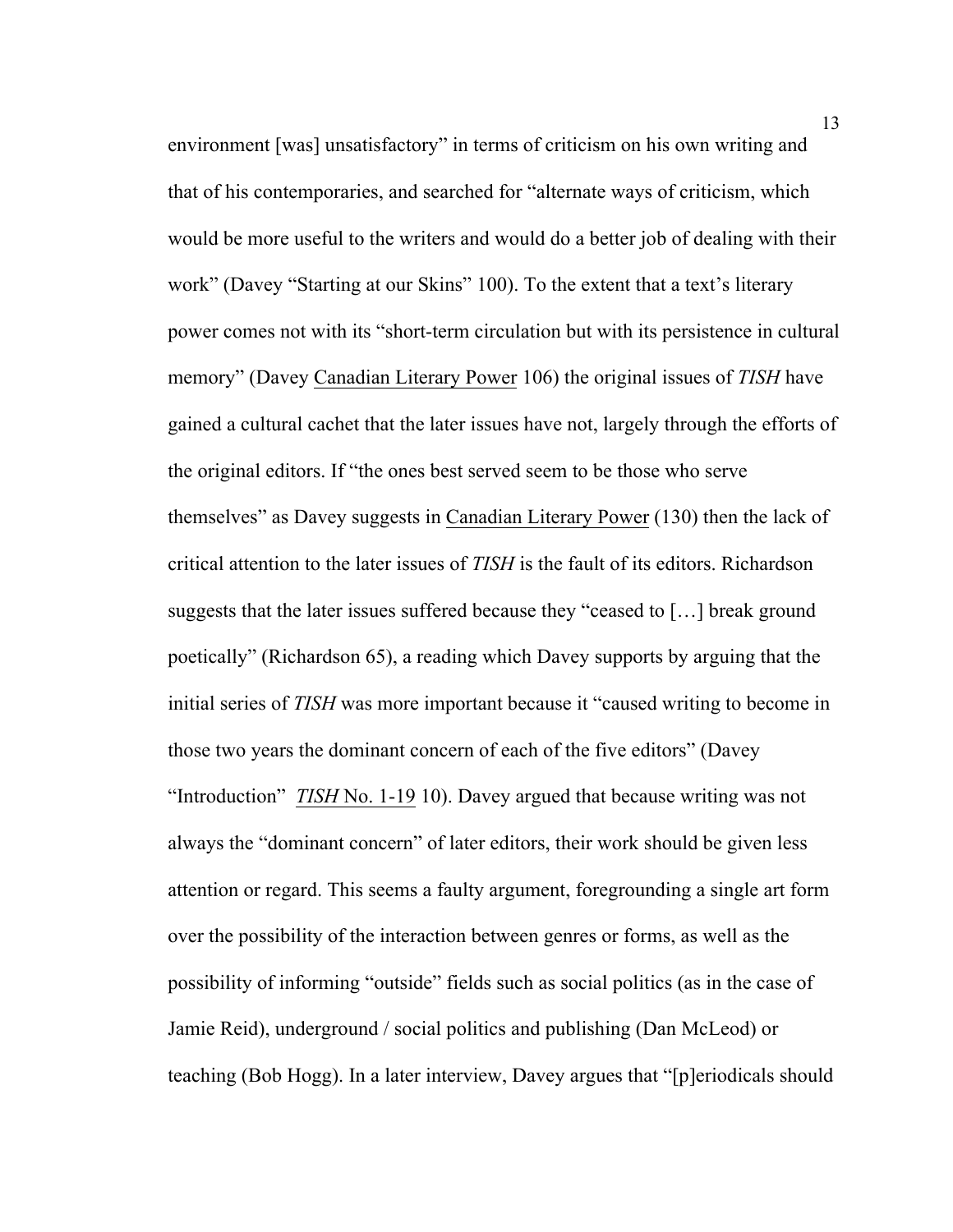have this catalytic role where they help [...] writing come into being" (Davey "Starting at our Skins" 101). Little magazines are historically new frameworks created and needed by new writers, or writers that are politically marginalized, but they are also spaces for the development of interests outside of the literary arts. *TISH* exemplifies how a community of writers can bring different — or complementary — interests to the fore.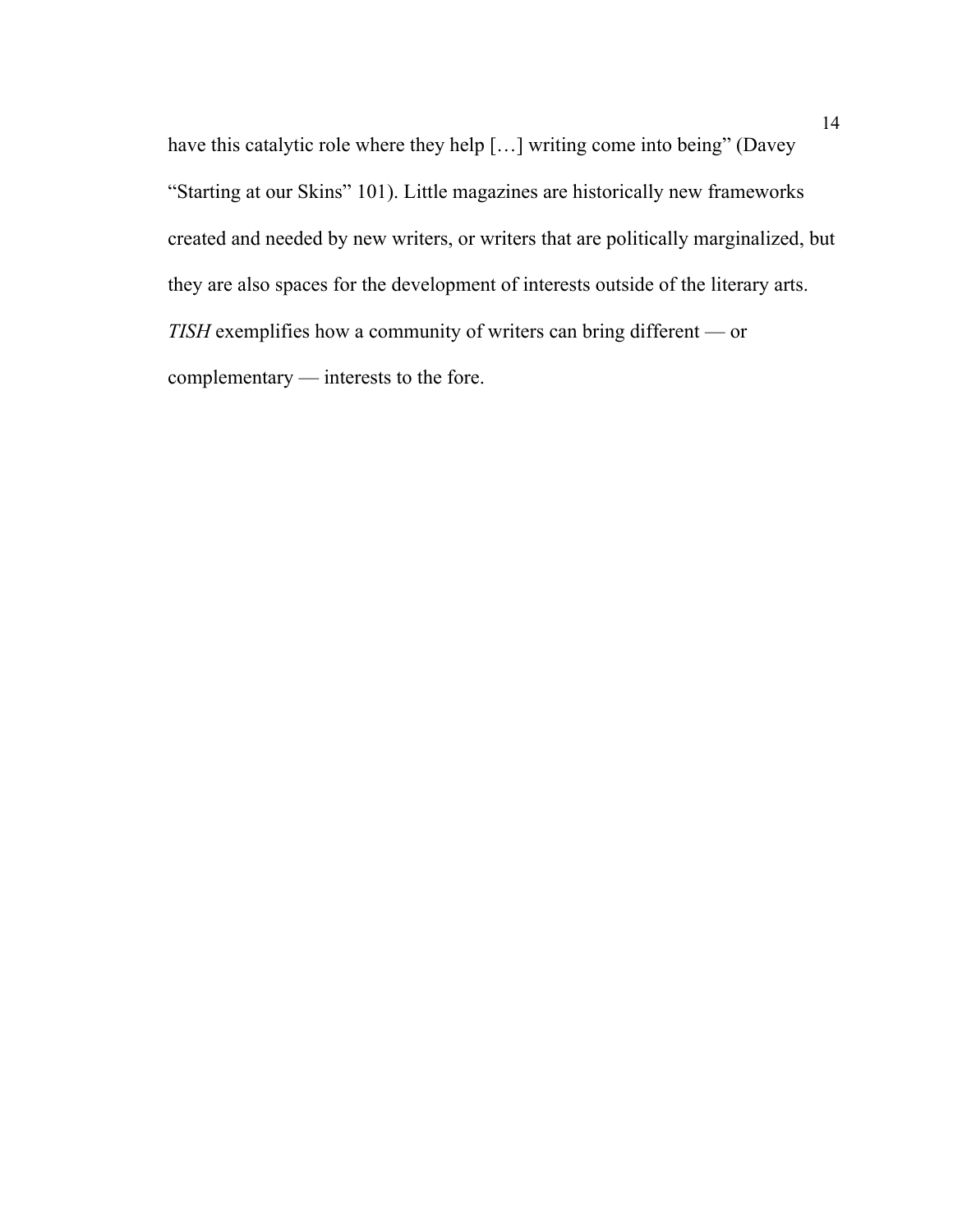#### **Chapter One:** *TISH* **happens**

[T]he fact that *TISH* Magazine was happening is a lot more interesting than the poems that were written in it. George Bowering<sup>8</sup>

 In an untitled poetic statement in *TISH* 1, Jamie Reid describes poetry as "[a] total response to what is happening" (*untitled* 14), placing the poem within a space, to "'place' the things instead of / it wallowing around sort of outside, in the / universe" (Olson 17). Ken Norris argues that the Canadian modernist magazine — a category within which he includes *TISH* — was pervaded with "a sense of the present, of living in a new age, of breaking with the past and its accumulations of traditions" (1). This "sense of the present" was enacted in *TISH* as "a record of ongoing literary activity, a record that preserved every roughness, insight and stupidity that this activity enclosed" (Davey "Introducing *TISH*" 150). *TISH*'s record of "roughness, insight and stupidity" suggests not only a confidence in working outside of the normative literary tradition, but also a concentration on place whereby "nationalism gives way to a personal localism, not the *place* where

 <sup>8</sup> George Bowering is cited in Niechoda and Hunter's "A *TISH*story;" a transcription of a 1985 roundtable discussion with several *TISH* editors and contributors. Please see the Bibliography for a full listing of participants.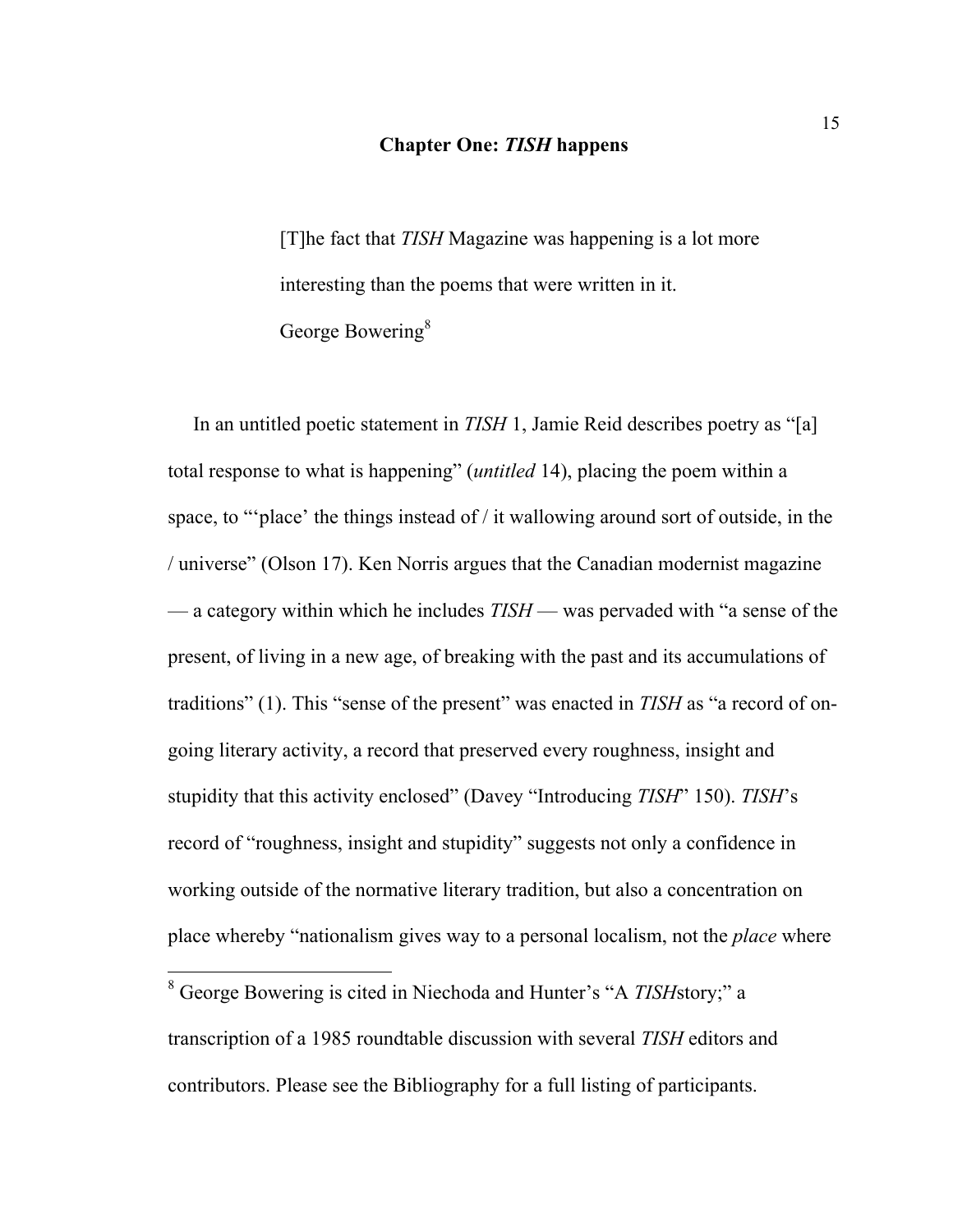you are, but the place where *you* are" (Tallman "Wonder Merchants" 185; original emphasis). This "personal localism" in terms of *TISH* is one of community, intellectual / poetic and personal / geographic:

> Writing now is a response to what is happening now […] and anyone who wishes simply to refer to the badness (or goodness) of modern poetry must be prepared to reject what happens in the world it lives in as well. (Cull "a review" 7; original emphasis)

> > \* \* \*

 *TISH* was founded in August 1961 by George Bowering, Frank Davey, David Dawson, James Reid and Fredric Wah, all students of Warren Tallman's at University of British Columbia.

 If it were that easy to explain *TISH*'s literary history then this would be a rather short chapter, based almost entirely on dates and names. Instead what follows is a series of historical nodes describing spaces where the writers and editors of *TISH* gathered. This chapter is not a genealogical examination proving some sort of literary pedigree<sup>9</sup> or a roadmap placing *TISH* as a final destination for a group of

<sup>&</sup>lt;sup>9</sup> See Beverly Mitchell's "The Genealogy of *TISH*" Open Letter 2:3 (Fall, 1972): 32-51 as an example of the literary justification that I am trying to avoid.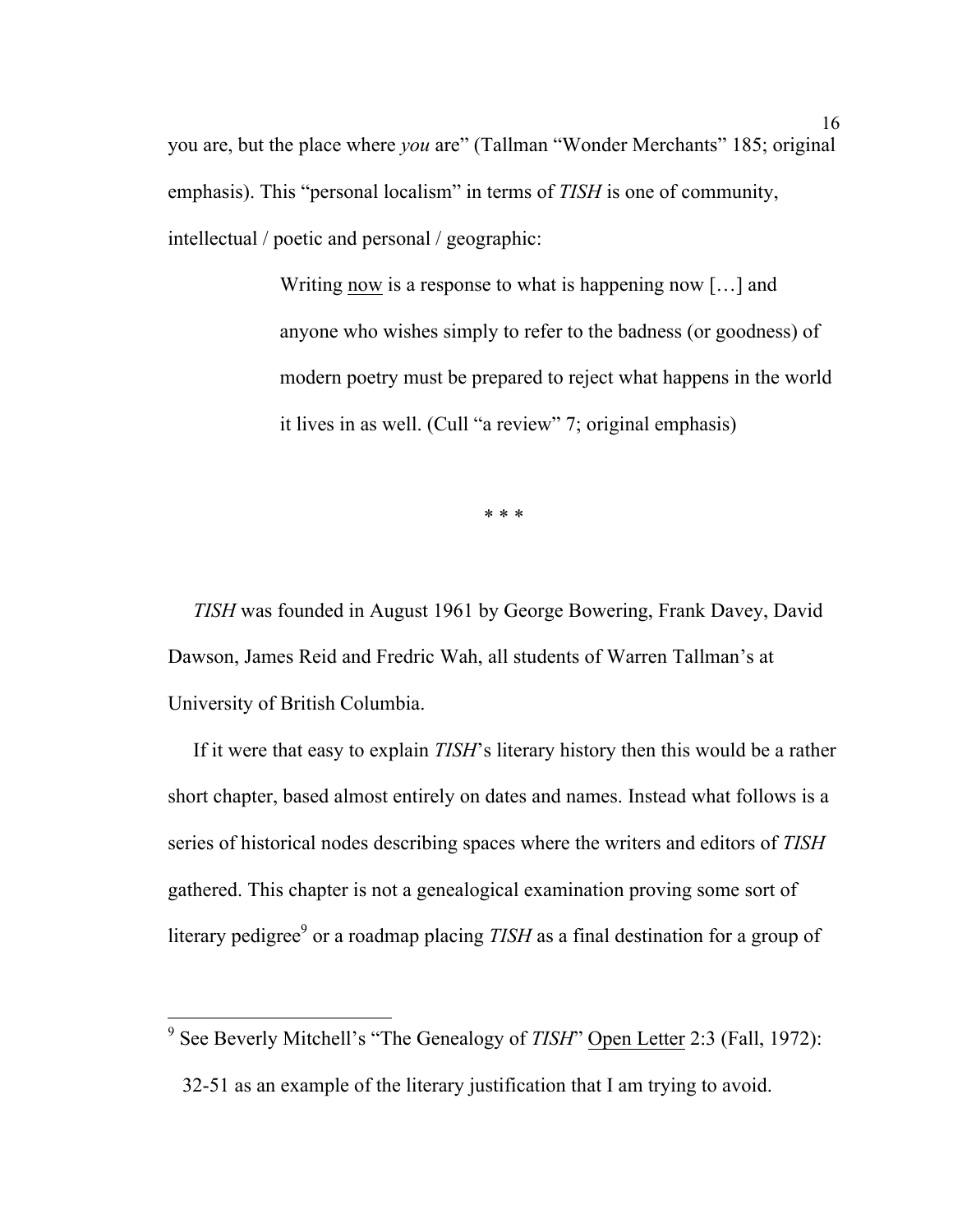travelers; it is an acentered rhizomatic exploration of creative sites, individuals and events.

 The 1958-59 creative writing classes at the University of British Columbia, and the classes of Jake Zilber, Elliott Gose, Tony Friedson and Earle Birney, were initial nodes for the gathering younger writers of Vancouver. These initial classes were a "focal point" (Hindmarch 31) for writers Gladys [Maria] Hindmarch and Frank Davey, both of whom would eventually be involved with *TISH* Magazine. The political structure of these classes, as Hindmarch discusses in "Before *TISH*: from *Oral History of Vancouver*," were constructed in a way that not only limited "individual thought and perception" but were also traditionally structured around individual achievement and grades (Hindmarch 31). As an undergraduate, Hindmarch found the structure of the class rather limiting, and was "markoriented" which provided difficulties when issues of voice and parody arose during interactions with Frank Davey, when Davey received higher grades for parodies of Hindmarch's poems than she did for the originals (Hindmarch 31).<sup>10</sup> Additionally, Hindmarch found that her grades improved from "70-75%" to "A marks" only after an improvisational piece of hers was accepted in New York by

 $10$  Davey himself realizes that satire and parody were "cheap shot[s], and easy tricks[s]." He notes that he "got an 'A' from Jake Zilber in the 202 course by absolutely transfiguring my grades […] by parodying Gladys Hindmarch's poetry" (Davey in Bowering, "Starting at our Skins" 122).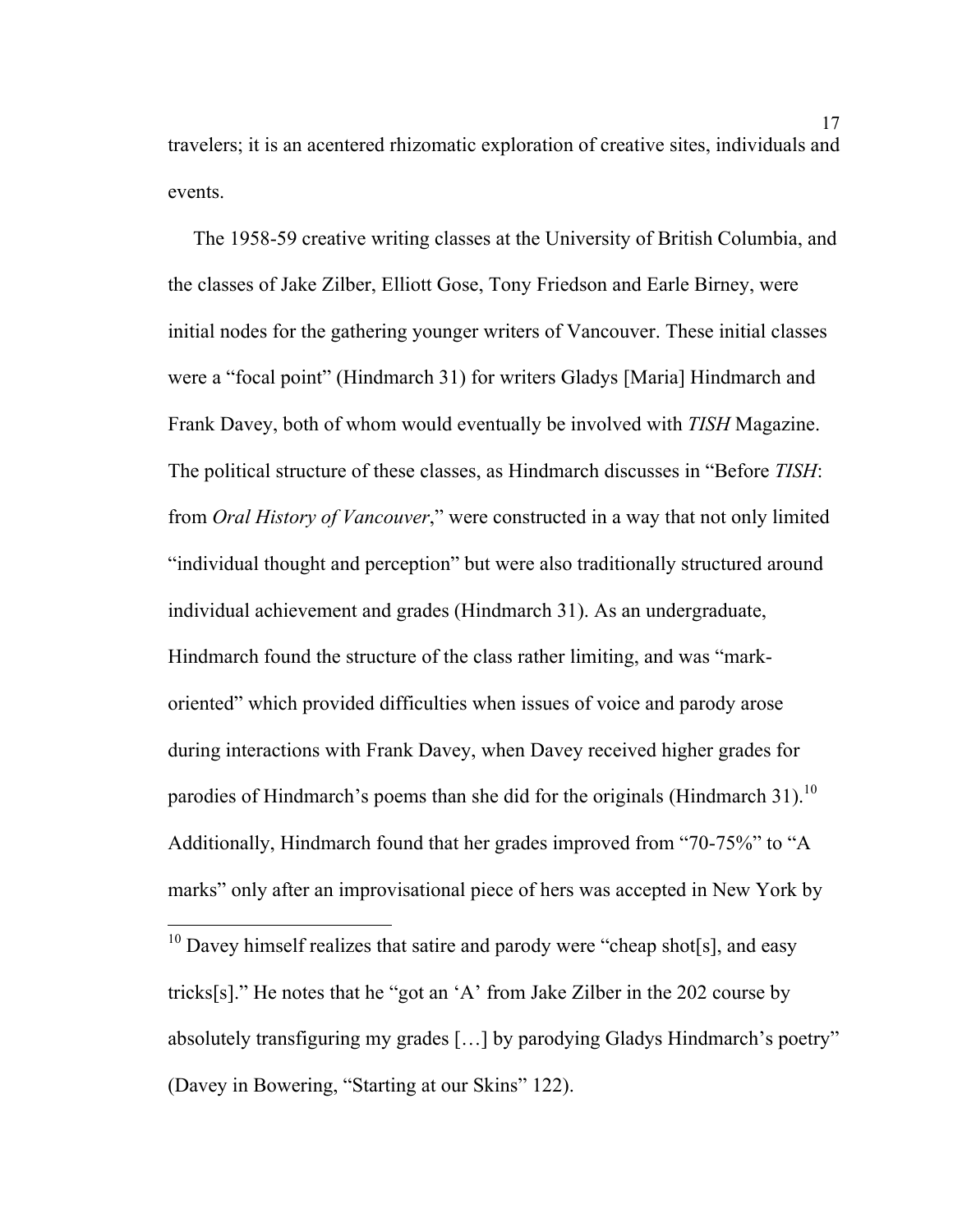*Mademoiselle* magazine (Hindmarch 32). The cachet of publishing in a "magazine devoted to the changing lifestyle of the 20-something woman" (homeonthewww.com) meant that "the terms had changed" (Hindmarch 32), that as a published poet the structure of the class and of the grading was now one where her personal achievements could be recognized.

\* \* \*

 The 1959-1960 bi-weekly Writers' Workshop also "set a ground" for younger writers to meet and discuss their own writing in a less formal setting. The Writer's Workshop brought together students from various UBC English and Creative Writing classes including Gladys [Maria] Hindmarch, Lionel Kearns, George Bowering, David Dawson, Jamie Reid, Fred Wah, Pauline Butling and Frank Davey. Most recollections of the Writers' Workshop seem to be clouded by Frank Davey's home-made sake, but these meetings promoted the student's "find[ing] some way to become articulate" (Niechoda and Hunter  $86$ ).<sup>11</sup> Daphne Marlatt recollects her introduction to the Writers' Workshop as being where the

<sup>&</sup>lt;sup>11</sup>Frank Davey is cited in Niechoda and Hunter's "A *TISH*story;" a transcription of a 1985 roundtable discussion with several *TISH* editors and contributors. Please see the Bibliography for a full listing of participants.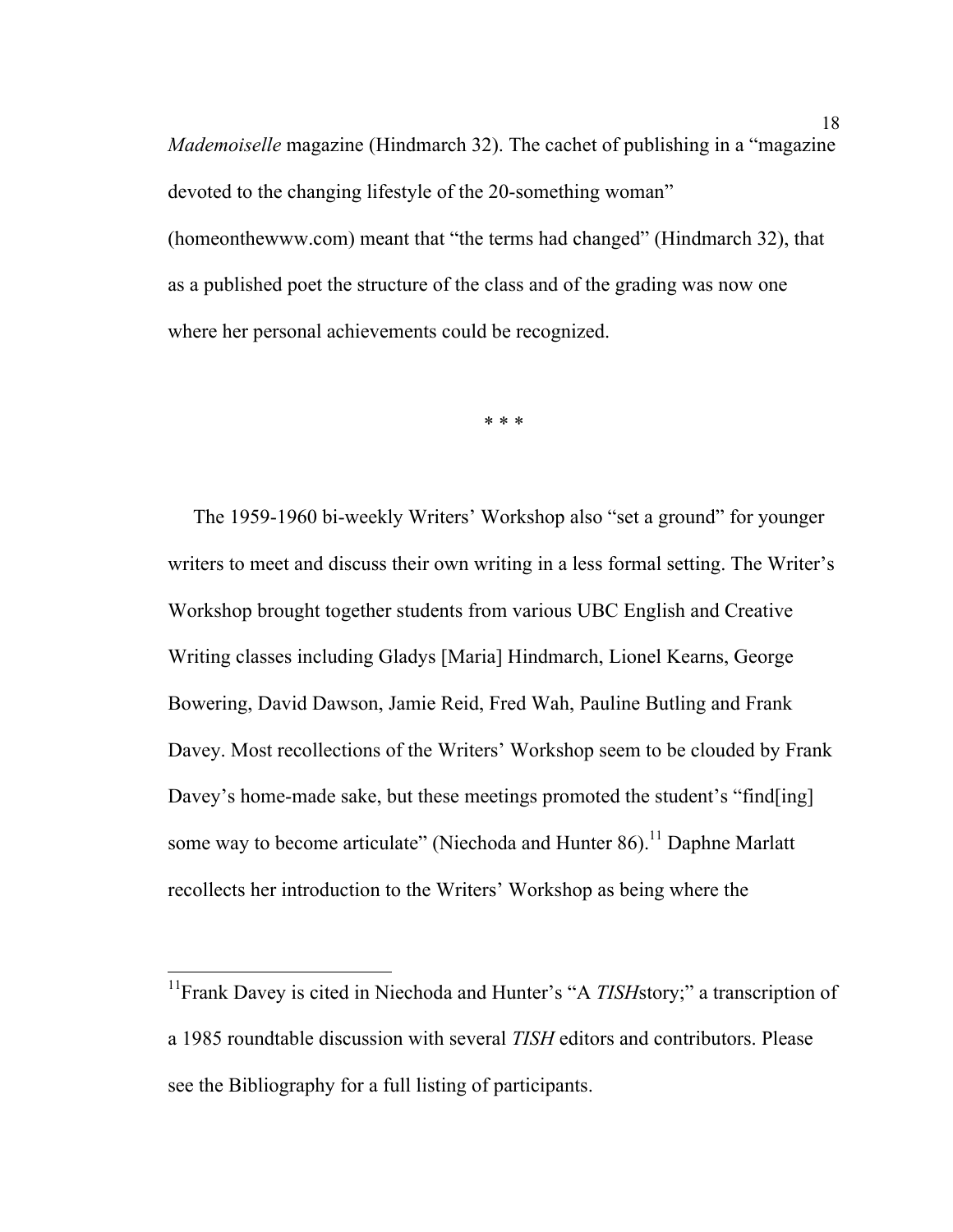restrictions of the middle-class UBC campus were lessened by a greater feeling of community:

> in the fall of 1960 i started my first year at UBC majoring in English fortunately, my English 100 prof. was Tony Friedsen, an engaging teacher & a lively scholar from England who was interested in creative writing. My first year essays were all over the place, probably far from academic, but he recognized something in them & told me about the Writers' Workshop which was meeting informally at rotating professors' houses (including his & his wife's, once anyway)  $\&$  encouraged me to go. i was having a difficult time adjusting to the size of the campus (having graduated from a small & fairly new high school, Delbrook in North Vancouver) & felt very shy & very naive, but i finally managed to make myself go to a meeting around the end of first term (December '60). that's when i first met Frank [Davey] & George [Bowering], not sure if Fred [Wah] was there, Jamie [Reid] was probably there, Dave Dawson probably —  $\&$  soon met all the others, these meetings were very stimulating, people would read whatever they'd written recently & everyone responded, there was a lot of laughter & challenge & bonhomie along with the beer (or home-made sake — don't think anyone could afford wine then). (Marlatt, E-mail)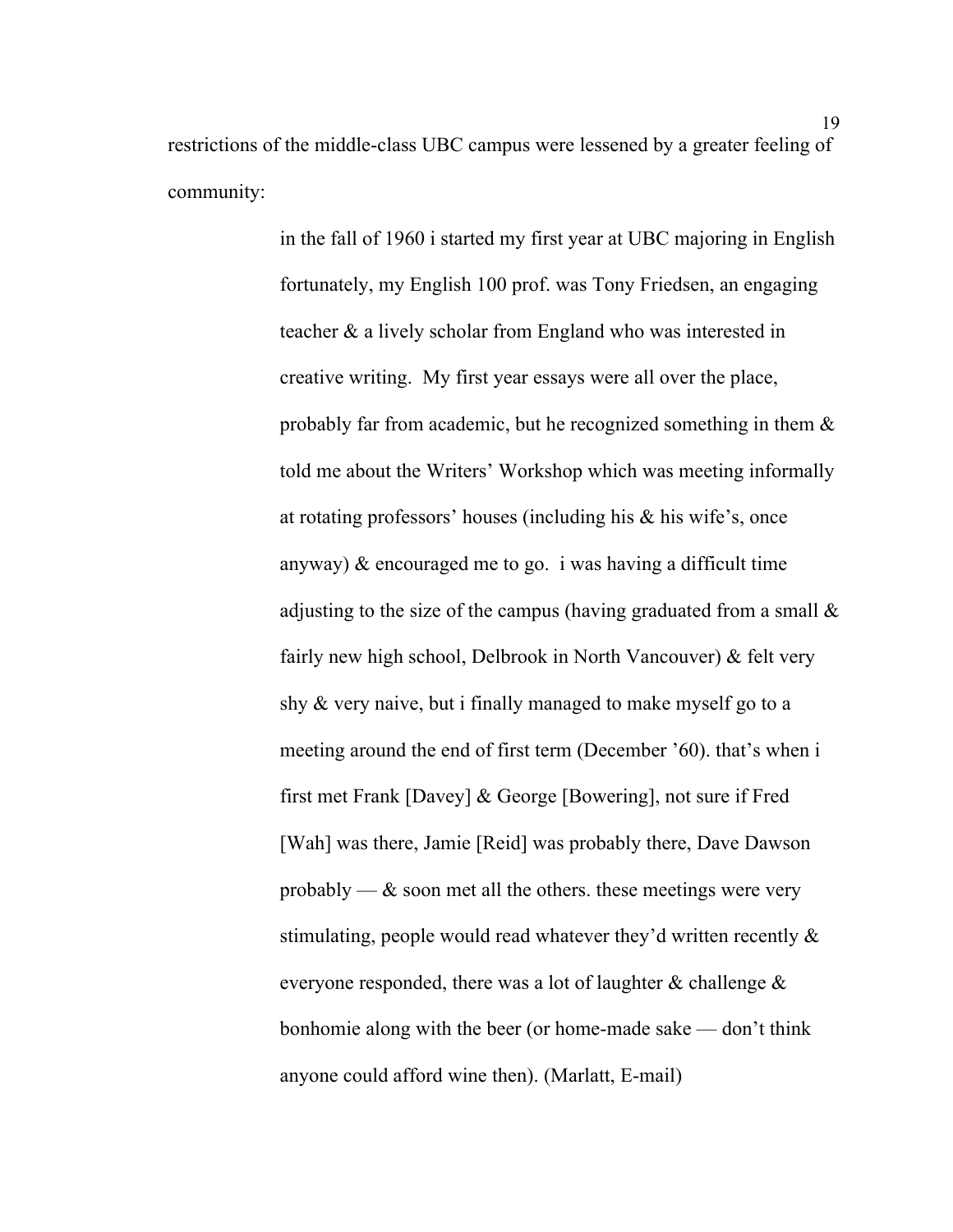The Writer's Workshop meetings moved though a variety of professor's homes including those of Tony Friedson and Elliott Gose before settling by the end of the academic year at the home of Warren and Ellen Tallman and a discussion around the publication of Donald Allen's The New American Poetry 1945-1960 (1961).

 The students and writers involved in these groups came to UBC from a variety of "outside" positions — geographic (Abbotsford, Nelson, Ladysmith, Oliver), economic (working-class) and political (left-wing). These marginalized positions combined with the youth "proved empowering […] because it led them to look elsewhere for support, encouragement and inspiration" (Butling and Rudy 185). Marlatt, Davey and the other students "definitely felt as if our own interests somehow were met, with the exception of Warren [Tallman], unsympathetically" (Niechoda and Hunter 92-93). The efforts of Ellen and Warren Tallman became a node of support for the *TISH* poets, encouraging their dissension and helped focus their "abrasive energy" (93) initially around their own writing and the study of Allen's The New American Poetry 1945-1960 and later in the pages of *TISH: A Poetry Newsletter* and *MOTION: A Prose Newsletter*.

\* \* \*

 Ellen and Warren Tallman came to Vancouver from Berkeley in 1956 to teach at University of British Columbia, and their courses and contacts — not to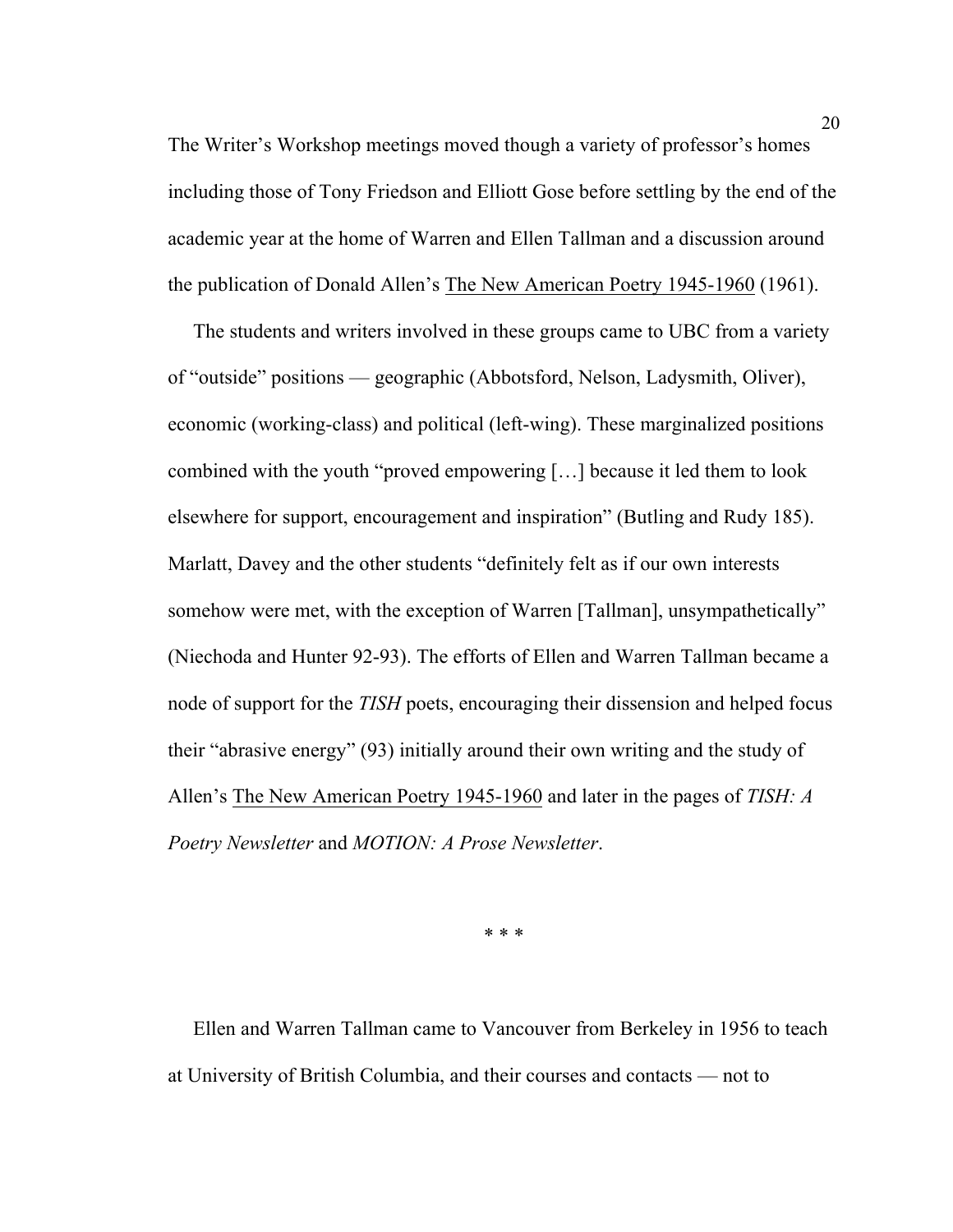mention their personal and financial support and friendship — were nodes of support for this group of young writers and academics. Warren Tallman, selfdescribed as a "typically panicky wimpy English prof" (Tallman In The Midst 204) placed Allen's The New American Poetry: 1945-1960 on his 1960-61 "Studies in English Poetry" syllabus. Ellen Tallman, who was also an undergraduate English instructor, had known several of the poets of the "San Francisco Renaissance" during her period as a student at Mills College, University of California at Berkeley (Butling and Rudy 199).<sup>12</sup> Both inside and out of the classroom, Warren Tallman created a space where his students could develop their voices and think outside of the academic structures that Hindmarch and Davey had encountered in the 1958-59 creative writing classes. Warren Tallman's pegagogy foregrounded close and concentrated readings of specific texts, challenging students to work outside of the normative classroom:

> Warren's idea was that university students have to read so much, and they don't really absorb all the reading, they don't ever have a chance to absorb it and really think. So why not have a course that is relatively light — not light-hearted, but that the reading load is light and has focus. (Hindmarch 34)

 <sup>12</sup> See Elaine Dailey's "Ellen Tallman, *Sketch by Elaine Dailey*" for details of Ellen Tallman's period at Mills College.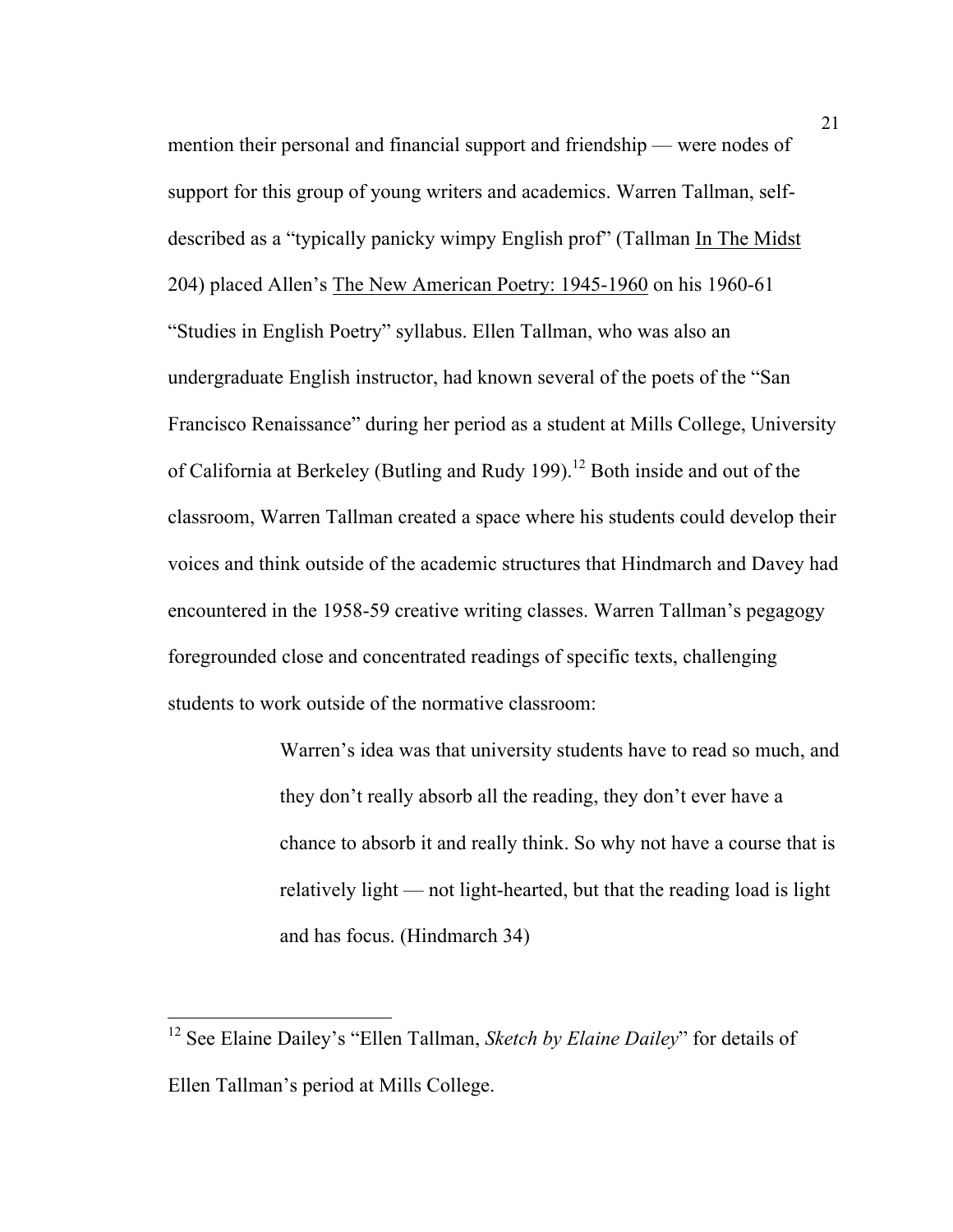Warren's classes were far from "light" as they challenged classroom structure by putting more of the impetus on the students to confront the lecturer as voice of authority:

> one of the major things that I learned in my experience with *TISH* was though this technique that Warren had in the classroom, and outside the classroom, called resistance. Warren would always throw up these baffles. Even when he was teaching, he would throw up incredible interpretations of poems, so you'd have to fight back. (Niechoda and Hunter  $89$ )<sup>13</sup>

By "let<sup>[ting]</sup> all sorts of things just simply happen" (Hindmarch 34), Tallman was more than a "typically panicky wimpy English prof." He not only "encourage[d], suppl[ied] beer, and financ[ing]" (Davey *untitled* 10) but he forced his students to *speak*, to have something to say;

> So I walk into the kitchen and I say, "Geez Ellen, here they come what'll we do?" And Ellen says […] "Tell them that they've got to *say* something." And then I would very calmly walk into the living

<sup>&</sup>lt;sup>13</sup> Fred Wah is cited in Niechoda and Hunter's "A *TISH*story;" a transcription of a 1985 roundtable discussion with several *TISH* editors and contributors. Please see the Bibliography for a full listing of participants.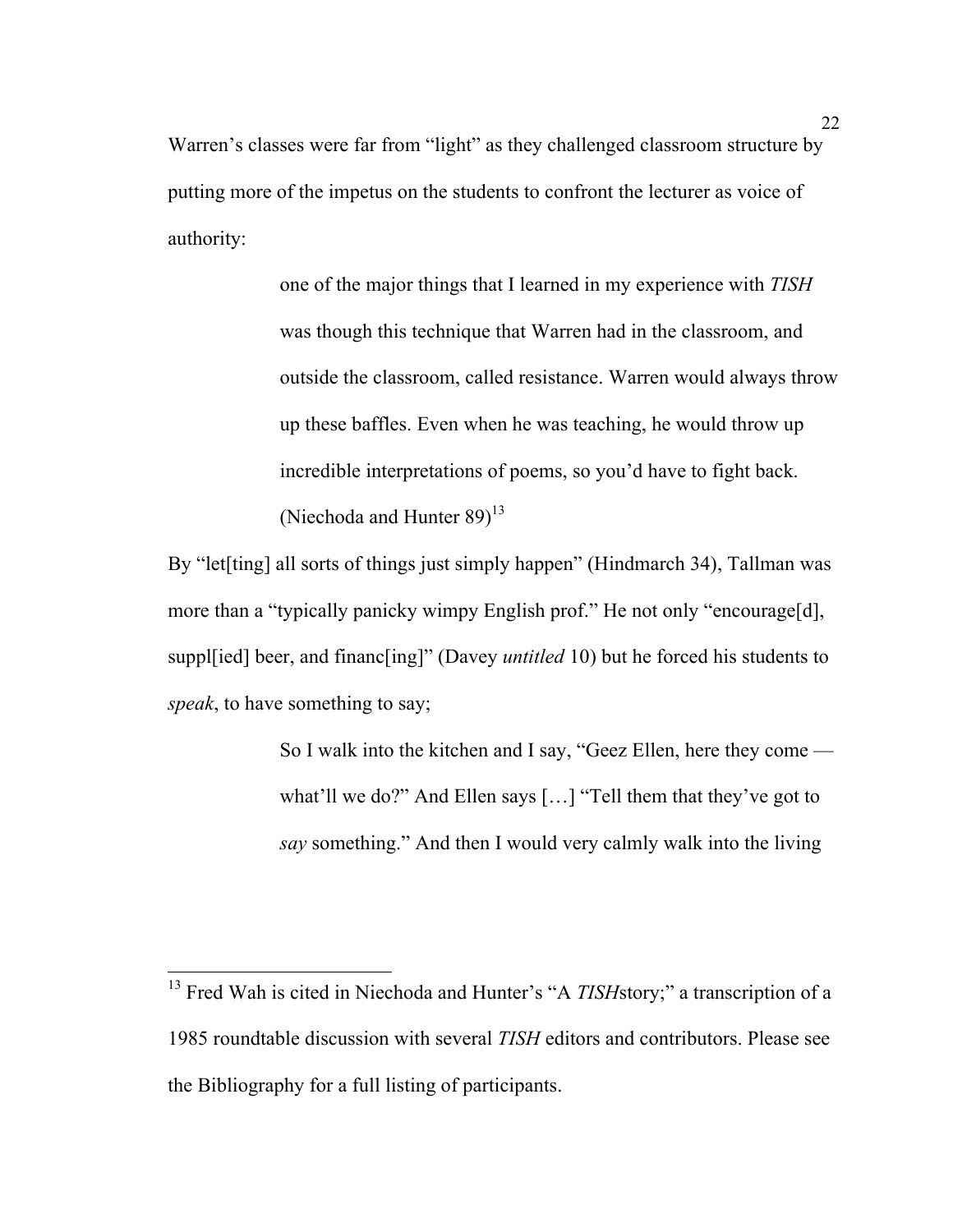room and say, "Well now, what I think is, you should really *say*

something." (Niechoda and Hunter 90; original emphasis)<sup>14</sup> In addition to asking his students to "really *say* something" Warren Tallman was also instrumental in bringing poets to Vancouver to help foster that exchange. Through Ellen Tallman's connections in San Francisco, they were able to bring Robert Duncan—a member of the so-called "San Francisco Renaissance" featured in Donald Allen's The New American Poetry 1945-1960 — to Vancouver for a series of informal lectures in May of 1961.

 At the Tallmans' instigation, Duncan had been to Vancouver before, once in December 1959 for a lecture in the Tallmans' basement, and in February of 1961 for readings at the Festival of Contemporary Arts. Duncan's July 1961 visit was organized by Warren Tallman, but within a community-driven structure. The students who had gathered around the Tallmans' house in the discussions of Allen's The New American Poetry 1945-1960 did the "absurd but intelligent thing" (Tallman "Wonder Merchants" 177) and each contributed to paying Duncan to spend a period of time in Vancouver. <sup>15</sup> Duncan's \$105 return airplane

<sup>&</sup>lt;sup>14</sup> Warren Tallman is cited in Niechoda and Hunter's "A *TISH*story;" a transcription of a 1985 roundtable discussion with several *TISH* editors and contributors. Please see the Bibliography for a full listing of participants.  $15$  The specific amount each person contributed is somewhat in question, with Butling and Rudy stating \$10 per person ("Writing in Our Time" 185 n.8) and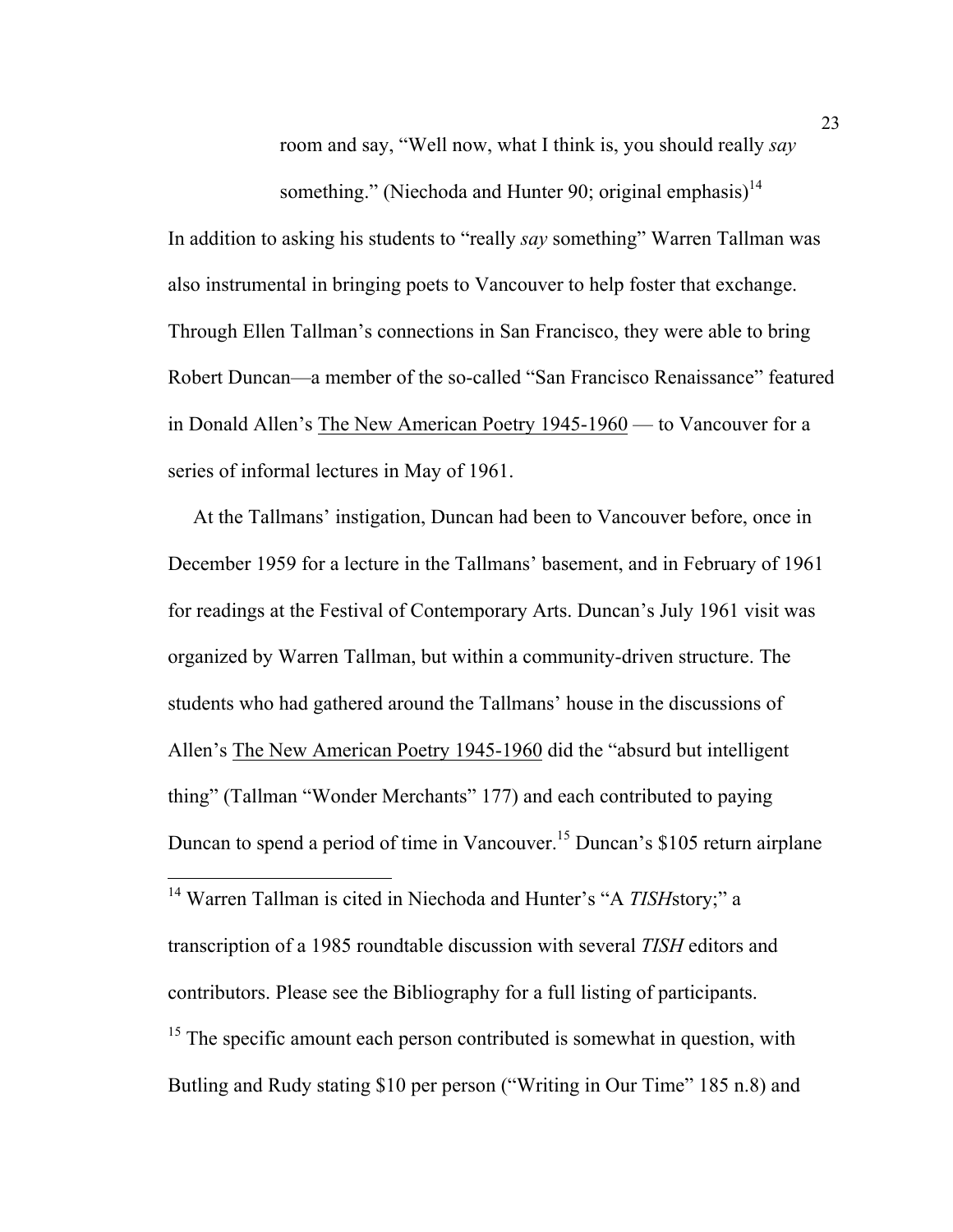fare from Berkeley to Vancouver was covered by the poets and their friends, with Ellen and Warren Tallman housing Duncan for the duration of his visit to Vancouver. Duncan delivered three three-hour lectures July 23-25, 1961 (although he stayed for most of August of that year as well) and talked

> on Pound, the Imagists, Olson and the *Maximus Poems*, his own 'Structure of Rime' poems […]Creeley, Levertov, Ginsberg, and the early days with Jack Spicer and Robin Blaser during the Romantic 'Berkeley Renaissance' of the mid-1940's. (Tallman "Wonder Merchants"  $177$ <sup>16</sup>

By contributing monetarily, each contributor was personally invested in Duncan's presence in Vancouver over July and August of 1961. This community-driven action is indicative not of Davey's claim that "the ones best served seem to be those who serve themselves" (Canadian Literary Power 130) but of action where the ones best served are those who serve each other — a *community*. Duncan's presence was one of a series of intersections within a community of writers, a single node in a network of rhizomes:

Hindmarch (Niechoda and Hunter, 86) and Tallman ("Wonder Merchants" 30) both stating \$5 per person.

1

<sup>16</sup> Each of Duncan's lectures was taped by Fred Wah and is available online at www.slought.net.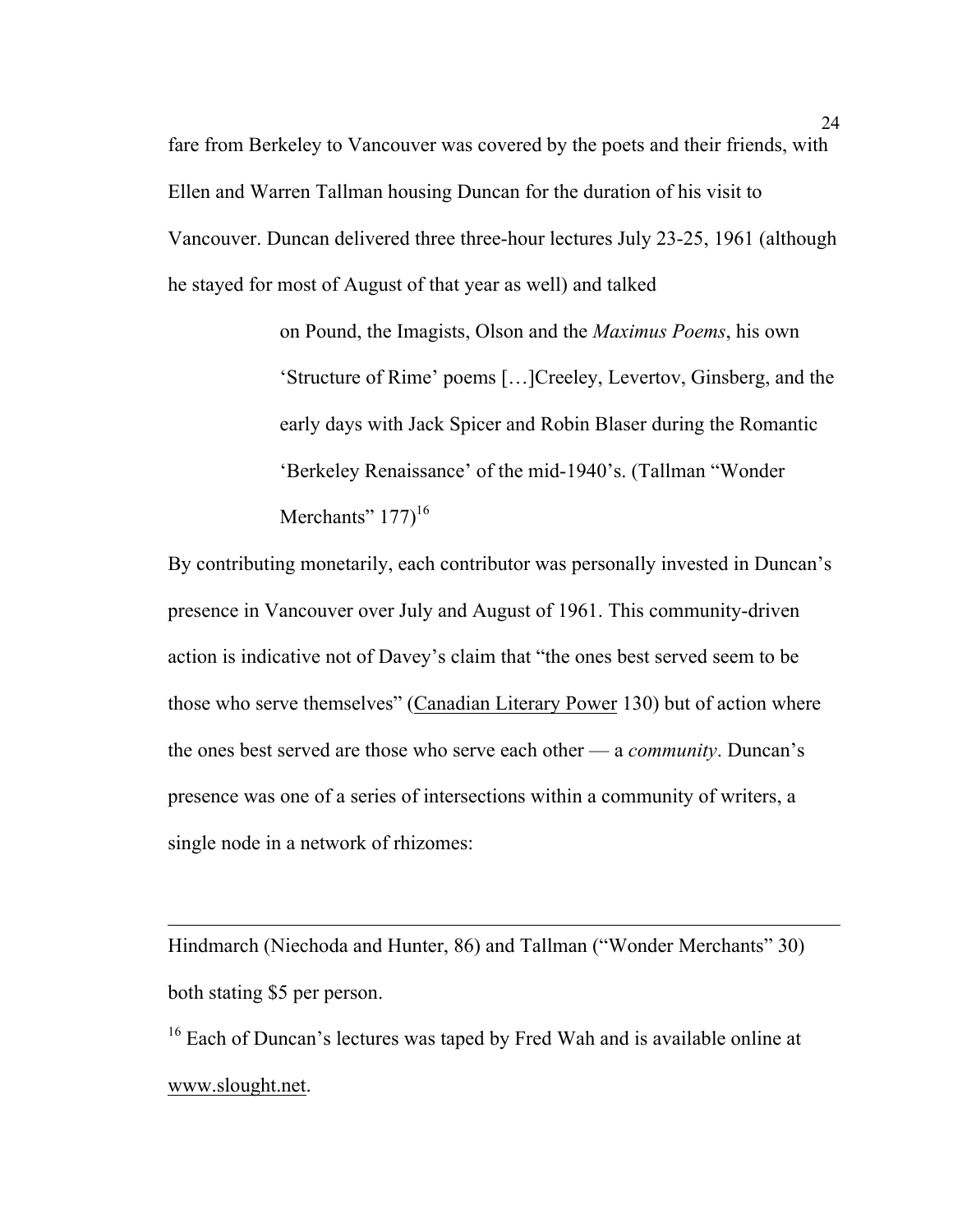when Duncan came up and gave those lectures, there was […] about a two or three year history for some of us in moving toward being writers ourselves, in helping each other with criticism, or anger, or

whatever else would serve as a catalyst. (Niechoda and Hunter 86) Duncan's informal lectures clarified issues surrounding Allen's anthology and his "vast collection of lore, some familiar, some curious, some startling" (Tallman "Wonder Merchants" 178) introduced to the future *TISH* poets stories of magazines such as *Origin*, Cid Corman's periodical of experimental poetry published in Japan; *Black Mountain Review*, a journal published from Black Mountain College as edited by Charles Olson, Joel Oppenheimer and Robert Creeley; and *The Floating Bear: a newsletter*, Diane di Prima and LeRoi Jones' poetry newsletter; each of which reflected a poetics of a place, a community of writers exploring "freedom from received standards and establishment bias" (Davey "Introducing *TISH*" 152). Warren Tallman continued to bring writers to Vancouver who would prove instrumental to the *TISH* poets, including Charles Olson, Allen Ginsberg, Robert Creeley, Margaret Avison and Denise Levertov in 1963; and Jack Spicer in 1965 — these visits and their effect on Vancouver communities will be discussed in later chapters.

 The *TISH* poets had been interested in venturing into publishing, and as early as 1959, Fred Wah and Lionel Kearns had suggested forming a magazine entitled *Cock* only to be rebuffed, according to Gladys [Maria] Hindmarch by Warren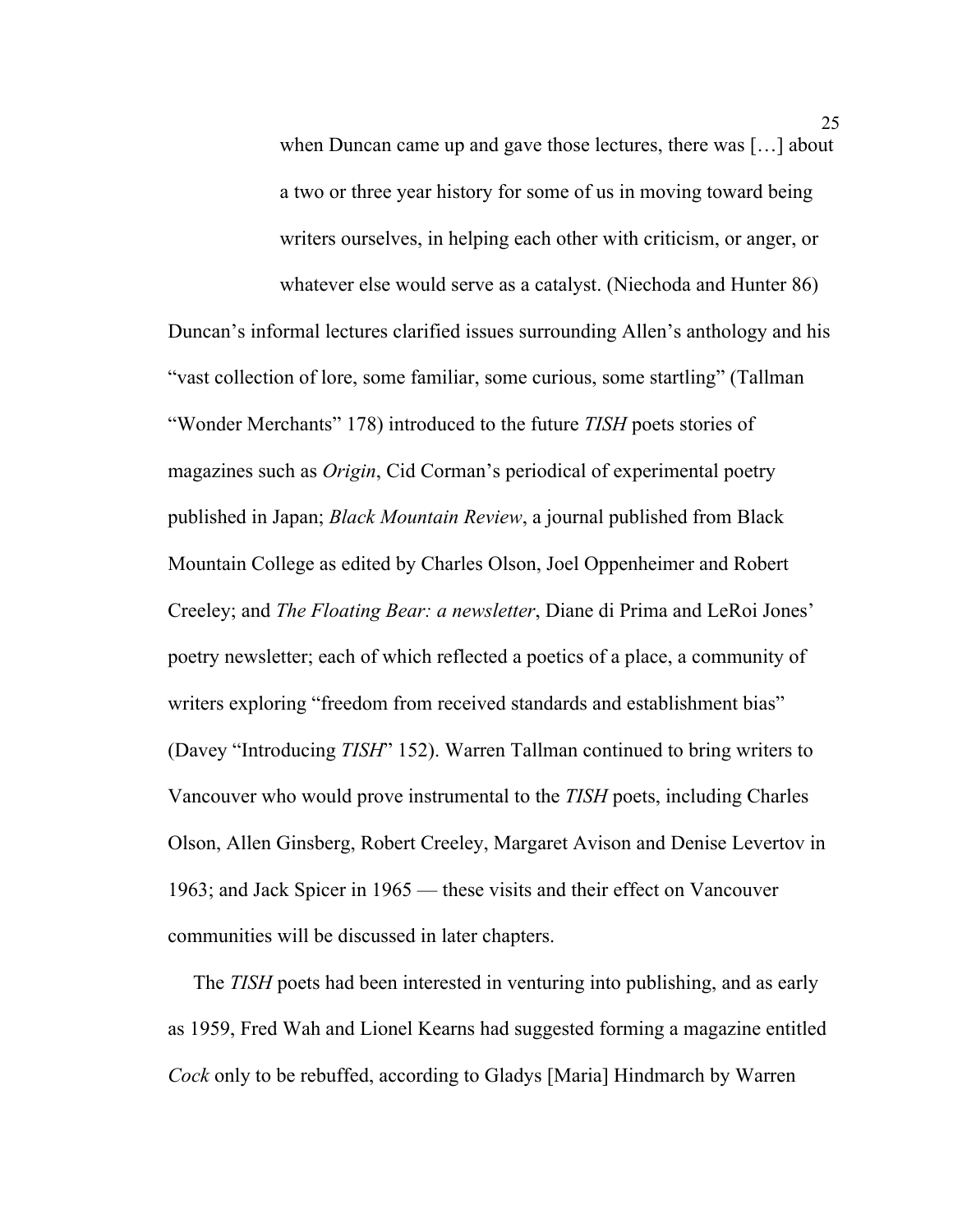Tallman's comment "'Start a magazine? You don't write enough, you don't know enough to start a magazine'" (Hindmarch 35). Davey later joked that "whenever you met Fred Wah, you said 'Hello Fred,' and he would reply 'Let's start a magazine'" (Niechoda and Hunter 90). After discussing with Duncan the communities forming around American magazines "the question was shifting from 'should we' to 'how'" (Davey "Introducing *TISH*" 152). Although "Warren sort of objected to it […] Duncan encouraged" founding a magazine; Warren's objection was not surprising, another of his "baffles," a "manoeuvre on Warren's part — to object — so that they had to have a certain strength, to pull together and do it which they did" (Hindmarch 36).

 The night of Duncan's final lecture, July 25, 1961, was also the night that the soon-to-be-editors settled on a name for the forthcoming magazine. After a suggestion by Duncan they agreed on *TISH*, a phonetic inversion of the word "shit." Discussions centered on a dissatisfaction that many Canadian poems at the time were "synthetic, impersonally fashioned objects" and that the title should reflect a more process-driven poetics (Davey "Introducing *TISH*" 152). *TISH*, as an anagrammatic title, inherently reveals the editors' influences and inspirations — Duncan drew comparison to archaeological examination of coprolites:

> [archaeologists] wanted to know what was in the turd […] 'cause how did you know what the people were eating? You had no idea what the people were eating except in those few fossilized remains.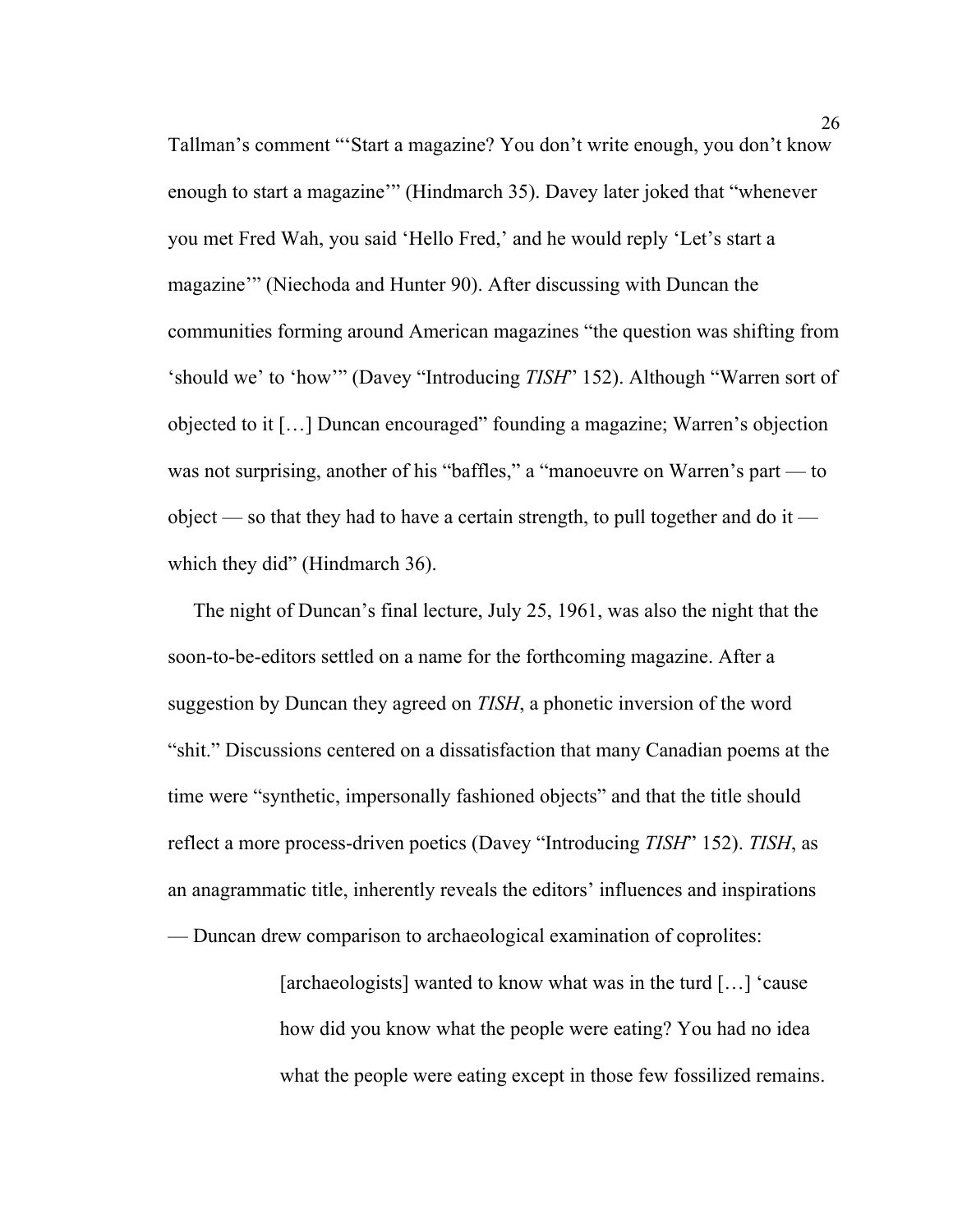## (Duncan *Lecture* July 23, 1961)

*TISH: A Poetry Newsletter*, and later *MOTION: A Prose Newsletter*, were explorations of the nodes in writing; spaces to realize and explore both "what the people were eating" and "what was in the turd."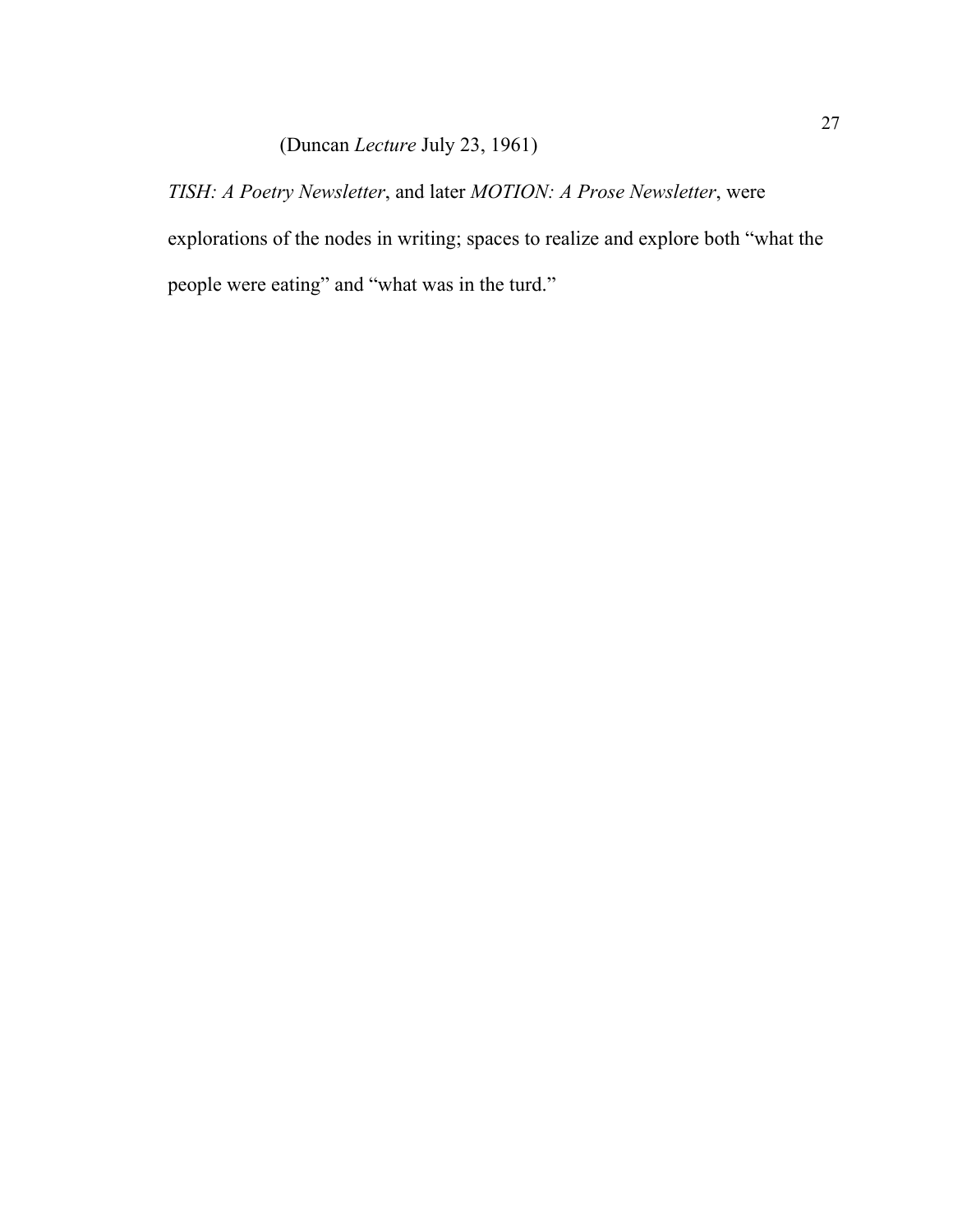#### **Chapter Two:** *Nodes***: Black Mountain,** *TISH***books and** *MOTION*

[E]ach succeeding poem is a realignment of the boundaries. Jamie Reid $17$ 

#### **i.** *TISH* **and Black Mountain College**

 Before the first issue of *TISH* could be edited and published, an editorial group had to form and lay out some direction for the magazine and its structure. The politics of the editorial group were decided the same evening as the decision to publish at all.

> Later that evening the politics of the magazine began with the need to select an editor and devise an editorial structure. None of us wanted a strong 'editor-in-chief' (not one of us, in fact, trusted the literary judgment of all of his colleagues). Having an editor with veto power seemed of little advantage over submitting our work to alien quarterlies. (Davey "Introducing *TISH*" 153)

*TISH* 1 (September 1961) lists George Bowering, David Dawson, James Reid and Fredric Wah as "Contributing Editors" and Frank Davey as "Editor" (although Davey's title shifted to "Managing Editor" with *TISH* 13);

<sup>&</sup>lt;sup>17</sup> Reid, Jamie. *untitled* ("What's a poem?...") in Davey TISH No. 1-19. 14.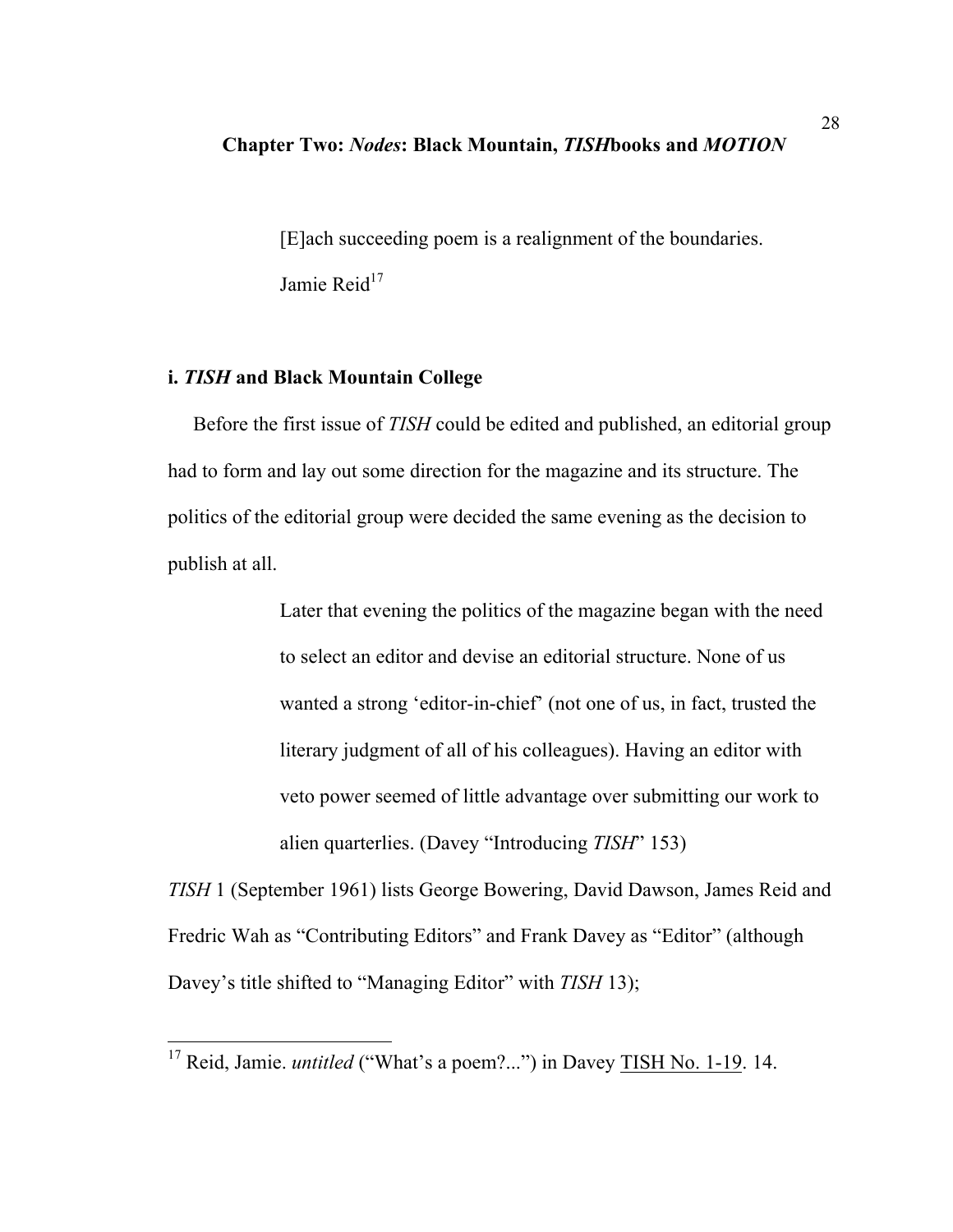My election that night was […] due to my appearing the least doctrinaire of the older editors (Bowering, Wah and myself), and being thus the least threatening to all. (Davey "Introducing *TISH*" 153-154)

This arrangement continued for the initial 19 issues of *TISH*. <sup>18</sup> What the editors had formed was an *editorial collective;* "*TISH* was the first poetry collective around this place, though we didnt use the word" (Bowering, E-mail), with the official editors as a "core" group and other writers, like Gladys [Maria] Hindmarch, Daphne Buckle [Marlatt] and Lionel Kearns involved on the periphery.

 Kearns was in fact invited to join *TISH*, but declined over differences in poetics; "I declined to be an editor because I couldn't agree with the ideas that all my funny friends had about writing and poetry […] then with the first and second issues I saw what an amazing *medium TISH* was" (Niechoda and Hunter 92; original emphasis). While not an official editor, Kearns' work would appear in twelve of the first nineteen issues, five of the later twenty-six issues of *TISH* and in his own *TISH*book. He would remain an important voice in the magazine and its editorial group. Each of Kearns, Buckle [Marlatt] and Hindmarch participated in

<sup>&</sup>lt;sup>18</sup> Although, for some reason, George Bowering's name is left off the cover of *TISH* 12 entirely. When questioned about the omission for this thesis, neither Bowering nor Davey could offer a reason.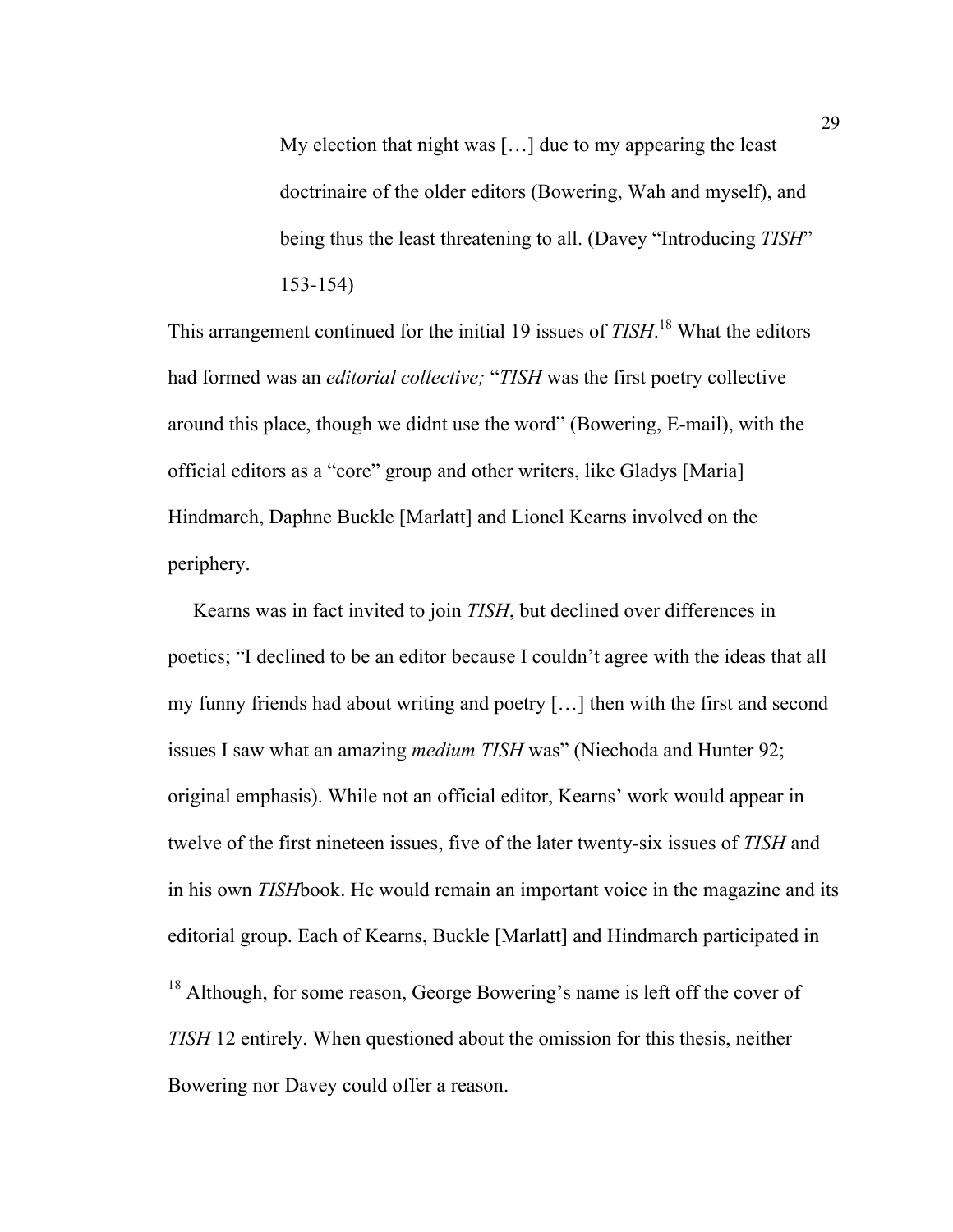discussions around the magazine and its submissions but were never formally acknowledged as members of the *TISH* collective (both Hindmarch and Buckle [Marlatt] were involved officially in later issues):

> every time I went into the cafeteria [at UBC], I would join in a discussion or argument going on about some poem that was being submitted to *TISH*. By the time the next issue came out, I had seen at least half of it. (Hindmarch as quoted in Butling "'Hall of Fame Blocks Women'" 63)

The editorial collective did not foreground a single editor's vision of the magazine's direction — editorial decisions were made democratically with each editor receiving a single vote, and a majority vote needed for any piece to be included in the magazine — including any work by the editors themselves. All work was given the same scrutiny, and if found lacking, was excluded. This process helped define, for the editors, their place within a poetic, where "[t]he poet is neither a grader nor a mother. His job is to participate" (Bowering *untitled* 17). Each editor's own work also had to compare with the quality of work that they receive from other poets, and they were obviously aware of the effect of the collective on their own work:

> [...] a poem is a definition a graph a mind to define to locate the poet and to define the temporary momentary boundaries of his awareness.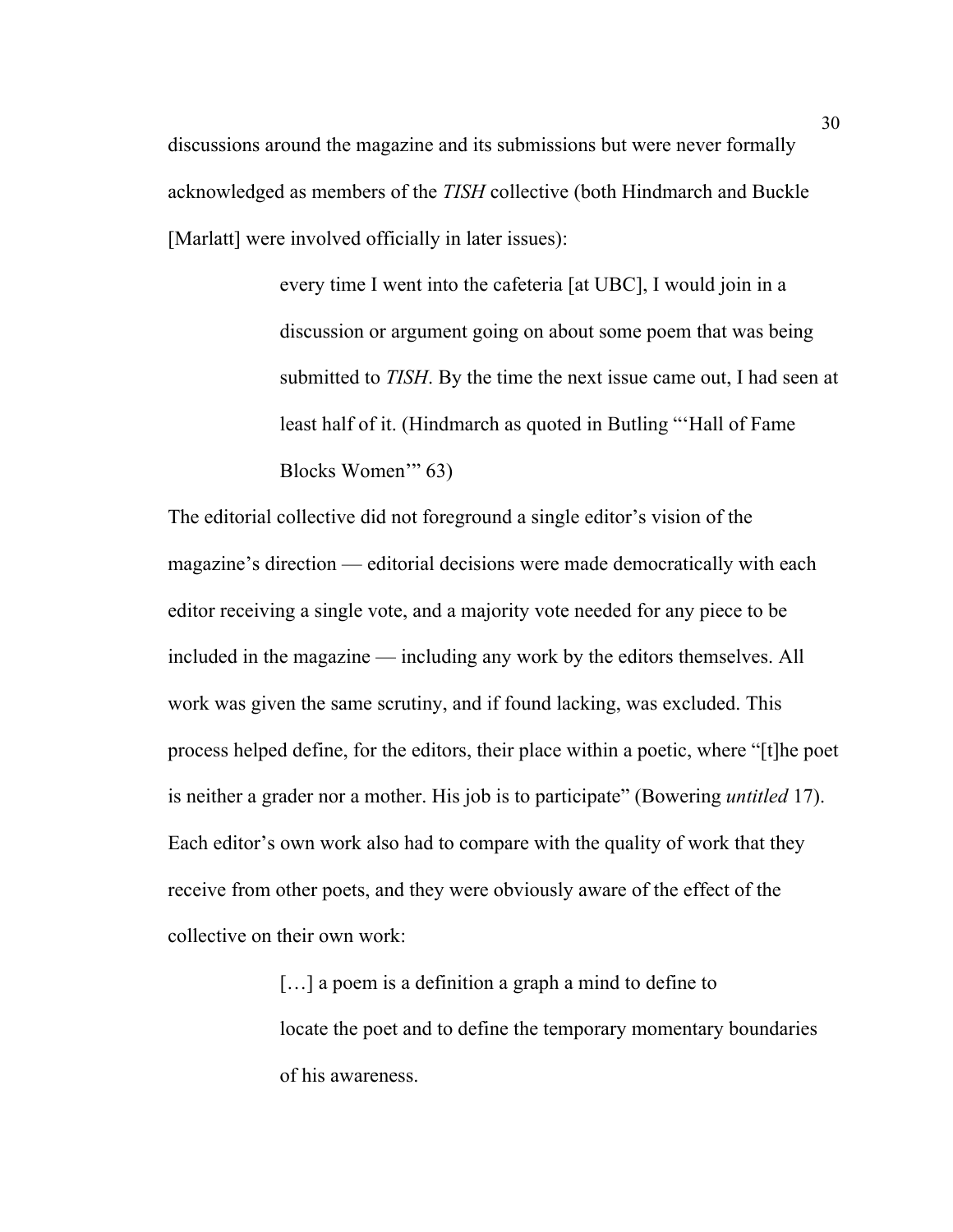each succeeding poem is a realignment of the boundaries.

(Reid *untitled* 14)

Association with an editorial collective not only fosters a poet's own personal work, but also aids in the development of a community, a "realignment of the boundaries" of poetic and personal experience. *TISH* was an active space for development, "a newsletter — a record of work-in-progress — rather than a magazine" (Davey "Introducing *TISH*" 154). The division between poetry and personal life broke down within the editorial collective, as "[t]he origin of the poem is an action (interaction, reaction)" (Fred Wah *untitled* 23) within the rhizomatic nodes of community, family and friends — "The Writing Life."<sup>19</sup>

 The relationship between the editing and writing by *TISH*'s editors and that of its "siring movement" (Davey "Editorial" *TISH* No.1-19 13) — the writers of Black Mountain College, especially Charles Olson and Robert Creeley — has been widely discussed both within *TISH*'s pages and in outside criticism. Black Mountain College, in operation from 1933 through 1956, was a

> radically democratic, loosely structured community where forwardthinking artists and scholars could work in a supportive atmosphere, free from bureaucratic procedures, academic traditions, and social

 <sup>19</sup> As C.H.Gervais titled his collection of essays on *TISH*, The Writing Life: Historical & Critical Views of the *TISH* Movement.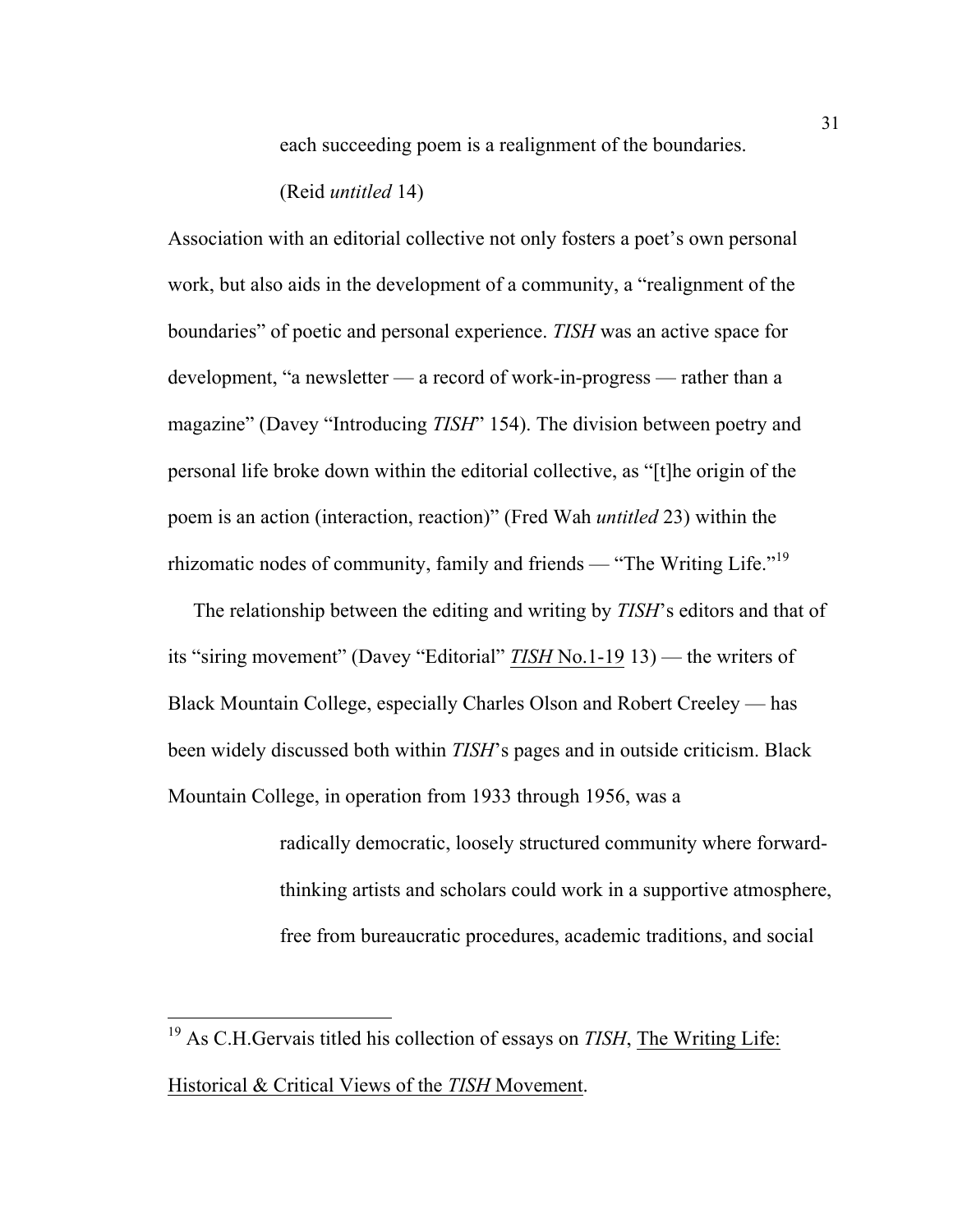regulations that generally dominate American university education. (Patterson 18)

The faculty and student body of Black Mountain College included poets Charles Olson, Robert Creeley, Joel Oppenheimer, Fielding Dawson, Robert Duncan, Ed Dorn as well as the artists de Kooning, Kline, Rauschenberg, Twombly, Motherwell, Fuller, Cage and Cunningham. The influence of Olson, Creeley and Duncan's poetics on the writers of Vancouver was categorized by Robin Mathews as an American "invasion and colonization of a part of the poetic culture of Canada" (7). Richardson's jingoistic study is dismissed by Peter Quartermain as "a misguided and dangerous book," "sloppily produced" by a "slovenly intellect" (84). Richardson castigates the editors of *TISH* for accepting a so-called "U.S. poetic tradition" (13), and claims that the editors "forsook Canadian tradition, denigrated Canadian achievement […] and sought to supplant the Canadian with the U.S. tradition" (Mathews 9). This concentration on nationalism and tradition, puts emphasis on country of origin instead of the organic, rhizomatic view of history, where

> [t]radition is made up of what happens, which may be desirable and which may not. A concern with tradition, in any case, lies outside the work, the working, the art, of the poem. (Quartermain 82)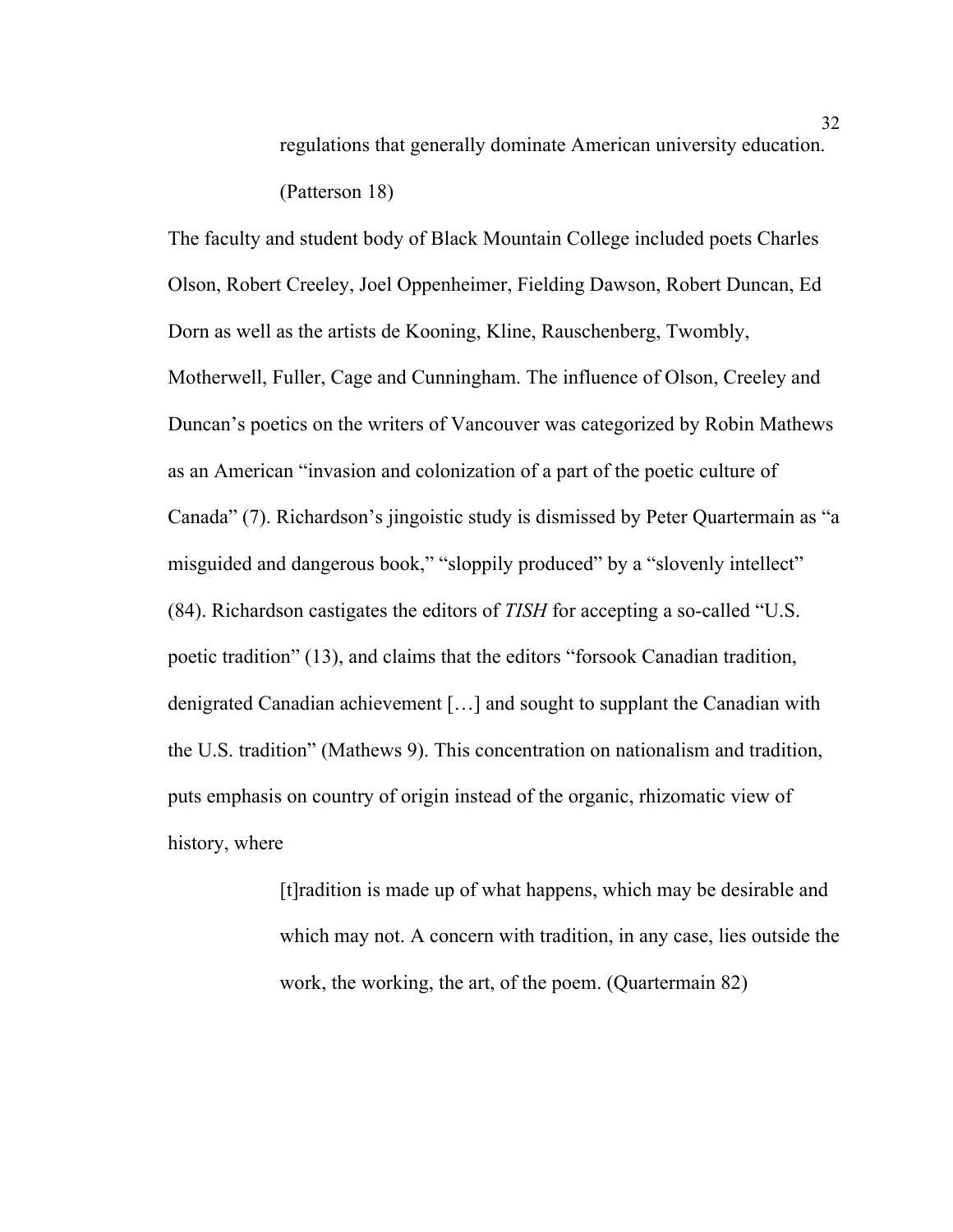Richardson's study is rather selective in its evidence for this poetic "invasion;" in *TISH* 8, Davey addressed the issue of Canadian-American relations and jingoistic protection of literary tradition:

> Poetry is not an international competition. Moreover, poets do not write as patriots, but as men. Their country is merely incidental. Canada does not exist except as a political arrangement for the convenience of individuals accidentally happening to live within its arbitrary area [.…] Let's have no more superficial jingoism in poetry. If a man/poet ever comes to represent his homeland or his home town, he will do so inevitably, not intentionally. As for comparisons, the community of poetry is a universal thing, as is man, and political divisions can never apply. (Davey "Editorial" *TISH* No.1-19 155)

Rather than a poetic invasion, or colonization, what Olson's writing suggested to the *TISH* poets was a sense of the *locus* (defined in the Oxford English Dictionary *as a* "place in which something is situated, locality" or a "subject, head [or] topic"). This sense of locus enabled "fellow-writers [to] become not competitors but citizens-in-language with common assumptions about their roles […] and with common goals" (Davey "Introduction" 24). This was a rejection of the "'sturdy woodsman' concept of the Canadian poet, self-fathering and self-nourishing" (Davey "Introduction" 18) in favour of the community-driven idea of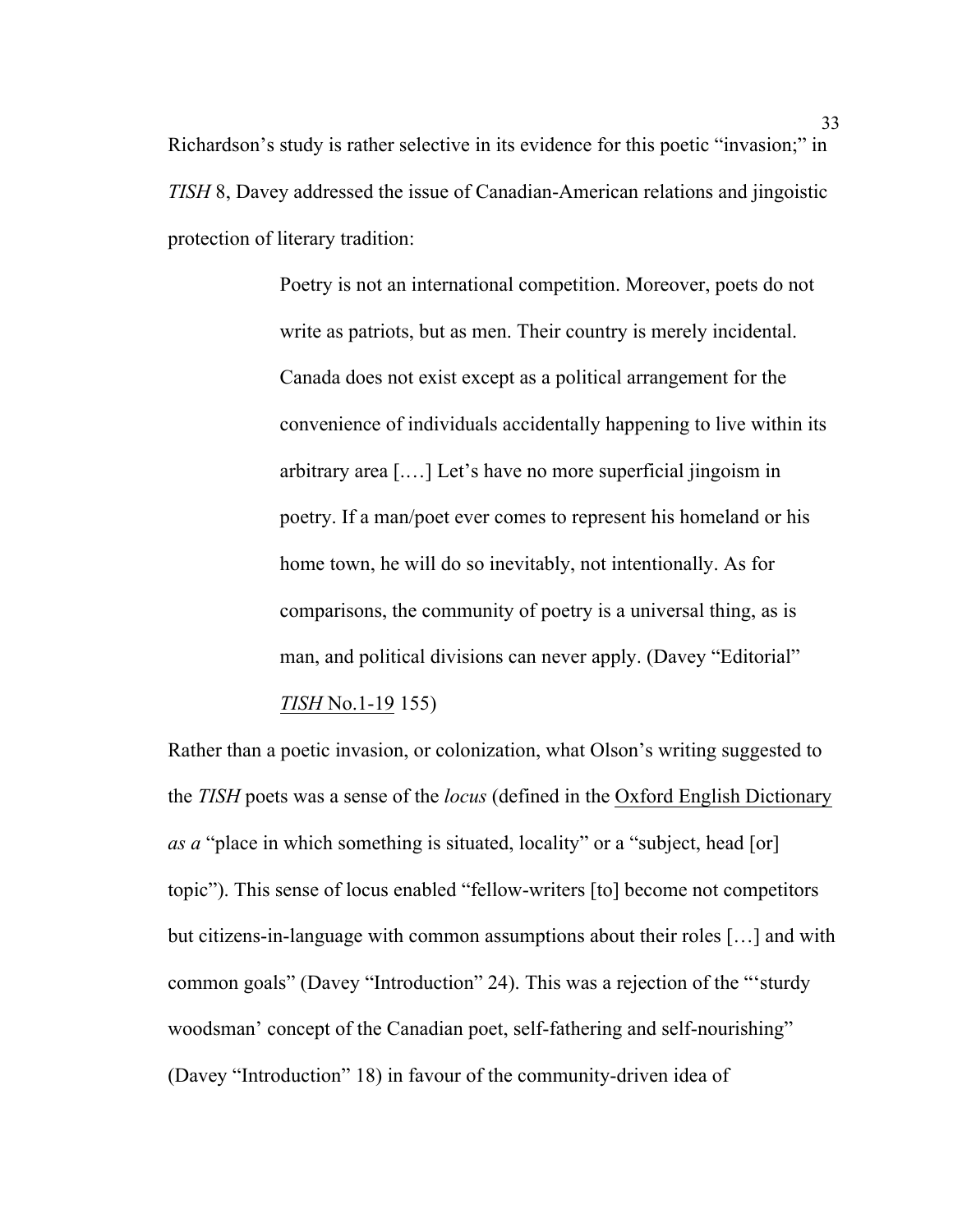belonging to a specific geography, of belonging to the political and social life of that geography, or belonging to both a local community of writers and an international community of writers […] of being at home in place, community and language. (Davey "Introduction" 19) While "[p]lace is no more than a man does with it" (Davey "Editorial" *TISH* No.1- 19 155), the rhizomatic idea of community and its nodes of activity was to Denise Levertov

> a constellation rather than […] a linear sequence. And in that constellation the major stars are without question the messages of instruction by means of which my intelligence grew keener, my artistic conscience more acute; messages of love, support, and solidarity in the fellowship of poetry. (qtd. in Harris 196)

As "a poetry newsletter — Vancouver," *TISH* was a *node*, a *locus* within the greater Vancouver arts community<sup>20</sup> the magazine both added to and reflected the health of the communities of Vancouver at the time "the poetry isn't necessarily about the city (most of it isn't), but in reflection it defines the scene" (Dawson "Editorial" 5). As a node for exploration of community, *TISH*, its imprint, and associated prose magazine *MOTION* "constantly located the 'sense of things'"

<sup>20</sup> See Eva-Marie Kroller's George Bowering: Bright Circles of Colour for a discussion of *TISH* as a single node within the Vancouver arts culture of the 1960's; a "community of correspondences."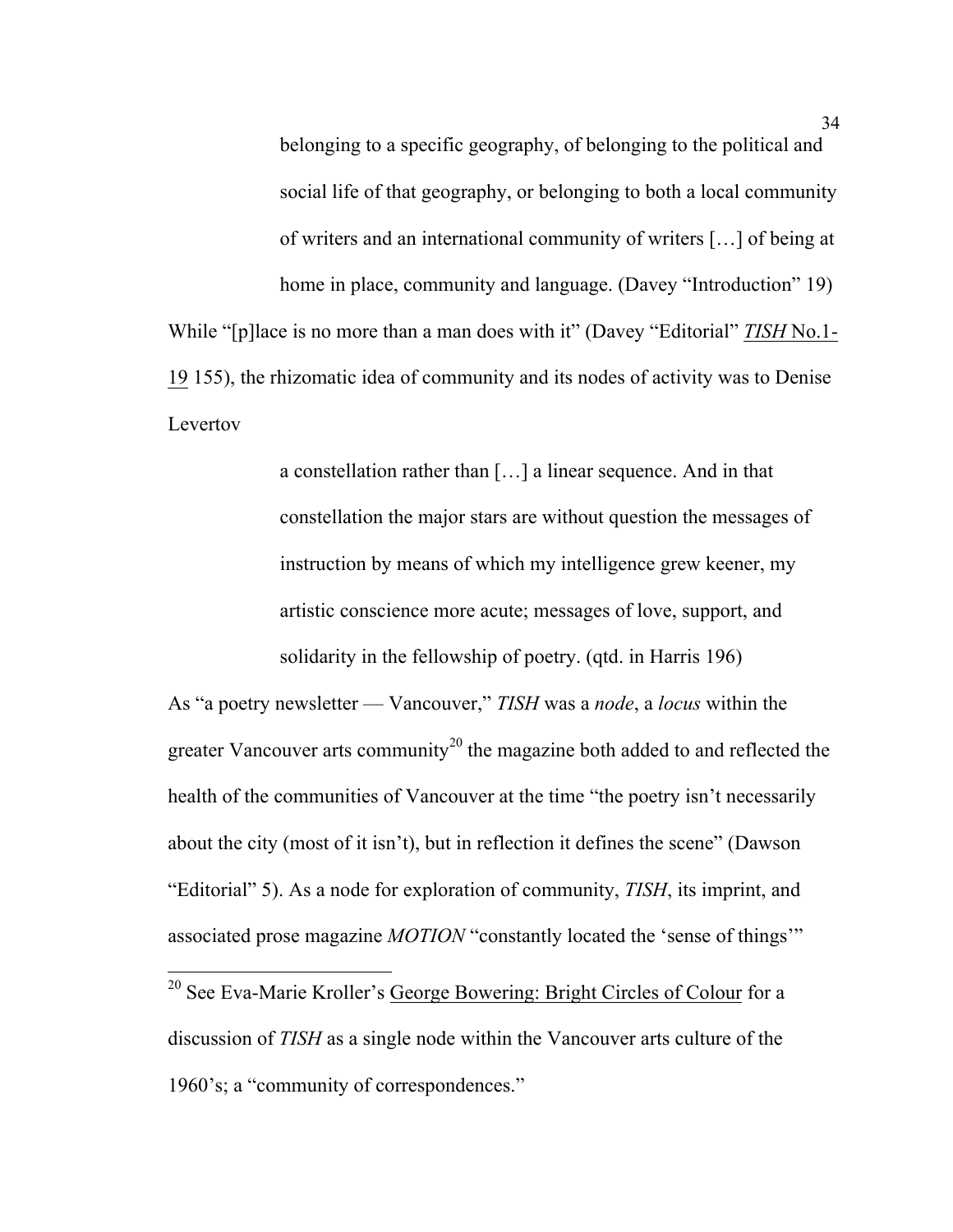(Dawson "Editorial" 5). The editors of *TISH*, in all of its incarnations, were in the "business of being in a community […] a kind of introduction to the commitment of the larger community of the language and of poetry" (Bowering "Interview with Caroline Bayard and Jack David" 84).

 Bowering's use of the word "business" suggests an investment in an *economy* of community. This was not a monetary economy, but rather one based more on the idea of the exchange-based gift-economy. That is not to say that matters of finances did not enter into the production of *TISH*; editorial pages often included pleas that *TISH* was "[t]heoretically supported by contributions from its readers" (*TISH* 10 in *TISH* No.1-19 201) and "[n]eeds [f]inancing" (*TISH* 13 in *TISH* No.1- 19 251). As Davey recollects, while most issues were distributed solely by mailing list, some issues were distributed through bookstores, particularly Vancouver's Duthies Books, which

> had a small problem with *TISH* [...] it had no price. So [they] invented a price of 25 cents, and agreed that Duthies would get a 40% discount. I left 10 copies and the next month dropped by with ten of the new issue. He solemnly gave me \$1.50 for the sales from his till of his pocket. We repeated this ritual 19 times. About ten years later I learned […] that he had given most of the copies away. (Davey "Barcodes on *TISH*" 21)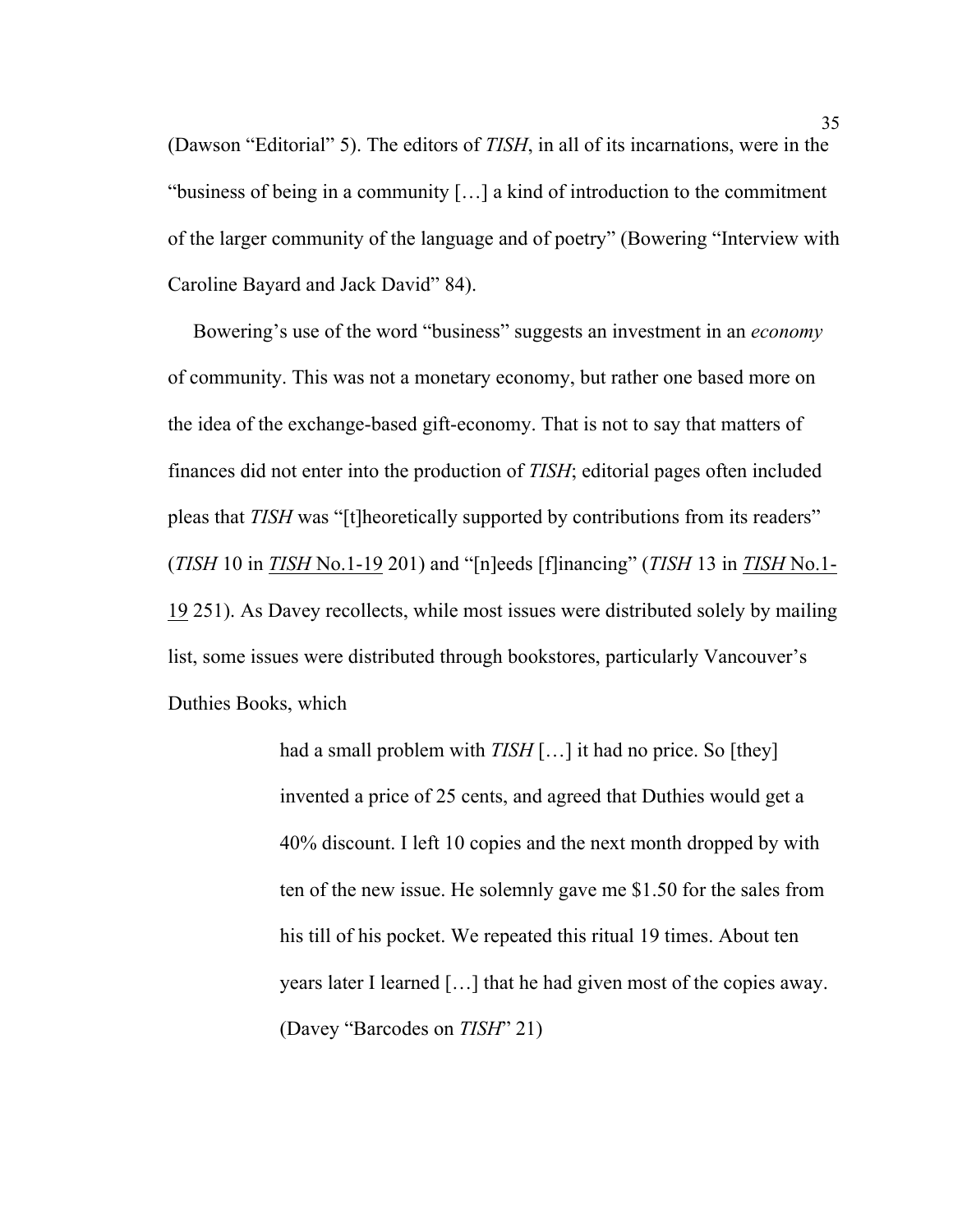*TISH*, like many small magazines, struggled to operate in a marginalized economic position. It needed financial support to sustain mailing costs, printing costs, upkeep and repairs on the presses, but also knew that "the ones best served seem to be those who serve themselves" (Davey Canadian Literary Power 130). Often, Pauline Butling points out, this resulted in "'liberation' anecdotes" of stealing materials from the UBC English Department and campus bookstores that "demonstrate the importance of the liberatory impulse" of the *TISH* editors (Butling and Rudy 189). The limited funding often impeded *TISH*'s development, as is demonstrated in *TISH* 13:

#### **NOTICE**:

This issue was delayed by the *TISH* printing press' breakdown last month. It has almost been delayed forever by the ensuing repair bill which is still unpaid.

Unless we manage to raise \$35 soon, we will not be able to afford paper for another issue for several months.

Please, if you are interested, send **HELP**

(*TISH* 13 in *TISH* No.1-19 259; original emphasis)

and in *TISH* 14, where obviously reader contributions had continued:

*TISH* thanks all those readers

who sent money to cover

repair bills. We now have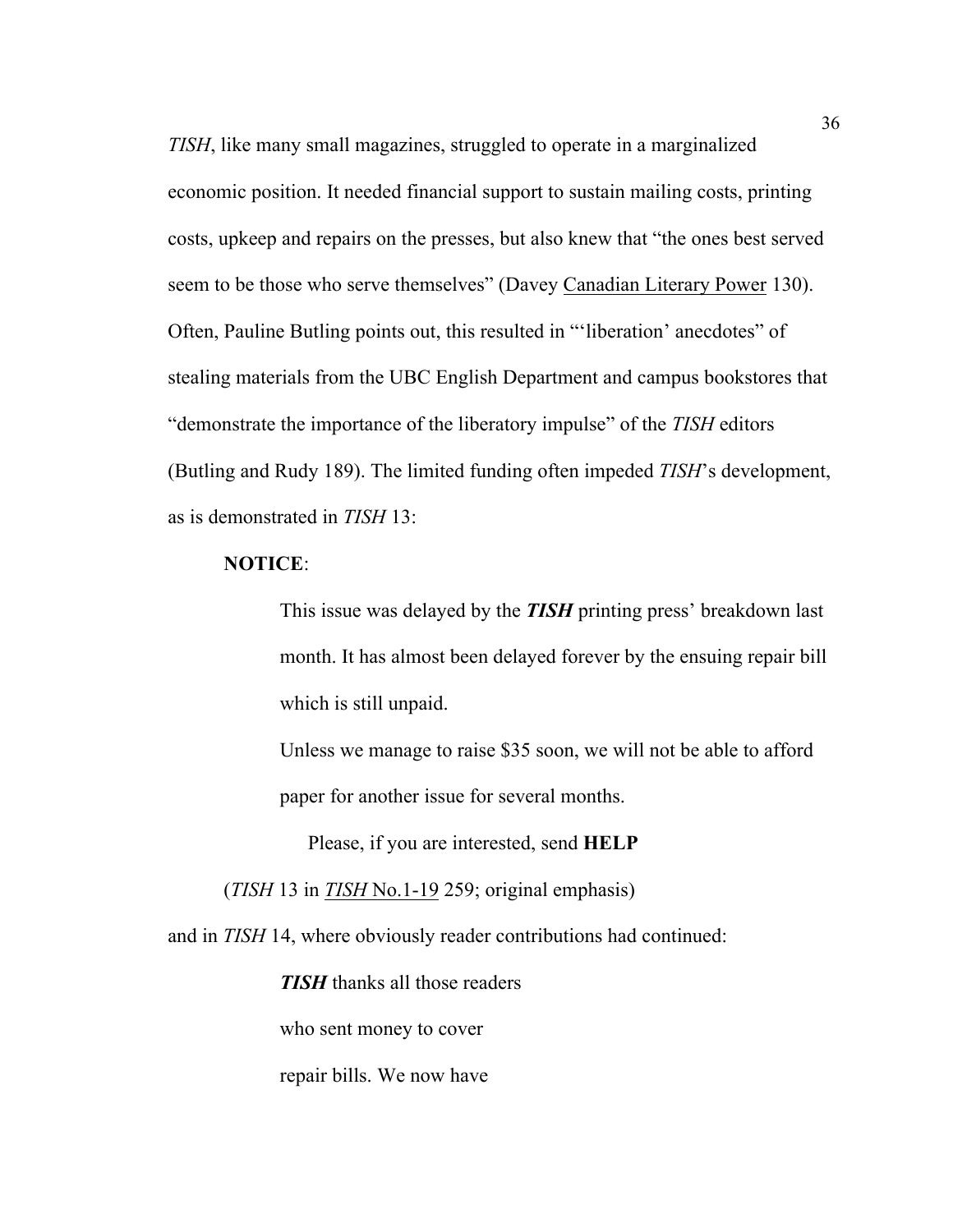over one-third of our objective

(*TISH* 14 in *TISH* No.1-19 298; original emphasis)

In the two months since their original plea for financial assistance, the editors were able to continue to raise funds for repairs:

> *TISH* is, of course, deeply grateful to those who have given us financial assistance of late. We have now reached app. ½ of our financial objective to pay off our repair bills

(*TISH* 15 in *TISH* No.1-19 317; original emphasis).

The press breakdown and the ensuing bills did not ultimately adversely affect *TISH*'s publication schedule, but its side venture *TISH*books was severely crippled by these limitations.

## **ii.** *TISH***books and** *MOTION*

We were amazingly energetic and regular about getting the magazine out, 19 issues in a row that came out on the 14th of the month [.…] But with the books it was just the opposite. We wd let things lie in heaps forever.

George Bowering<sup>21</sup>

 During 1962 and 1963 the editors of *TISH*books struggled to print "2 published books, 1 partly finished book ([…]assembled without the knowledge of the

 <sup>21</sup> Bowering, George. E-mail to the author. Fall 2002.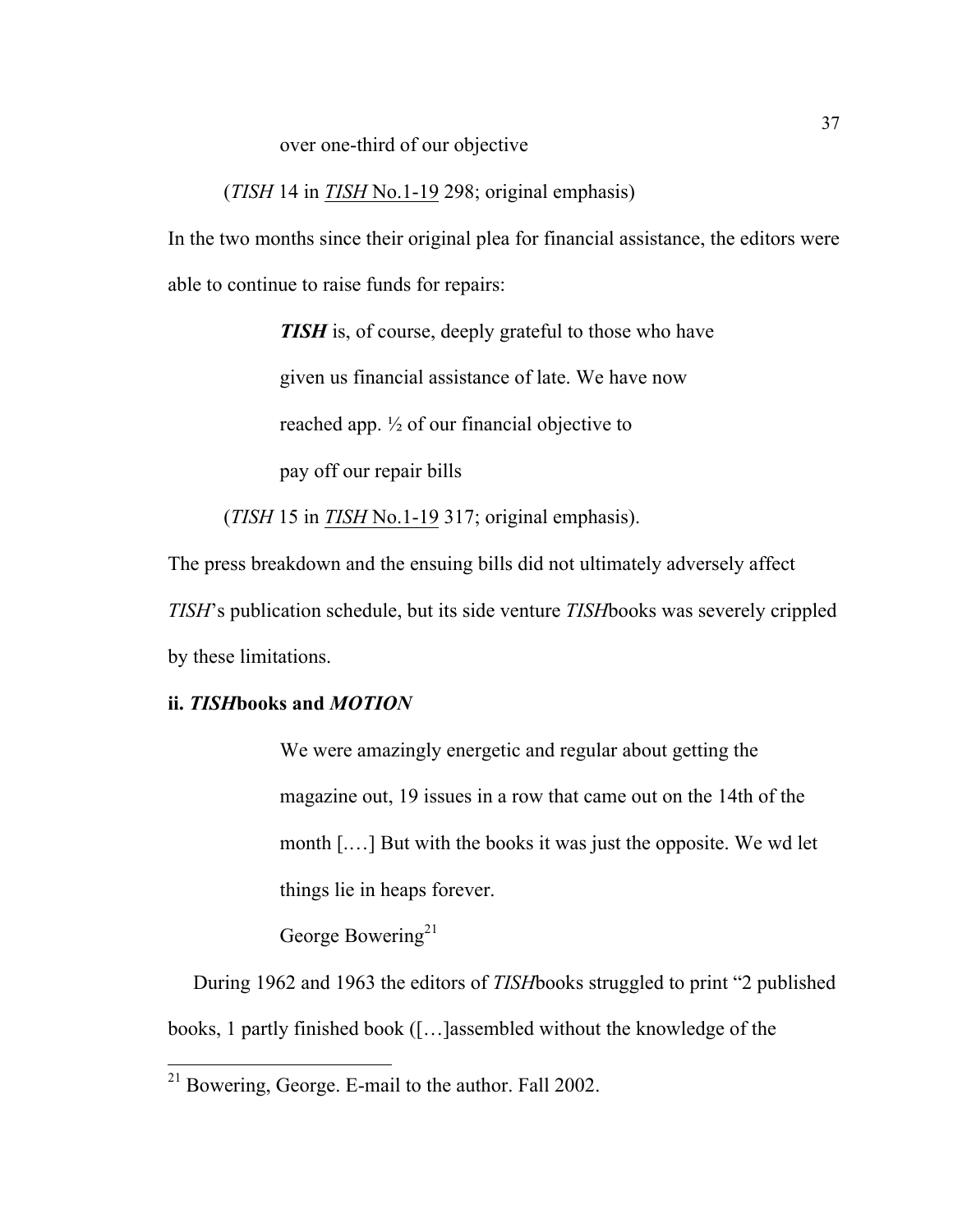publisher) one unfinished book, and 1 pamphlet" (Davey, E-mail) — Frank Davey's D-Day and After, Lionel Kearns' Songs of Circumstance, George Bowering's Sticks & Stones, Robert F. Grady's On Walking<sup>22</sup> and Samuel Perry's Personal Locus: Maximus of Gloucester from Dogtown: Charles Olson respectively. As most of these publications were released in extremely limited editions or were never officially distributed, there is minimal critical work done on them; *TISH*books is not addressed, nor even mentioned, in Gervais' The Writing Life, Richardson's Poetry and the Colonized Mind: TISH or in Barbour's Beyond TISH issue of *West Coast Line*. If the legend of *TISH* "keeps on developing with the years" as Lionel Kearns noted (Niechoda and Hunter 90), *TISH*books have surpassed even that to enter the realm of myth — in some cases there is little evidence of the books' very existence. Due to this lack of critical work on *TISH*books, I have relied on interviews with the *TISH* editors — especially Frank Davey — to shed light on these understudied editions. While I have already examined the relationship the editors had with each other within the format of the editorial collective of *TISH*, *TISH*books was arranged in a different format:

> The *TISH*books were collectively authorized by the five eds, but were not edited by them. We decided which books there would be,

 $22$  Robert F. Grady's On Walking was not published, and is unavailable in manuscript form.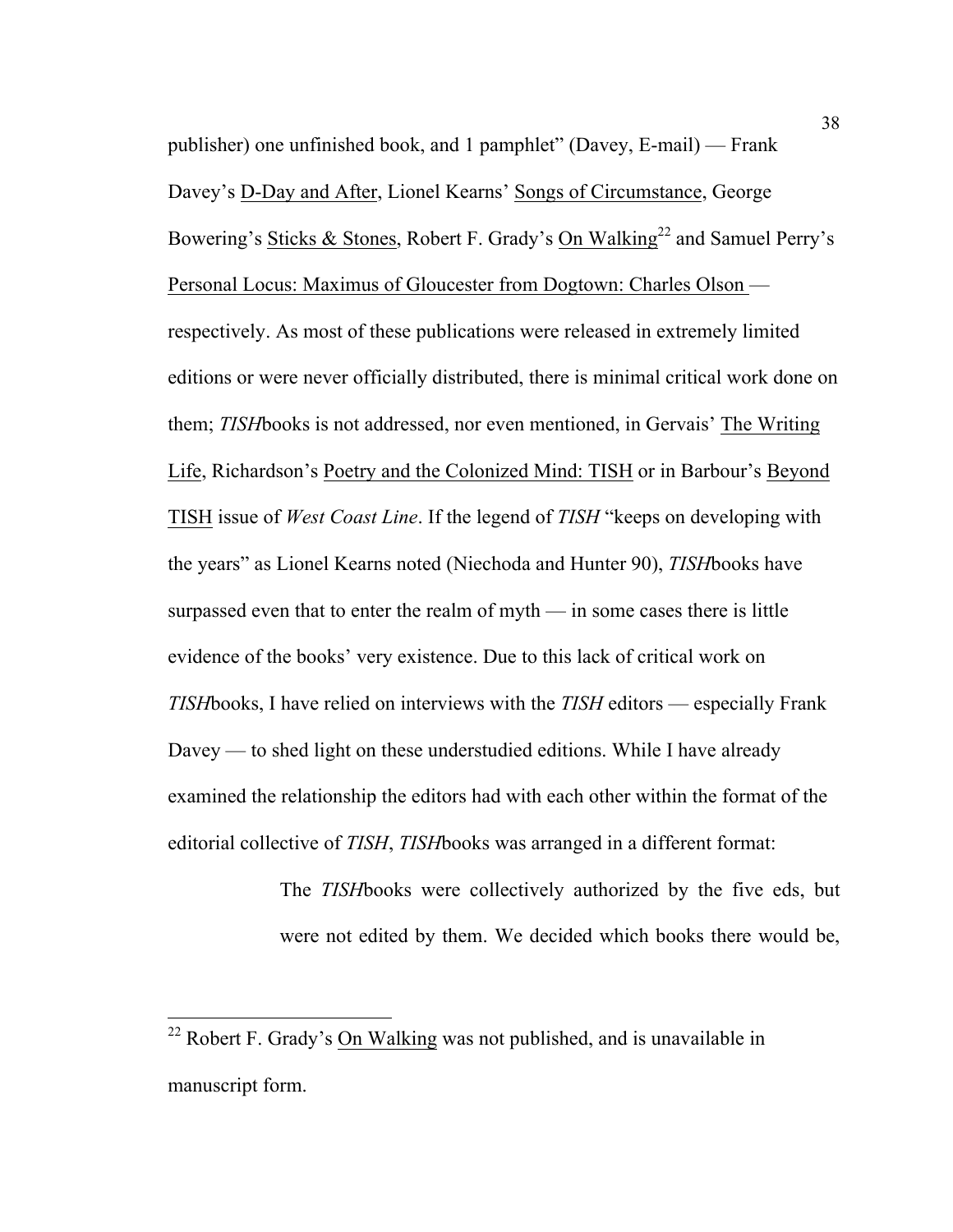but left it to the authors to determine the texts that would constitute them. (Davey, E-mail)

Editorially, the publications of the *TISH*books imprint were not technically edited by the *TISH* editors, but rather they were primarily publications by the authors, a more permissive node for writing and development of the editor's own writing:

> [T]he policy was very flexible. If any member of the collective had decided to publish a *TISH*book of his own work, for example, or even perhaps a selection of other *TISH* and non-*TISH* poets, it would be discussed in an informal way among the members of the collective and their friends, and a kind of casual consensus decision would be taken.

> I refer to a "collective," but it was never so formal as a fullfledged collective, rather, a loose association of people around the production of the magazine. The only time the core collective was fully operative was in deciding the content for particular issues of the magazine. If myself or Dave Cull for example, had proposed publishing his work as a *TISH*book, the only issue might be who would do the work, and who would pay for it. Usually it would be expected that the author would pay, but there was no body of policy which governed this. The author and whoever might be willing to help him would do the design and the typesetting, organize the cover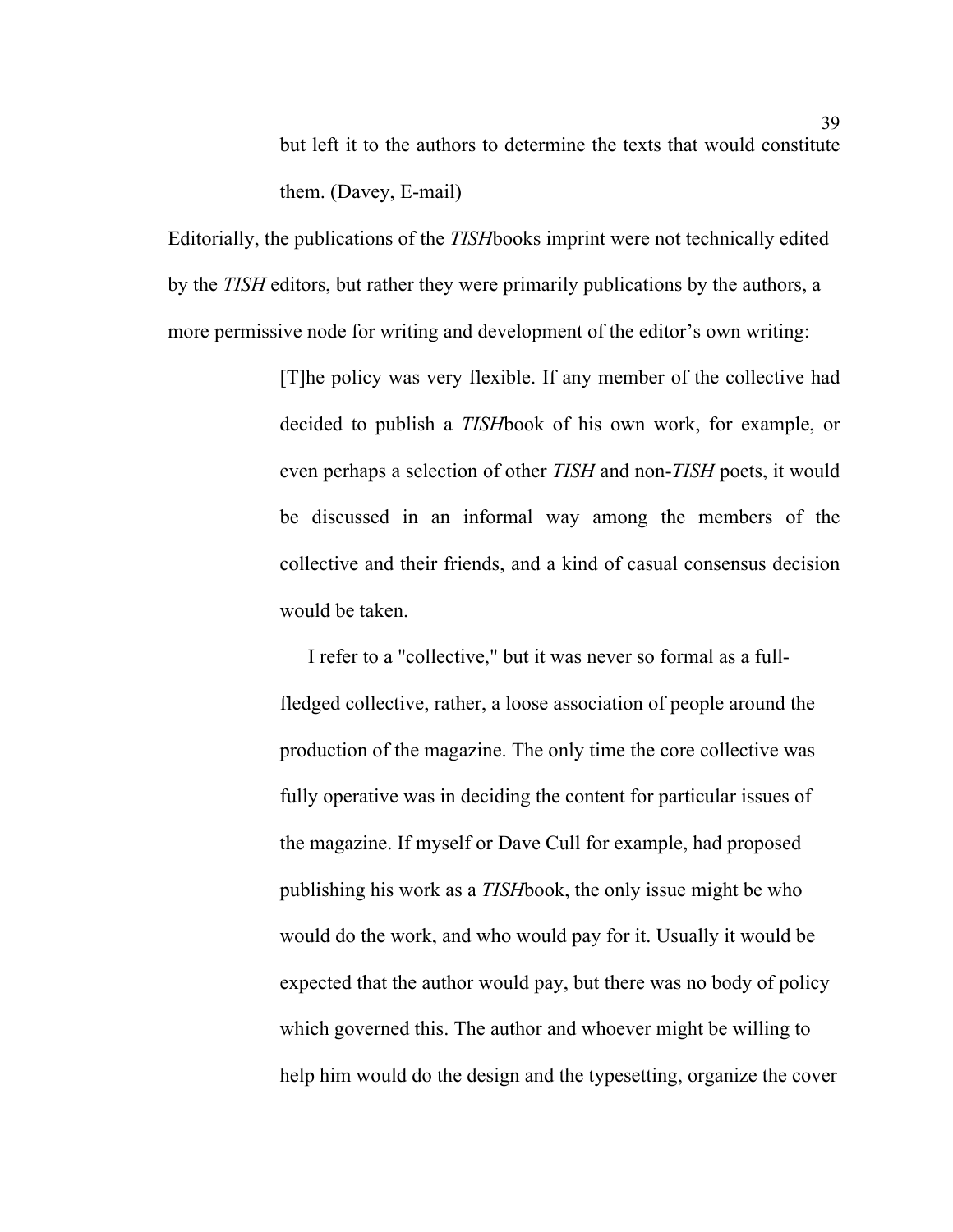design, etc., in very loose consultation with members of the collective, who were mostly prepared to provide whatever help might be necessary. In practice, I would think, the consent of Frank Davey and George Bowering as the most influential members of the editorial board, would have been decisive in arriving at any decision of this kind. Their opposition might easily be overruled by a majority. Things were very loose — in the main, individual members of the collective could easily do what they wanted and obtain support from other members in projects of this kind, I would think. [.…] I'm pretty strong in my belief though that if I myself had been ready to publish a small chapbook, the others would have simply said go ahead as long as you pay for it and do the work, and then they would have given me what help and advice they could in completing the project, including loans of money to cover temporary shortfalls, writing intros, etc. (Reid, E-mail)

Reid's conjecture that other manuscripts would have been published if brought forward is only that, conjecture, for as Davey notes, "[t]here were no other books considered" (Davey, E-mail).

 The first book published by *TISH*books was Frank Davey's D-Day and After, published in an edition of 400 numbered copies retailing at 65¢ a copy and initially advertised in *TISH* 7 May 14, 1962 (*TISH* No.1-19 133). D-Day and After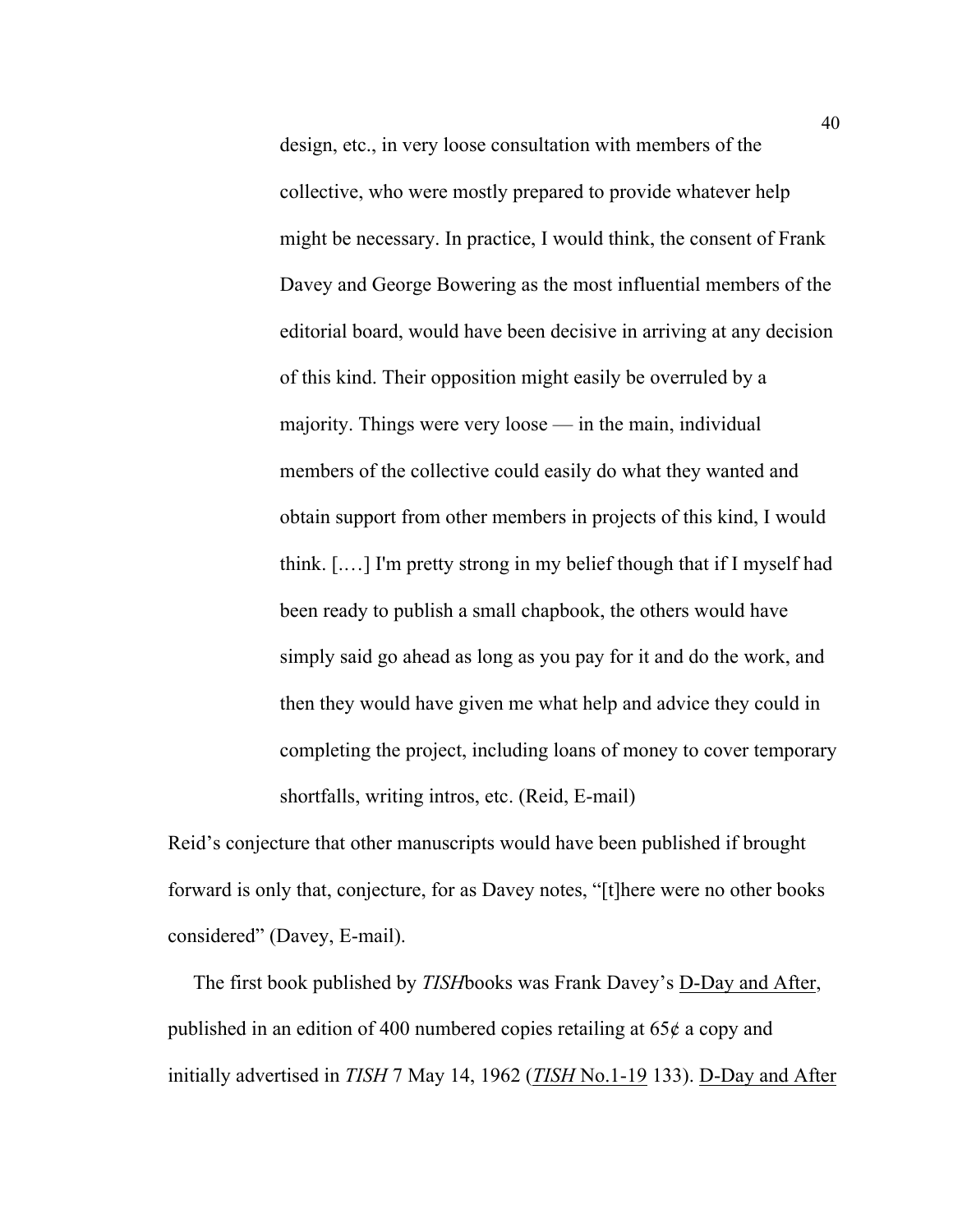was professionally printed at *The Oliver Chronicle* in Bowering's hometown of Oliver, B.C. under the *Rattlesnake Press* imprint, the only *TISH*book to receive such a treatment. D-Day and After is novice work, reflecting as Warren Tallman notes in his introduction, a "poet who is still reaching out for the skills and assurances which can emerge" ("Introduction" n. pag). Like *TISH*, *TISH*books was a node within the larger community, which "announce[d] the presence of a locale," of "the human geography in which response is rooted" (Tallman "Introduction" n. pag).

 As George Bowering has become Canada's first Parliamentary Poet Laureate, a member of the Order of Canada and has twice won the Governor-General's Award, the second *TISH*book is probably the most famous, if not infamous, of the publications. Bowering's Sticks & Stones was announced as "available soon" in *TISH* 9 (*TISH* No.1-19 200) but never released for sale nor ever mentioned in *TISH*'s pages again. <sup>23</sup> Featuring drawings by Gordon Payne and a preface by Robert Creeley, Sticks & Stones was marred from the beginning by poor design and printing:

 $23$  For a longer discussion of the problems surrounding the publication of the *TISH*books edition of Sticks & Stones, see Roy Miki's "Was It a Real Book or Was It Just Made Up?" in George Bowering's 1989 edition of Sticks & Stones and Miki's A Record of Writing: An Annotated and Illustrated Bibliography of George Bowering.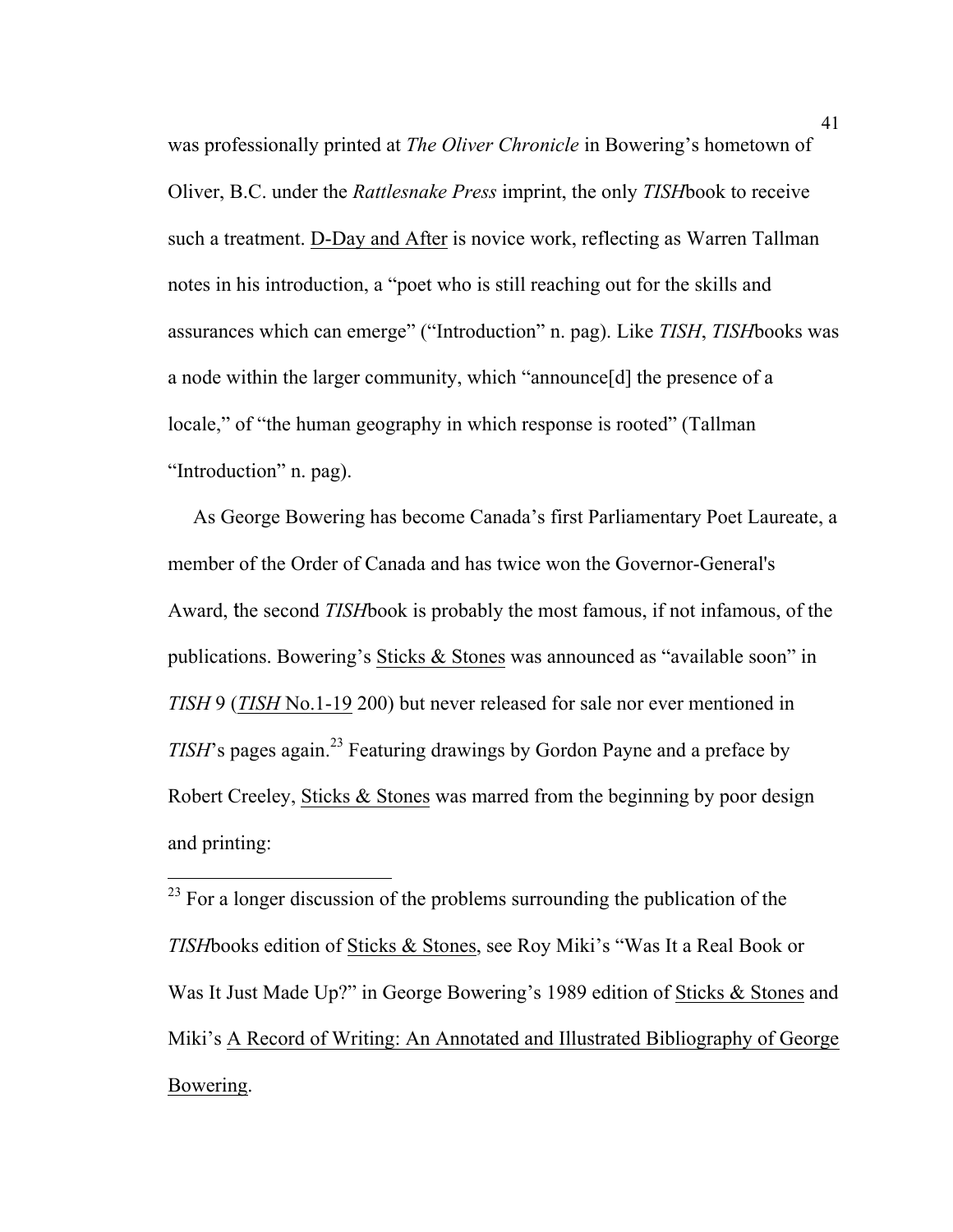Margins on some pages  $-e.g.$  Creeley intro — end somewhere in the page crease. Unreadable  $\&$  bad publicity so pages will have to be re-done. But have run out of money both personally and corporationally & can't buy more paper or cover stock. (Davey letter to Bowering, 1 June 1962 as quoted in Miki A Record of Writing 4)

Between 30 and 50 copies of Sticks & Stones were distributed despite "a collective decision not to bind & distribute […] because we were so embarrassed by the production quality and our inability to include the drawings" (Davey, Email).

 Like D-Day and After, Bowering's Sticks & Stones is young work, also engaging the role of the poet within a community where "words […] become a world" (Creeley "Preface" 3). Announced as "available soon" in *TISH* 9 (*TISH* No.1-19 200), the third *TISH*book, Robert Grady's On Walking, was also eventually abandoned due to printing errors and lack of financial means:

> We (Fred [Wah] was the pressman) also printed R. Francis Grady's On Walking*,* but it was also a printing disaster, of the same lousy faint smudged quality as S & S*.* Our problem was that the *TISH* offset press needed an overhaul which we couldn't afford, and that we had wasted all the paper we had invested in to produce the two books and couldn't afford more paper. (Davey, E-mail)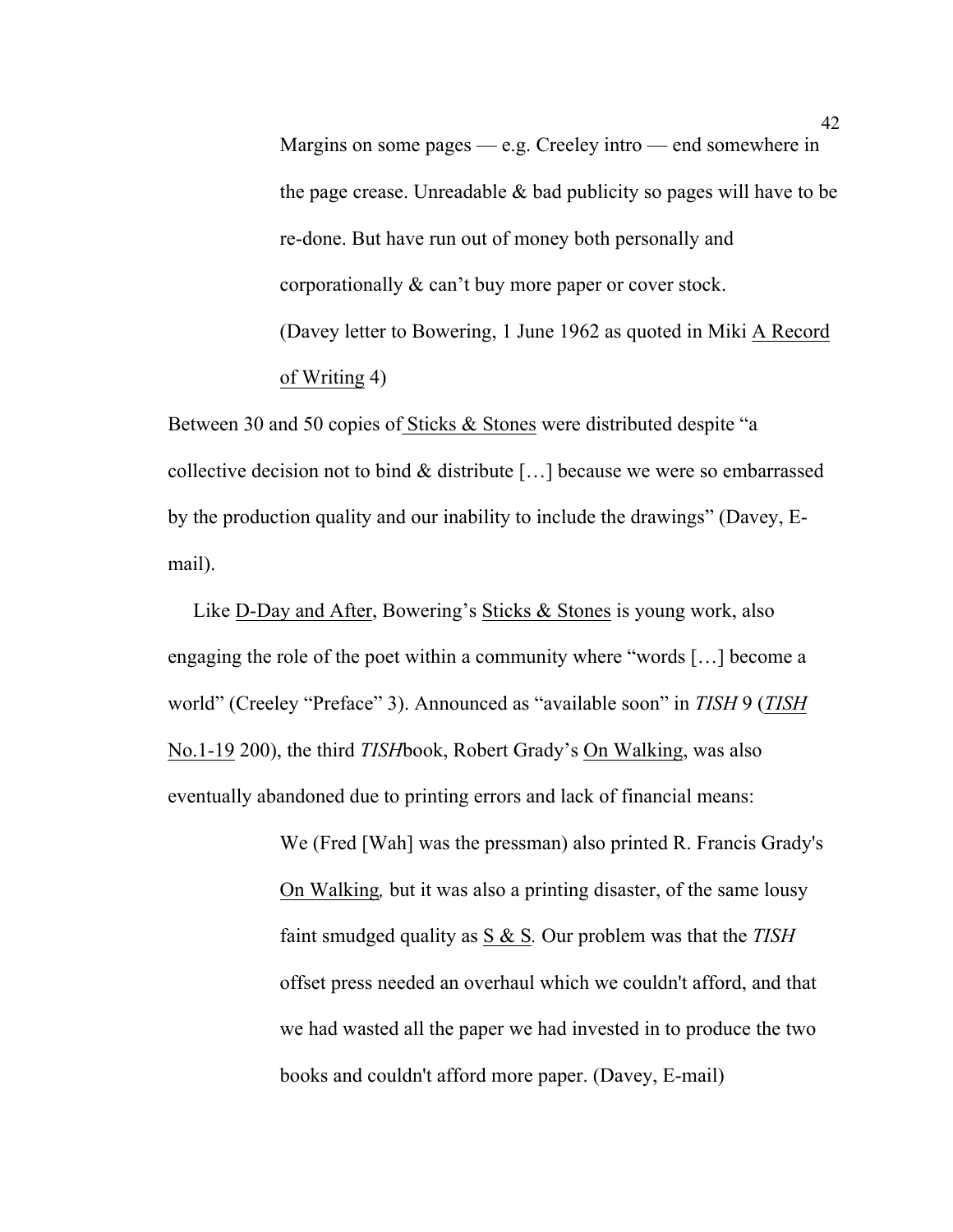Unlike Bowering's Sticks & Stones, Grady's book remained unreleased in any form, and ultimately the unbound On Walking pages "were to be thrown in the trash along with the S  $&$  S pages" (Davey, E-mail).

 Lionel Kearns' Songs of Circumstance was the second book successfully seen through the *TISH*books imprint, despite facing some of the same technical difficulties that the previous two books had faced:

> In retrospect, I can see that we perhaps should have had all the books printed by 'real' printers as mine was, although Kearns' stacked verse could have only been set on hand-typed and drawn offset masters and printed on an offset press [.…] Lionel and George 'typeset' their own books by typing them onto paper or metal offset press masters (we used both) using an IBM electric typewriter that we rented and Fred tried to do the printing, on our rapidly deteriorating Multilith Model 80 offset press. (Davey, E-mail)

Songs of Circumstance documents Kearns' experimentation with stacked verse; a page-based notational system of "special form to the poem's stress and juncture patterning […] present[ing] the eye with a visual design which directly corresponds to the poem's formal rhythm" (Kearns "Stacked-Verse" n. pag). $^{24}$ 

<sup>&</sup>lt;sup>24</sup> See also Kearns' "The Rationale of Stacked Verse" and "Notes on the Stack" (*TISH* 16) for a full exploration of the notational system and its appearances in print.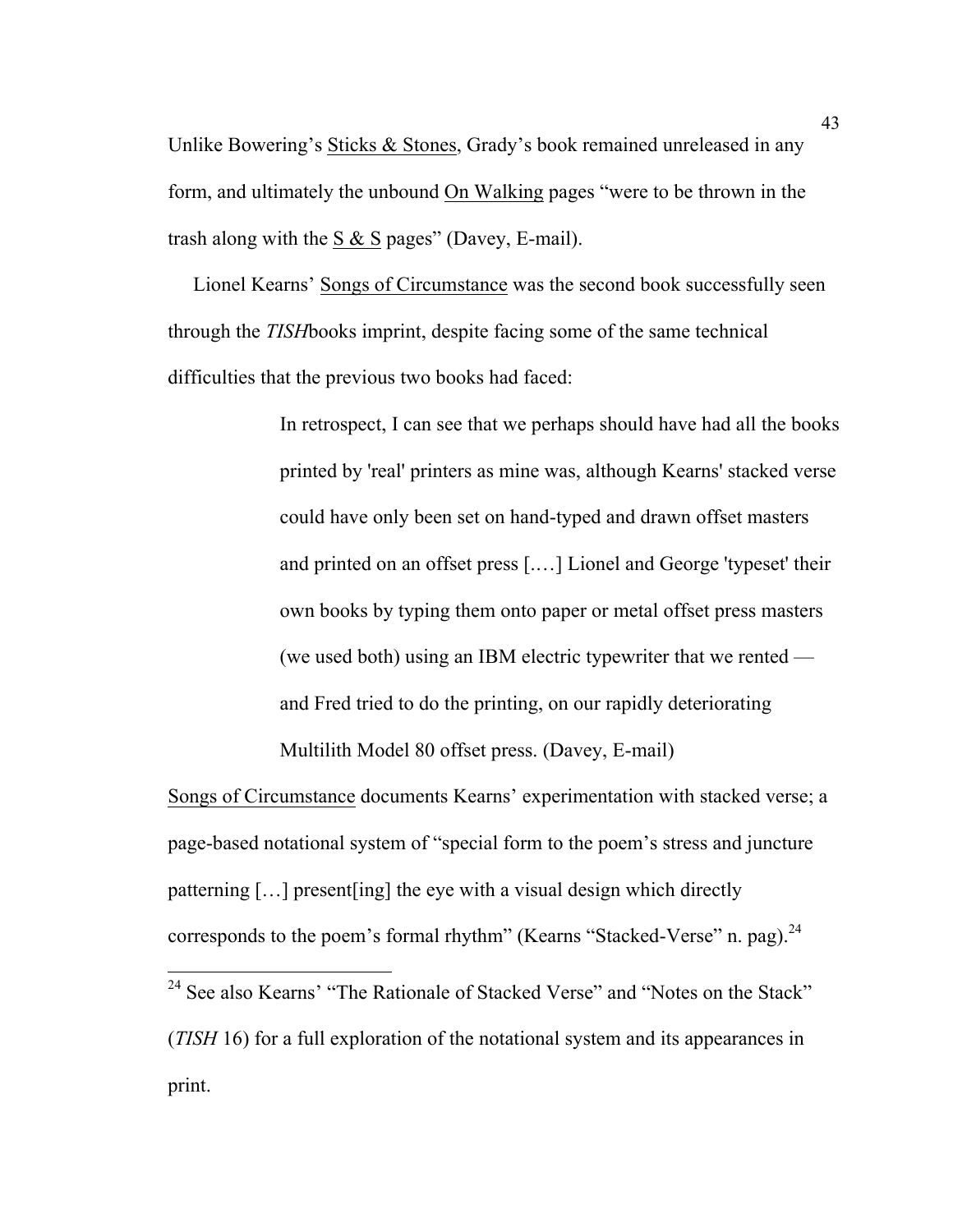The final *TISH*books publication was Samuel Perry's pamphlet Personal Locus: Maximus of Gloucester from Dogtown: Charles Olson, reprinted from *TISH* 10 (*TISH* No.1-19 204-210).<sup>25</sup> Personal Locus was announced for sale at  $25¢$  in an edition of at least 50 copies in *TISH* 19 (*TISH* No.1-19 403).<sup>26</sup> Marked by "printing disaster[s]," a "rapidly deteriorating" press and a lack of money, *TISH*books was never really able to become more than an extended experiment in small press publishing, but it did typify the expanding interests of the editors of *TISH* from the newsletter proper into other nodes of discourse and dissemination.

\* \* \*

 Appearing in the same issue as the original publication of Samuel Perry's essay Personal Locus: Maximus of Gloucester from Dogtown: Charles Olson was an

 <sup>25</sup> It was also later reprinted, after Perry's death, in a memorial section of *Open Letter* 6 (1967) as guest-edited by Ted Whittaker.

<sup>26</sup> *TISH* 19's announcement says that "*TISH*books has fifty copies of Samuel Perry's pamphlet" (*TISH* No.1-19 403) and Davey in correspondence with the author mentioned that it was "a successful printing, and numerous copies were distributed."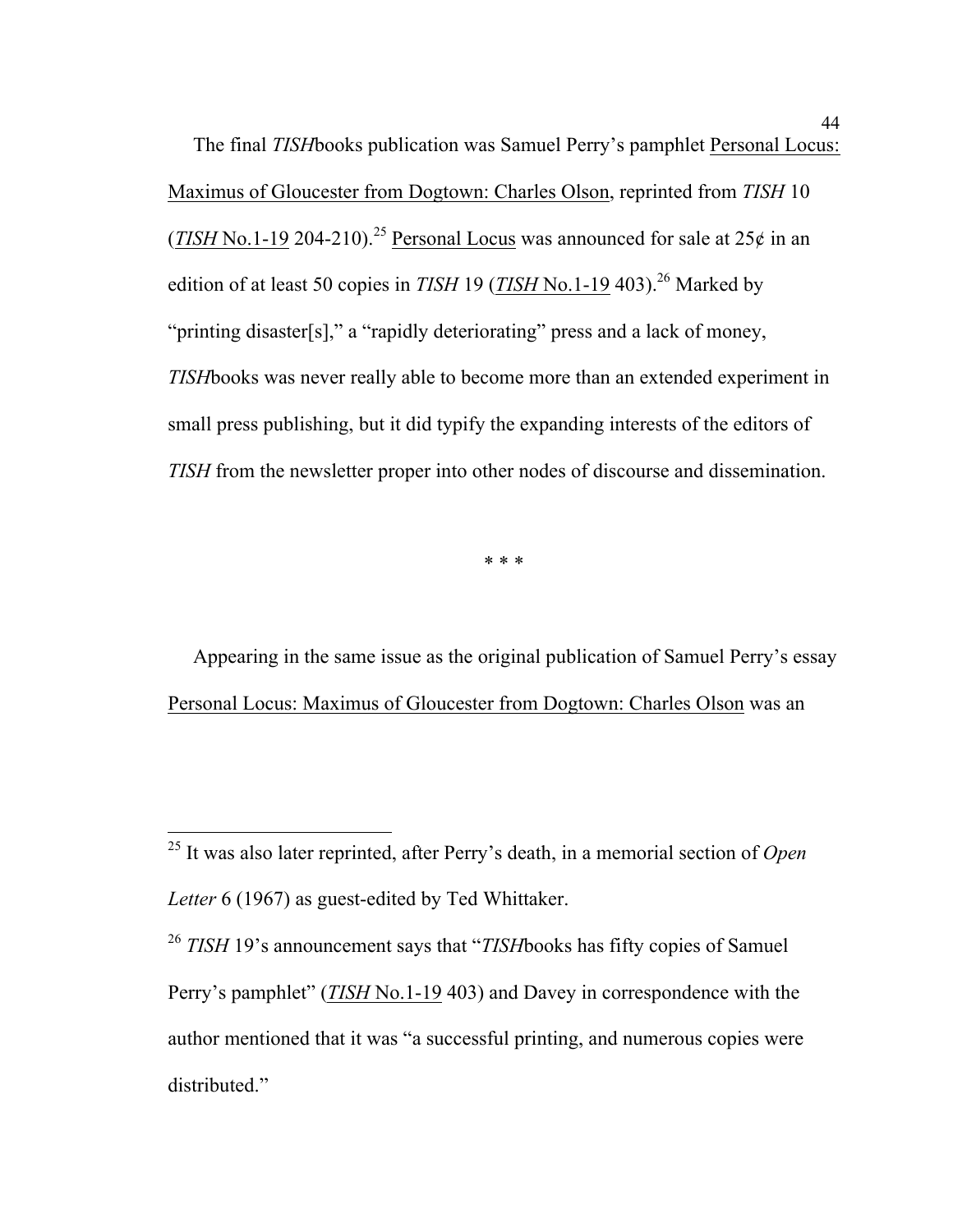announcement for *MOTION: A Prose Newsletter*, <sup>27</sup> the first issue of which was free to subscribers of *TISH*:

> \* \* **NOTICE** — The first issue of *MOTION* was sent to persons already subscribing to *TISH*, with the belief that those interested in the West Coast poetry movement would also like to know what's going on out here in prose. This does not mean that *MOTION* will automatically be sent to *TISH* subscribers. On the contrary, *MOTION* will be sent only to those who respond by writing. (*TISH* 10 in *TISH* No.1-19 220)

*MOTION: A Prose Newsletter* was published for six issues from May through December 1962 as edited by David Cull and Robert Hogg "with great hopes of becoming a burgeoning and integral little mag, alongside *TISH"* (Hogg, E-mail). It was published in the same format as *TISH*, and "originate[d] with the conviction that something must be done — Now — And with the West Coast scene something is already happening prosewise" (Hogg "Editorial" *MOTION* 1 n. pag). *MOTION* is very much *TISH*'s companion with a shared location ("published in affiliation with *TISH*books") and format, overlapping editors, and several of the same contributors, including some members of the *TISH* editorial group. Rarely mentioned in studies of *TISH* or its editors, *MOTION* was "seen as a poor 2nd

 <sup>27</sup> See Appendices C and D for a full transcription of *MOTION* and an index to its contents.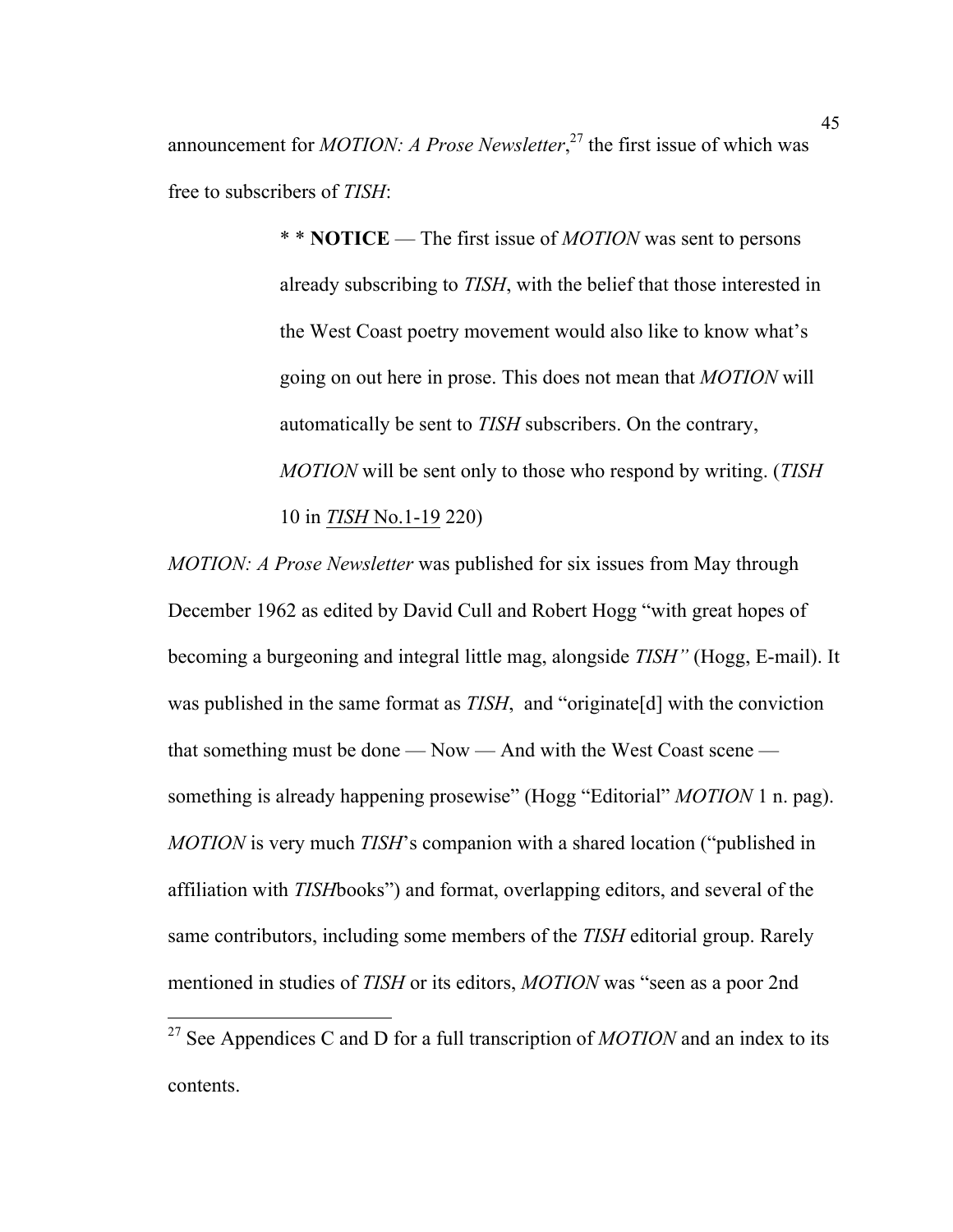cousin to *TISH*" (Marlatt, E-mail). Any study of *TISH* must include *MOTION*. It has easily been ignored in the past, because it "failed to really get much excitement beyond [its] immediate circle" (Hogg, E-mail). But as Daphne Marlatt states:

> those of us who were interested in writing prose & fiction were delighted when Bob [Hogg] started *MOTION*. it never received the attention that *TISH* did but it was just as important to me as an outlet for work, as news of what was happening in prose, as a way of connecting with other prose/fiction writers — a major connection with Gladys [Hindmarch] for instance. i think *MOTION* was seen as a poor 2nd cousin to *TISH* because the focus was on poetry as THE vehicle for thought & investigation [...] though why it should have been so exclusively poetry i don't know. […]George [Bowering] was writing fiction all along of course, as were some of the rest of us. but somehow *MOTION* never figured as an innovative landmark, even though the prose being published in it was, or attempted to be. (Marlatt, E-mail; original emphasis)

The editorial of the first issue which exhibits a tremendous energy and excitement about new forms of prose, is worth quoting in full:

> *MOTION* originates with the conviction that something must be done — Now — And with the West Coast scene — something is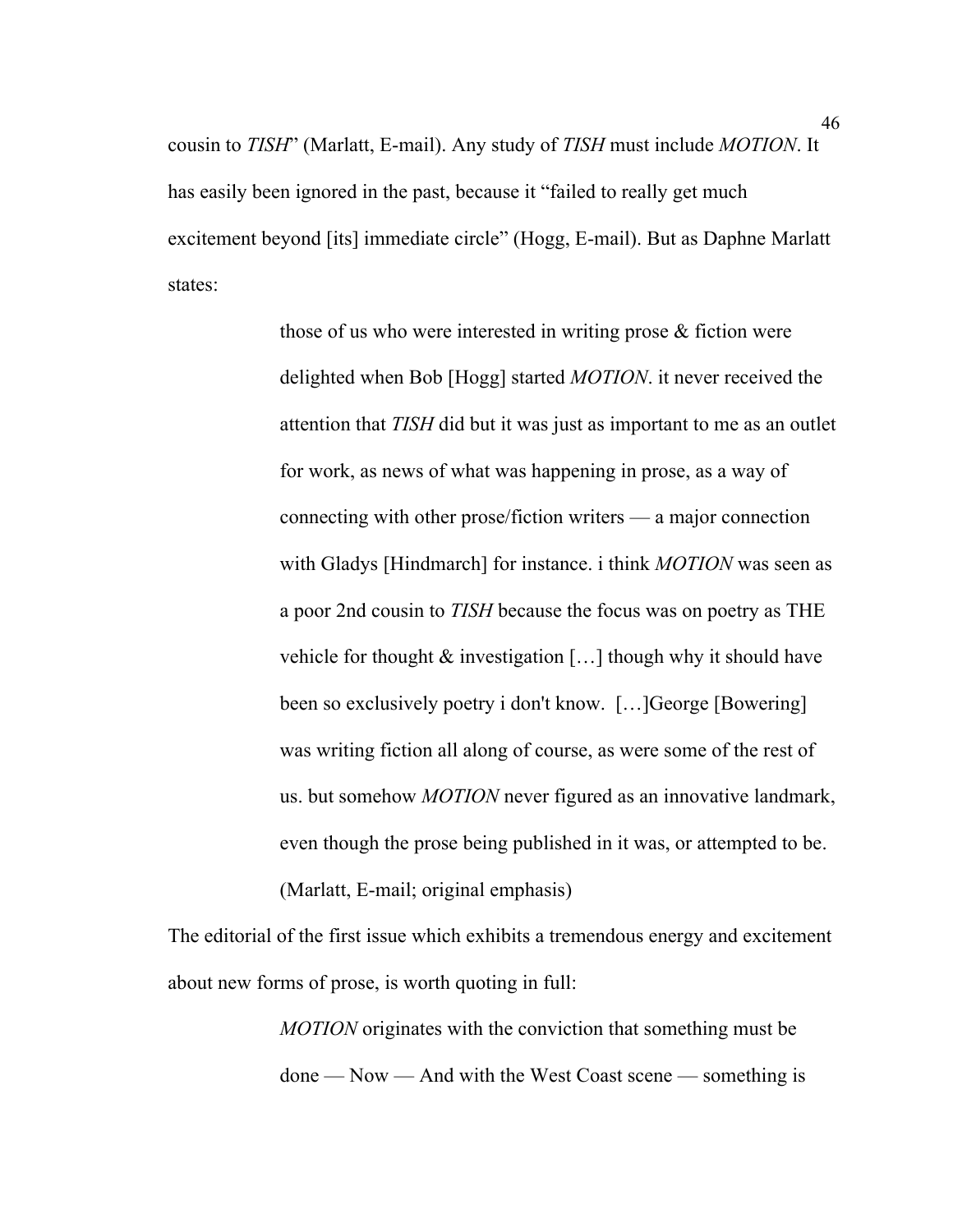already happening prosewise We want you to know. Which is why *MOTION* is a newsletter / a correspondence, not a mag. And which answers in part what *MOTION* is. The newsletter itself must answer the rest. Much the same for the direction. it will be determined by the fact, the what comes out of editing with a bias for the new, the experimental, the way out. The writers to begin the action / the writing, to begin the motion that follows. The motion will be in the word the final act will imply / show / be the direction as it moves — Ultimately this becomes an individual thing and *MOTION* believes that whereas 2 writers may angle in the same direction. they will do so on not only separate, but different paths. Getting there is not a matter of following in footpaths but of exploring new territory / blazing a trail. But to get out of the woods *MOTION* wants to swing outward to experiment with the new. And progress in the prose field is unlimited / is necessary / must be. It must go on. Old bounds must be broken — not so that new restrictions may be imposed, but so that we may realize the freedom we have. We see *MOTION* as a 2 way movement — Interaction is essential to the action. And response (yours) will keep us believing in you sending us more. The fact is this costs money — which *MOTION* does not have.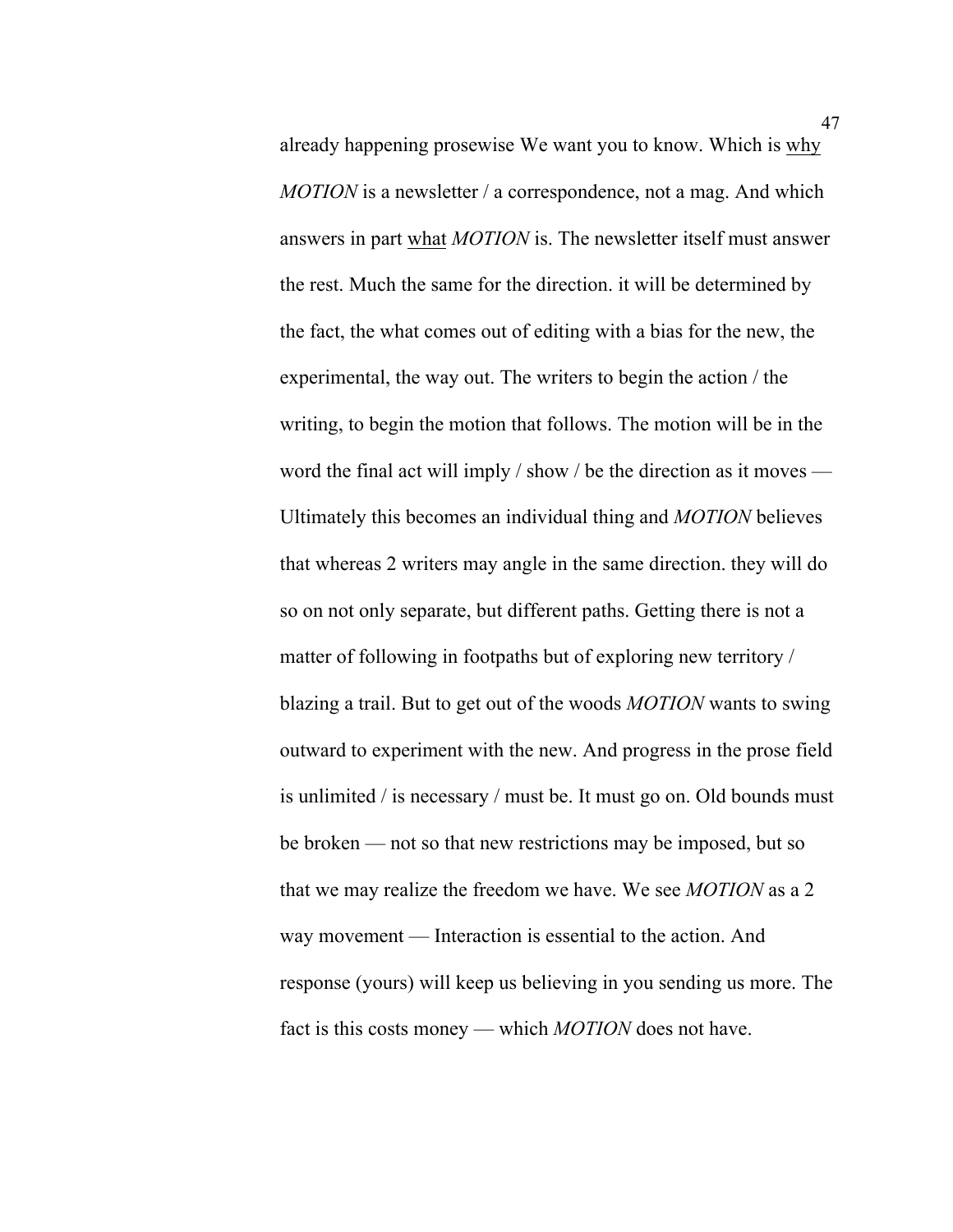SUPPORT us, and WRITE us, we are writing to you! (Hogg

"Editorial" *MOTION* 1 n. pag; original emphasis)

*MOTION* was a permissive node for a community of writers, a place to "begin the action / the writing, to begin the motion that follows" (Hogg, "Editorial" *MOTION* 1 n. pag). As with *TISH*, *MOTION* was designed as a newsletter, a communityoriented node where "[i]nteraction is essential to the action" (Hogg "Editorial" *MOTION* 1 n. pag).

 Despite the efforts of its editors, *MOTION* suffered the same financial and technological problems as *TISH* and *TISH*books. *MOTION* changed its publication schedule to bi-monthly with its fifth issue and, despite promises that "[t]he magazine will continue to appear every second month from now on" (*MOTION* 5 n. pag), it was cancelled completely with its sixth issue, December 25, 1962. *MOTION* did primarily consist of the work of its two editors David Cull and Robert Hogg; but even that does not necessarily explain its end, as the initial issues of *TISH* also largely published its own editors' writing:

> egotistical as it may seem, [this] is the one justification *MOTION* has for coming out alongside other magazines it cannot hope to compete with. Rather than variety, it depends on consistency, a sense of continuity of style […] the only fair way to judge the newsletter's consistency is to look at each new issue as it appears. (Hogg "Editorial" *MOTION* 6 n. pag)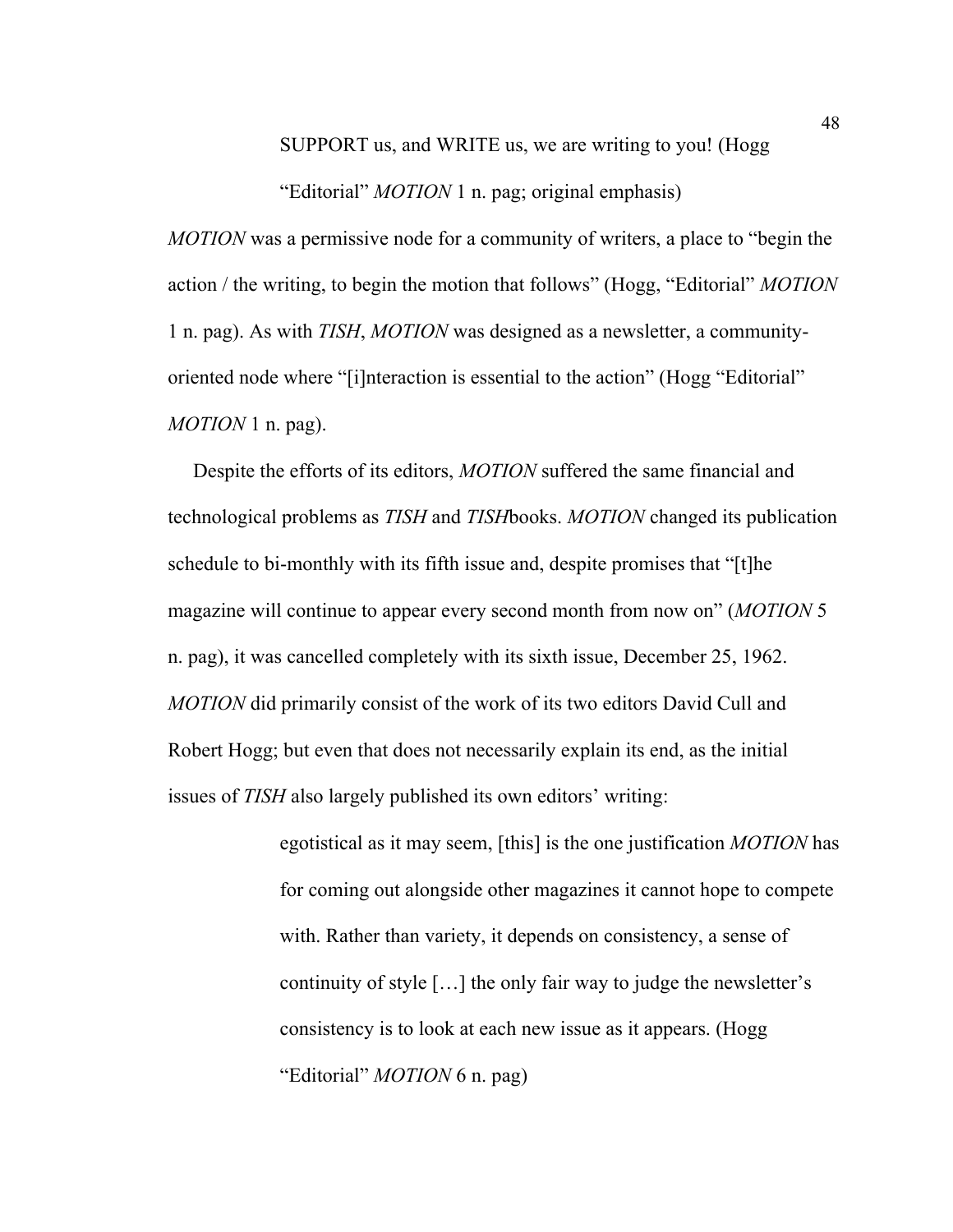Hogg argues that *MOTION* ceased publication because "there were better looking venues to send prose to, some of wch cd pay! That was probably the chief reason for its demise" (E-mail). This suggests that *MOTION* was in direct competition with

> *Prism* in Vancouver, *Evidence*, *Tamarack* and *The Fiddlehead* in the East, not to mention all the little mags and large editions in the U.S. publishing prose of all kinds, circulating to wide audiences, and presenting their material in handsome formats. (Hogg "Editorial" *MOTION* 6 n. pag)

This is simply not the case. *MOTION* was no more in competition for contributors or readers with *The Fiddlehead* than it was with *TISH*. *MOTION*'s mandate was never to "circulat[e] to wide audiences" in "handsome formats;" it did not perceive itself as "competition for any of the 'name brand' magazines" (Cull "Editorial" 1). *MOTION*'s demise was due to a combination of factors — finances, technology, time and cultural emphasis. The "rapidly deteriorating Multilith Model 80 offset press" (Davey, E-mail) used by *TISH*, *TISH*books and *MOTION* was an increasing burden on the editors in terms of time and quality of printing, and also financially — it could simply no longer operate sufficiently under the strain of regular monthly publication of two magazines and the occasional book publication. The labour involved in typing masters for each issue of *MOTION* was also prohibitive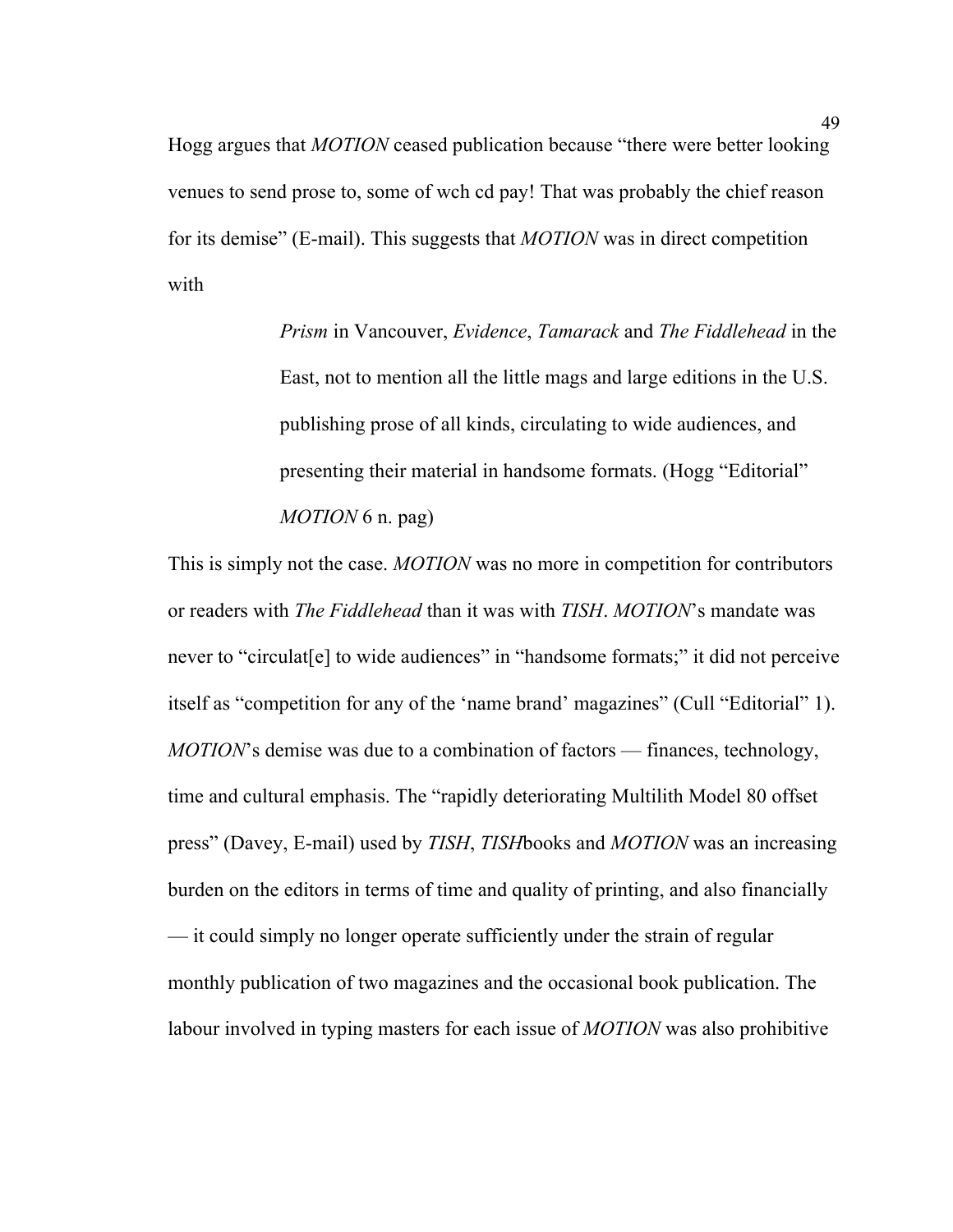"insofar as the prose filled the page, whereas the poetry in *TISH* filled only a portion" (Hogg, E-mail).

 Despite the support of a small group of readers like Marlatt and Hindmarch, energy levels could not be maintained to support *TISH*, *TISH*books and *MOTION*. By May 1963 *TISH*books had announced the release of what would prove its final publication; *MOTION: A Prose Newsletter* had ceased publication, and original editors Fredric Wah, Frank Davey, George Bowering and James Reid were all leaving *TISH*. *TISH* 18 announced the University of British Columbia Summer School Poetry Course (English 410) running from July 24 through August 16, 1963. Organized by Warren Tallman and Robert Creeley, this three-week course featured lectures, panels and discussions by Margaret Avison, Robert Creeley, Robert Duncan, Allen Ginsberg, Denise Levertov, Charles Olson and Phillip Whalen and would later be known as The Vancouver Poetry Conference. It marked a turning point for *TISH: A Poetry Newsletter* and its role in the greater Vancouver writing community.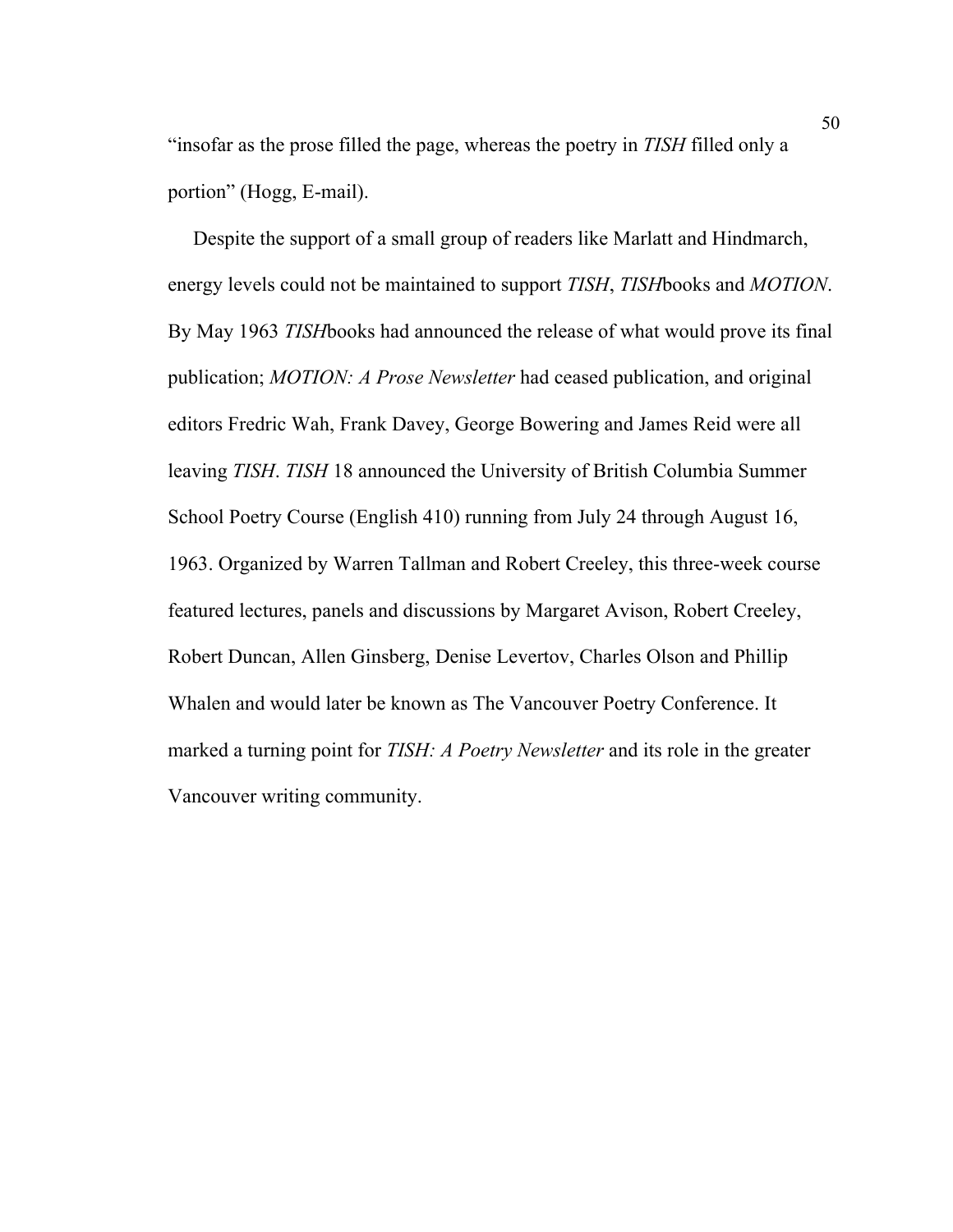#### **Chapter Three: 1963 and after**: *seen* **and** *scene*

a scene made up by the mind,

that is not mine, but is a made place Robert Duncan "Often I am Permitted to Return to a Meadow"

### **i. The 1963 Vancouver Poetry Conference**

 Like so many of the events in *TISH*'s history, and in the history of the Vancouver writing community generally, there is surprisingly little written on the 1963 Vancouver Poetry Conference. Recollections of the events are published in interviews, some transcriptions and a small number of published photographs and journal entries.<sup>28</sup> From July 24<sup>th</sup> through August 16<sup>th</sup>, 1963, the University of British Columbia offered "(1) English 410, a credit course in poetry writing, (2) an Extension Department non-credit course in contemporary poetry, and (3) a series of four Friday Readings (UBC English 410 Documents)" featuring panel

<sup>28</sup> The most notable photographs are those by Allen Ginsberg in his collection Snapshot Poetics: A Photographic Memoir of The Beat Era and by Karen Tallman in Olson: The Journal of the Charles Olson Archives and on the front cover of Warren Tallman's In the Midst. The issue of Olson: The Journal of the Charles Olson Archives also contains a sample of student journals, including those by Coolidge, Butling, Marlatt and Bowering.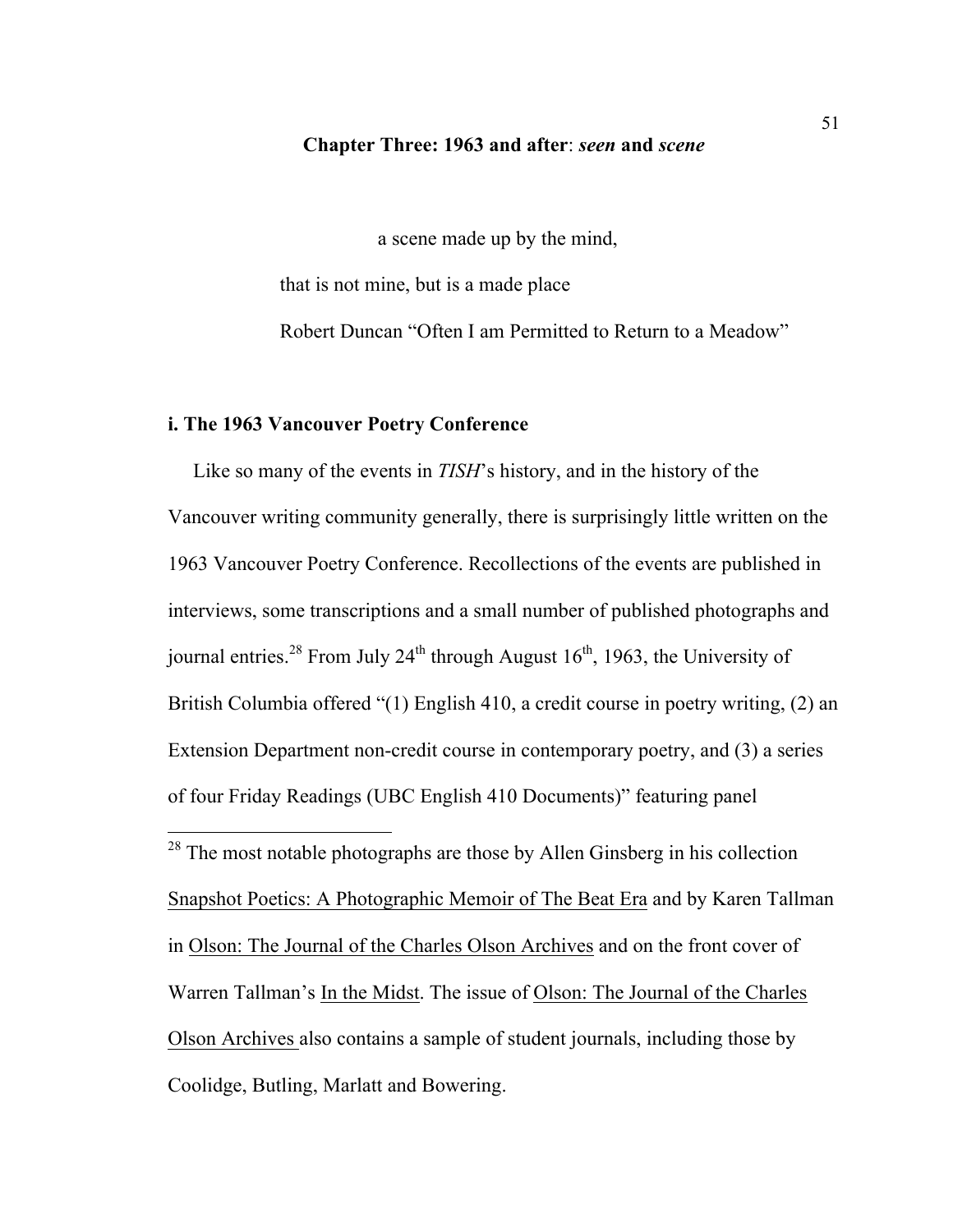discussions, readings, workshops, and informal gatherings with Margaret Avison, Robert Creeley, Robert Duncan, Allen Ginsberg, Denise Levertov, Charles Olson, Phillip Whalen and over fifty registered students and auditors.<sup>29</sup> The conference was originally planned by Robert Creeley, Warren Tallman, Earle Birney and other members of the English and Extension departments with the wider scope of drama, poetry, criticism and fiction. After disagreements over the possible hiring by UBC of Irving Layton (which eventually did not happen), Earle Birney having "tak[en] it as a personal insult" left the English 410 organizing committee and subsequently left British Columbia for Mexico and Europe for a year (Tallman "Letter"). Birney's departure left Tallman as the driving force behind the event, and the final line-up of speakers reflects his concerns. While Margaret Avison dubbed the event "Olsonfest" (Vidaver 2), the conference is mostly dominated by Creeley, Duncan and Ginsberg and their discussions of locality and voice in community. Even while organizing the conference, Warren Tallman wondered about the effect the speakers would have on the *TISH* poets and specifically on

<sup>&</sup>lt;sup>29</sup> See: MINUTES of the Charles Olson Society #30 (April 1999) as guest edited by Aaron Vidaver for a selection of documents around this conference including a complete list of registrants and course expectations. Each of the panel discussions and readings were taped by Fred Wah and are also available online through www.slought.net.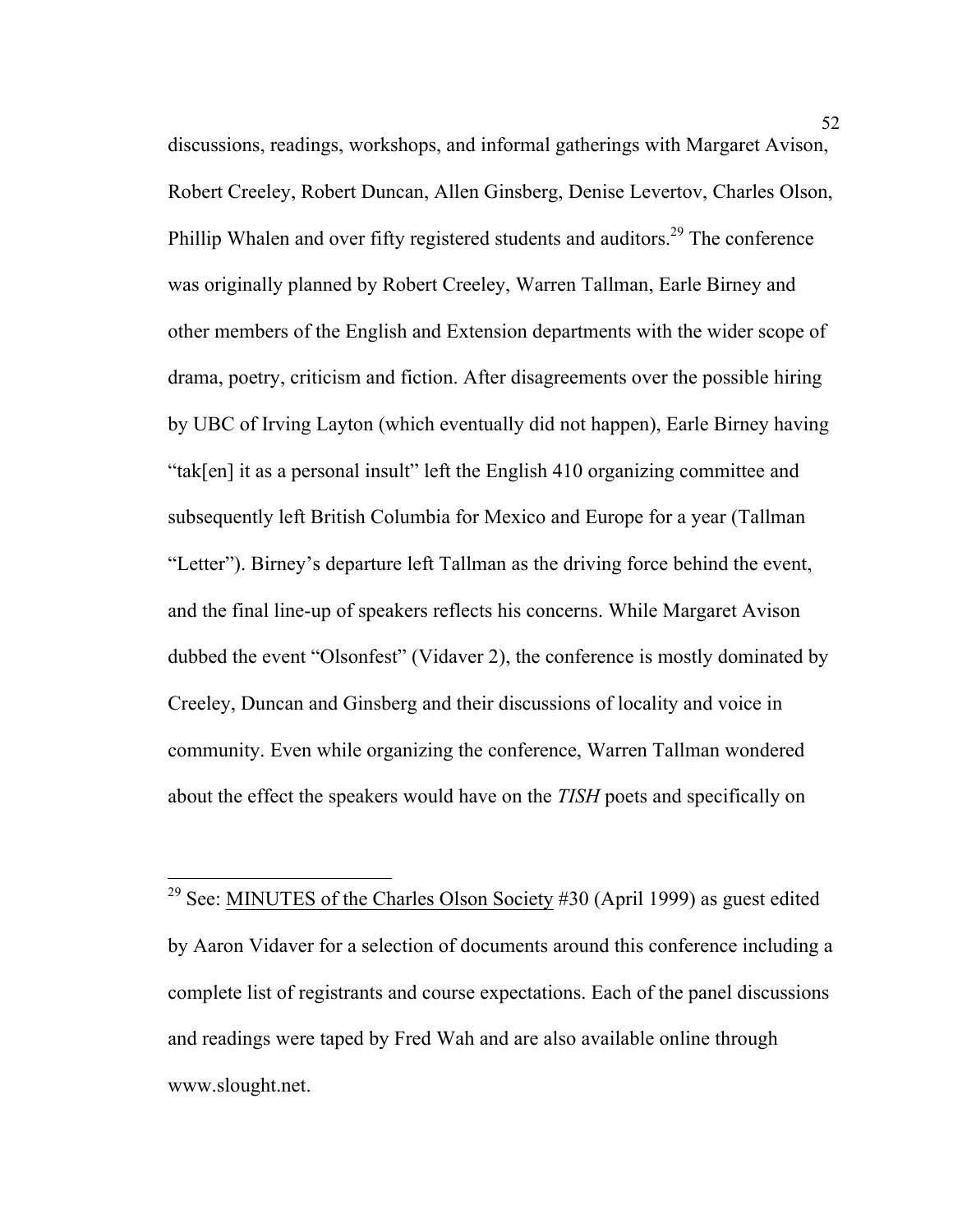their concept of the Vancouver community and its place within larger circles. In a letter to Robert Creeley, Tallman stated that he was

> particularly hoping that the people from elsewhere, students and poets, will somewhat dent the small town provincialism of the *TISH* and other Vancouver children (interesting that "children" was involuntary). (Tallman "Letter")

Tallman's concern over the "small town provincialism" reveals both a parental worry for the direction of Vancouver writing and a concern around issues of place and perception by the "*TISH* and other Vancouver children." Those concerns around place and voice were frequently addressed at the Vancouver conference, especially by Creeley and Duncan. During the July 31, 1963 morning discussion, a long conversation around Olson's idea of the *polis* and the individual arises when an audience member asks about the phrase "Polis is eyes."<sup>30</sup> This discussion is of particular interest in light of *TISH* magazine and its role in defining a moment, a community of writers. Responding to a quote by Olson that there is "no such many as mass, there are only eyes in all heads, to be looked out of," Creeley states that

 $30$  This particular panel discussion is available online through www.slought.net and is transcribed by Aaron Vidaver as "Polis is Eyes: Morning Session, July 31, 1963 Vancouver Poetry Conference" in MINUTES of the Charles Olson Society #30 (April 1999). Unless otherwise stated, all references in discussion of this panel are to Vidaver's transcription.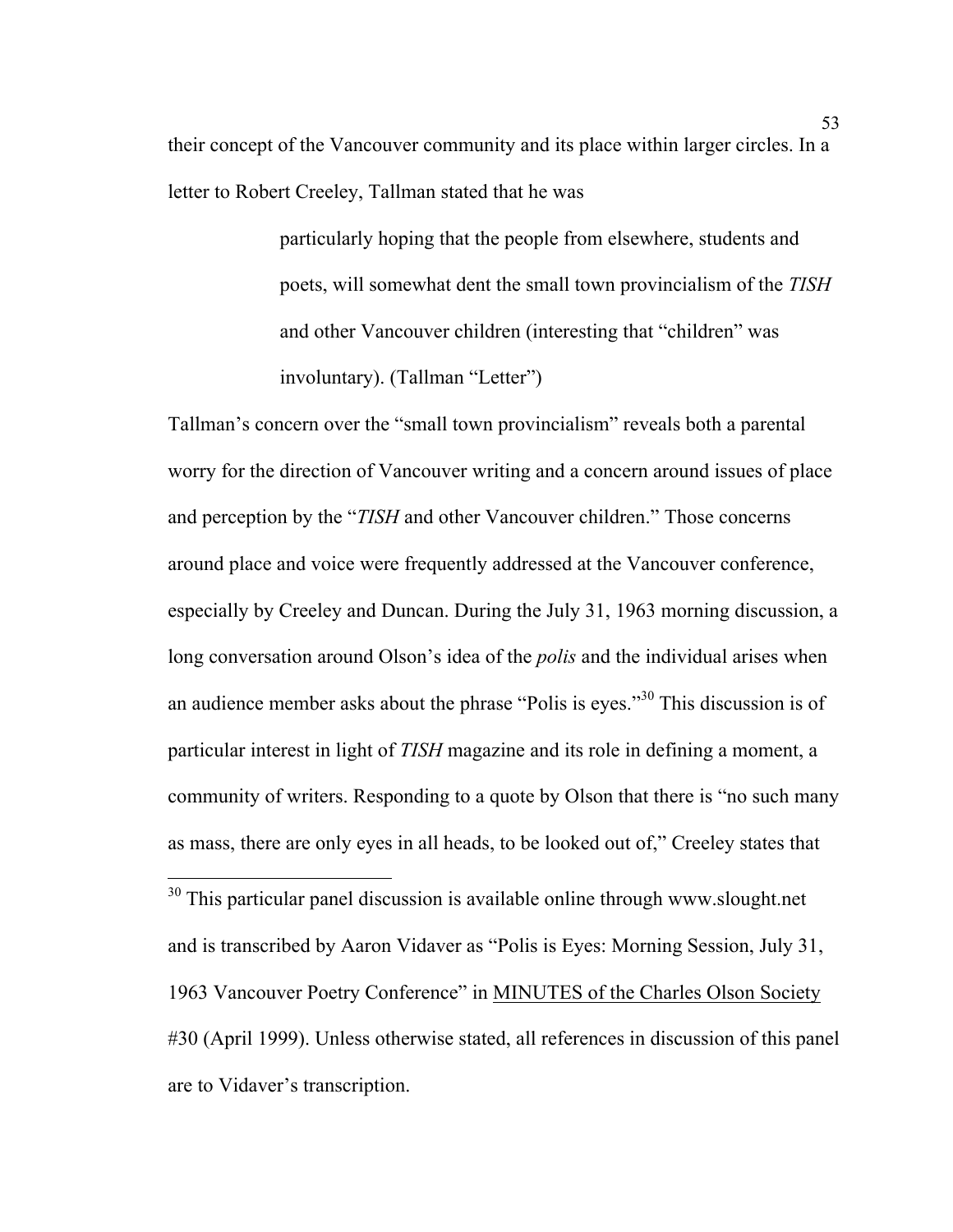the primary ground for me seems *where are we — where am I? What context for reality can I gain? Literally, what ground can I find under my feet?* […] Where are we? But *we*, see, I go back equally to the plural of "I" as a false value unless it's realized in something other than a specious collectivity of persons, literally with no active principle to join them. (Vidaver "Polis is Eyes" 21; original emphasis $)^{31}$ 

From this point the discussion moves to an exploration of the poetics of the individual within a larger community and the importance of place to that community — that *polis* — and how poetics enables communities to "make up their own stories out of what they see directly and contact directly rather than getting it from secondary sources" (Vidaver "Polis is Eyes"  $23$ ).<sup>32</sup> This suggests that the poet's responsibility is to report and to record what Ginsberg referred to in discussing Olson's The Maximus Poems as a "new personal history of what is happening there now to him, out of the scene in front of him" (Vidaver "Polis is

<sup>31</sup> Robert Creeley is cited in Vidaver's "Polis is Eyes: Morning Session, July 31, 1963 Vancouver Poetry Conference;" a transcription of that panel's discussions. Please see the Bibliography for a full listing of participants.

<sup>32</sup> Allen Ginsberg is cited in Vidaver's "Polis is Eyes: Morning Session, July 31, 1963 Vancouver Poetry Conference;" a transcription of that panel's discussions. Please see the Bibliography for a full listing of participants.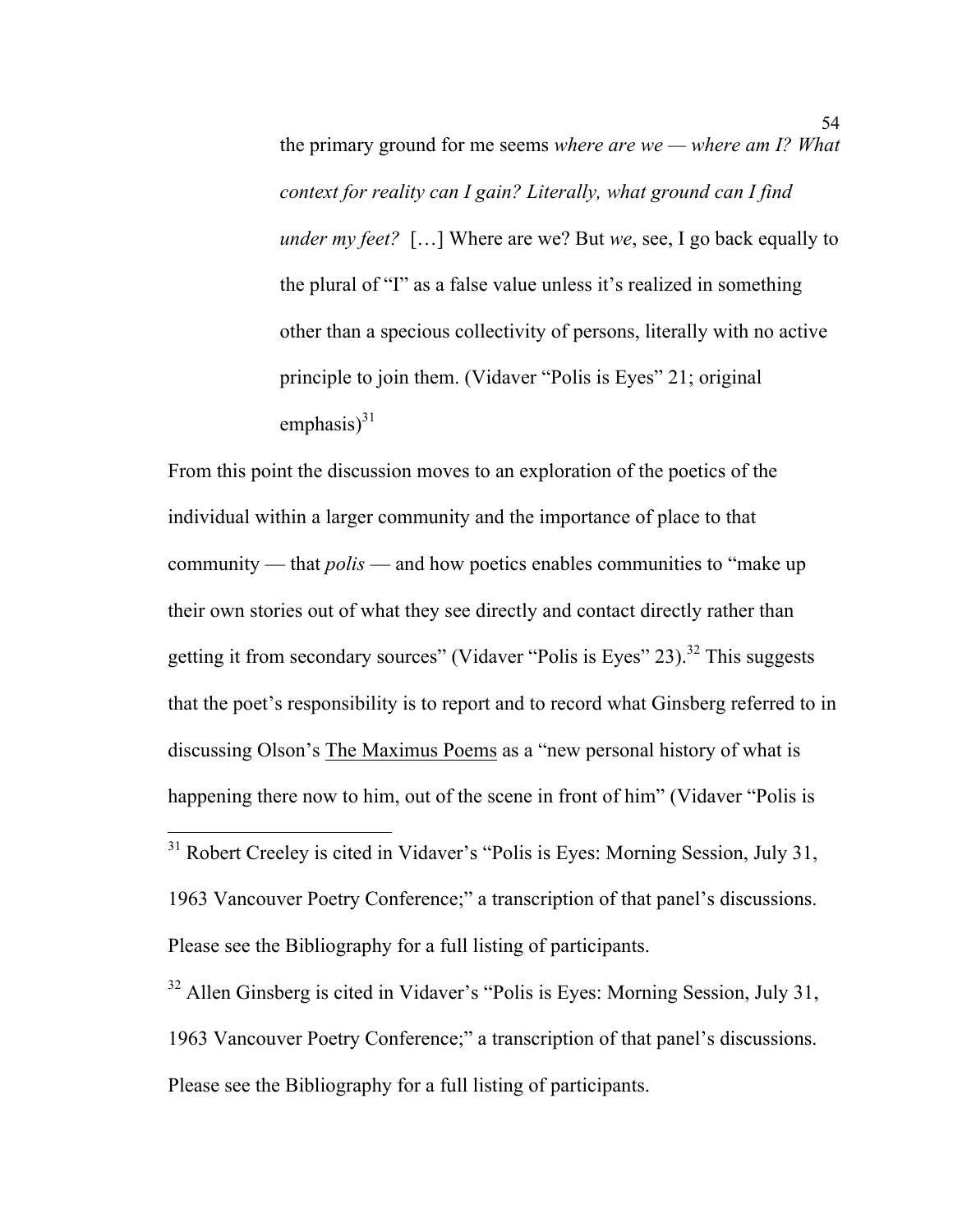Eyes" 26). Excerpts published from Daphne Marlatt's journal from the July  $31<sup>st</sup>$ morning session illustrate how she interpreted the speakers' statements into a poetics and politics of space and individuality within community:

> ex — out — the outward 'making' / manifesting *out* from the corpus / inner cosmos — that 'I am' / my cosmos of being

> & 'polis is eyes': we use our eyes to see / be aware of all that is around us — leads to individuals & their unique awarenesses (I am complete *in my own body*) & thus 'polis' is also my / your body: each cell as individual / complete one aware of others, working with others but in itself at same

 $time \rightarrow cosmos$ 

 (Gr. kosmos — order, harmony / the world) (Marlatt "Excerpts" 79; original emphasis)

As quoted in chapter one, Jamie Reid's untitled poem in *TISH* 1 — two years before Creeley and Ginsberg's statements — is a perfect exploration of the poet's role within a community as both explorer and re-definer of boundaries. For the editors of *TISH*, both pre- and post-1963, the poem was

A total response to what is happening.

a Dance of the intellect imagination physiology in response to the music that goes on outside in the real word, outside Self.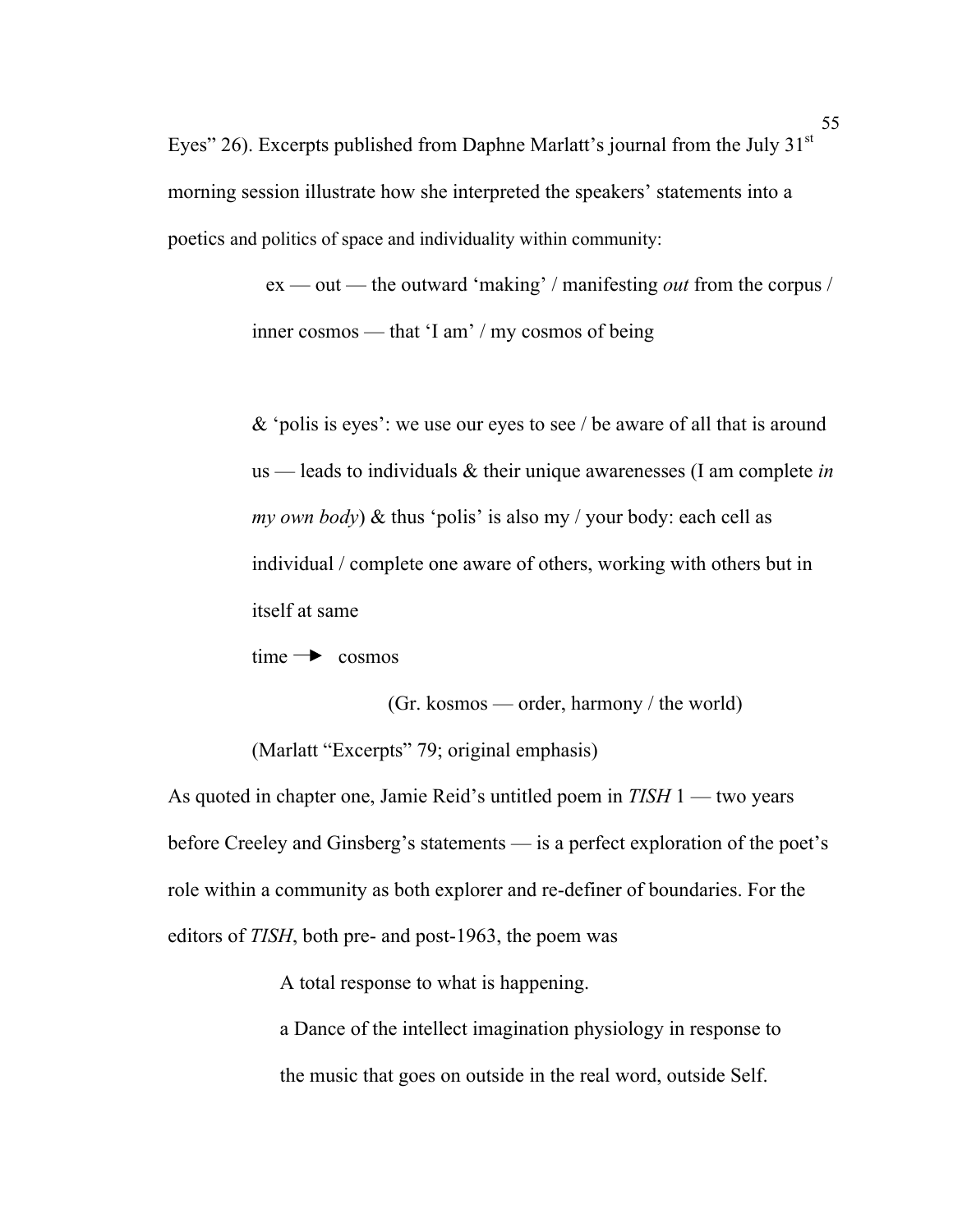but what have we got besides perception and awareness and its translation, language, within ourselves to make poems. Nothing is the answer

so a poem is a definition a graph a mind a map to define to locate the poet and to define the temporary momentary boundaries of his awareness

each succeeding poem is a realignment of the boundaries. (*untitled* 14)

The conflation of personal boundaries — the "temporary momentary boundaries / of his awareness" — and political boundaries — those defined by "a graph," or "a map" — are central to the poetics of the *TISH* editors. The emphasis on *locus* and the idea that "what is happening *here* is distinct from what is happening *there*" (Vidaver "Polis is Eyes" 31; original emphasis) was continued throughout *TISH*'s history and was increasingly explored in terms of voice, social politics and activism.

 The only publications which directly address the 1963 Vancouver Poetry Conference are Carol Bergé's The Vancouver Report and *TISH* 21. Bergé's book was described by future *TISH* editor Stan Persky as an "absolutely horrible piece of writing" displaying "how stupid a description of anything can be" (Persky Oral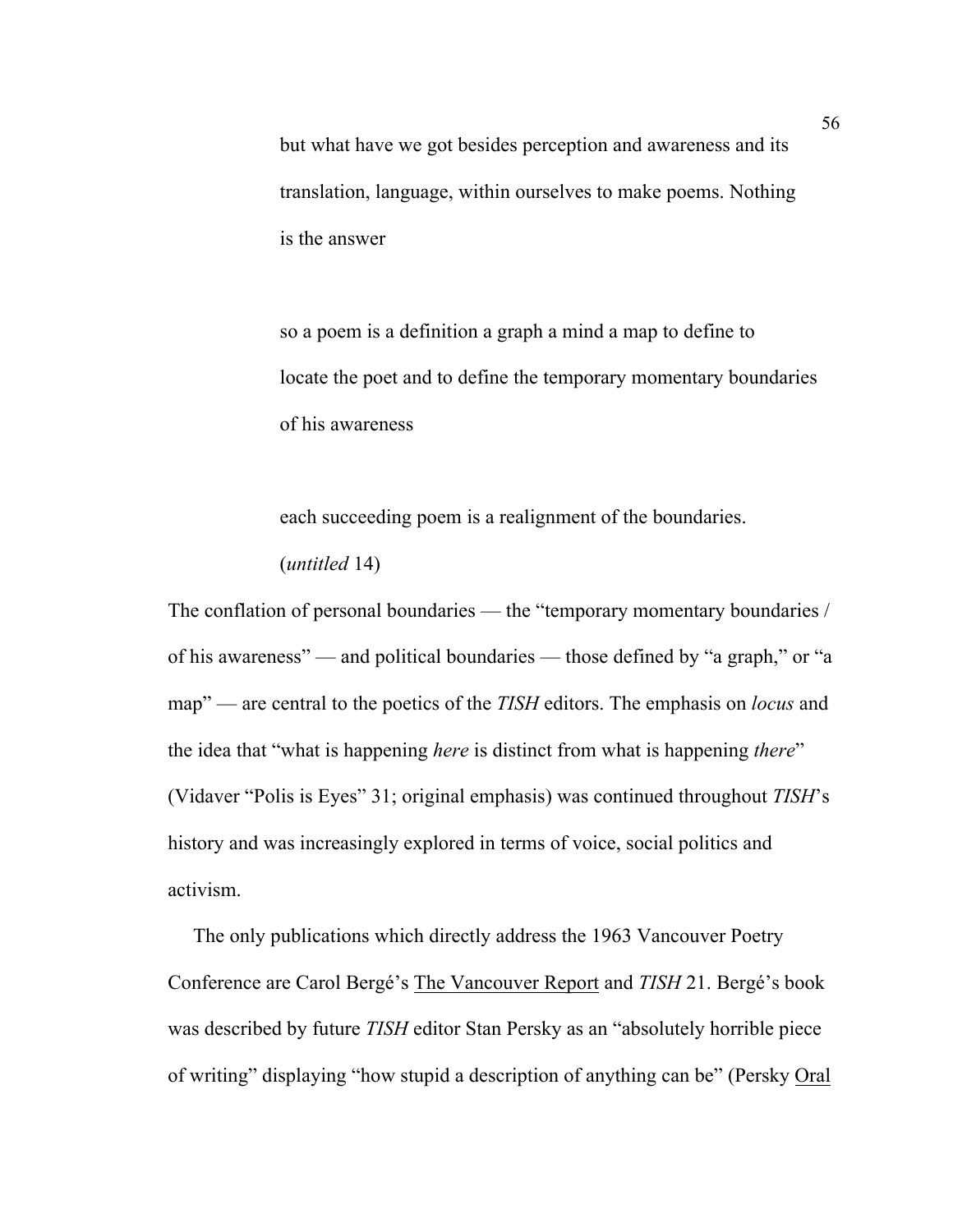History 4). As one of the few published pieces of writing on the conference, however, it should be at least considered. The Vancouver Report foreshadows Richardson's Poetry and the Colonized Mind: *TISH* by complaining that "[p]erhaps the Black Mountain Spotted Virus is stoppable; if so, it will be despite the Canadian newspaper *TISH*, otherwise known as Virus Mary" (1), and refers to Vancouver and *TISH* poets in order of their "susceptibility" to Black Mountain's influence. Bergé — like Richardson — talks of the American speakers at the conference in militaristic tones similar to those dismissed by Frank Davey as "superficial jingoism" ("Editorial" *TISH* No.1-19 155): "The U.S. has sent […] some if the just-back-from-Mexico brigade; & the I'll-be-living in-N.Y-after-thisbrigade" (1). Bergé's vitriol is not limited to the conference in general and is specifically leveled at Fred Wah and Pauline Butling who Bergé refers to as "asskissing," opportunist "lion-hunters" (2,3), revealing more about Bergé's own biases than the actual events surrounding the conference.

More indicative of the 1963 Vancouver Poetry Conference's effects on the Vancouver community — and the direction of *TISH* after the conference — is *TISH* 21 (September 1963) an assembled collage published to present

> flashes of insight. moments of anger, frustration […] in some mad order — to give (perhaps more accurately than in any other way) the texture of the conference: a document of response.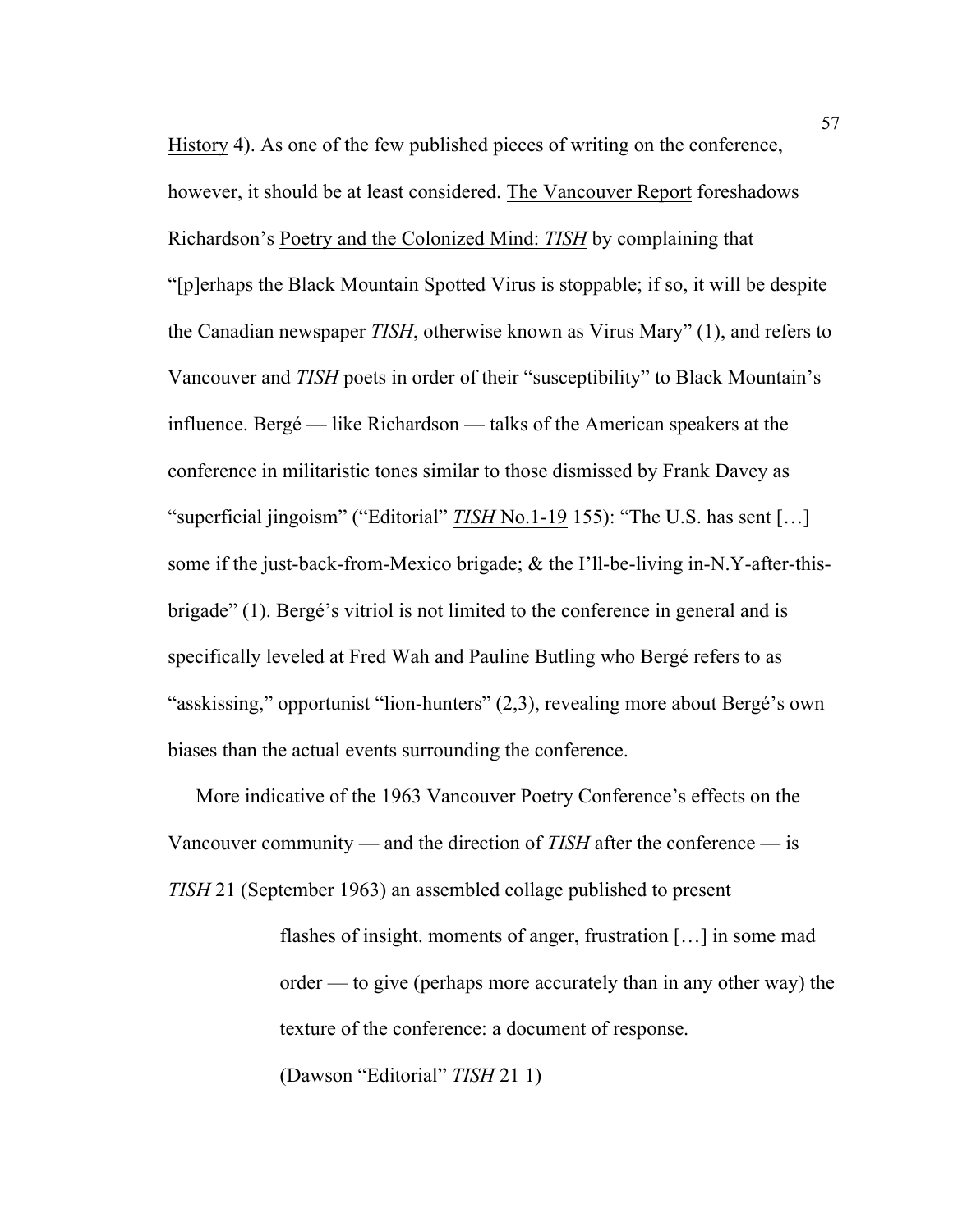*TISH* 21 was the second issue published under the new editorial collective of Peter Auxier, Daphne Buckle [Marlatt], Dave Cull, David Dawson, Gladys [Maria] Hindmarch and Dan McLeod. As *TISH* re-emerged under a new editorial collective, its role as a *site* for new writing and community shifted to one that both created and reflected a new poetic and political engagement with community.

### **ii. 1963-1967:** *sight, site* **and** *nonsite*

[M]ust *locate* anything before you can deal with it.

Pauline Wah "Notes from Olson's Classes at Vancouver."

 A useful way of examining the role of a literary magazine in a community is through Robert Smithson's formulations of the *site* and *nonsite*. Robert Smithson was a landscape artist in the 1960's and 1970's best known for his *Spiral Jetty* (1970) and *Partially Buried Woodshed* (1970). His work, as Gary Shapiro notes, explored the "dialectic between the *site* (the source of material or the place of a physical alteration of the land) and the *nonsite* (its parallel or representation in the gallery)" (Shapiro 2; emphasis added). In terms of Smithson's artwork, the *nonsites* "have a gallery or museum component, consisting usually of a container or set of containers that hold rocks, soil, or some other material from a specific place" (Shapiro 69), while the *site* is the active location of the artwork itself. The relationship between site and nonsite is constantly troubled as the place "from which the material is taken is also a part of the work, and the effect of the work as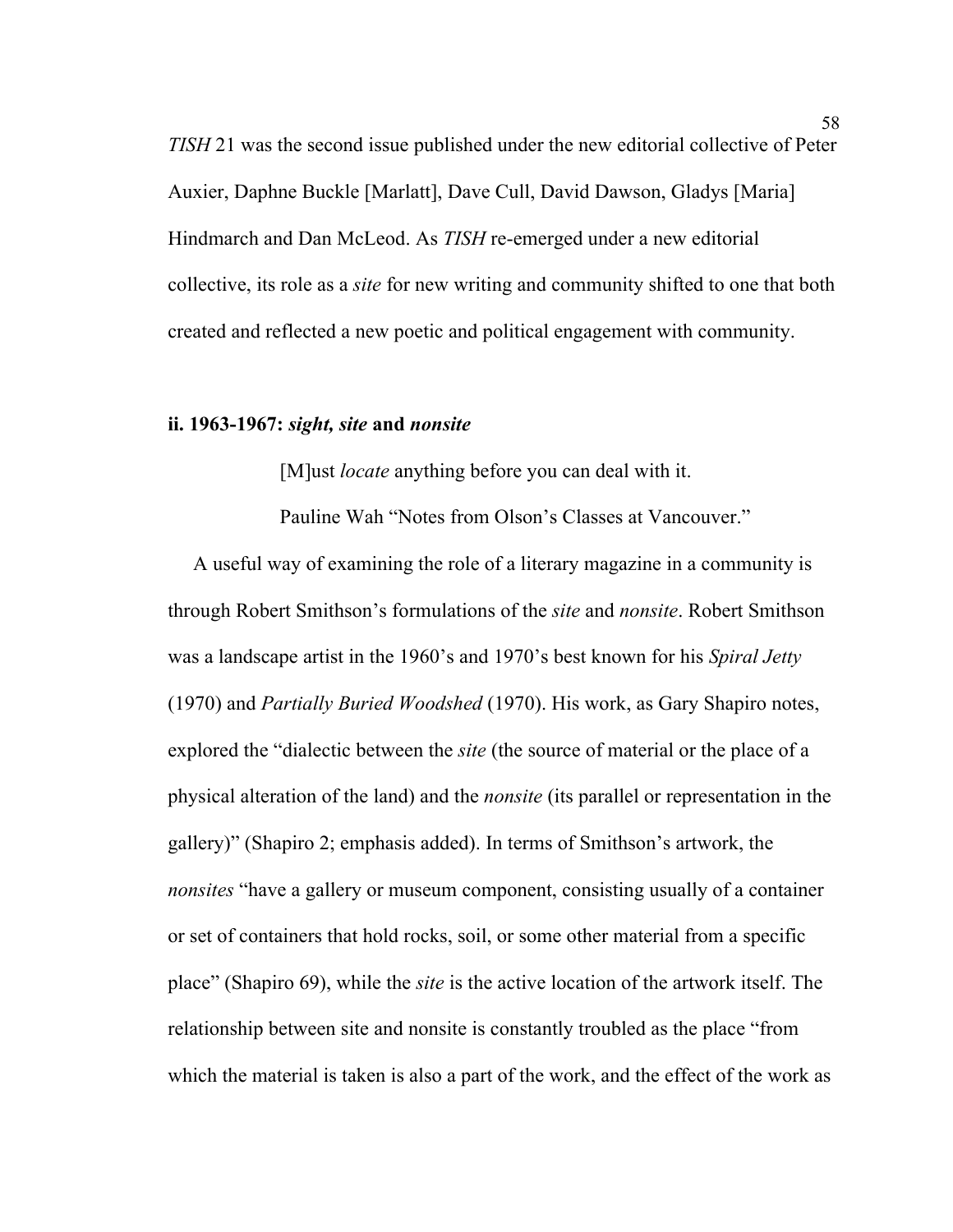a whole is to defeat any sense of simple location and to set up […] a dialectic between the site and the nonsite" (Shapiro 72). Describing *TISH* as "a record of on-going literary activity, a record that preserved every roughness, insight and stupidity that this activity enclosed" ("Introducing *TISH*" 150), Frank Davey effectively categorizes the magazine as a nonsite for the polis of Vancouver at the time.

 For *TISH* magazine the relationship between the Smithsonian site and nonsite is an apt one as it embodies the relationship between the magazine and the community it both responds to and embodies. *TISH* is a single node within a rhizomatic community, but it also has "a museum or gallery component," allowing that the active site of writing is outside of the magazine proper — *TISH* is but a snapshot, a "a container" that holds "material from a specific place" (Shapiro 69). *TISH* 20 and 21 — and in fact much of the later issues of *TISH* — reflect that troubled site / nonsite relationship. In the editorial for *TISH* 20 — the first issue after a five-month delay and the departure of most of the original editors — David Dawson locates *TISH* editorially as "constantly locat [ing] the 'sense of things' here, in Vancouver" (Dawson "Editorial" *TISH* 20 5). Dawson further locates Vancouver poetry as both in and outside of the geographic location:

> the poetry isnt necessarily about the city (most of it isnt), but in reflection it defines the scene. what we print reflects our sense of poetry, our sense of what a poem is. (Dawson "Editorial" *TISH* 20 5)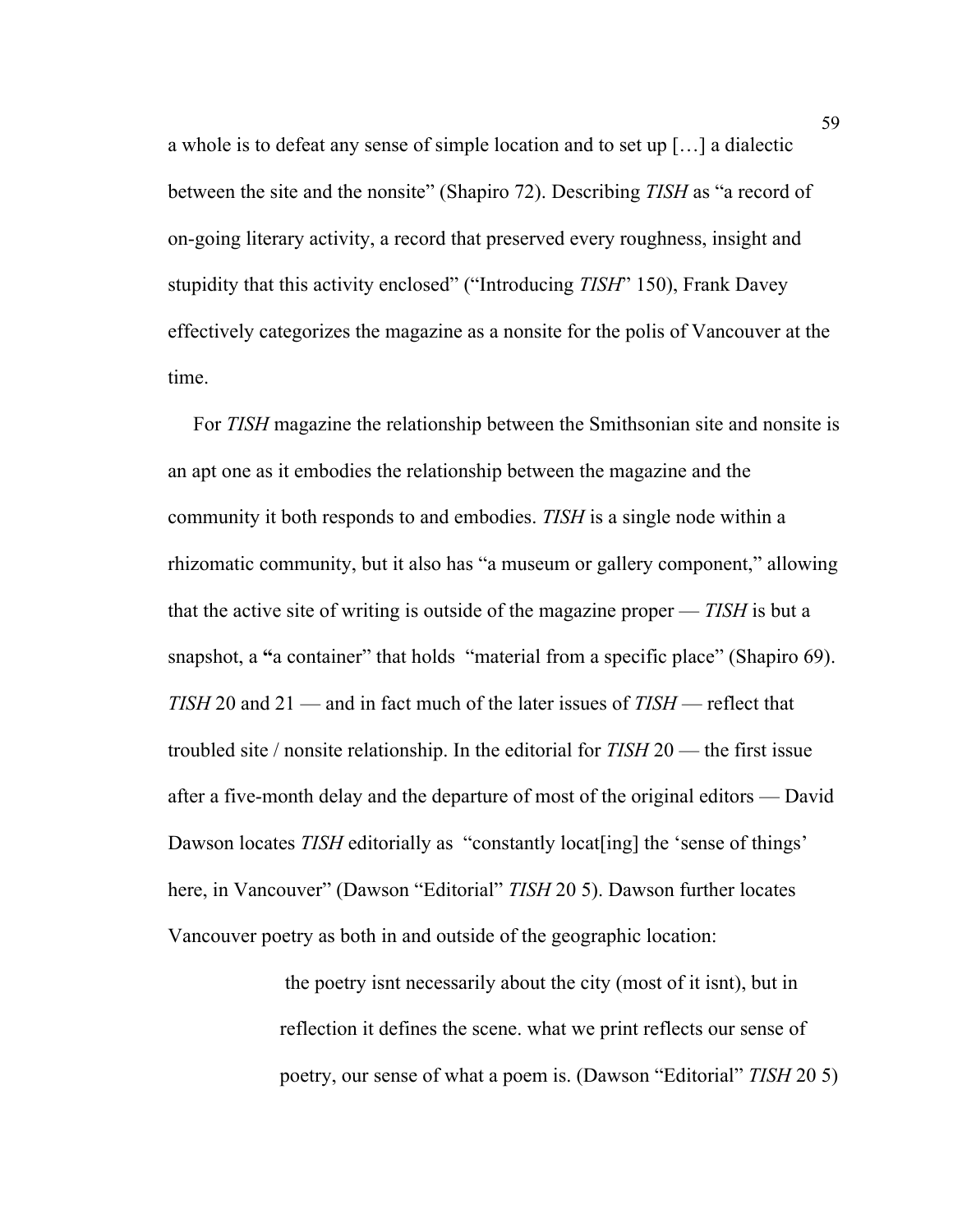This "sense of things" was a reflection of *TISH*'s place within the writing community — both reflecting and adding to its growth and representation — a nonsite for Vancouver's site.

\* \* \*

 Keith Richardson, in his Poetry and the Colonized Mind: *TISH*, groups *TISH* into four editorial periods roughly corresponding to the involvement of editors; issues 1 through 19, 20 through 24, 25 through 40 and finally issues 41 through E(45). Other than the division between *TISH* 1 through 19 and the later issues (due to the departure of most of the editors after issue 19), I do not believe that this is an overly useful distinction as it foregrounds individual efforts over the collective direction of the magazine and its involvement within the larger community. Richardson's distinctions categorize *TISH* more as a *site* than a *nonsite*.

 The post-1963 Vancouver Poetry Conference issues of *TISH* are quite similar in tone to those published before the conference, although the publication schedule — six issues in 1963, five issues each in 1964 and 1965, six issues in 1966, two issues per year in 1967 and 1968 and three issues in 1969, *TISH*'s final year obviously does not have the sustained focus and energy as did the original nineteen issues. The magazine continued to locate its efforts within Vancouver geographically, but also continued to signal to its readers what was happening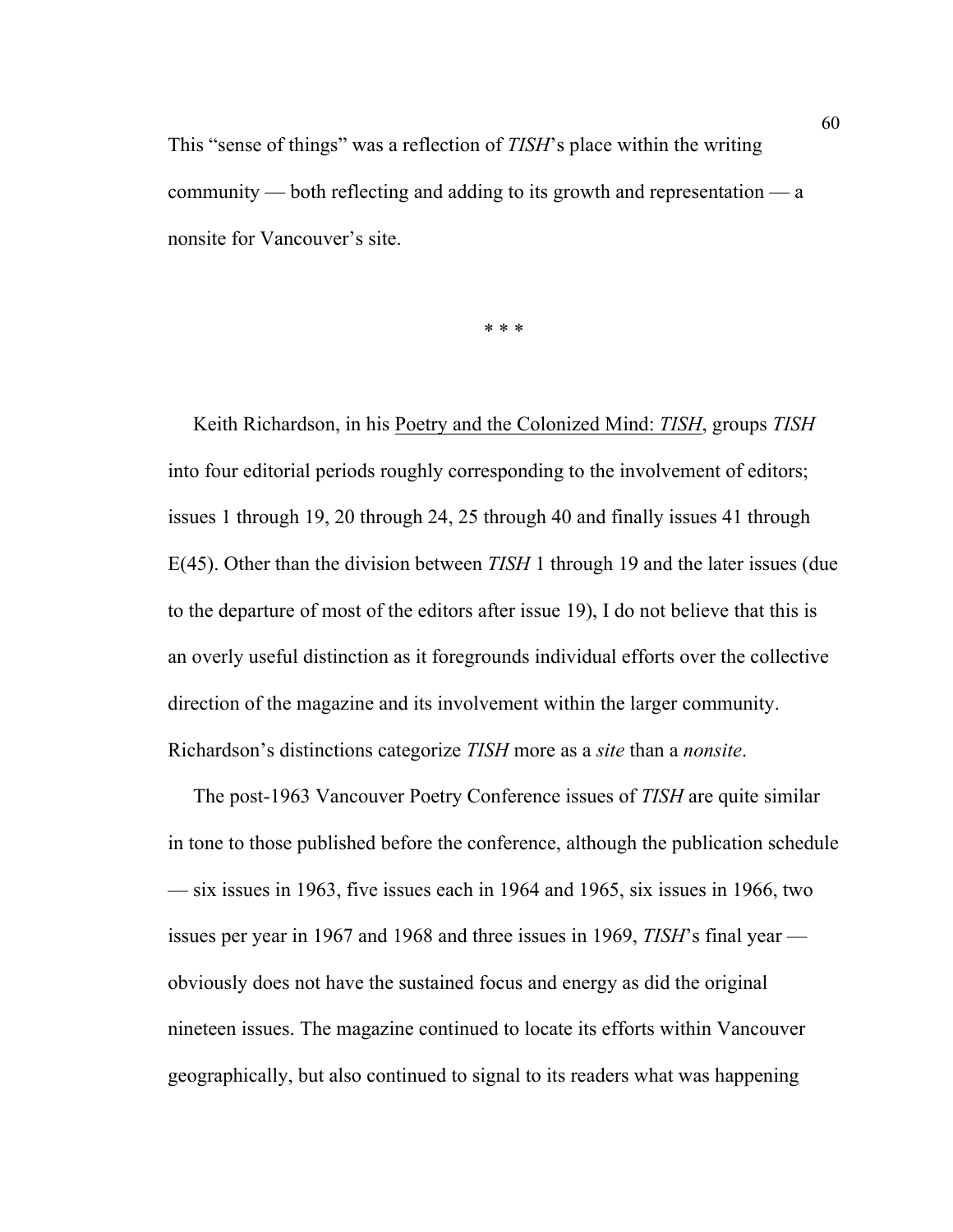outside of its geographical borders. Keith Richardson, not surprisingly, categorizes *TISH*'s non-geographically limited definitions of community in jingoistic terms. He states that "as *TISH* reduced Canadian cultural ties, it increased west coast U.S. ties" and that the magazine was "concerned to inform readers of the activities of the U.S poets" that "defined the growing Vancouver — Berkeley cultural axis" (Richardson 58, 59).

 Poetry continued to be the main concern of *TISH*. But the number of prose forms — announcements, reviews, letters and essays — increased in later issues. Announcements included information on new releases by *Island*, *The Northwest Review*, *Floating Bear*, *OYEZ*, *Weed*, *Ganglia* as well as past *TISH*-editors' efforts such as *The Open Letter*, *The Niagara Frontier Review* and *Imago* magazines. Also included were announcements for musical events like "The 'New Wave' Jazz" (*TISH* 32), The Jefferson Airplane (*TISH* 33) and Country Joe and the Fish (*TISH* 40) and for "underground" events like those at The Sound Gallery (*TISH* 37) and The Banana Smoke-In (*TISH* 40).

 Review space was dedicated to new work by Vancouver writers — bill bissett (reviewed in *TISH* 22), Maxine Gadd (*TISH* 26 and 35) and Roy Kiyōoka (*TISH* 25) — past-*TISH* editors — Davey in *TISH* 26, Bowering in *TISH* 29, Fred Wah's *Sum* Magazine in *TISH* 23 — alongside more established writers such as Jack Kerouac (*TISH* 22), Robin Blaser (*TISH* 30) and Jerome Rothenberg (*TISH* 37). Letters from readers and contributors included those by Bowering (*TISH* 27), Gary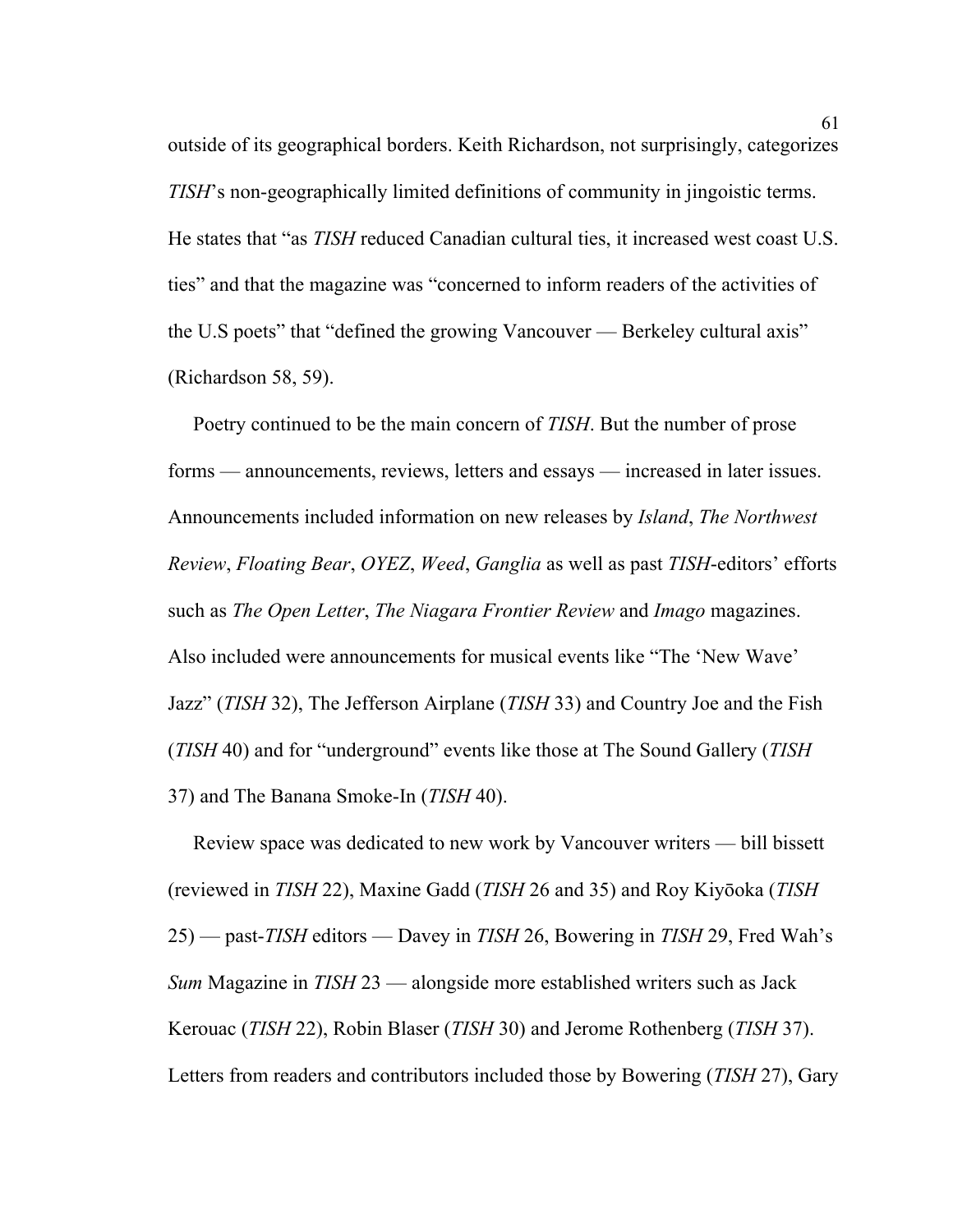Snyder and Red Lane (both *TISH* 29), Stan Persky and Charles Olson (both *TISH* 38). The later issues of *TISH* also included several notable essays, including those by Dan Kasowitz (*TISH* 37) and Warren Tallman (*TISH* 33 and 43). Prose obviously continued to have a role with the *TISH* editors — even after the demise of *MOTION: A Prose Newsletter* in 1962 — both as a critical and discursive form and as a political and narrative form.

 Gladys [Maria] Hindmarch's prose piece "The Old Woman Who Lived in a Boathouse" (*TISH* 27 6-7) is an example of the direction prose took in later issues of *TISH*. Hindmarch updates the nursery rhyme form to reflect issues of class and gender inequality and stereotyping in working-class communities where children "dirty with sawdust from the mill mud from the delta pitch" begged "from the bakery from the loggers on the street whoever they would meet indians and fishermen and nuns and tradesmen bartenders and butchers and cobblers" (6). Written within the performative structure of internal rhyme and metre, Hindmarch's piece laments the lack of social assistance for a woman and her children living in substandard conditions and trapped in a cycle of abuse in a town that was "getting tired of them" (6). This kind of socially aware voice was increasingly apparent in *TISH*'s pages. But the concentration on poetics shifted to include social politics most apparently in issues 40 through E[45], as I will discuss later in this chapter.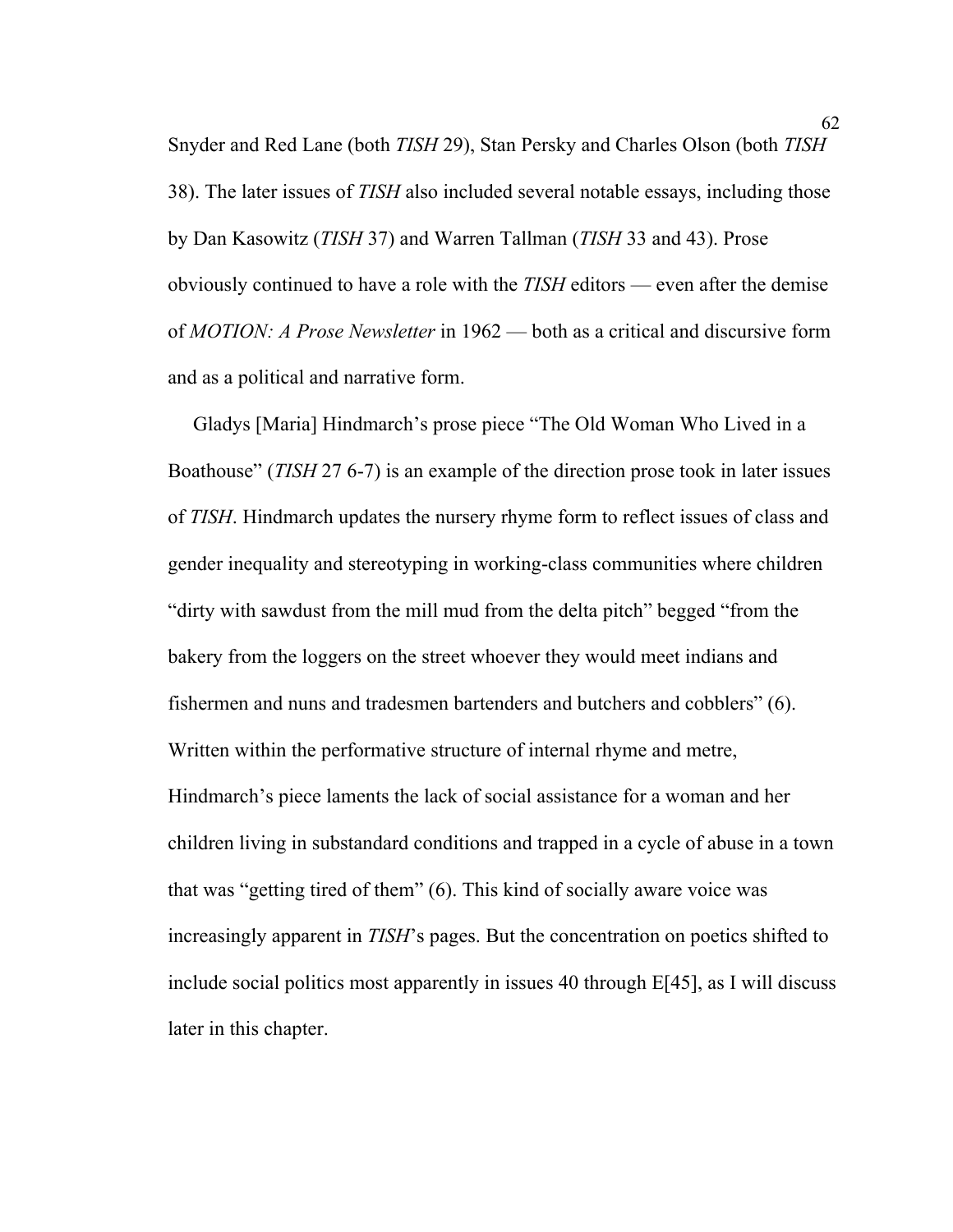An intriguing, but ill-fated, side project — *TISH*TAPES — was announced in *TISH* 32:

# IF YOU ARE ILLITERATE AND CAN READ THIS

you should be trying to find out more about

taped editions of *TISH*

— *TISH*TAPES

(*TISH* 32 5; original emphasis)

This initial announcement in *TISH* 32 does use the idea of appealing to an illiterate audience as a marketing ploy and joke, but does suggest that there was a consideration of *TISH* as a multi-media project. The next issue of *TISH* also contained mention of *TISH*TAPES: "NEXT ISSUE: Lots of poems & further announcement on taped editions" (*TISH* 33 12 original emphasis). Taped editions would have reached a larger audience and opened a further dimension to the performativity of the poems contained in each issue. With *TISH* 34 came a larger statement of intent and direction for *TISH*TAPES:

> THE FIRST *TISH*TAPE will be distributed May 1. The cost will be around \$2-\$2.50, first come first served. Orders should be sent to *TISH*TAPES at the *TISH* address. This tape will consist of the entire content of *TISH* 31. So far, we have tapes of Daphne Buckle, David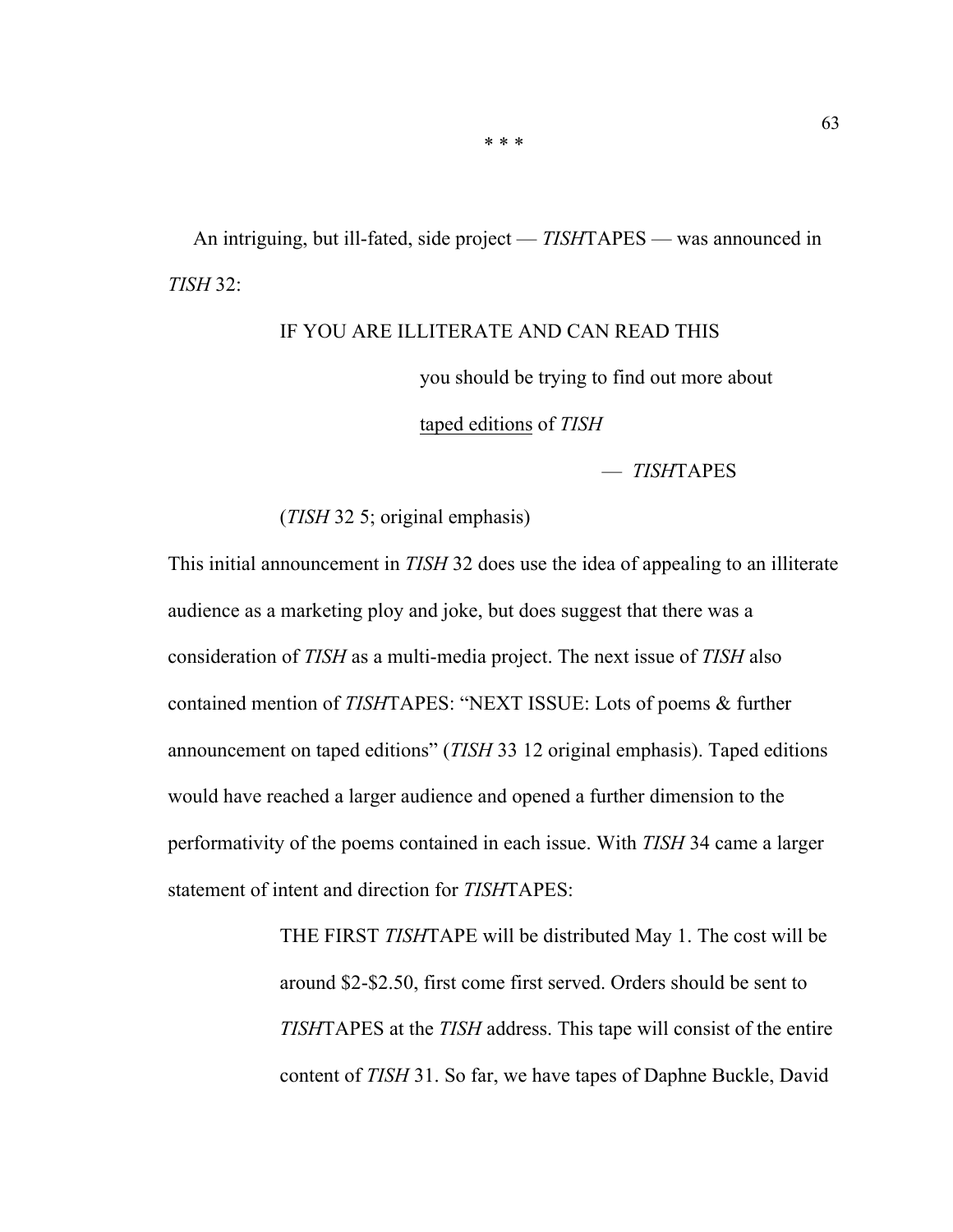Dawson, Maxine Gadd and Gerard Malanga reading their own work. The remaining tapes will be read by the editors unless we receive their corresponding tapes by the copy date. (*TISH* 34 5; original emphasis)

While this announcement does make it seem like *TISH*TAPES were forthcoming, they are not mentioned again in *TISH*'s pages, nor could my research and inquiries turn up any evidence that they had ever been produced. *TISH* 31 through 37 were published almost monthly (*TISH* 36 was delayed by one month), a return to a regular publishing schedule that had not been in effect since *TISH* 19 (and would not be again by *TISH*'s demise in April 1969). It is very possible that the effort involved in returning *TISH* to a monthly schedule left little time for the production of *TISH*TAPES. Regardless, *TISH*TAPES reveals an openness to new technology, a will to experiment with new forms, and a continued exploration of *TISH* as a "moving and vocal mag" (Davey "Editorial" *TISH* No.1-19 13).

\* \* \*

 The technology flirted with in *TISH*TAPES was also mentioned in a series of lectures once again organized by Warren Tallman. June 13 through 17, 1965 brought three lectures by San Francisco poet Jack Spicer for "semi-public readings with commentary" (Gizzi xx). Spicer's lectures, along with his July 14, 1965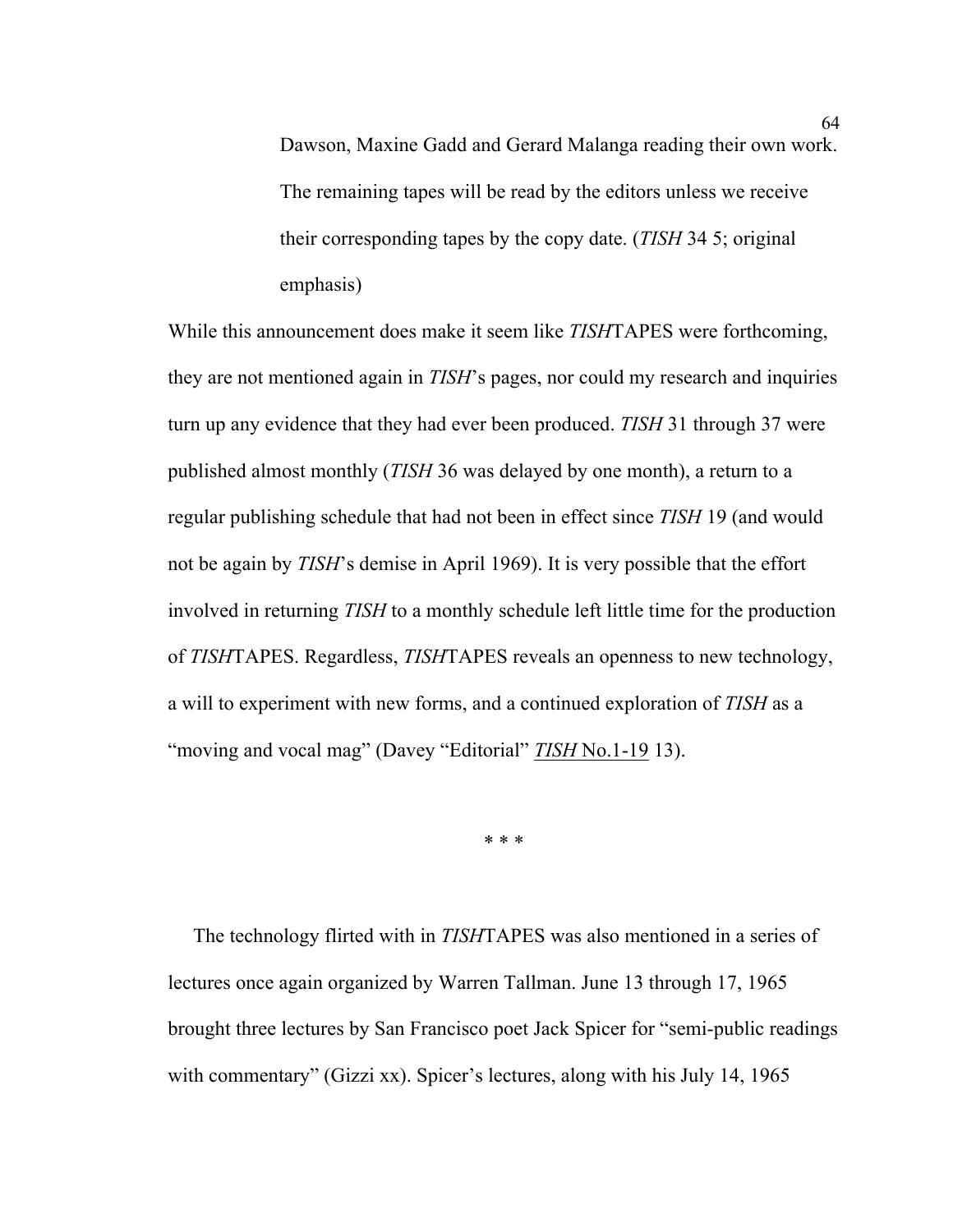Berkeley lecture, are transcribed and published in Peter Gizzi's The House that Jack Built: The Collected Lectures of Jack Spicer. Spicer's lectures were not directly responded to in the pages of *TISH* but were attended by several members of the Vancouver community including Peter Auxier, George Bowering, Eliot Gose, Gladys Hindmarch, Dorothy Livesay, Ellen and Warren Tallman and others. Although "Spicer was noticeably intoxicated and dishevelled, he took these events seriously," "made sure that they were being taped" (Gizzi xix) and spoke informally on a broad range of topics surrounding poetry, poetics and the social. Spicer was adamant that "if you have an idea that you want to develop, don't write a poem about it because it's almost bound to be a bad poem" (Gizzi 14), an attitude that had repercussions for the remainder of *TISH*'s existence. Increasingly social issues were explored in its pages through prose and epistolary forms instead of poetry.

 Spicer was also quite critical of *TISH*'s editorial policy, and of Canadian poetry as a whole, stating that

> Fundamentally I think that the thing that I've seen about Canadian poets, which is mainly in *TISH*, is the lack really of trying to experiment with their own stuff. (Gizzi 141)

This lack of experimentation, Spicer argued, was both a problem with poets and with editors, and specifically in the relationship between the two. Responding to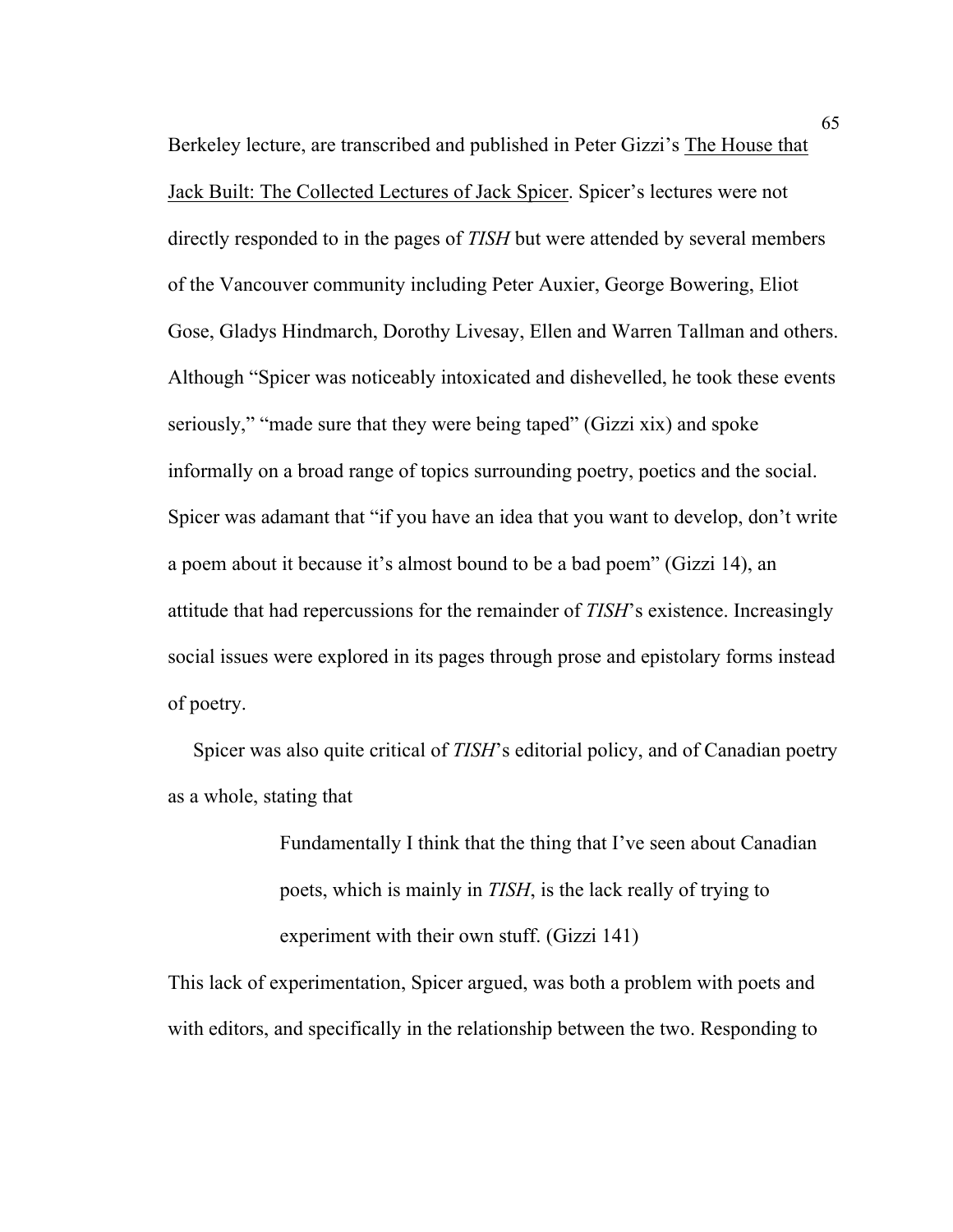an audience statement that "*TISH* wont allow [experimentation]," Spicer sees fault in both the writing community and the editors of specific magazines:

> Oh I know that everyone says that, but I don't think it's true. I think that *TISH* is about as much of a creation of all the people not wanting to take chances as it is any particular editor not wanting to take chances. (Gizzi 141)

*TISH* had a reputation of being insular but Spicer's comments put the responsibility of experimentation on the writing community as a whole, seeing it as a symbiotic relationship. He recognizes that the writing community might be "scared of trying out things on them" (Gizzi 142), but that it is the responsibility of a community to push itself. The real effect of Spicer's poetics, and those of the wider San Francisco scene, were not felt within *TISH*'s pages until the arrival of Stan Persky and Robin Blaser a year later and Persky's subsequent involvement with *TISH* starting in May 1968.

### **iii. 1968-1969:** *TISH* **40 through E[45] and** *The Georgia Straight*

[A] call to opening the boundaries of strict [...] communities. Rick Byrne<sup>33</sup>

 <sup>33</sup> Byrne, Rick. "Editor's Note." *TISH* No. 42 (May 1968): n. pag.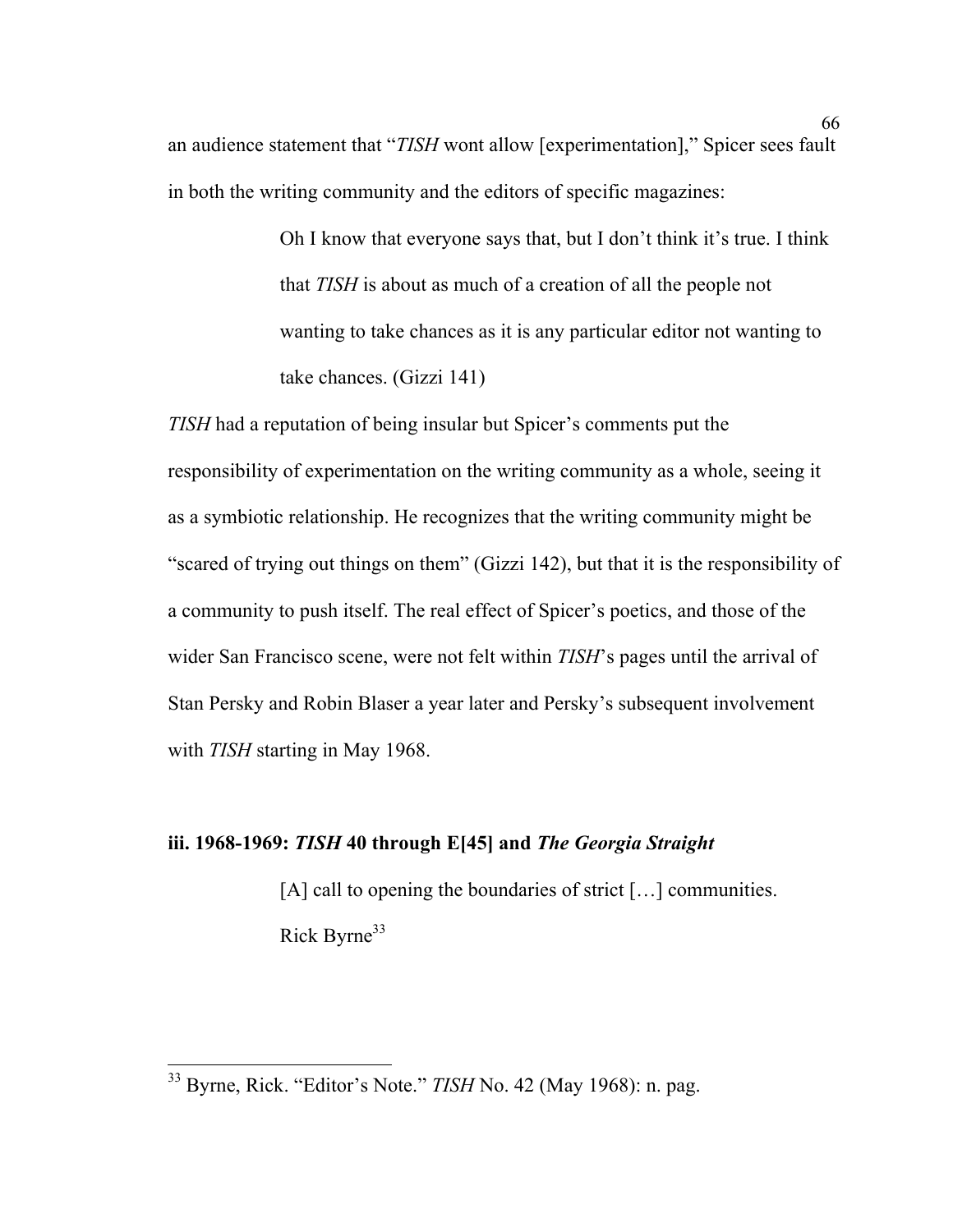In the audience for Jack Spicer's Berkeley lecture in July of 1965 was San Francisco poet Stan Persky. Persky was aware of the Vancouver writing community through Spicer, and from a few encounters with *TISH*, most notably through an exchange with George Bowering about his review of Spicer's The Heads of the Town Up to The Aether (*TISH* 14). When Warren Tallman and Ralph Maud offered Persky's partner Robin Blaser a position at Simon Fraser University the two moved to Vancouver in July 1966 (Persky Oral History 12). Persky first appeared in *TISH* 38 (November 1966) but freely admitted to Brad Robinson in Oral History of Vancouver: Stan Persky's Section that his "secret plot was to capture control of *TISH*" (12).

 Persky's original plan was to publish an issue of TISH with the co-operation of Jack Spicer and independent of the actual editors:

> I almost published an issue of *TISH* while I was in San Francisco in 1965. Spicer, who was up here at the time, was supposed to send down some poems from young poets that he found, & his own poems for *TISH*. He did three poems for *TISH* which never got published at that time in *TISH*. They later did. He was going to send this down & I was going to mimeograph off an issue of *TISH* & zoom it back up to Spicer. It's that demand for the imaginative that characterizes the politics of poetry that I knew that immediately attracted my attention. (Persky Oral History 14)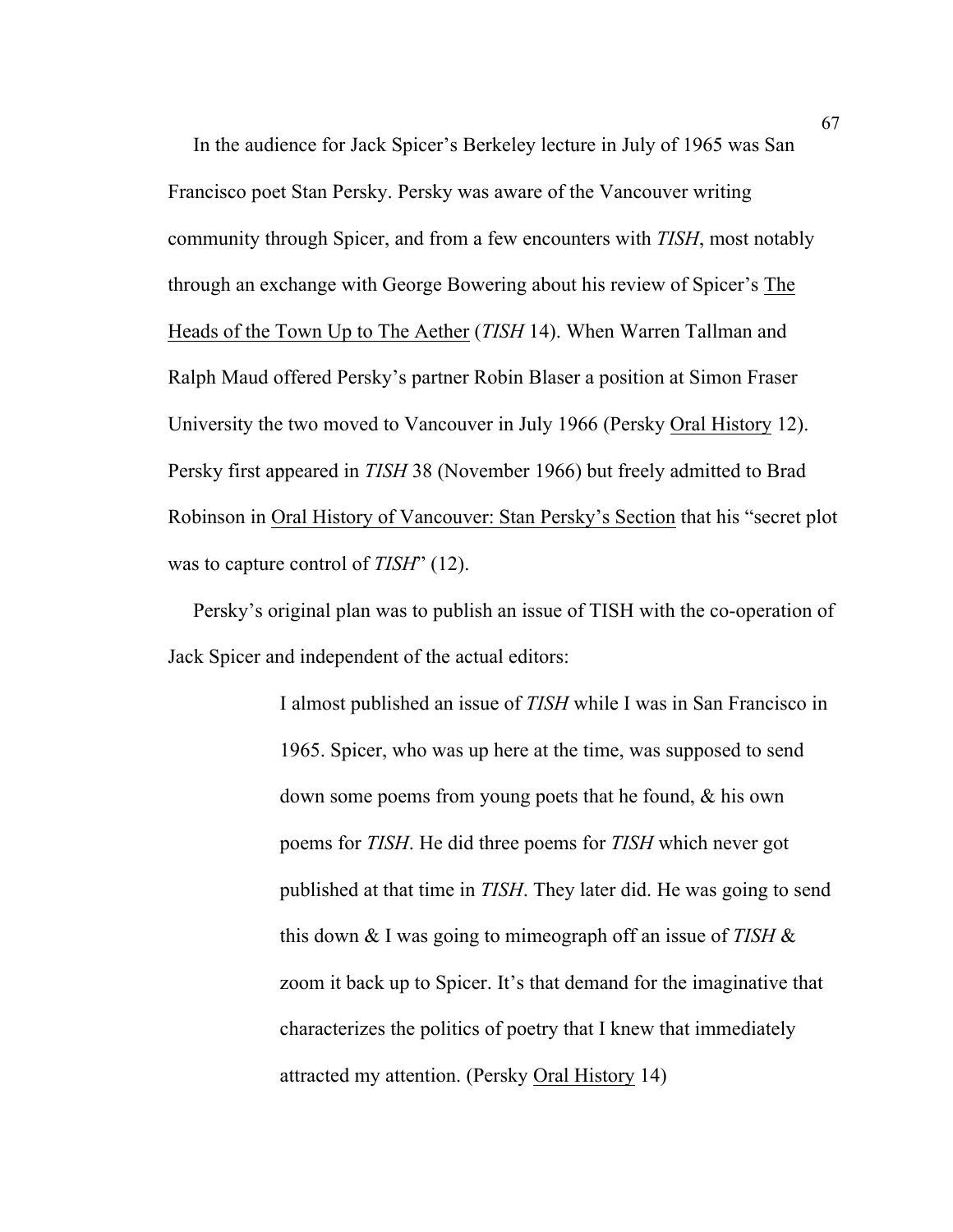Given Spicer's comments about *TISH* at his Vancouver lectures, it's surprising to hear that he would be interested in effectively guest-editing an issue of *TISH*, although it could have been a way for Spicer and Persky to foreground the kind of experimentalism that they found lacking in *TISH*'s pages. The Spicer / Persky issue was never realized but it does illuminate an issue that Persky struggled with throughout his period with *TISH*, and as a member of the Vancouver community, that of "cultural nationalism" (Persky Oral History 12).

 Persky's interaction with *TISH* was quite aggressive — challenging *TISH*'s role in Vancouver, and trying to trouble both the editorial position and the position it held in relation to other magazines and communities. He "had some notion of publishing another *TISH*" wanting to "keep the title & publish another magazine called *TISH Local*" (Persky Oral History 13). The idea of challenging *TISH* with another magazine called *TISH Local* would have fractured the direction of the magazine at the time (already suffering under a tenuous publication schedule). What Persky did instead was join the editorial collective of *TISH*, change its format completely for the final four issues, run an increasing amount of prose and other non-poetry forms, develop a relationship with the burgeoning underground newspaper *The Georgia Straight*, and eventually end *TISH*'s production completely.

 Persky's first issue of *TISH*, No. 41 (February 1968), brought a completely new look. Gone were the 11"x14" mimeographed pages, stapled at the corner, and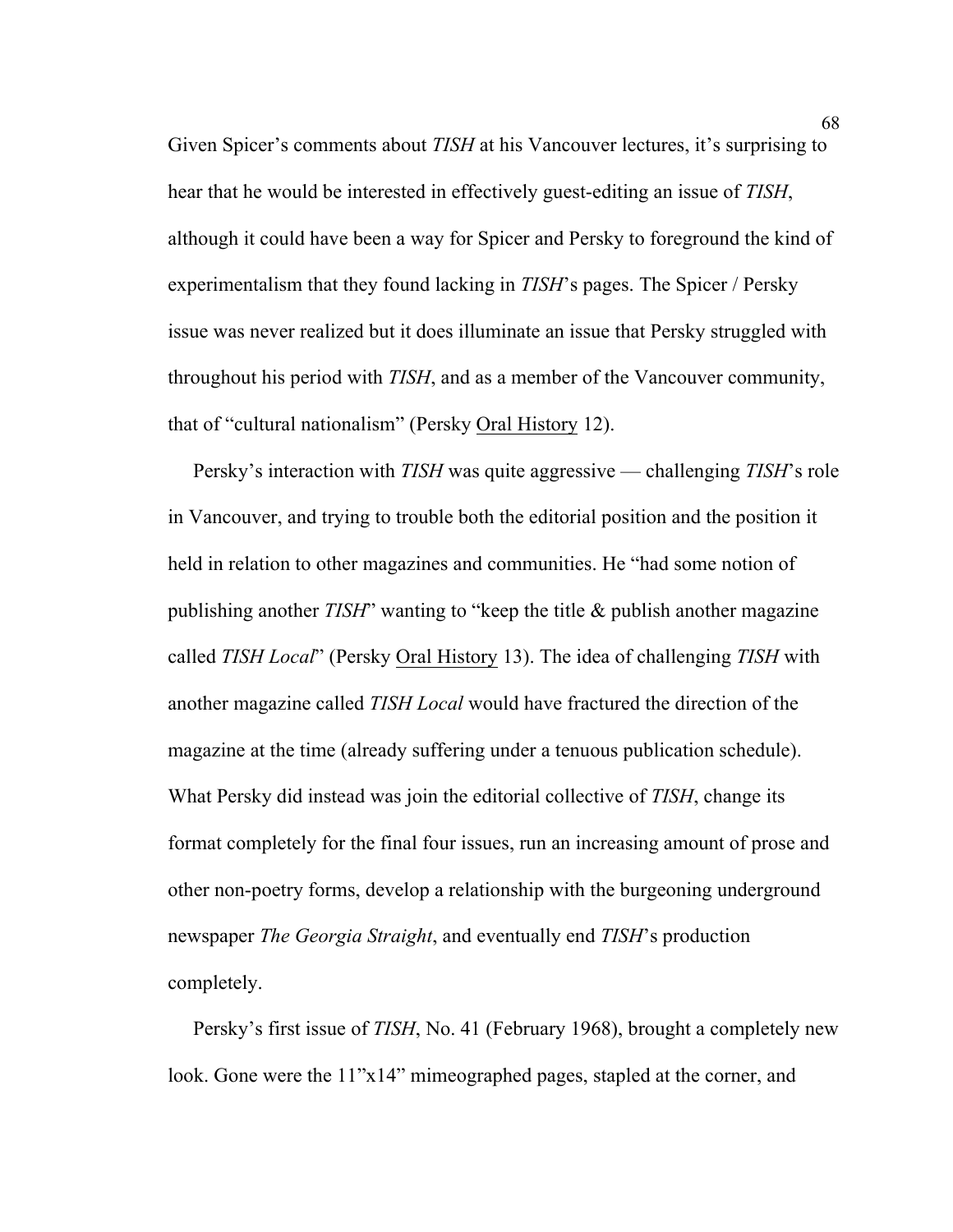folded twice for mailing. *TISH* was now 8 ½" x 11" with silk-screened covers looking like a typical "little magazine." More importantly, reflecting its occasional publication schedule, *TISH* was no longer subtitled "a poetry newsletter," it was just *TISH*. This format continued until Persky "came to the conclusion that it shouldn't exist, that it was false for it to exist" (Persky Oral History 14) and it ceased publication April 1969.

 The final issues of *TISH* are categorized not just by the new format, but also with an emphasis on anti-academia, social politics and an increased relationship with *The Georgia Straight* which began publishing in May 1967. For editors Peter Auxier and Dan McLeod *TISH* was increasingly stifling, and not corresponding to the broad range of issues that they wanted to address:

> It's hard to describe where we were at that particular time. We were not, for the most part, a bunch of graduate students with a single vision, or poetic vision apart from the mainstream, as it was before. [...] [W]e started to look beyond a magazine that communicated to 300 people on a mailing list, and to something bigger than that. (Niechoda and Hunter  $94$ )<sup>34</sup>

<sup>&</sup>lt;sup>34</sup> Dan McLeod is cited in Niechoda and Hunter's "A *TISH*story;" a transcription of a 1985 roundtable discussion with several *TISH* editors and contributors. Please see the Bibliography for a full listing of participants.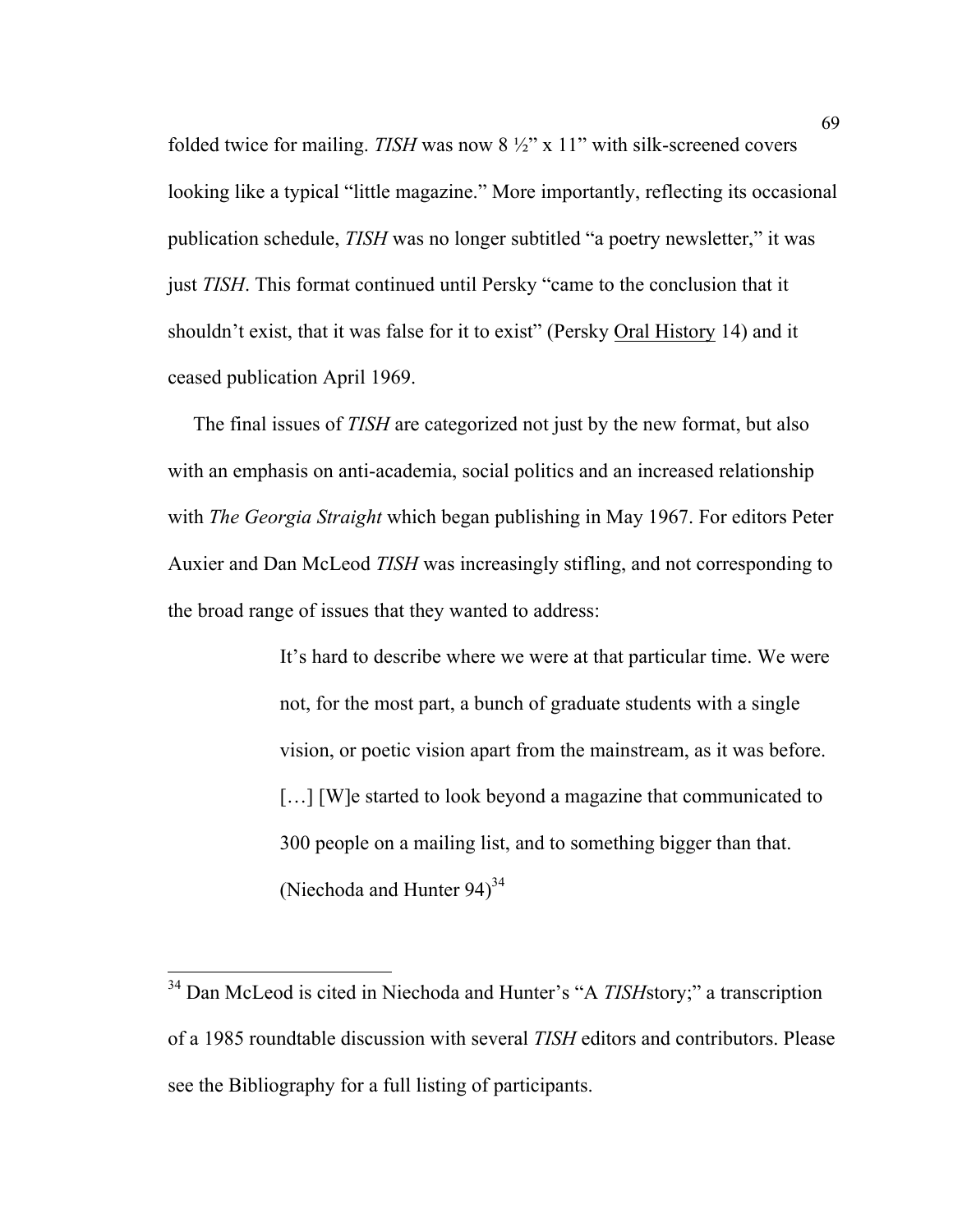McLeod and Auxier both left *TISH* just before Persky joined the collective, although McLeod in particular was still a very real presence in *TISH*'s pages. McLeod had been the only editor involved with *TISH* continuously from issue 20 through issue 40 and was vital to the emergence of *The Georgia Straight*. Warren Tallman categorized McLeod's work as expanding *TISH*'s horizon's beyond the strictly literary:

> most of the major *TISH* movers expanded activity beyond what *TISH* had been. I think that Dan did that in a particular way, when he moved from those numbers in *TISH* where he was the main editor actually, into the early *Georgia Straight*, which was a much more public forum [….] It was keeping up an expanded literary activity. (Niechoda and Hunter 95)

This sense of "expanded literary activity" is most obvious in *TISH* D[44]. As a move designed to "send bibliographers, librarians, rare butterfly collectors, litterrare-y experts, etc., climbing up the ivy covered walls" the magazine, starting with issue 44 was lettered instead of numbered, so that the last two issues were *TISH* D and E respectively (Persky "Bibliographic" n. pag). Persky's move to re-number the issues and send academics "climbing up the ivy covered walls" echoes Spicer's earlier comments in 1965 that

> most of the poets from, say, nineteen to twenty-seven that I know, who are good in San Francisco, are really against education because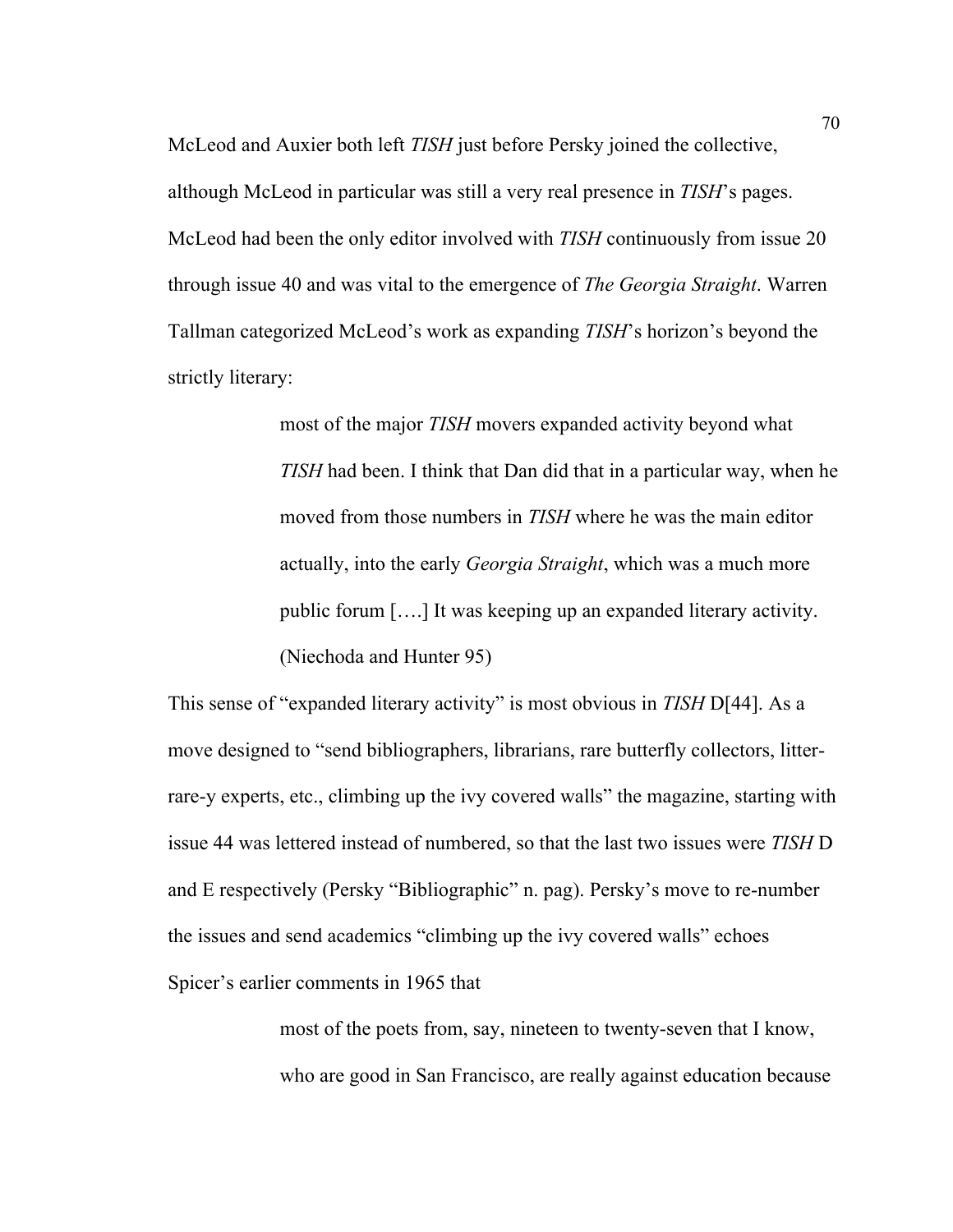they know that education is essentially going to fuck them up because they know they can't resist […] not to arrange themselves them themselves instead of letting them be arranged by whatever is the source of the poem. (Gizzi 9)

Spicer's work continued to appear in *TISH* through the efforts of Persky even after Spicer's death in 1965. In another move orchestrated to frustrate the academy and scholarly research, the poem "Five Variations on the Earth" appeared in *TISH* D[44] attributed to Spicer and ostensibly dictated to the editors of *TISH* on Spicer's "44<sup>th</sup> birthday (Jan. 30, 1969)" as a means of "warn[ing] off those seeking to bring out definitive editions of his early poems" (Persky "Bibliographic" n. pag). Like Persky's efforts to frustrate bibliographers of *TISH*, the "Five Variations on the Earth" were written and published so that "even the most faithful students of [Spicer's] work will be hard put to decide what is and what is not Jack Spicer" (Persky "Bibliographic" n. pag).

 This anti-establishment position was increasingly apparent in *TISH*, and especially in *TISH* D's editorial which aligns itself with communal activity and an outsider mindset:

> D (as in, guess what that you smoke, drop or shoot up) is a *TISH*takes-a-trip issue, held together by the fact that all the writers are involved in communes, free schools, experimental programs, hippie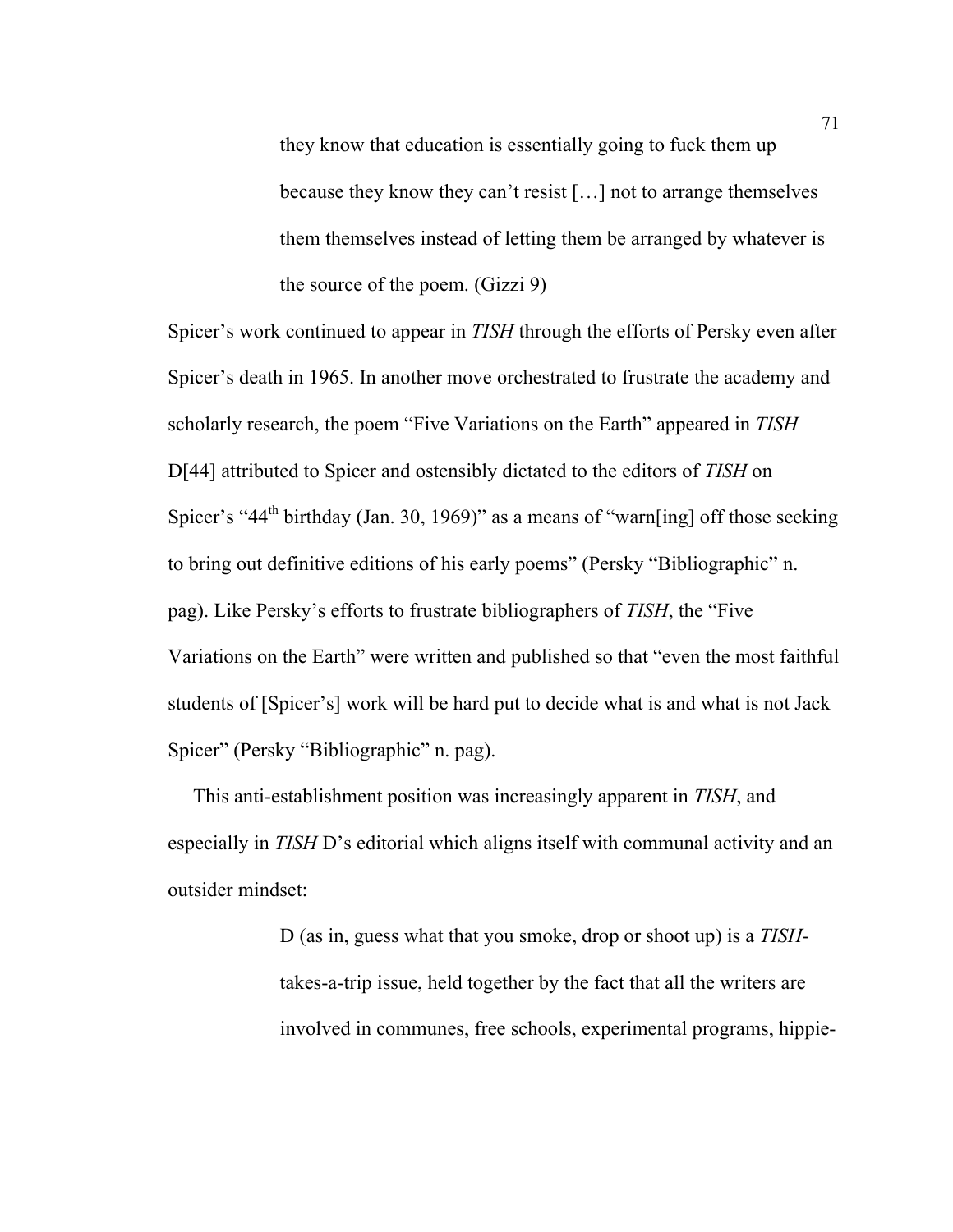rural-reconstruction and the like. (Reading it again, more seriously,

it's an issue of folk-writing)." (Persky "Bibliographic" n. pag) *TISH* D [44], as "folk-writing," acts as a container — a *nonsite* — for some of the energy and writing that was occurring in the *site* of Vancouver. *TISH* D [44], in addition to large amount of poetry, opens with Dylan Cramer's "To All of the Dear 'Night People'" a plea for responsibility to community and also includes two prose pieces: Dan McLeod's "The Underground Newspaper Editor" and Stan Persky's "October 26, 1968."

 "The Underground Newspaper Editor" is a prose telling of a single day's work by Dan McLeod as editor of *The Georgia Straight* and how that role intersects with his personal life. The interaction between the personal and the social — the private and the public — becomes blurred in McLeod's essay where "the tension of this day, along with the futility of trials, endless official harassment, and on top of that not being able to eat over the sadness of lost love" (McLeod n. pag). Having just been at court facing libel and obscenity charges for his work at *The Georgia Straight*, McLeod wanders to UBC to find solace and relaxation. What he found instead was that UBC "seemed like a prison" and the library "seemed like a cage" (McLeod n. pag). Considering *TISH*'s history, it is quite telling to have UBC described as a "prison" by one of *TISH*'s editors. McLeod's essay illustrates how *TISH* had moved beyond its own original intention and confines and become a social magazine. Frank Davey's editorial in *TISH* 1 states that *TISH* "is the result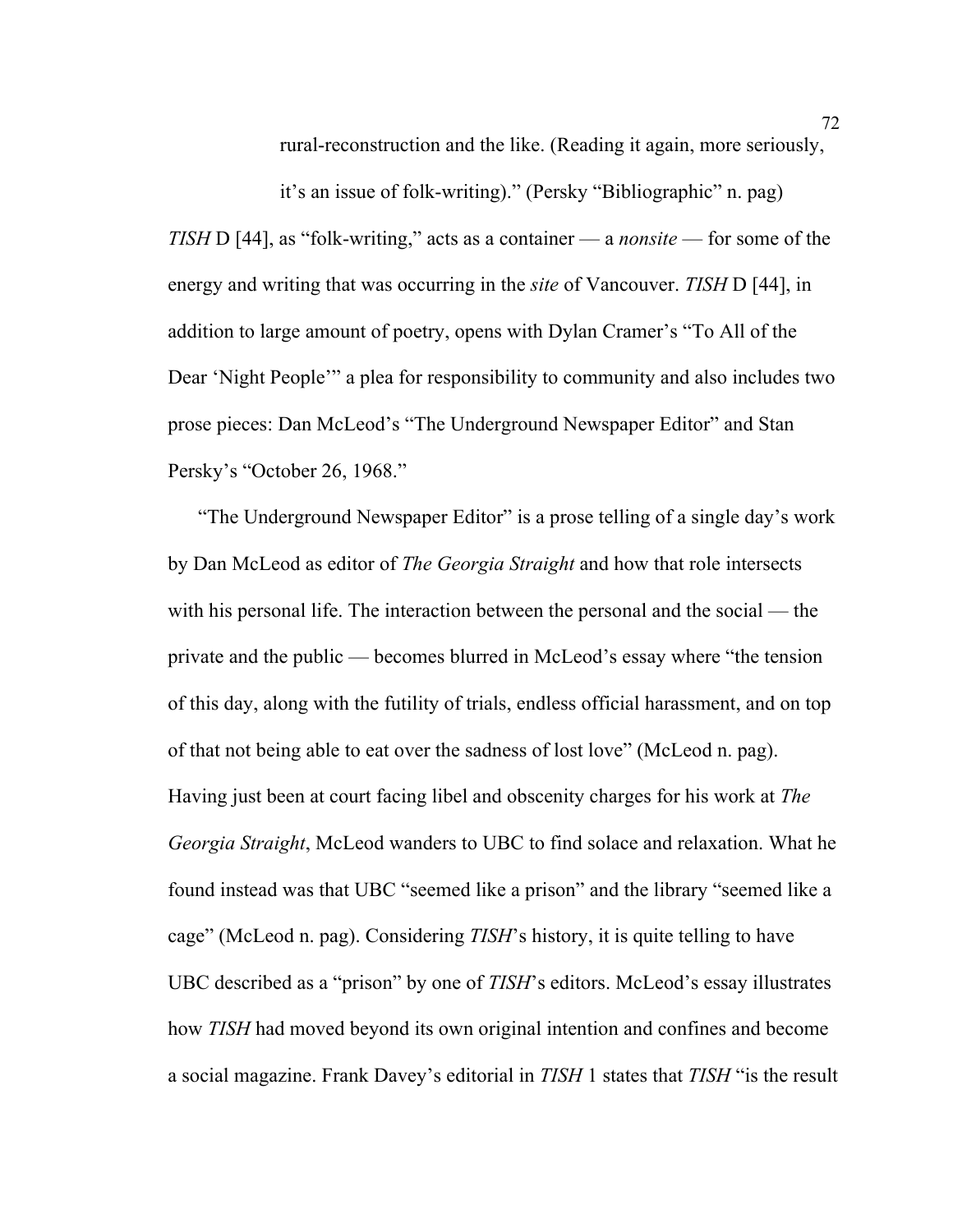and proof of a movement, which we, the editors, feel is shared by other people as well as ourselves" ("Editorial" *TISH* No.1-19 13). In the context of *TISH* 1 that "movement" was a poetic one formed by students in relation to its "siring movement," Black Mountain College and the work of Creeley, Duncan and Olson. Davey's comments could have just as easily been written in *TISH* D, but the "movement" had shifted away from the politics of poetry (poetics) to the politics of the social — the community — and the role of the poet within that community.

 "October 26, 1968" is also political prose. Persky takes issue with the intentions of the organizers of a political rally "coordinated by a bunch of uptight assholes, inveigling the walkers to chant slogans in unison at the dark homogenous mass of onlookers" (Persky "October" n. pag) as not respecting open communication and allowing political power to remain with the people, instead of with organizers. In a breathless, driving passage Persky argues that:

> if there's going to be some talking, it could not be the haranguing style that is used to persuade those who don't agree but which actually only frightens them more, but some serious talk about what's happened since we last met, an effort to understand where it's going, without the need to condemn, since we're all more or less convinced anyway, and then something about what we're doing in the city, in the community, with each other. (Persky "October" n. pag)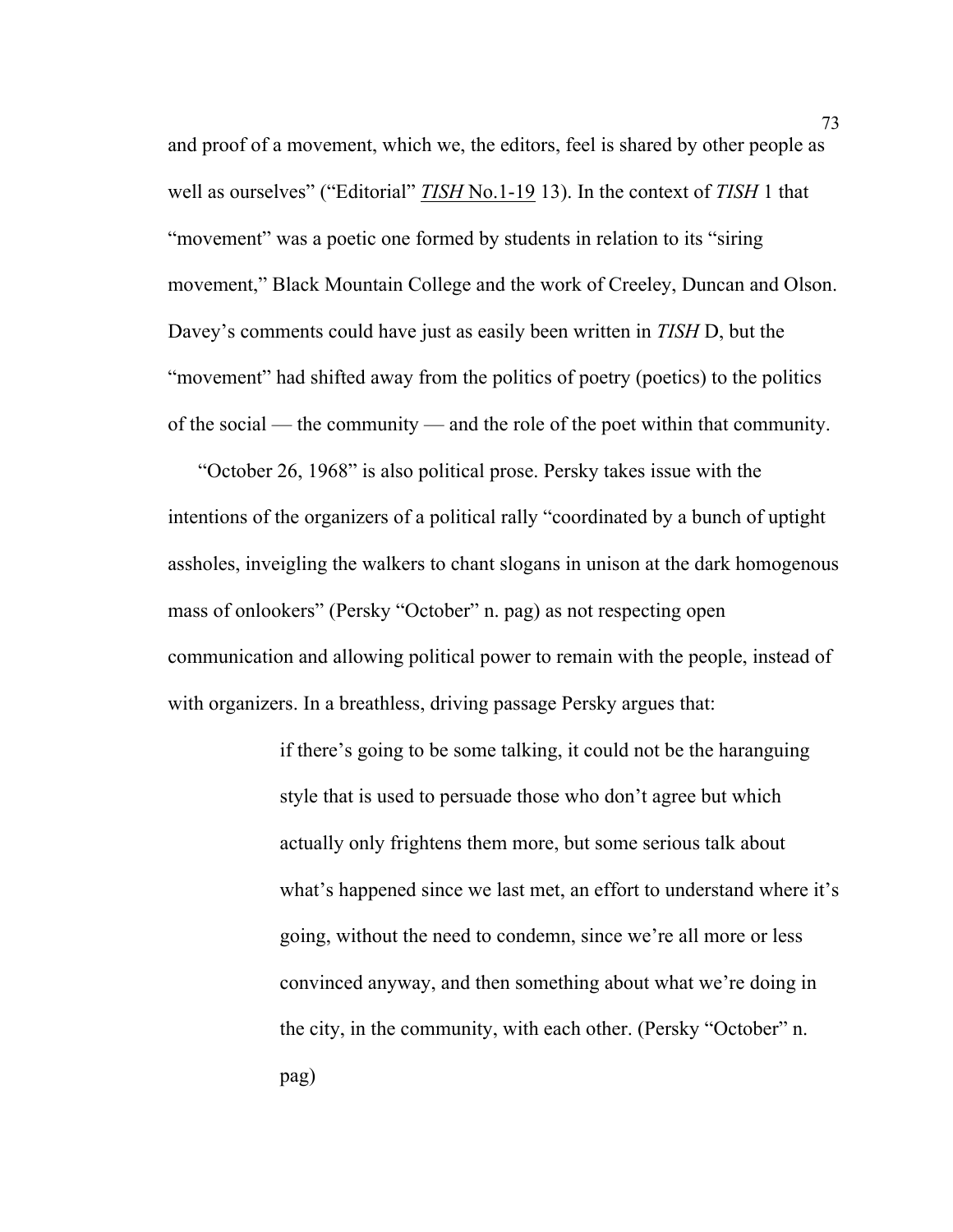*TISH* had become both a place to document and to explore what the editors and the larger community were "doing in the city, in the community, with each other."

 For nine years *TISH* was a permissive node of activity within community in Vancouver. As the role of *The Georgia Straight* as "Vancouver's free press" increased to become a voice for both underground and literary activity, the need for *TISH* decreased. *TISH*'s social mandate had grown to include extra-literary and cross-artistic concerns, concerns that could no longer be met in the restricted form of a "poetry newsletter" with a distribution of 300 copies distributed primarily by mailing list and through a few select bookstores. The community had out-grown the restraints of *TISH*, and needed a voice which reached beyond "a poetry newsletter." As Stan Persky said in Oral History of Vancouver: Stan Persky's Section, *TISH* helped enable "the beginning of poetry in this particular place [Vancouver]. Suddenly the city has an imagination. It didn't have one before, a collectivity" (21-22).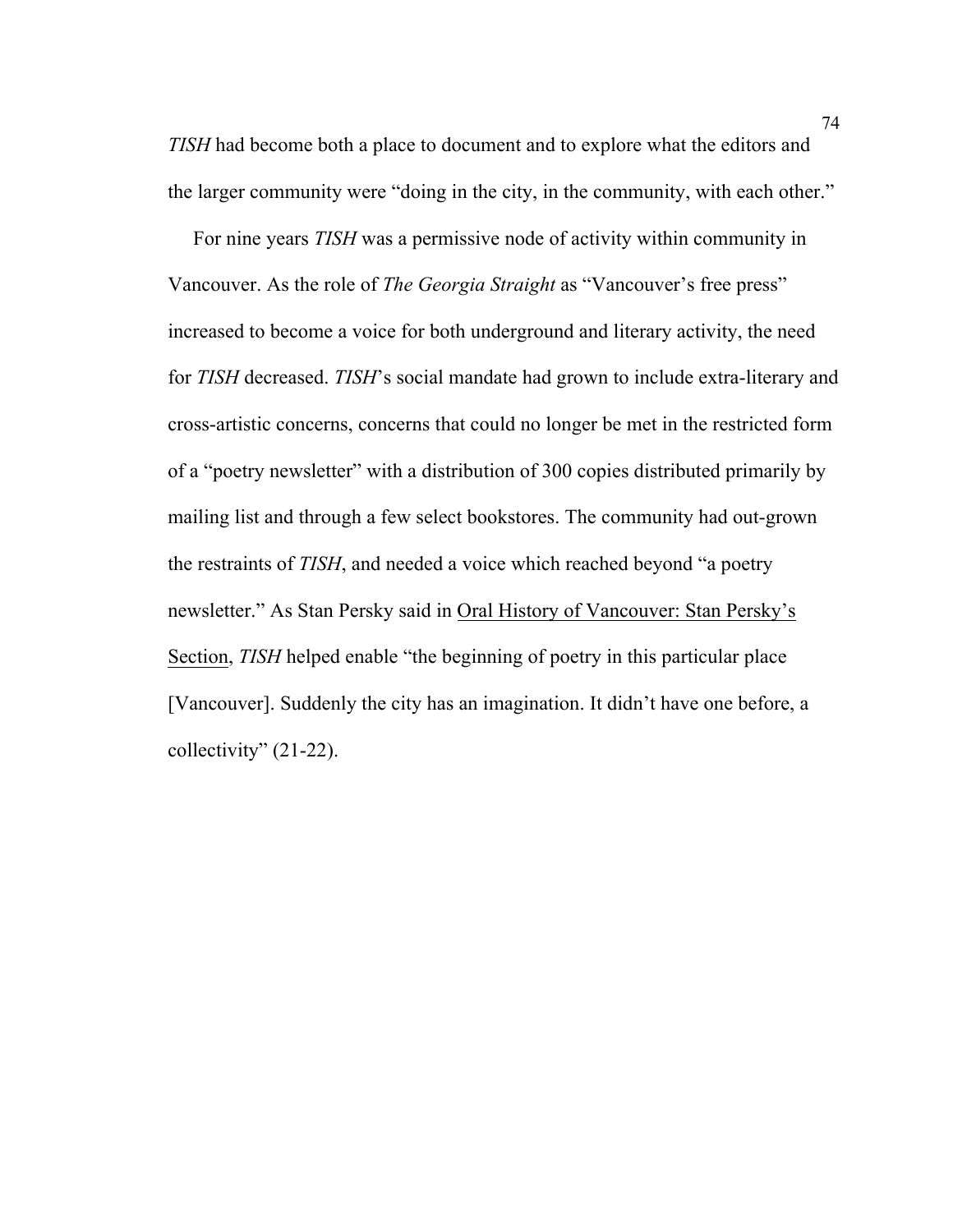#### **Conclusion:** *a working ground*

[I]f […] new writers use the magazine to work out their part in the process, if it is *a working ground*; then the maximum use for all will be there.

Robert Duncan "Letter to John Weiners"<sup>35</sup>

 Over its entire nine-year history, *TISH* magazine enacted both a shift in poetics and an embracing of forms of writing which reflected social movements. As such it was a product of its time and place. As Charles Bernstein stated in his reaction to Michael Davidson's study of the San Francisco Renaissance:

> [A]ctivities such as this one have to be understood as situational. For one thing, you're responding to factors that exist historically, at the most concrete level. The poetic positions taken have to be understood within the context of other poetic positions that are articulated by other poets, or nonpoets, at the moment but also in the past. (Bernstein 156)

Certainly the issues of *TISH* after the departure of its founding editors in March 1963 emphasized that "poetry is the continuation of politics by other means"

<sup>&</sup>lt;sup>35</sup> Emphasis added.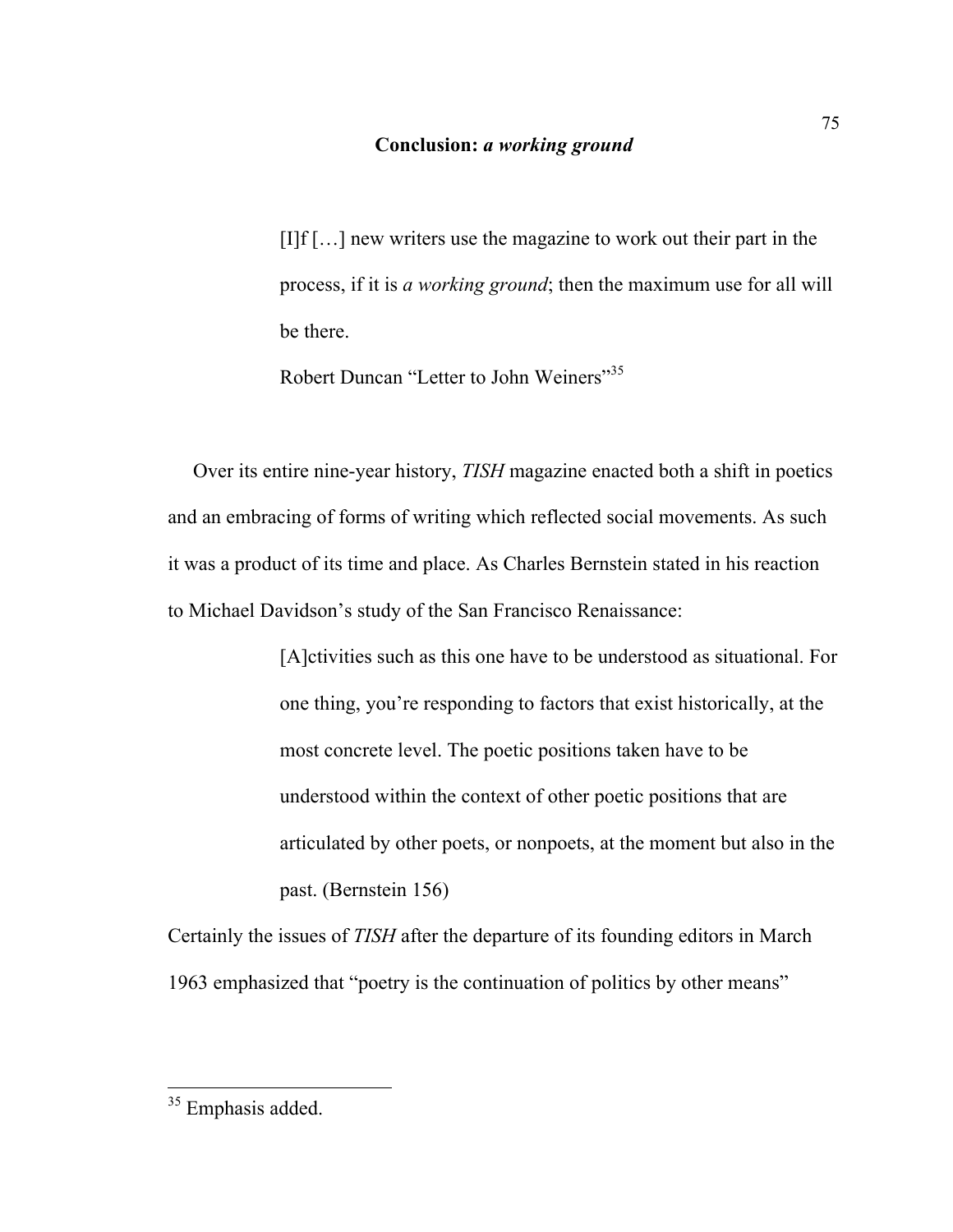(Bernstein 160). Its pages were increasingly home to narratives around what Susan Rudy and Pauline Butling referred to as "liberation movements:"

> the shift to a processual, open-form poetics […] went hand in hand with liberation movements: the pursuit of sexual freedom, psychedelic freedom, liberation from middle-class values, from hierarchical systems, gay liberation, women's liberation, etc. were often intertwined with radical poetics. Whether articulated in terms of regional, sexual, phenomenological or psychological locations, the poets affirmed various "locals" against the homogenizing, controlling power of the dominant. (46)

By 1969, the "locals" that *TISH* was exploring had grown past its own pages. As Dan McLeod noted, eventually *TISH*'s subscription list and print run were insufficient for the editors' aims of reaching a larger audience and having a greater direct impact on the Vancouver community (Niechoda and Hunter 94). This is not to say that poetics became a secondary concern for the editors; rather the relationship between poetics and social politics became increasingly blurred. Again, Bernstein provides a useful definition of poetics and how it can be applied to both poetry and wider forms of writing:

> poetics as an invasion of the poetic into other realms: overflowing the bounds of genres, spilling into talk, essays, politics, philosophy… Poetics as a sort of *applied poetic*, in the sense that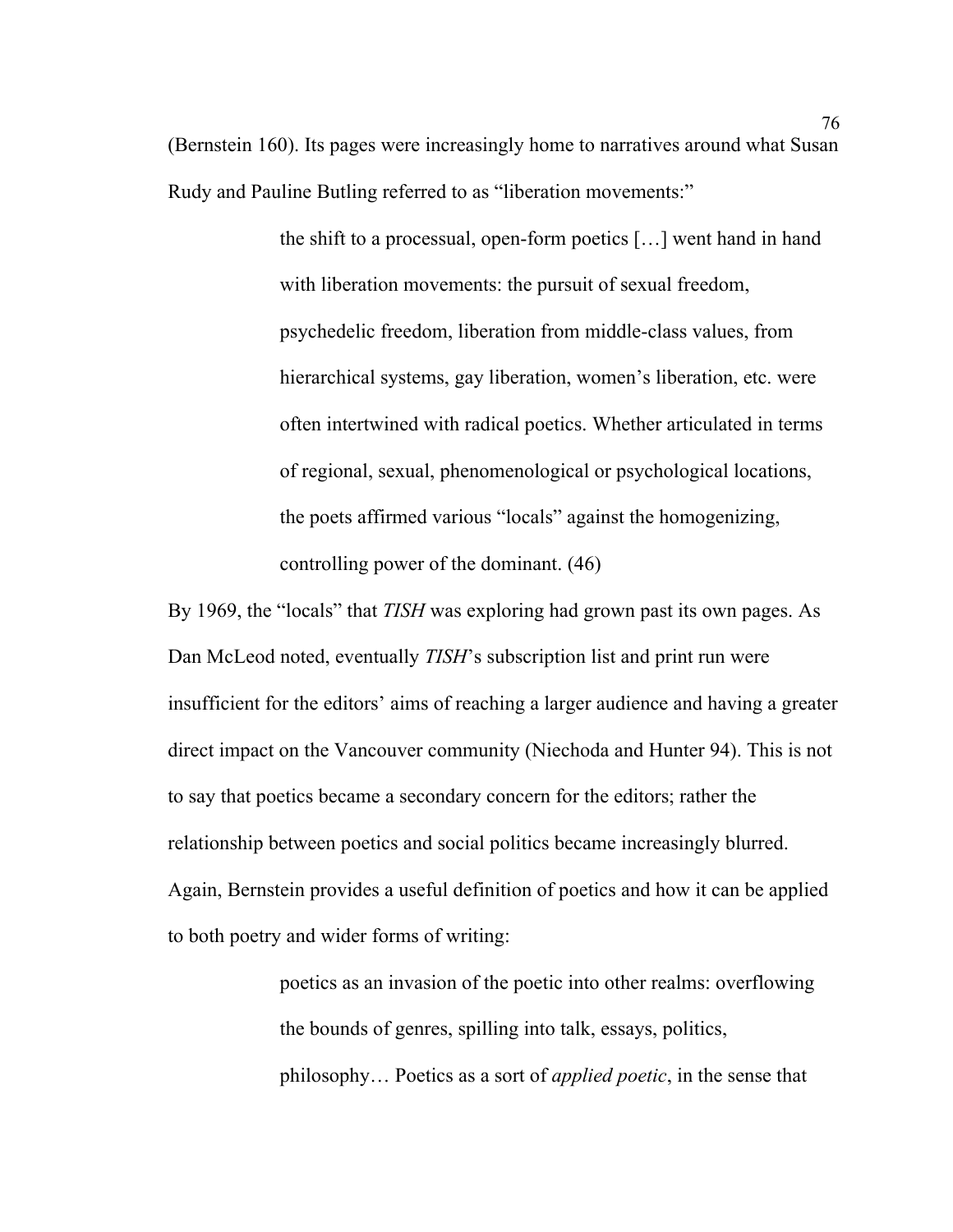engineering is a form of applied mathematics. (Bernstein 151; original emphasis)

*TISH*, especially in its later issues, displays a sense of this "applied poetic," as the contents of the magazine increasingly included letters, prose pieces and articles on social politics each infused with the poetic forms that the earlier editors had explored.

 The influence of the lectures by Robert Duncan in 1961, at the 1963 Vancouver Poetry Conference, and by Jack Spicer in 1965 provided a grounding in international theories of poetics. Robin Mathews categorizes *TISH*'s embracing of theories of poetics by American poets as supporting a "U.S. poetic tradition" (13) concerned with the "invasion and colonization of a part of the poetic culture of Canada" (7). Bergé's categorization of *TISH* as "Virus Mary" (1) seems to underscore a feeling of cliquishness towards *TISH*, revealing perhaps more about Bergé's attitudes to poetic community than about the magazine itself. Nodes like *TISH* "may […] appear cliquish and intolerant from the outside. But for those on the inside, they can be highly enabling" (Butling and Rudy 53). *TISH*'s pages may have been cliquish, but they can also be seen as a permissive site, a site where exploration of poetic and social issues could be conducted without repercussions;

> what appears to be dogmatic and hermeneutic […] must simultaneously be understood as an effective oppositional strategy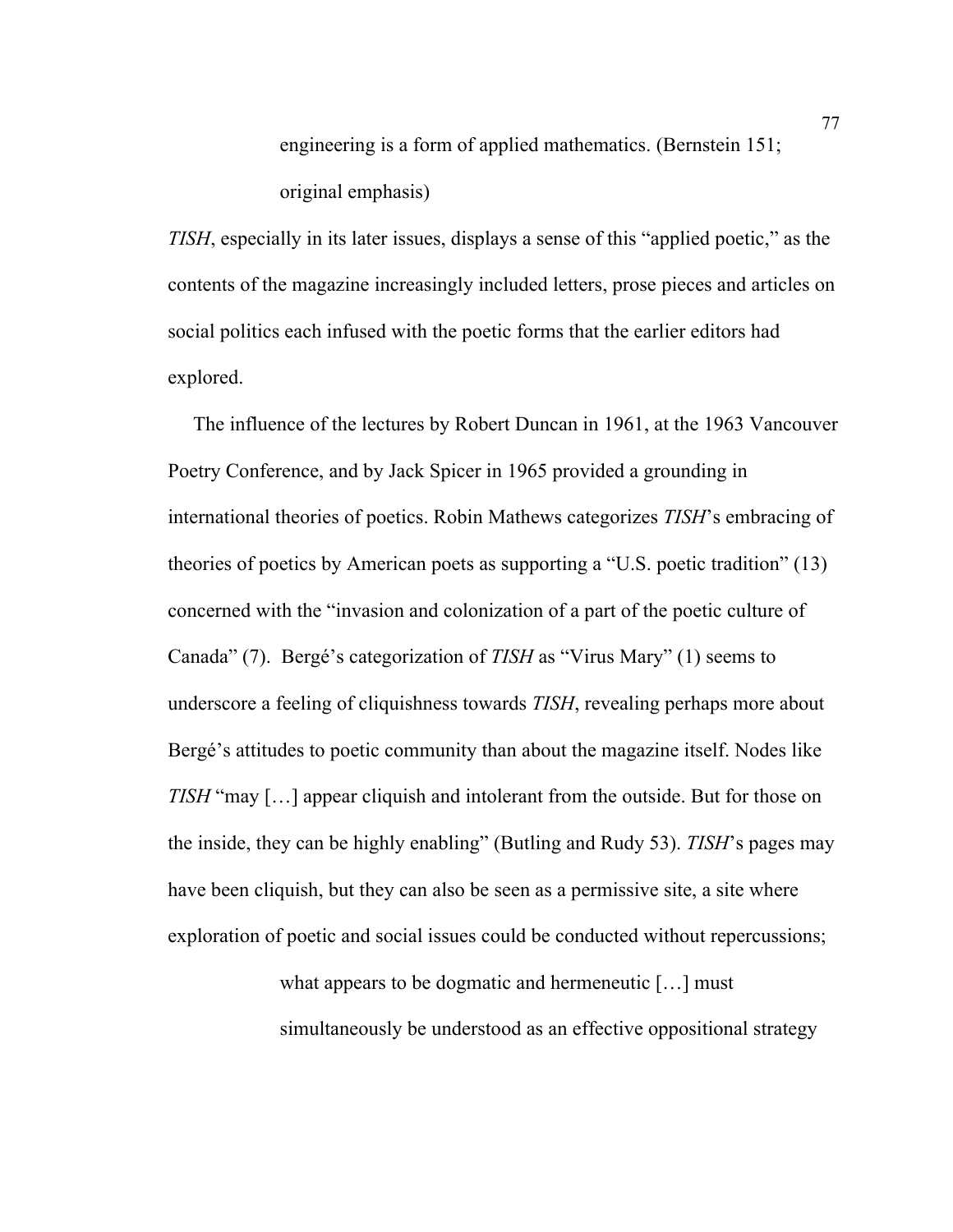that allows the needed social space for poetry to be created. (Bernstein 166)

To repeat the quotation from Persky I cited earlier, *TISH* helped enable the "beginning of poetry in this particular place [Vancouver]. Suddenly the city has an imagination. It didn't have one before, a collectivity" (21-22).

 *TISH*'s offshoots *MOTION*, *TISH*books and *TISH*tapes — while all eventually abandoned in various stages of completion — also provided space for needed experimentation. These three projects allowed for concentration on issues in writing projects that would not have fit *TISH*'s editorial mandate. *MOTION* was a permissive node for a youthful group of prose writers struggling to have a space of their own; *TISH*books allowed for extended single-author development, and *TISH*tapes, while never realized, suggested another direction for the *TISH* poets into possible multimedia and new media work (which would later be explored by Lionel Kearns).

 The appendices of this thesis bring back into print all of the issues of *TISH* and *MOTION* published after the departure of George Bowering, Fred Wah, Jamie Reid and Frank Davey, allowing for further study and discussion of these rarely addressed issues. Transcribing these issues not only taught me a great deal about the continued effort that *TISH* and *MOTION* were in terms of production, but also gave me an opportunity to explore the content of the two magazines. *TISH* and *MOTION* were places for experimentation and exploration, and as such illuminate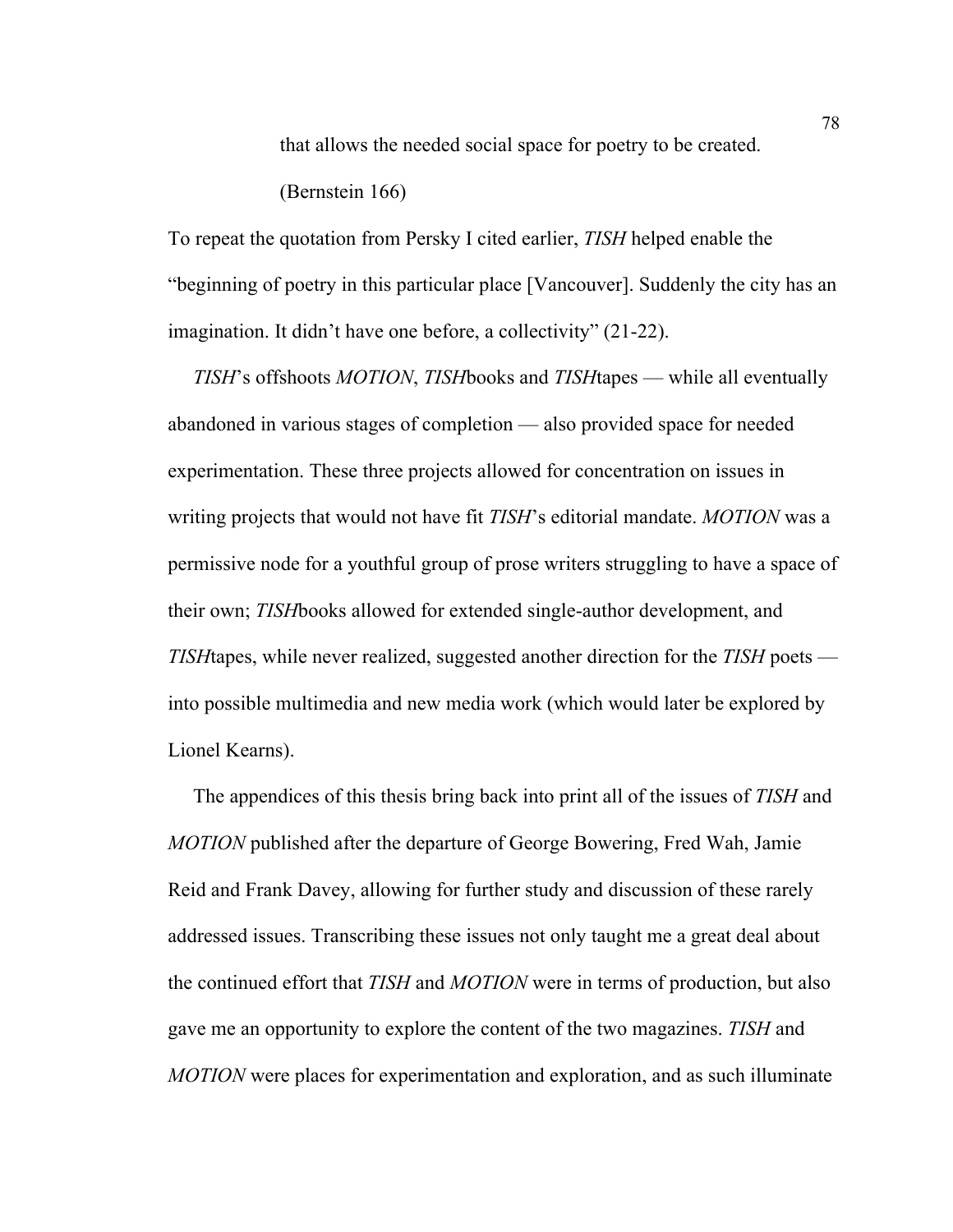the role of the little magazine within a community. By returning these documents into print it is my hope that continued study can occur on *TISH* and *MOTION*, their role in Vancouver writing communities — especially those communities marginalized by gender and sexuality. Additionally the role of *TISH* within the greater communities of geographically diverse little magazines (for instance its relationship with *The Floating Bear: a newsletter* or *Combustion*) and writing communities also needs exploring.

 *TISH* provided a "working ground" (Duncan "Letter" n.pag.) for writers in the Vancouver community from 1961 through 1969 where

> a significant collective practice of cultural opposition and poetic integrity […] sustained the ability to make independent critiques at the margins (sexually, geographically, stylistically) of […] culture. (Bernstein 165-166)

*TISH* operated as both a Smithsonian site and a nonsite for Vancouver writing. It both developed a community of writers and provided a container for a moment of activity.

 The writing in *TISH* was not always at a polished and superior level, nor was it meant to be. The magazine succeeded because it was a "working ground," a place for experimentation and risk. As a nonsite, *TISH* was "a record of on-going literary activity, a record that preserved every roughness, insight and stupidity that this activity enclosed" (Davey "Introducing *TISH*" 150). If, as Bernstein notes,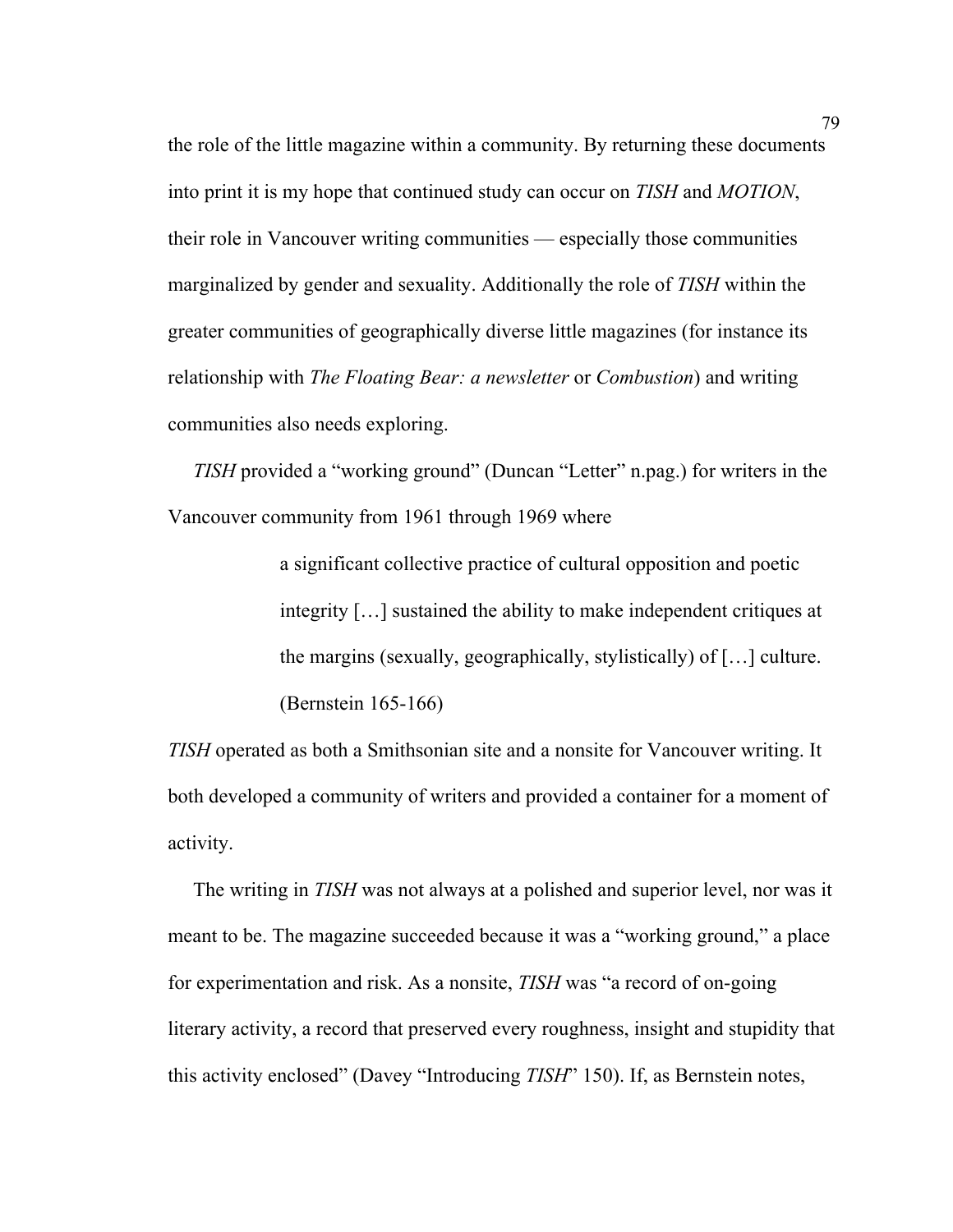"poetry is the continuation of politics by other means" (Bernstein 160) then *TISH*'s shift to include an increased number of articles on social politics was a natural one. Its dissolution in 1969 was not an abandonment of *TISH'*s principles but rather an enfolding of them into the pages of the burgeoning *Georgia Straight* founded by members of *TISH*'s own editorial collective.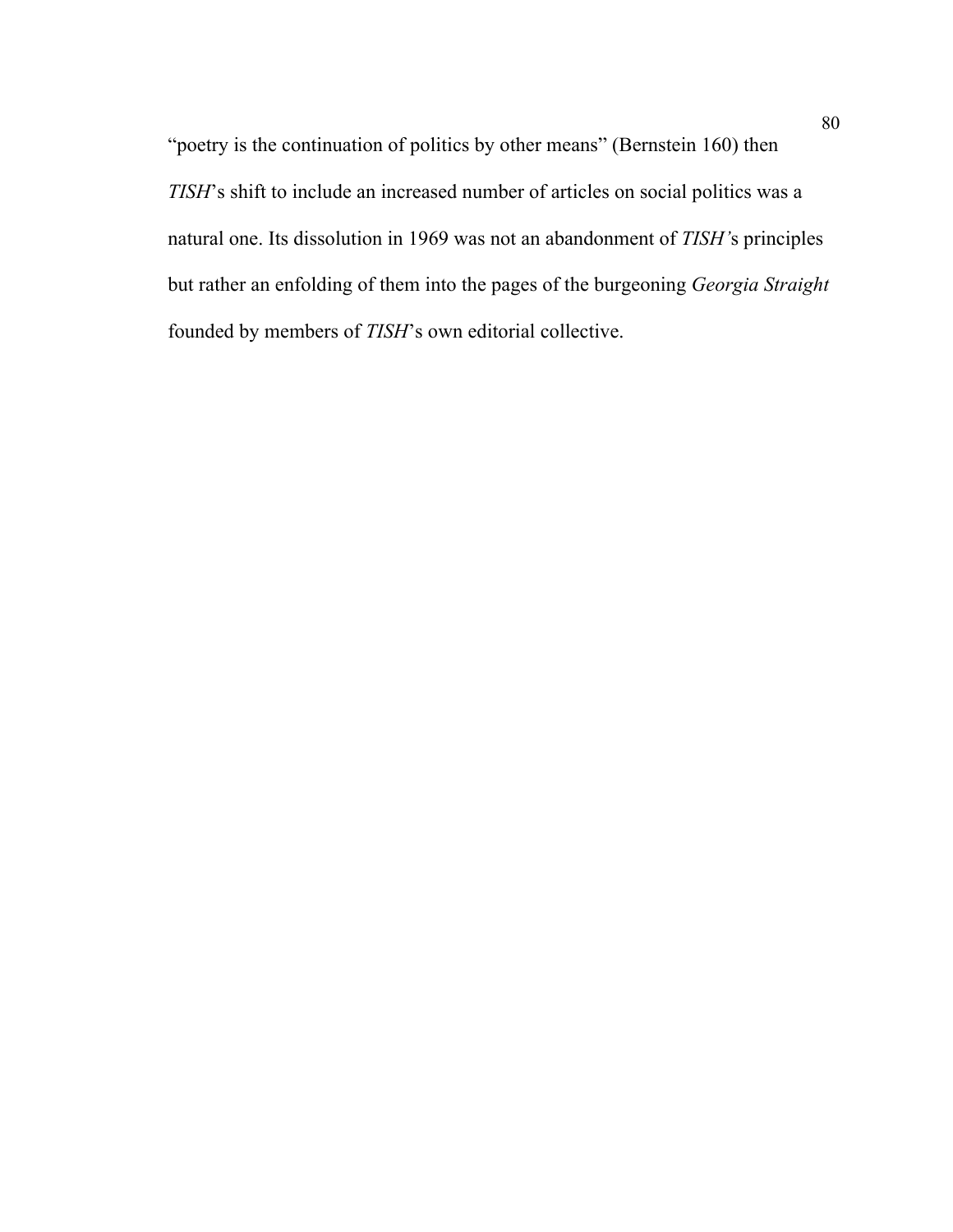#### **Bibliography**

## **Primary Sources**

*TISH: A Magazine of Vancouver Poetry* 1, 2. Vancouver: 1961.

*TISH: A Magazine of Poetry* 3. Vancouver: 1961.

*TISH: A Poetry Newsletter* 4-40. Vancouver: 1961-1967.

*TISH* 41-43, D[44], E[45]. Vancouver: 1967-1969.

*MOTION: A Prose Newsletter* 1-6. Vancouver: 1962.

Note: All references to the initial 19 issues of *TISH* will be from Davey, Frank, ed. *TISH* No. 1-19. Vancouver: Talonbooks, 1974. *TISH* issues 20 through E[45] and *MOTION* issues 1 through 6 have not been reprinted since their initial publication; therefore textual references are from individual issues.

# **Secondary Sources**

- Allen, Donald M., ed. The New American Poetry 1945-1960. New York: Grove, 1960.
- --- and Warren Tallman, eds. The Poetics of the New American Poetry. New York: Grove, 1973.
- Auxier, Peter. "Burrard Hill." *TISH* No. 23 (January 1964): 13-14.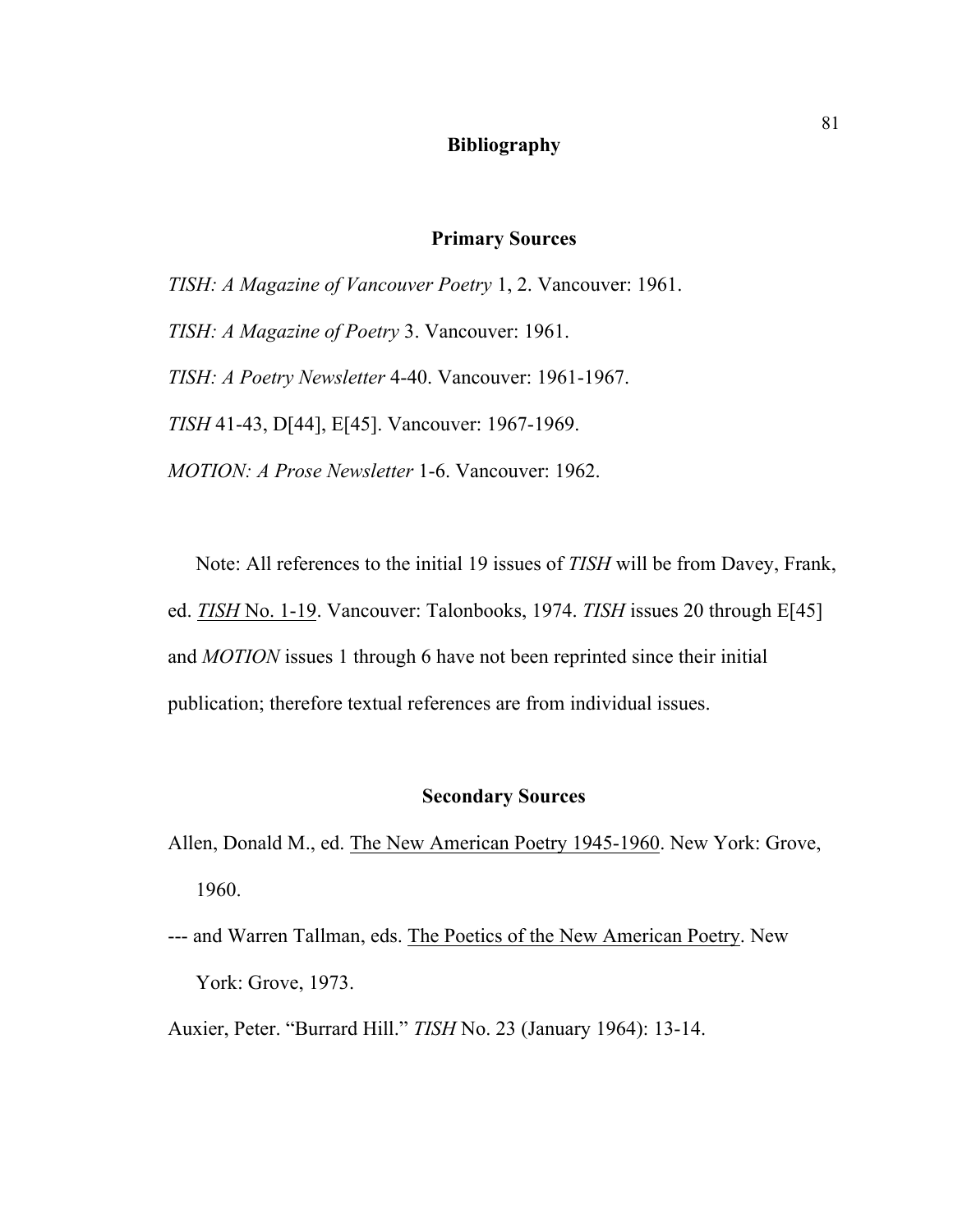- Barbour, Douglas, ed. Beyond *TISH*: New Writing, Interviews, Critical Essays. Edmonton: NeWest, 1991. (Published as West Coast Line Vol. 25 No. 1, Spring 1991.)
- Bayard, Caroline and Jack David. Out-posts / Avant-Posts: Interviews, Poetry, Bibliographies & A Critical Introduction to 8 Major Modern Poets. Erin, Ont.: Press Porcépic, 1978.
- Bernstein, Charles. "Optimism and Critical Excess (Process)." A Poetics. Harvard: Harvard UP, 1992. 150-178.
- Bergé, Carol. The Vancouver Report. New York: FUCK YOU Press, 1964.

Bowering, George. Craft Slices. Ottawa: Oberon, 1985.

- ---. E-mail to the author. 10 Dec. 2002.
- ---. Interview with Barry McKinnon. In McKinnon. *Poets and Print*. 9-28.
- ---. Interview with Caroline Bayard and Jack David. In Bayard and David. 77-106.
- ---. "Some Notes from Vancouver 1963 Poetry Conference." Olson: The Journal of the Charles Olson Archives No. 4 (Fall 1975): 70-75.
- ---. Sticks & Stones. Vancouver: *TISH*books, 1963.
- ---. Sticks & Stones. Vancouver: Talonbooks, 1989.
- ---. *untitled* ("The best answer anyone ever…") in Davey TISH No.1-19. 17.
- ---. See also: Niechoda and Hunter, "A *TISH*story."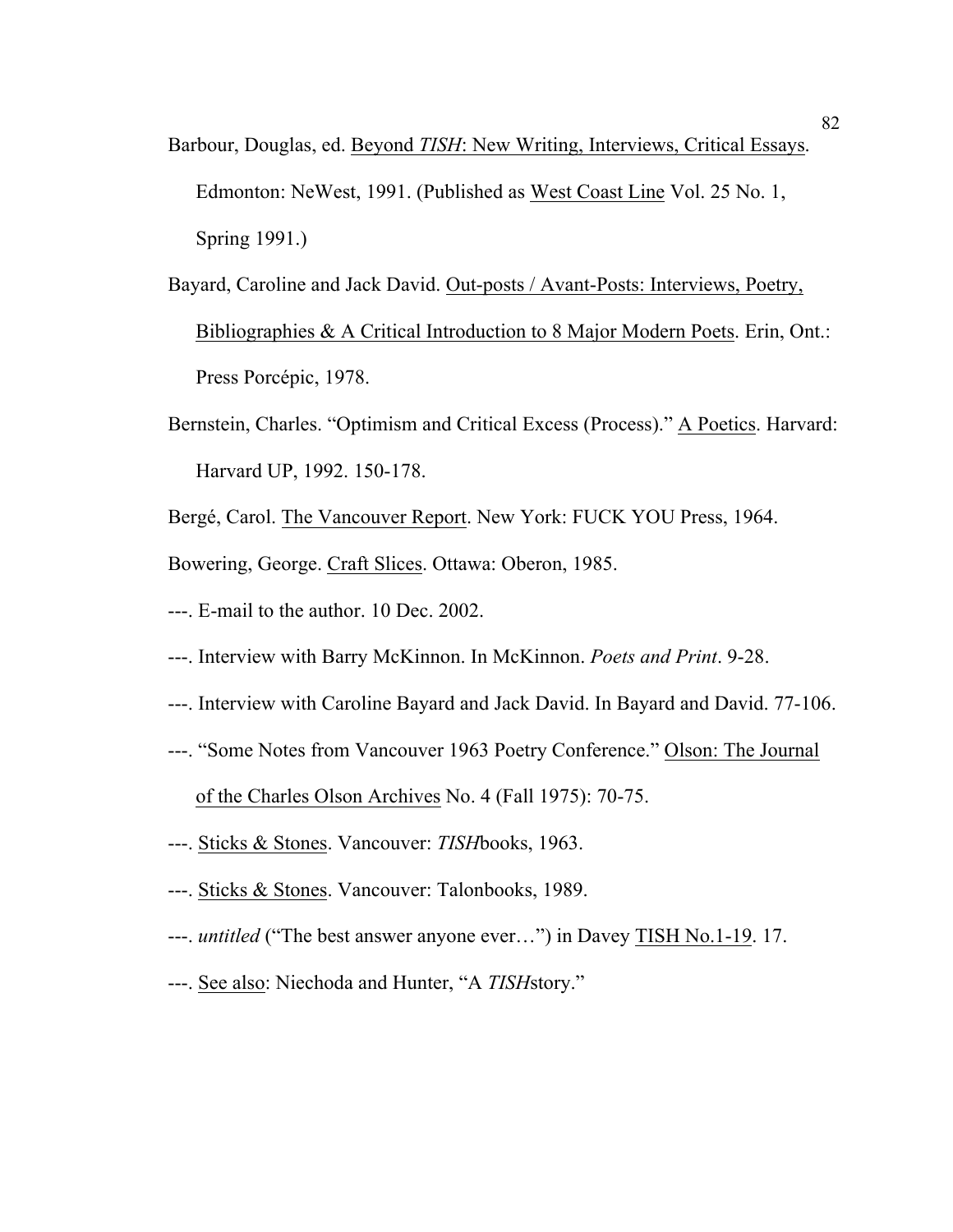Butling, Pauline. [See also Pauline Wah.] "'Hall of Fame Blocks Women'

Re/Righting Literary History: Women and B.C. Little Magazines." Open Letter 7th Ser. No. 8 (Summer 1990): 60-75.

--- and Susan Rudy. Writing in Our Time: Canada's Radical Poetries in English (1957-2003). Forthcoming: Wilfrid Laurier University Press, 2004.

Byrne, Rick. "Editor's Note." *TISH* No. 42 (May 1968): n. pag.

- Carlyle, Thomas. Heroes, Hero-Worship and The Heroic in History. New York: A.L. Burt, Publisher, n.d.
- Collingwood, R.G. "History as Re-enactment of Past Experience." In Gardiner. 251-262.
- Coolidge, Clark. "Notes Taken in Classes Conducted by Charles Olson at the University of British Columbia, Vancouver, August 1963." Olson: The Journal of the Charles Olson Archives No. 4 (Fall 1975): 47-63.
- Cramer, Dylan. "To All the Dear 'Night People.'" *TISH* No. D (February 1969): n. pag.
- Creeley, Robert. Contexts of Poetry: With Allen Ginsberg at the Vancouver Conference July 1963. Published as Audit Vol. V No. 1 (Spring 1968).
- ---. "Preface." in Bowering, George. Sticks & Stones. Vancouver: *TISH*books, 1963. 3-4. Rpt in Bowering, Sticks & Stones. 1989. n. pag.
- ---. See also: Vidaver, Aaron, "Polis is Eyes."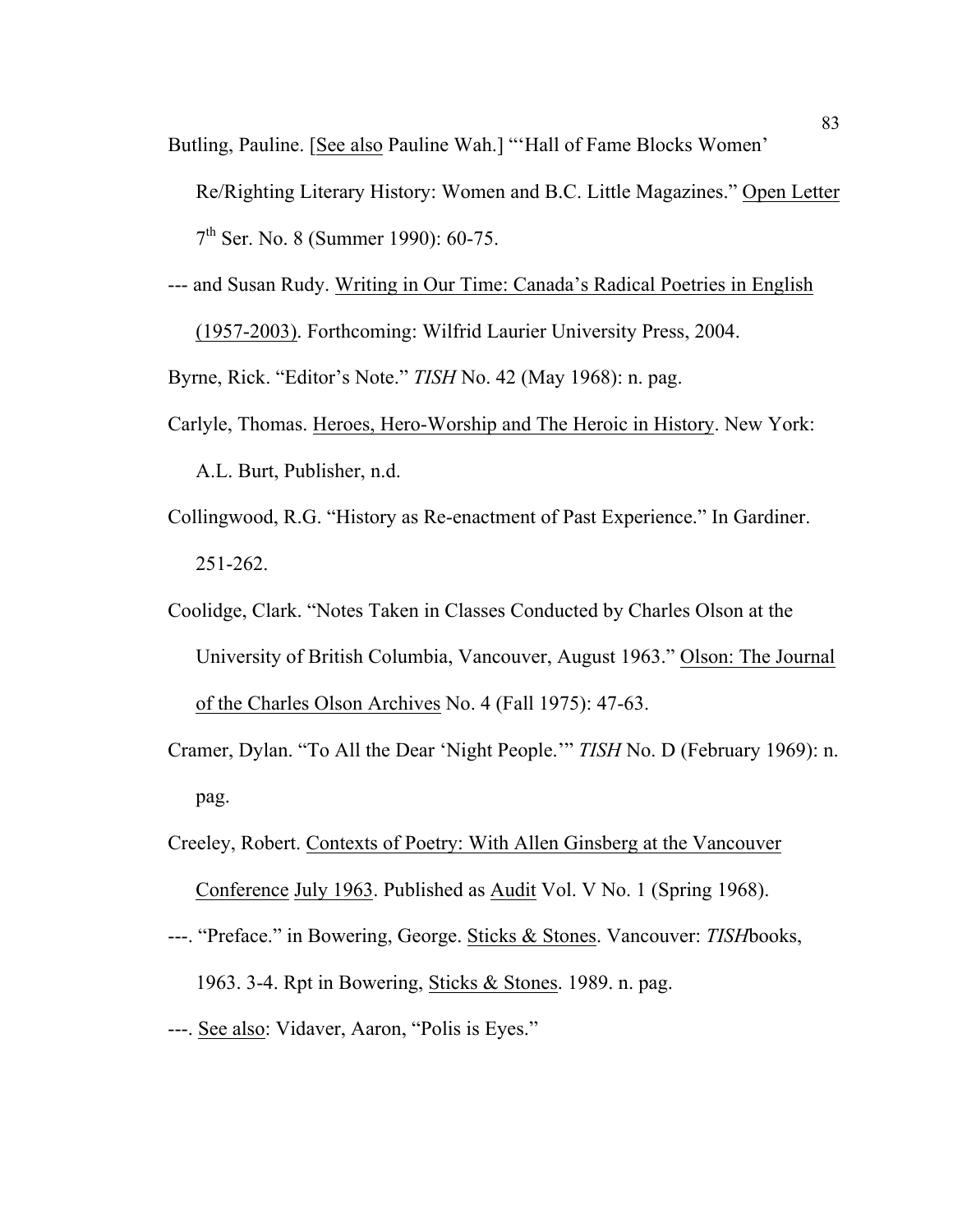- Cull, David. "a review: 'I come back to the geography of it' Olson (some notes on source)." *TISH* No. 23 (January 1964): 7.
- ---. "Editorial." *MOTION* No. 3 (July 25 1962): n. pag.
- Dailey, Elaine. "Ellen Tallman, *Sketch by Elaine Dailey*." In Tallman, In the Midst. 67-70.
- Davey, Frank. "Anything But Reluctant: Canada's Little Magazines." Canadian Literature No. 13 (Summer 1962): 39-44.
- ---. "Barcodes on *TISH*: Little Magazines, The Nation State, Global Capitalism." Rampike Vol. 12 No. 2 (2002): 18-23.
- ---. Canadian Literary Power. Edmonton: NeWest Press, 1994.
- ---. D-Day and After. Vancouver: *TISH*books, 1962.
- ---. "Editorial." in Davey TISH No. 1-19. 13.
- ---. "Editorial." in Davey TISH No. 1-19. 155.
- ---. E-mail to the author. 11-12 Dec. 2002.
- ---. "Introducing *TISH*." in Gervais. The Writing Life. 150-164.
- ---. "Introduction." in Davey. TISH No. 1-19. 7-11.
- ---. "Introduction." in Gervais. The Writing Life. 15-24.
- ---. "Starting at our Skins: an interview with Frank Davey." By George Bowering. Open Letter  $4<sup>th</sup>$  Ser. No. 3 (Spring 1979): 89-181.
- ---. "*TISH*." The Capilano Review Vol. 2 No. 34 (Spring 2001): n. pag.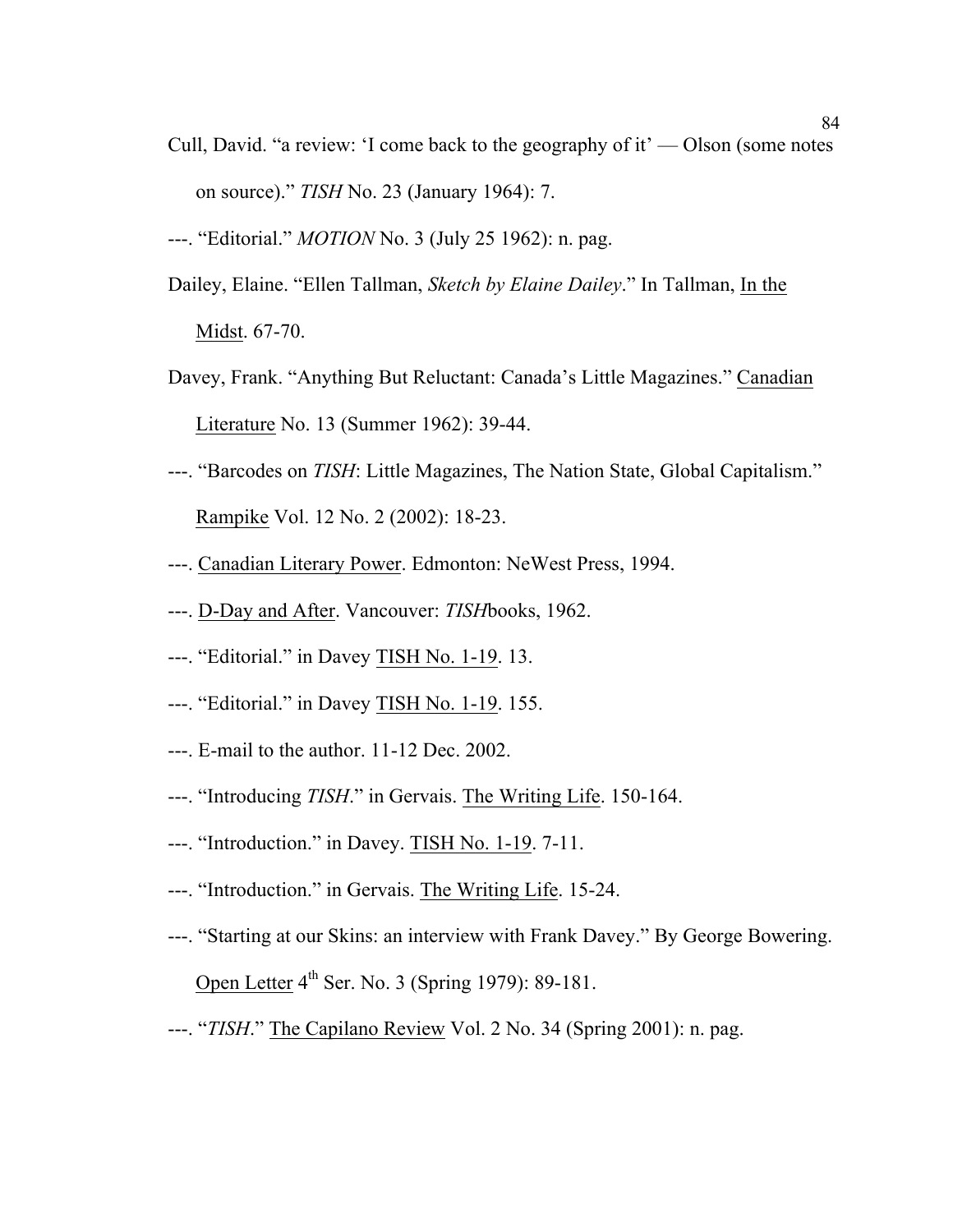- ---. *untitled* ("The intent of many a little magazine …") *TISH* No. 20 (August 1963): 10.
- ---. See also: Niechoda and Hunter, "A *TISH*story."
- ---, ed. *TISH* No. 1-19. Vancouver: Talonbooks, 1974.

Dawson, David. "Editorial." *TISH* No. 20 (August 1963): 5

- ---. "Editorial." *TISH* No. 21 (September 1963): 1.
- Deleuze, Gilles and Félix Guattari. A Thousand Plateaus: Capitalism and Schizophrenia. Trans. Brian Massumi. Minneapolis: University of Minnesota Press, 1987.

Duncan, Robert. "Letter to John Weiners." *Measure*. (1963): n.pag.

- ---. "Often I am Permitted to Return to a Meadow." The Opening of the Field. London: Jonathon Cape, 1969. 7.
- ---. "Robert Duncan Lecture #1, Vancouver 1961." Wah Poetry Recordings (1961- 67): Lectures. Online Nov. 27, 2002 at http://www.slought.net.

Gardiner, Patrick, ed. Theories of History. New York: Free Press, 1959.

Gervais, C.H. "Preface." in Gervais. The Writing Life. 7-13.

- ---, ed. The Writing Life: Historical and Critical Views of the *TISH* Movement. Coastsworth, Ont.: Black Moss Press, 1976.
- Ginsberg, Allen. Snapshot Poetics: A Photographic Memoir of The Beat Era. Michael Köhler, ed. San Francisco: Chronicle Books, 1993.
- ---. See also: Vidaver, Aaron, "Polis is Eyes."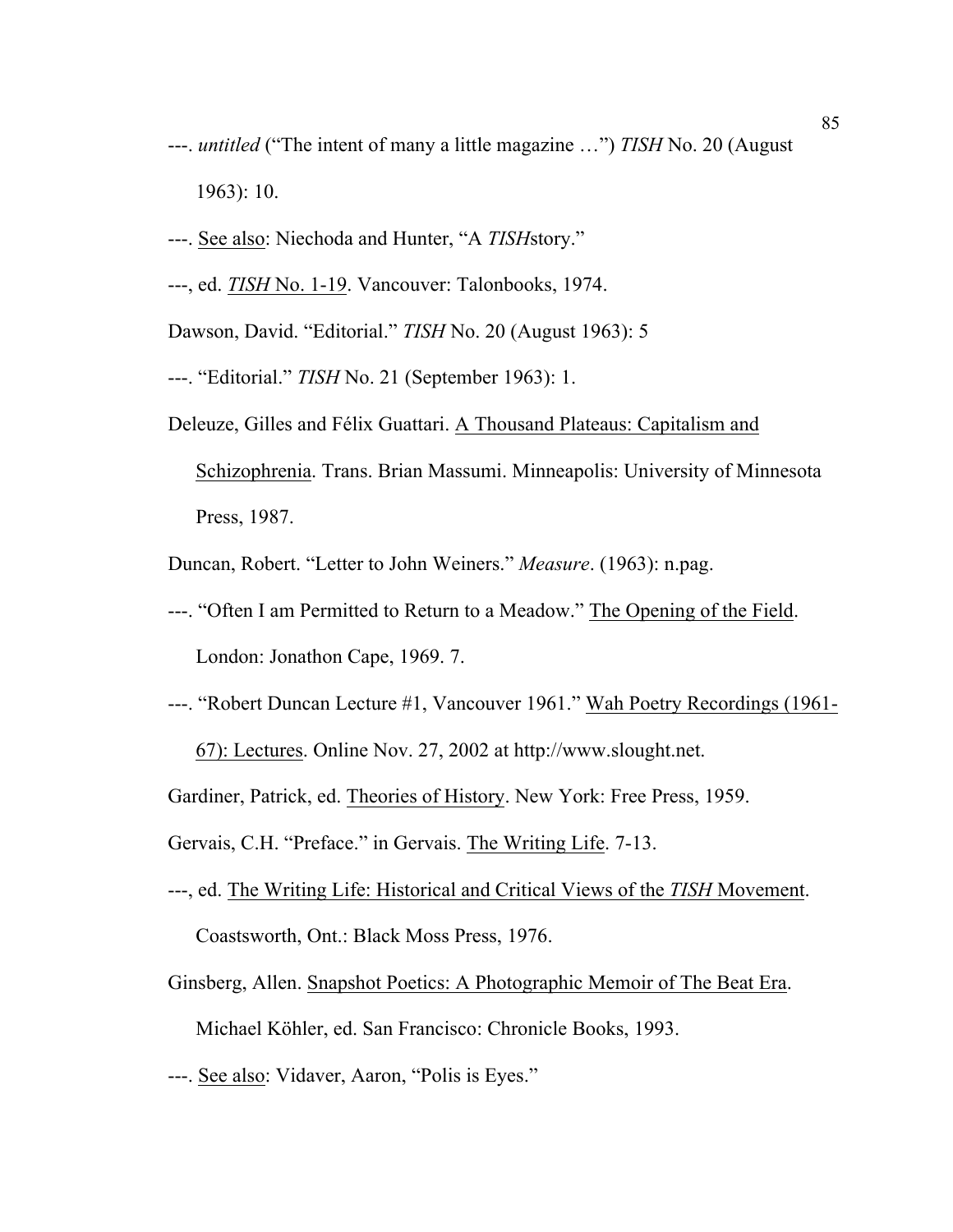Gizzi, Peter, ed. Spicer, Jack. The House that Jack Built: The Collected Lectures of Jack Spicer. By Jack Spicer. Hanover: Wesleyan UP, 1998.

Grady, Robert F. On Walking. Vancouver: *TISH*books, Unpublished.

- Habermas, Jürgen. "Modernity versus Postmodernity." in Natoli and Hutcheon. 91-104.
- Harris, Mary Emma. The Arts at Black Mountain College. Cambridge, MA: MIT, 1987.
- Hindmarch, Gladys [Maria]. "Before *TISH:* from *Oral History of Vancouver*." Interview with Brad Robinson. Open Letter.  $2<sup>nd</sup>$  Ser, No. 1 (1971-72): 30-36.
- ---. "The Old Woman Who Lived in a Boathouse." *TISH* No. 27 (November 1964): 6-7.
- Hogg, Robert. "Editorial." *MOTION* No. 1 (May 25 1962): n. pag.
- ---. "Editorial." *MOTION* No. 6 (December 25 1962): n. pag.
- ---. E-mail to the author. 19-20 Nov. 2002.
- *Homeonthewww.com* Online Nov. 3, 2002 at:
	- http://www.hotwww.com/hotwww/stores/magazines/mademoiselle.htm.
- Kearns, Lionel. "The Rationale of Stacked Verse." Open Letter 5<sup>th</sup> Ser. No. 2 (Spring 1982): 21-38.
- ---. "Stacked-Verse." Songs of Circumstance. Vancouver: *TISH*books: 1963. n. pag.
- ---. See also: Niechoda and Hunter, "A *TISH*story."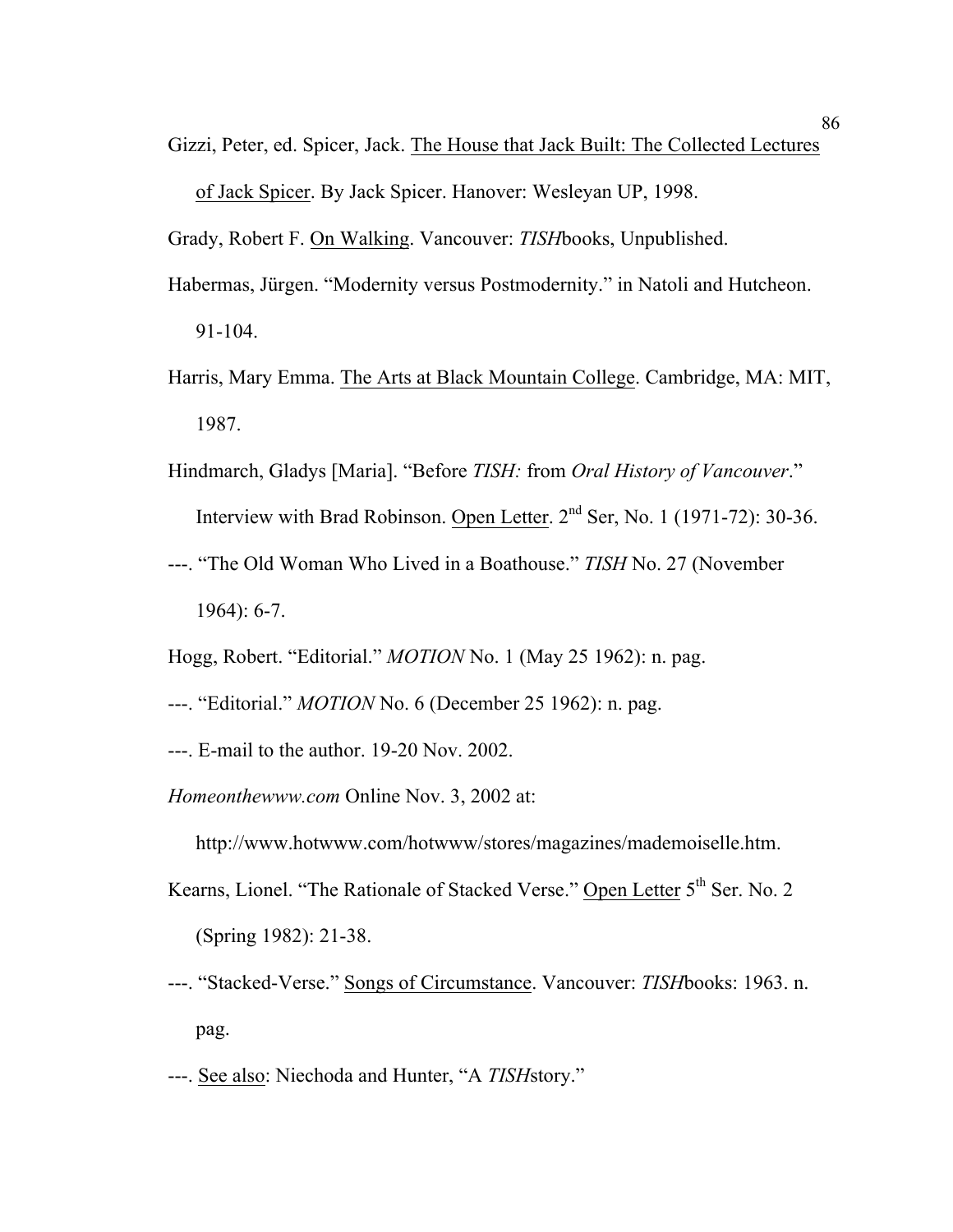- Kröller, Eva-Marie. George Bowering: Bright Circles of Colour. Vancouver: Talonbooks, 1992.
- "Locus." Def. 1, 2. The Compact Edition of the Oxford English Dictionary. 1971.
- Marlatt, Daphne. E-mail to the author. 21-22 Oct. 2002.
- ---. "Excerpts from Journal kept during the Summer of '63 Conference, Vancouver." Olson: The Journal of the Charles Olson Archives. No. 4 (Fall 1975): 76-85.
- Mathews, Robin. "Preface." in Richardson. 7-10.
- McKinnon Barry. "The Caledonia Writing Series: A Chronicle." Line No. 2 (Fall 1983): 2-17.
- ---. "Introduction." in McKinnon Poets and Print. 5-7.
- ---, ed. Special Issue: Poets and Print: Barry McKinnon talks with 10 British Columbia poet / publishers. Open Letter  $7<sup>th</sup>$  Ser. No. 2-3 (Summer-Fall 1988).
- McLeod, Dan. "The Underground Newspaper Editor." *TISH* No. D (February 1969): n. pag.
- ---. See also: Niechoda and Hunter, "A *TISH*story."
- Miki, Roy. A Record of Writing: An Annotated and Illustrated Bibliography of George Bowering. Vancouver: Talonbooks, 1989.
- ---. "Was It a Real Book or Was It Just Made Up?" in Bowering, Sticks & Stones, 1989. 55-60.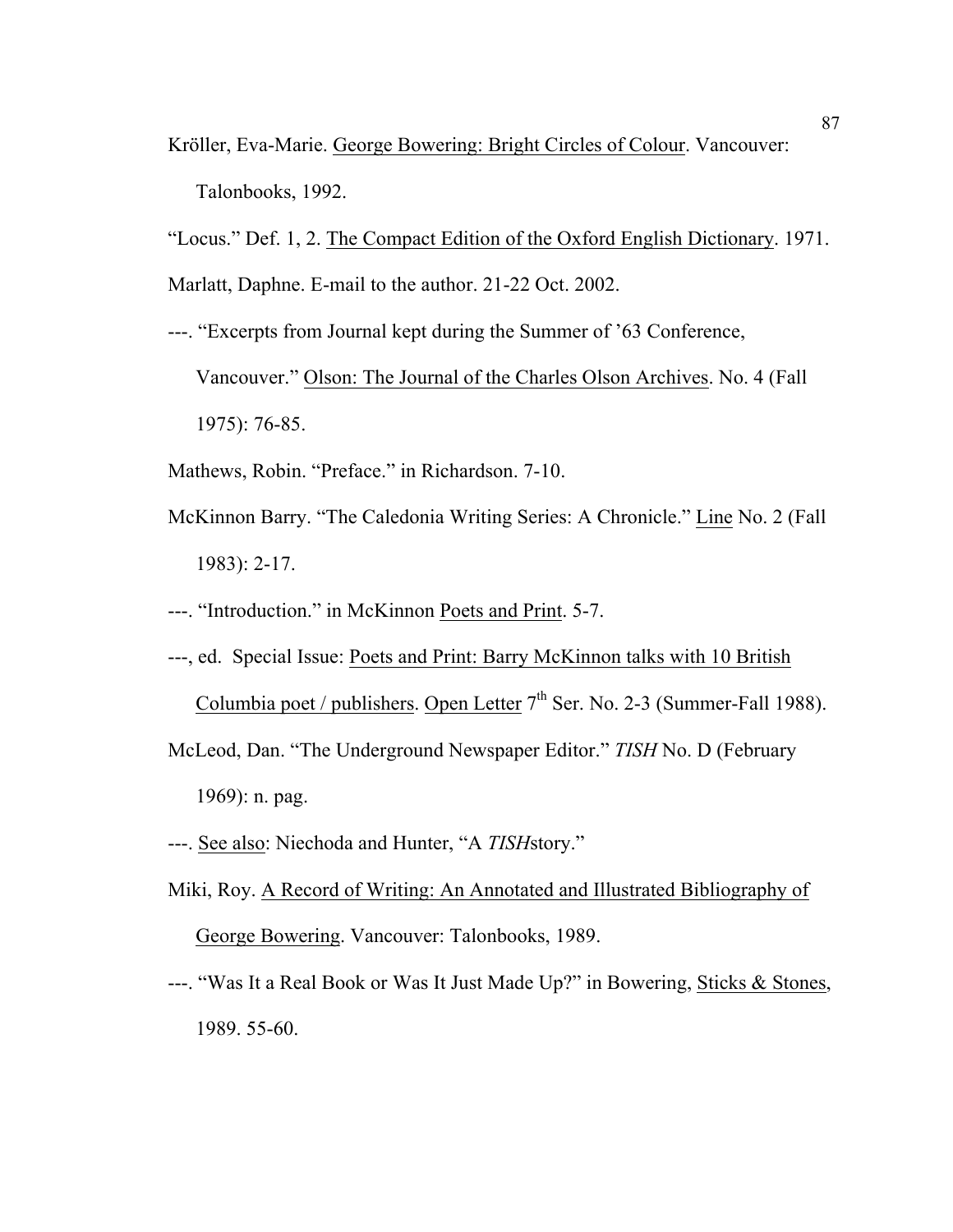- Mitchell, Beverly. "The Genealogy of *TISH*" Open Letter 2<sup>nd</sup> Ser. No. 3 (Fall 1972): 32-51.
- Natoli, Joseph and Linda Hutcheon, eds. A Postmodern Reader. Albany: State University of New York P, 1993.
- Niechoda, Irene and Tim Hunter. "A Tishstory." In Barbour. 83-98. [This article consists of a transcription of a 1985 roundtable discussion with George Bowering, Frank Davey, David Dawson, Gerry Gilbert, Gladys [Maria] Hindmarch, Lionel Kearns, Daphne Marlatt, Dan McLeod, Roy Miki, Ellen Tallman, Warren Tallman and Fred Wah]
- Norris, Ken. The Little Magazine in Canada 1925-1980: Its Role in the Development of Modernism and Post-Modernism in Canadian Poetry. Toronto: ECW Press, 1984
- Olson, Charles. "Proprioception." Additional Prose: A Bibliography on America, Proprioception & Other Notes & Essays. George F. Butterick, ed. Bolinas: Four Seasons Foundation, 1974. 17-33.
- ---. "Projective Verse *and* Letter to Elaine Feinstein." Selected Writings of Charles Olson. Robert Creeley, ed. New York: New Directions: 1966. 15-30.
- Patterson, Tom. "The Success of its own Accident: An Opinionated, Encapsulated History of Black Mountain College." Special Issue: *The Black Mountain College Issue.* North Carolina Literary Review Vol. II No. 2 (1995): 16-32.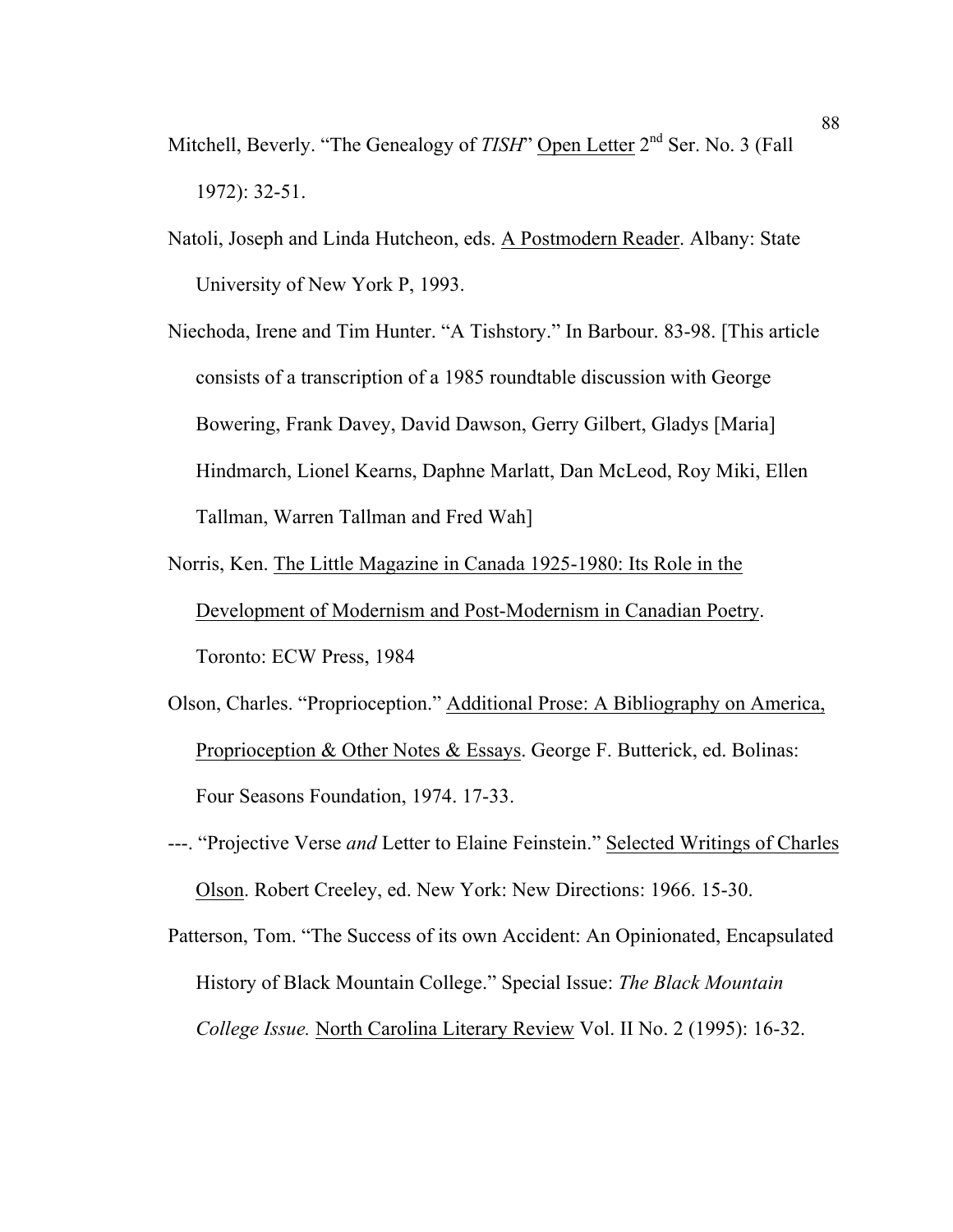Pauls, Naomi and Charles Campbell, eds. The Georgia Straight: What the Hell

Happened? Vancouver: Douglas and McIntyre, 1997.

Perry, Samuel. "Osseous Roots." *TISH* 28 (January 1965): 9-10.

---. Personal Locus: Maximus of Gloucester from Dogtown Charles Olson. Vancouver: *TISH*books, 1963.

Persky, Stan. "Bibliographic Soap Opera." *TISH* No. D (February 1969): n. pag.

- ---. "October 26, 1968." *TISH* No. D (February 1969): n. pag.
- ---. Oral History of Vancouver: Stan Persky's Section. Interview with Brad Robinson. Toronto: Beaver Kosmos Folios, 1972. Rpt in Gervais. The Writing Life. 103-116.
- Pound, Ezra. The Cantos of Ezra Pound. New York: New Directions, 1971.
- Quartermain, Peter. "Romantic Offensive: *TISH*." Canadian Literature No. 75 (Winter 1977): 77-84.
- Reid, Jamie. E-mail to the author. 10 Dec. 2002.
- ---. *untitled* ("What's a poem?...") in Davey TISH No. 1-19. 14.
- Richardson, Keith. Poetry and the Colonized Mind: *TISH*. Oakville: Mosaic Press, 1976.
- Robinson, Brad. "Before *TISH:* from *Oral History of Vancouver*." Interview with Gladys Hindmarch. Open Letter.  $2<sup>nd</sup>$  Ser, No. 1 (1971-72): 30-36.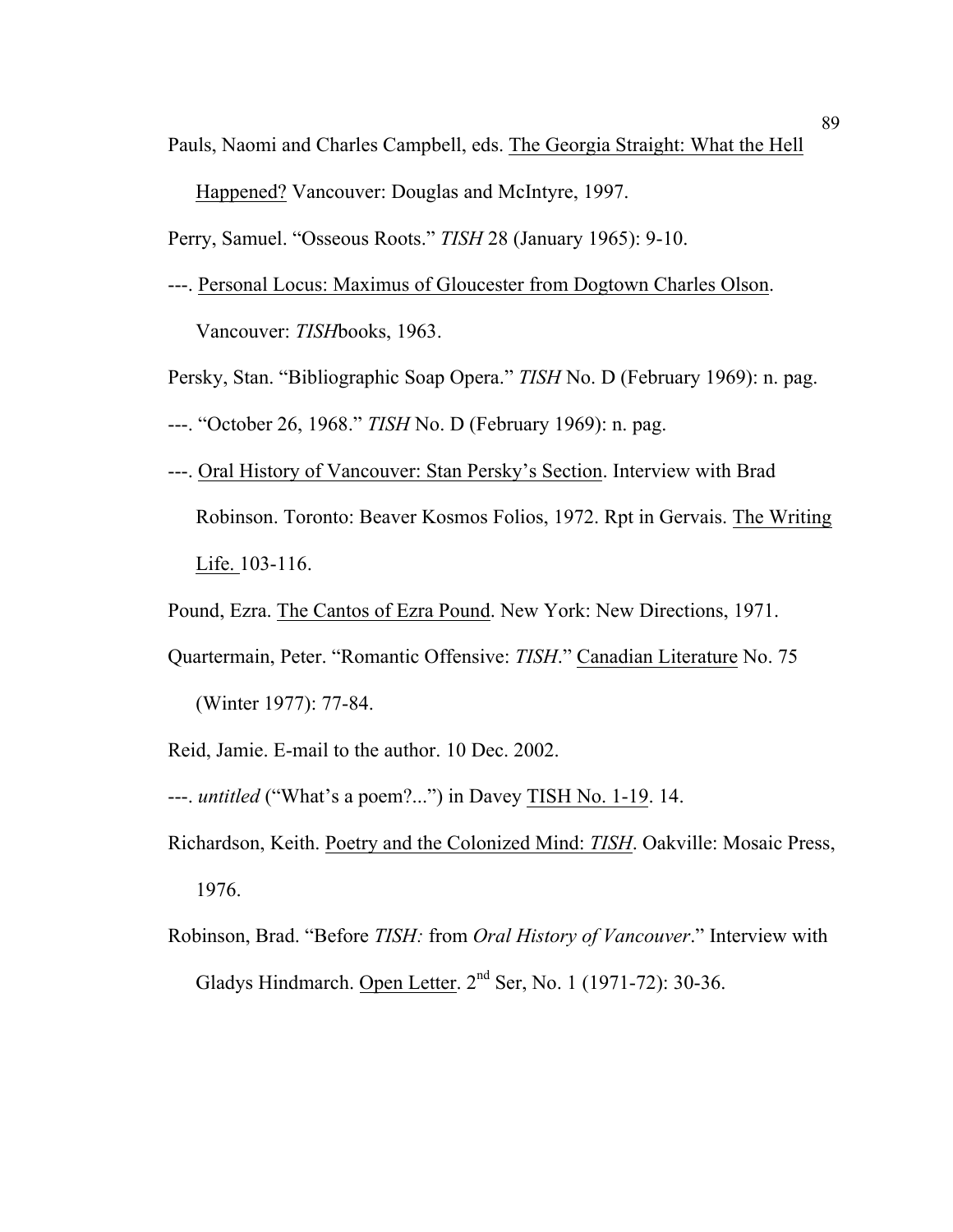- ---. Oral History of Vancouver: Stan Persky's Section. Interview with Stan Persky. Toronto: Beaver Kosmos Folios, 1972. Rpt in Gervais. The Writing Life. 103- 116.
- Shapiro, Gary. Earthwards: Robert Smithson and Art after Babel. Berkeley: University of California Press, 1995.
- Smithson, Robert. "A Sedimentation of the Mind: Earth Projects." Robert Smithson: The Collected Writings. Jack Flam, ed. Berkeley: University of California P, 1996. 100-113.
- Spicer, Jack. The House that Jack Built: The Collected Lectures of Jack Spicer. Peter Gizzi, ed. Hanover: Wesleyan UP, 1998.
- Tallman, Warren. "A Brief Retro-Introduction to *TISH*." In Tallman, In the Midst. 202-208.
- ---. In the Midst: Writings 1962-1992. Vancouver: Talonbooks, 1992.
- ---. "Introduction." in Davey, Frank. D-Day and After. Vancouver: *TISH*books, 1963. n. pag. Rpt in Tallman, In the Midst. 19-20.
- **---.** Letter to Robert Creeley. 30 May 1962. Minutes of the Charles Olson Society No. 30 (April 1999). 7-9.
- ---. "Wonder Merchants: Modernist Poetry in Vancouver during the 1960's." Godawful Streets of Man. Special issue. Open Letter 3<sup>rd</sup> Ser. No.6 (Winter, 1976-77): 175-207.
- ---. See also: Niechoda and Hunter, "A *TISH*story."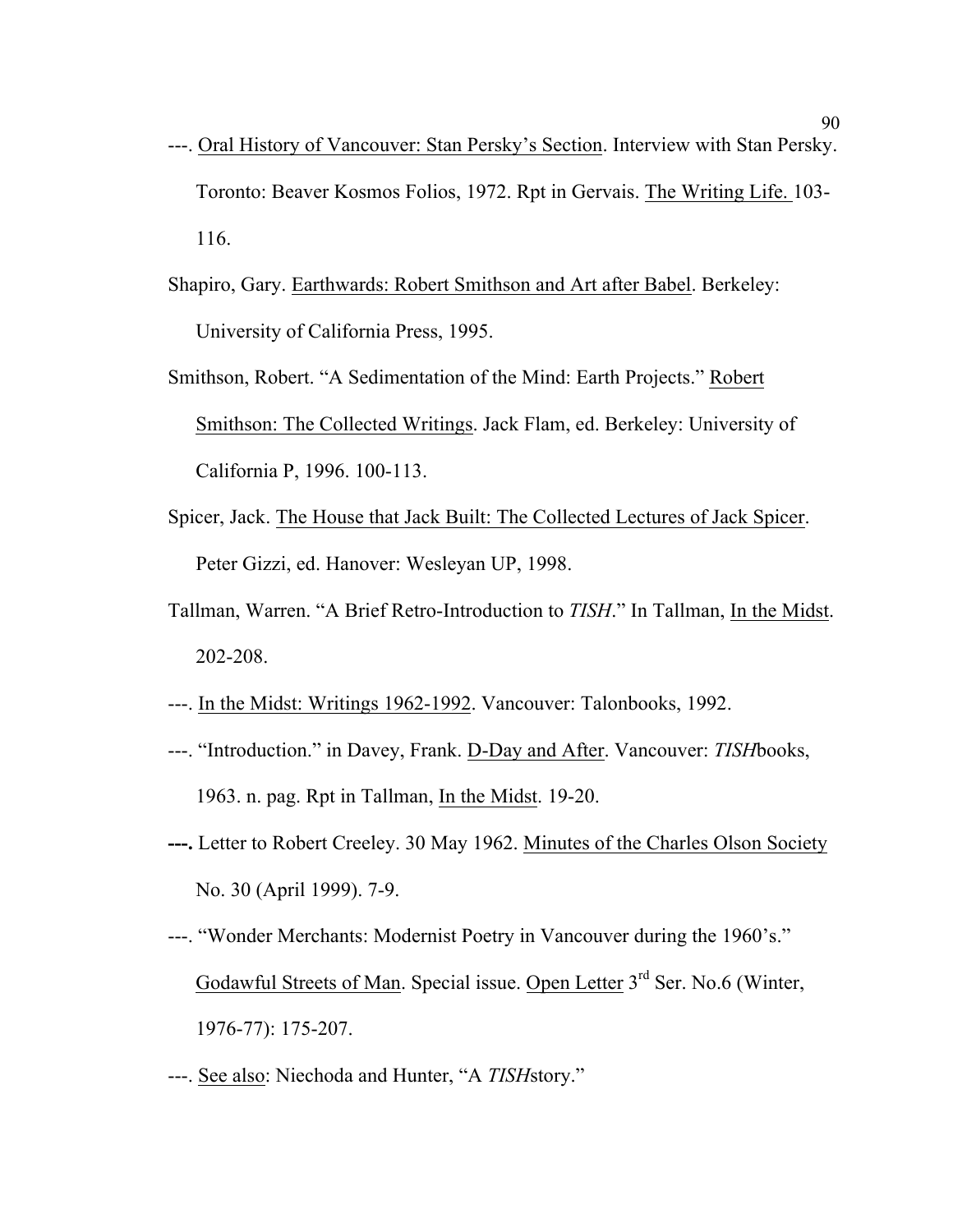- "University of British Columbia English 410 Documents." MINUTES of the Charles Olson Society No. 30 (April 1999): 15-19.
- Vidaver, Aaron "Vancouver, 1963." MINUTES of the Charles Olson Society No. 30 (April 1999): 2.

---. "Polis is Eyes: Morning Session, July 31, 1963 Vancouver Poetry Conference." MINUTES of the Charles Olson Society No. 30 (April 1999): 20-32. [This article consists of Aaron Vidaver's transcription of the July 31, 1963 morning session with Robert Creeley, Robert Duncan, Allen Ginsberg and Charles Olson].

- Wah, Fred. *untitled* ("The origin of the poem…") in Davey TISH No.1-19. 23.
- ---. See also: Niechoda and Hunter, "A *TISH*story."
- Wah, Pauline. [See also: Pauline Butling.] "Notes from Olson's Classes at Vancouver." Olson: The Journal of the Charles Olson Archives. No. 4 (Fall 1975): 64-69.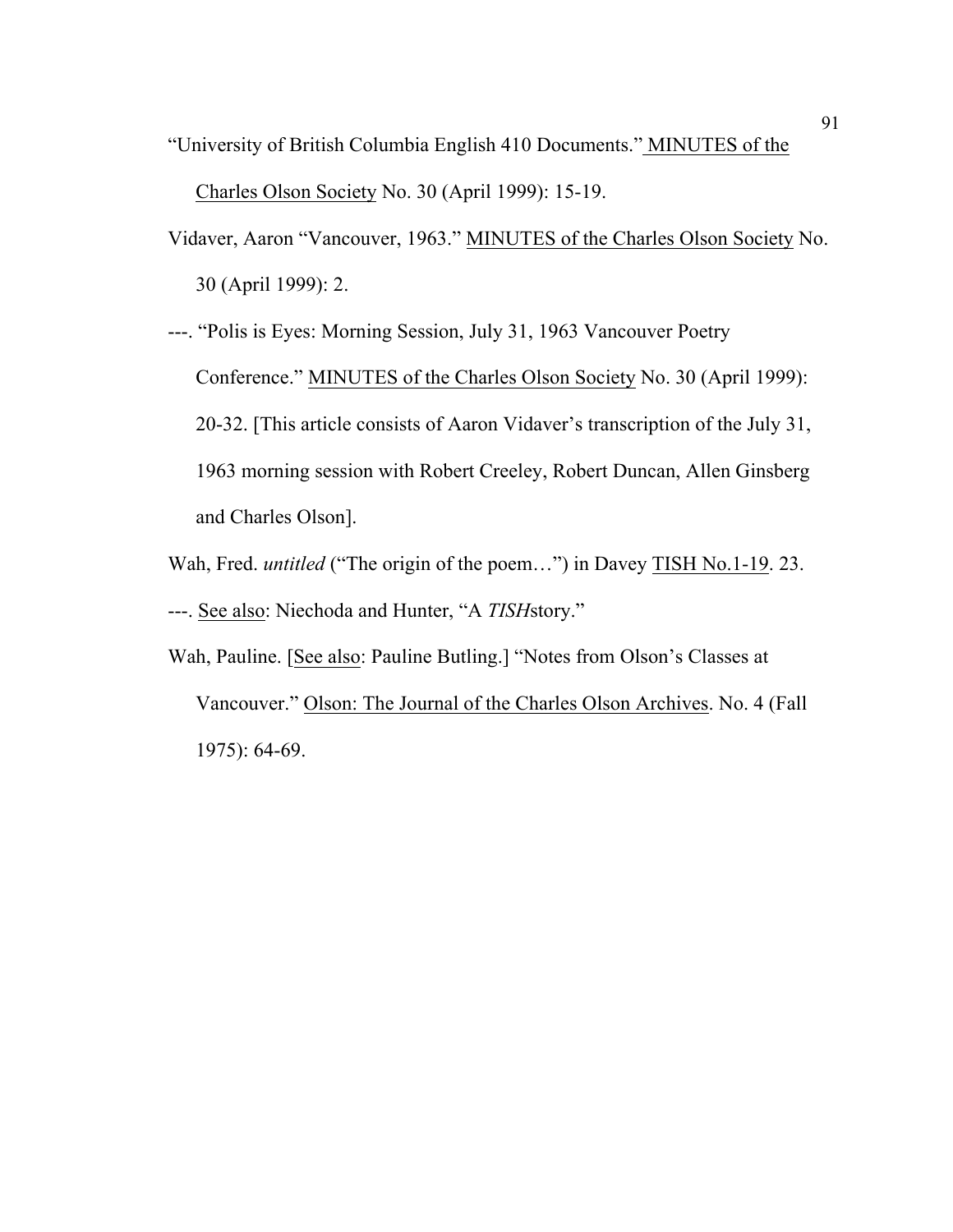*TISH* issues 20 through E[45] are transcribed into *Microsoft Word 2002* and are included in this thesis on the enclosed CDRom.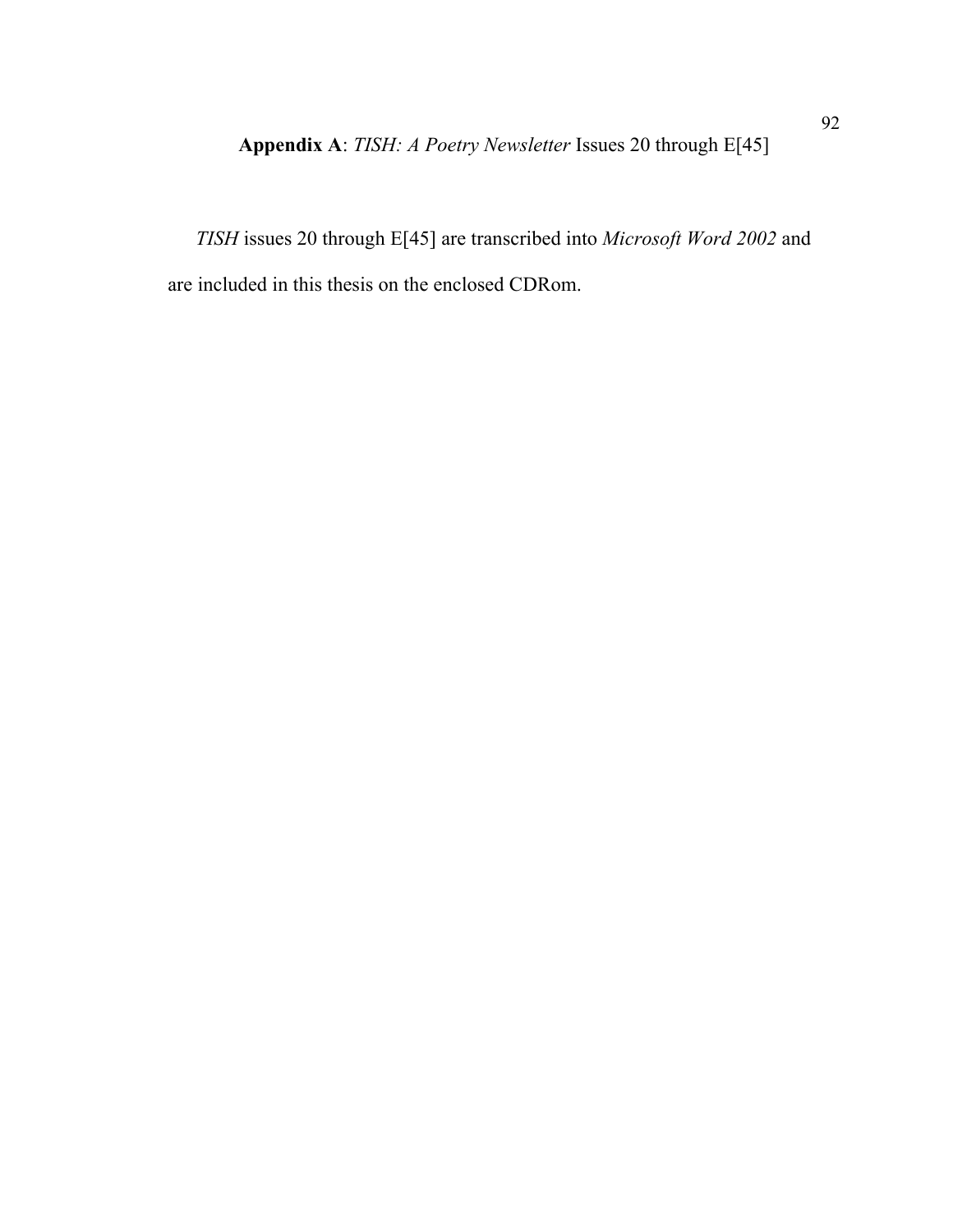**Appendix B**: Index of *TISH: A Poetry Newsletter* Issues 20 through E[45]

 Note: all page numbers reference the compiled manuscript of *TISH* issues 20 through E[45] (Appendix A).

1. Index to Authors and Poets

Auxier, Peter. *20*:8, 10-11; *21*:14; *22*:7; *23*:13-14; *26*:13-14; *27*:10; *34*:10-12.

--- and Dan McLeod. *28*:12.

Bergé, Carol. *22*:6; *34*:3-4.

bissett, bill. *32*:11; *33*:11; *34*:6-10; *E*:16.

Blaser, Robin. *42*:2-8; *43*:8-10.

Bowering, George. *20*:2; *22*:9; *23*:6; *26*:10-11; *28*:7-8; *30*:12-13; *32*:7-8; *33*:12; *35*:12.

Boyle. Jim. *29*:4.

Bromige, David. *22*:10; *25*:8-9; *35*:9-11.

Bruce, Geron. *43*:2-3; *E:*10-14.

Buckle, Daphne [Marlatt, Daphne]. *20*:7-8, 12; *21*:11-13; *22*:3-4; *23*:8-9; *24*:6-7;

*26*:7-8; *27*:5; *28*:5-7; *30*:2; *31*:7; *32*:6; *36*:11; *39*:2-3.

Cacchioni, Mark. *D*:15.

Candelaria, Frederick. *D*:23.

Caplan, Ronald. *25*:3-4.

Coleman, Victor. *25*:3; *41*:12.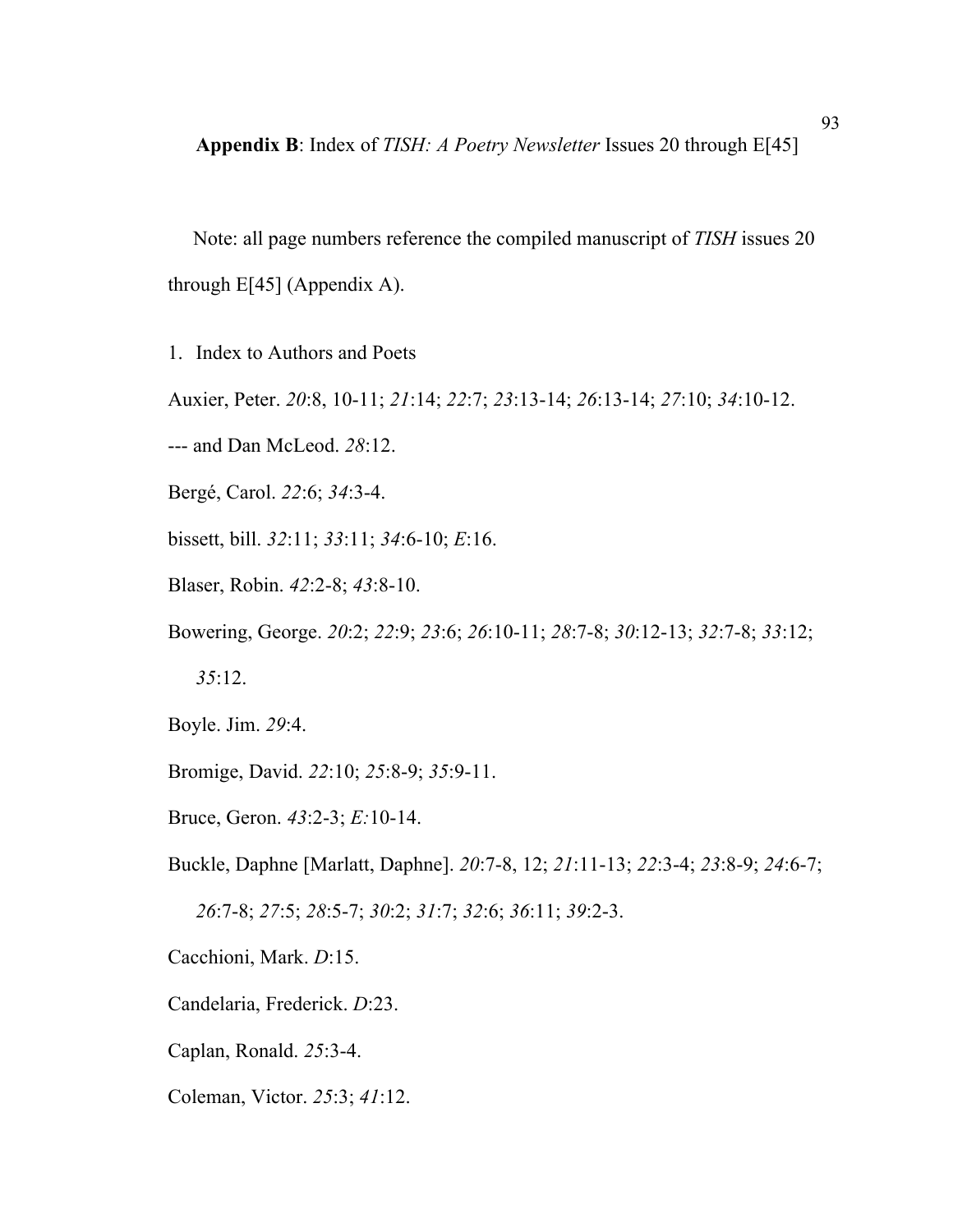Copithorne, Judith. *30*:10; *37*:5-6.

Cull, David. *20*:3-4; *21*:3-4; 9-10; *22*:10-11; *23*:4-5; *24*:8; *25*:12; *26*:6; *28*:2; *29*:5-

8; *30*:11; *32*:2-4; *43*:20-22.

Davey, Frank. *24*:2-3; *30*:8.

Dawson, David. *20*:5; *22*:13-14; *24*:10; *25*:10; *27*:4; *29*:11; *30*:9; *31*:5-6; *34*:4-5.

di Prima, Diane. *40*:5.

Doheny, Pip. *D*:3-5.

Douglas, Fred. *39*:9-11.

Eigner, Larry. *24*:3; *26*:5; *27*:8-9; *30*:3.

Ellingham, Louis. *E*:17.

Eshleman, Clayton. *40*:7-12.

Fawcett, Brian. *43*:4-5.

Felson, Larry. *E*:9.

Fletcher, Terence J. *31*:6.

Gadd, Maxine. *26*:2; *31*:8-10; *39*:4-6.

Gilbert, Gerry. *38*:7-9.

Ginsberg, Allen. *E*:2-4.

Grady, Robert F. *30*:3-5; *32*:9.

Hawkins, Bill. *30*:6-7.

Heyman, George. *E*:18-20.

Hindmarch, Gladys [Maria]. *26*:12; *27*:6-7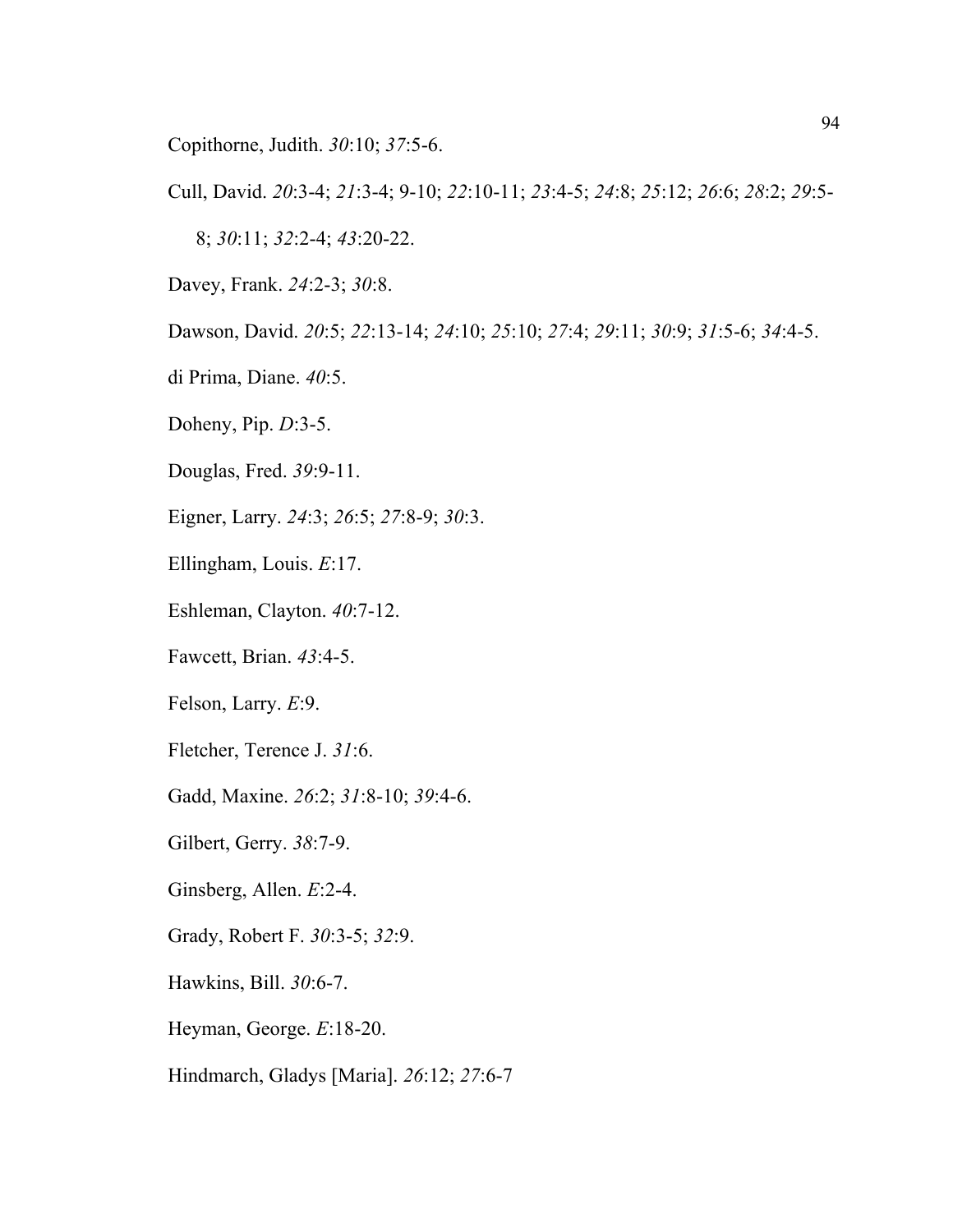- Hogg, Bob. *20*:13; *25*:4-6; *26*:11-12; *31*:10-12.
- Hollo, Anslem. *23*:9.
- Hoover, Neap. *40*:3-4.
- Johnson, Karen. *21*:4-5.
- Kearns, Lionel. *24*:11-12; *25*:6-7; *28*:3-5; *30*:14; *38*:3-6.
- Keys, John. *23*:10; *30*:15.
- Lattey, Steve. *41*:4-5.
- Lawrence, Scott. *30*:10; *D*:6-7.
- Matthews, Mike. *23*:6; *25*:7.
- McFadden, David. *31*:2; *37*:9-12; *38*:10-11.
- McKinnon, Barry. *37*:7; *41*:7-8.
- McLeod, Dan. *20*:6; *22*:1-2; *24*:5; *26*:7; *31*:12; *32*:10; *39*:12; *40*:2; *42*:18.
- Melanga, Gerard. *28*:10-11; *31*:3-4; *32*:5-6; *35*:12; *36*:7-10.
- Neil, Al. *35*:6-9; *39*:7-8.
- Newlove, John. *32*:10-11; *34*:2.
- Olson, Charles. *24*:4-5.
- Perchik, Simon. *22*:8, *41*:11.
- Persky, Stan. *42*:16-17; *43*:16-19.
- Perry, Sam. *28*:9-10.
- Plymell, Charles. *36*:12.
- Reid, Jamie. *21*:12; *24*:9; *28*:2; *30*:16-18.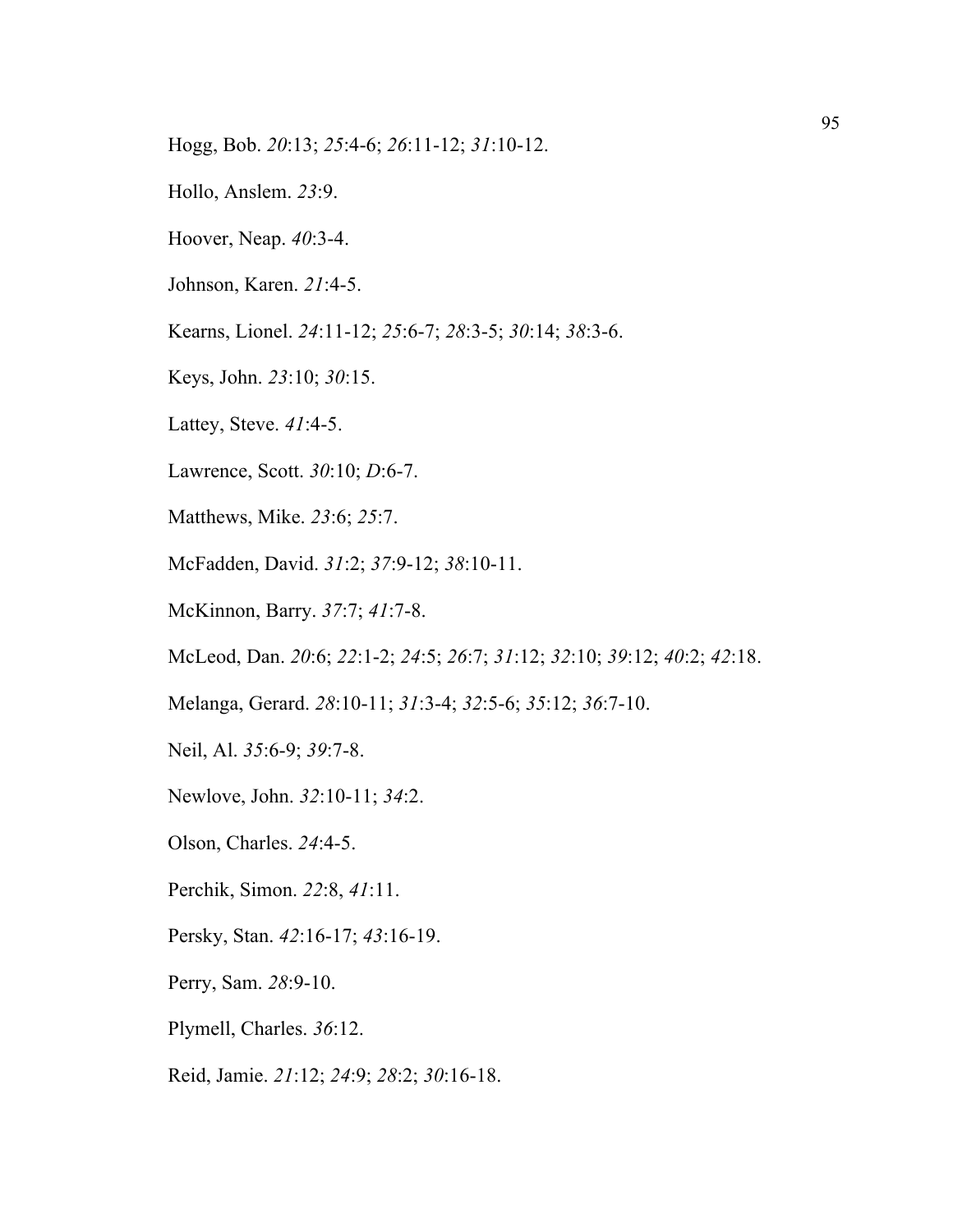Riley, Jim. *43*:25.

Robinson, Brad. *41*:6, 9-10; *42*:12-15, 19-21; *43*:23; *E*:5-8.

Robinson, Lally. *43*:24

Spicer, Jack. *42*:9-11; *D*:10-14.

Stanley, George. *43*:6-7; *E*:21.

Stuart, Colin. *31*:3; *41*:2-3.

Suys, Henk. *40*:6.

Tallman, Karen. *43*:15; *D*:19-20.

taylor, nancy. *D*:16-17.

Vallejo, César. *36*:2-6.

Wade, John Stevens. *37*:8.

Wah, Fred. *20*:9.

Wakowski, Diane. *30*:4.

Wilson, Keith. *36*:12.

Wisnicki, Michael. *27*:7-8.

Wood, Wilbur. *E*:15.

2. Index to Articles, Reviews and Correspondence.

*anon*. Review of *SUM* #1. *23*:11-12.

---. "The E at Delphi" *E*:22-24.

Blaser, Robin. "excerpt from *Particles*" *41*:13.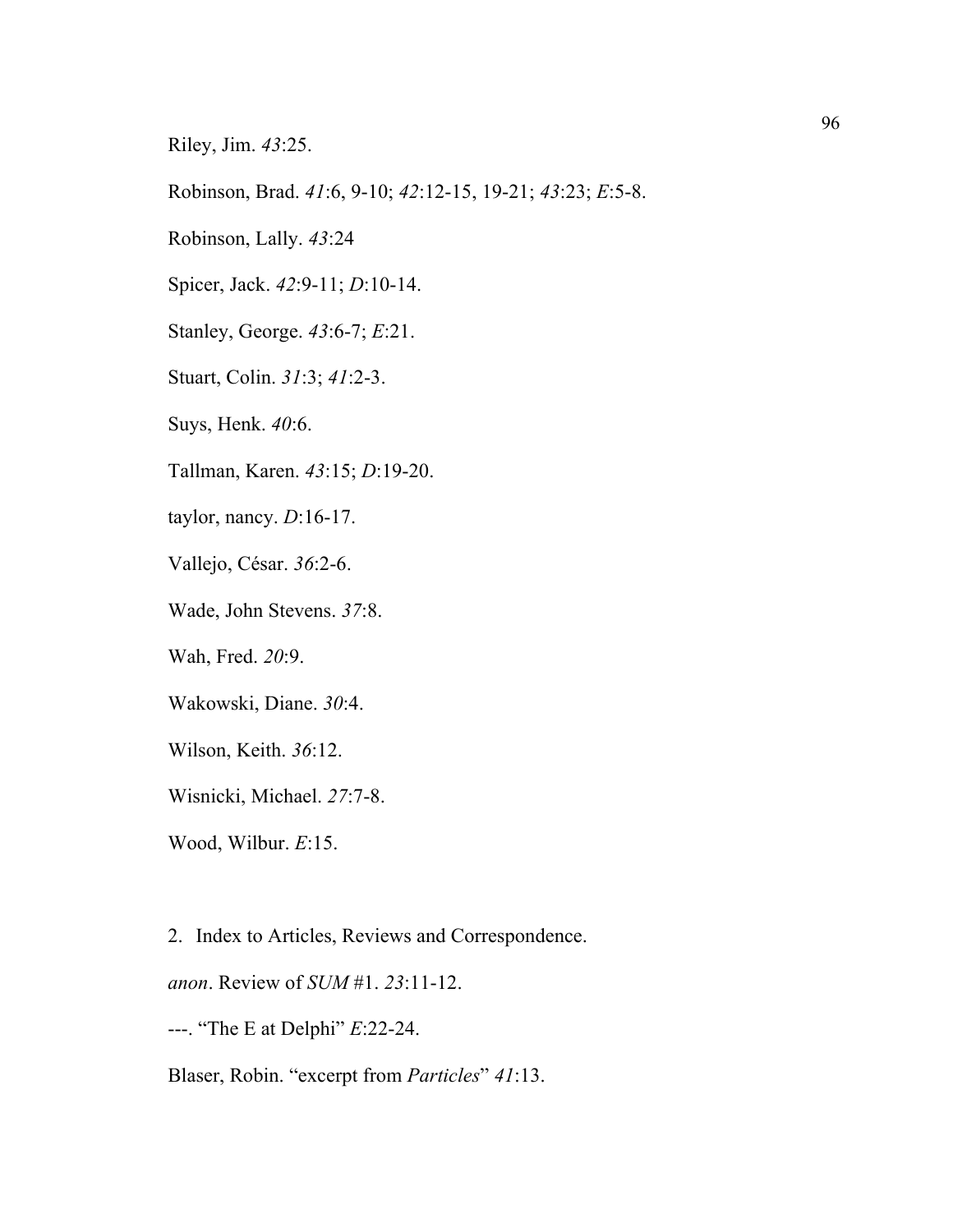Boggs, W. Arthur. Letter. *24*:2.

Bowering, George. "The most remarkable things about *TISH*" *20*:2.

- ---. "Kerouac's Brother," review of Jack Kerouac's *Vision of Gerard*. *22*:5.
- ---. Letter. *27*:2-3.
- ---. "Blaser and Levertov" Review of Robin Blaser's *The Moth Poems* and Denise Levertov's *O Taste and See*. *30*:5-6.
- Byrne, Rick. Letter. *42*:22-23.
- LA CASA DEL HOMBRE. Letter. *21*:11.
- Cramer, Dylan, "To all the dear 'Night People'."*D*:2.
- Cull, David. "a review 'I come back to the geography of it' olson (some notes on source)." *23*:7.
- Davey, Frank. Letter. *20*:9
- Dawson, David. "Editorial." *20*:4
- ---. "A Reaction" Review of Robert Peterson's *Home for the Night*. *25*:11.
- ---. "One reaction to" Review of Frank Davey's *City of Gulls and Sea*. *26*:9-10.
- ---. "NOTES:" [Review of George Bowering's *Points on the Grid*]. *29*:9- 10.
- Financial Collection Agencies Ltd. Letter. 27:3
- Gadd, Maxine. Letter. *26*:3-5.
- Hindmarch, Gladys [Maria]. Review of *Blew Ointment* #1. *22*:12-13.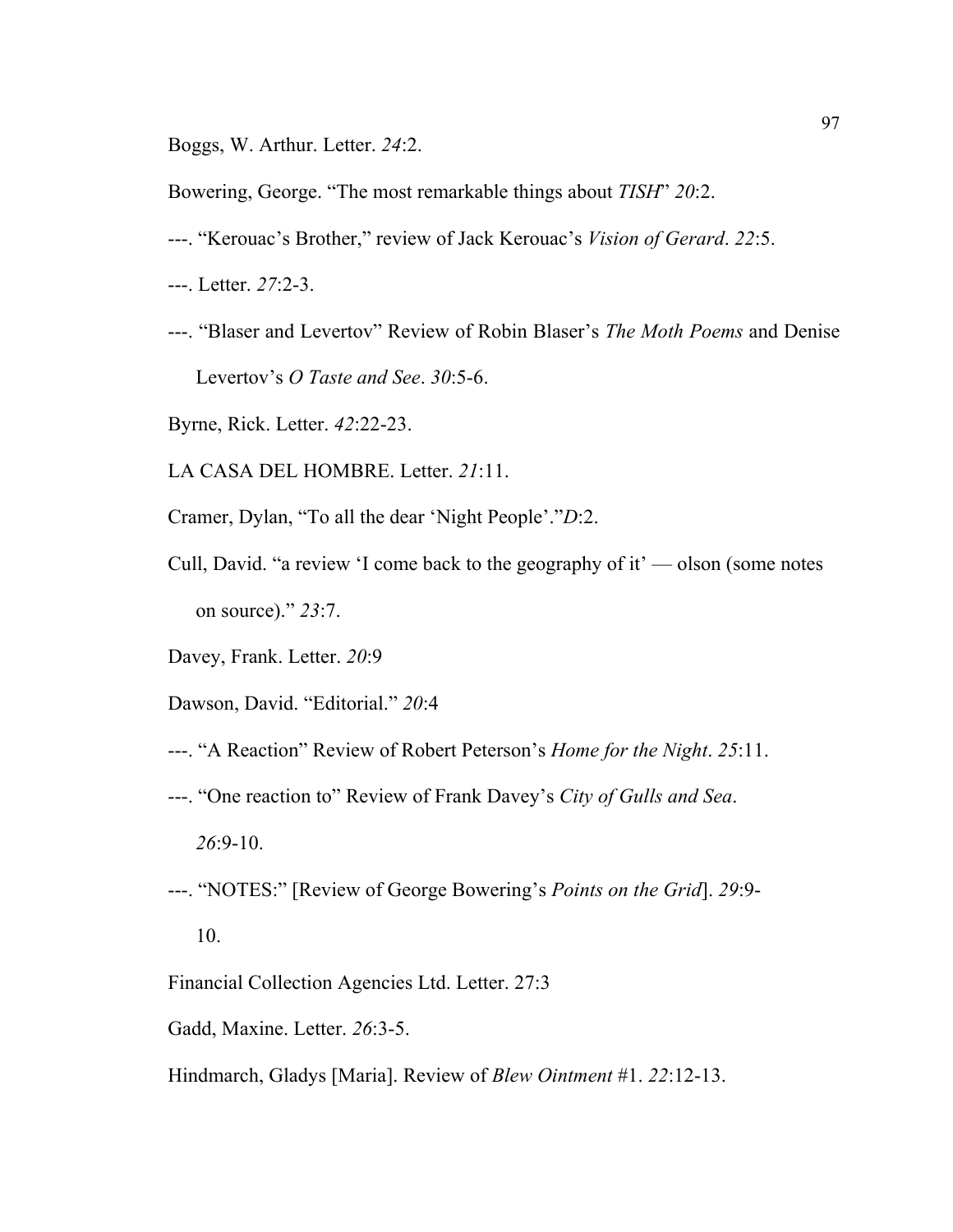Hogg, Bob. Review of Roy Kiyōoka's *Kyoto Airs*. *25*:2.

- Kasowitz, Dan. "A Description of 'Apprehensions': The Tantamounce" *37*:3-4.
- Lane, Red. Letter. *29*:2-4.
- Loewinsohn, Ron. "Weels, Pumps, Springs, Fountains: Notes Springing from a poem by Maxine Gadd; with voices of spirits." *35*:2-6.
- McLeod, Dan. "Editorial: a note." *30*:2.
- ---. Review of Jerome Rothenberg's *The Gorky Poems*. *37*:2.
- ---. "The Underground Newspaper Editor." *D*:8-9.
- Olson, Charles. Letter. *38*:2.
- Persky, Stan. Letter. *38*:2.
- ---. "October 26, 1968." *D*:18.
- ---. "Bibliographic Soap Opera." *D*:21.
- Reid, Jamie. Review of Robert Kelly's *Her Body Against Time*. *23*:2-3.
- ---. Letter. *29*:2.
- Snyder, Gary. Letter. *29*:4.
- Tallman. Warren. "Robert Creeley's Rimethot." *33*:2-10.
- ---. "Williams' Perception in the Accident."*43*:11-14.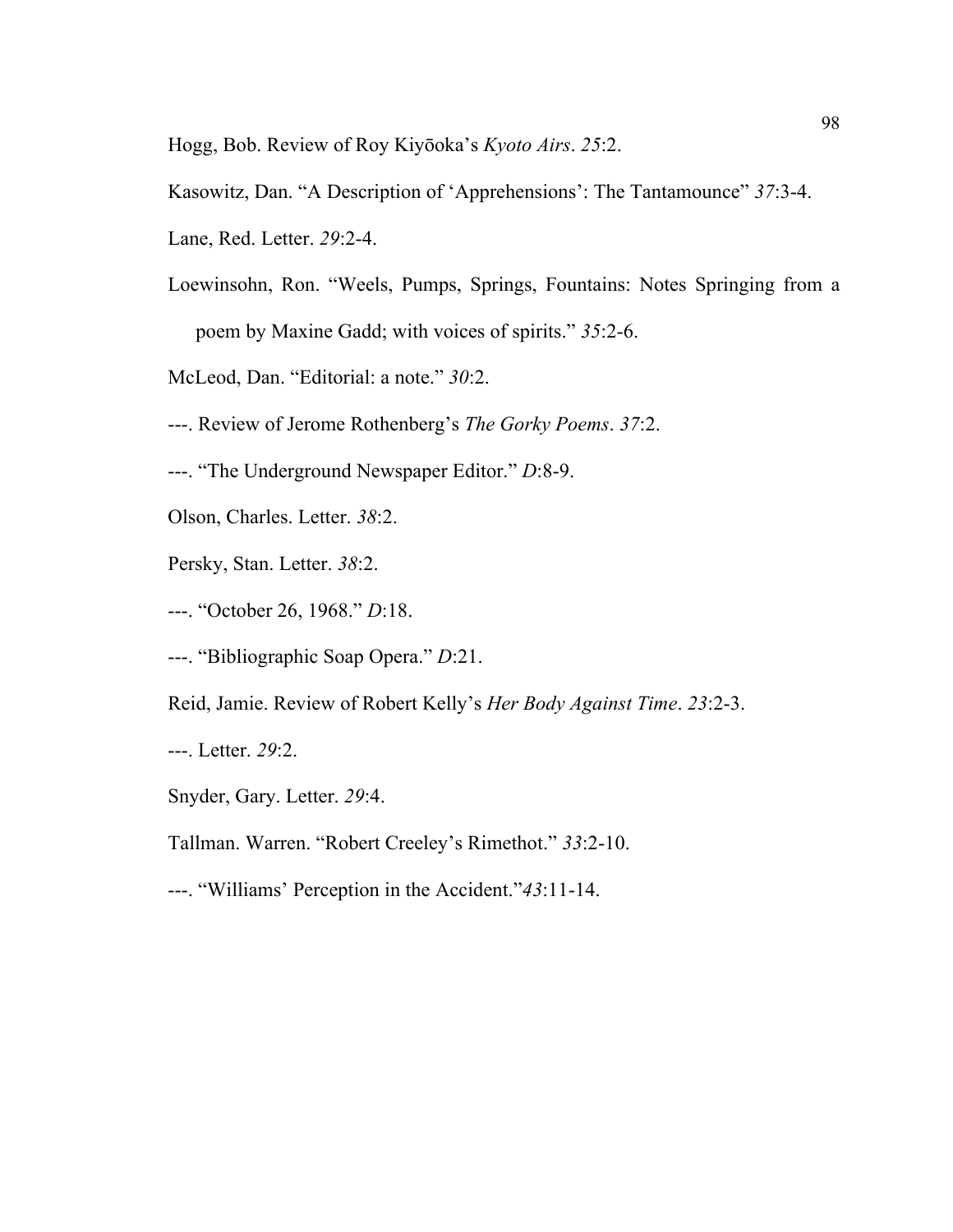**Appendix C**: *MOTION: A Prose Newsletter* Issues 1 through 6

 *MOTION* issues 1 through 6 are transcribed into *Microsoft Word 2002* and are included in this thesis on the enclosed CDRom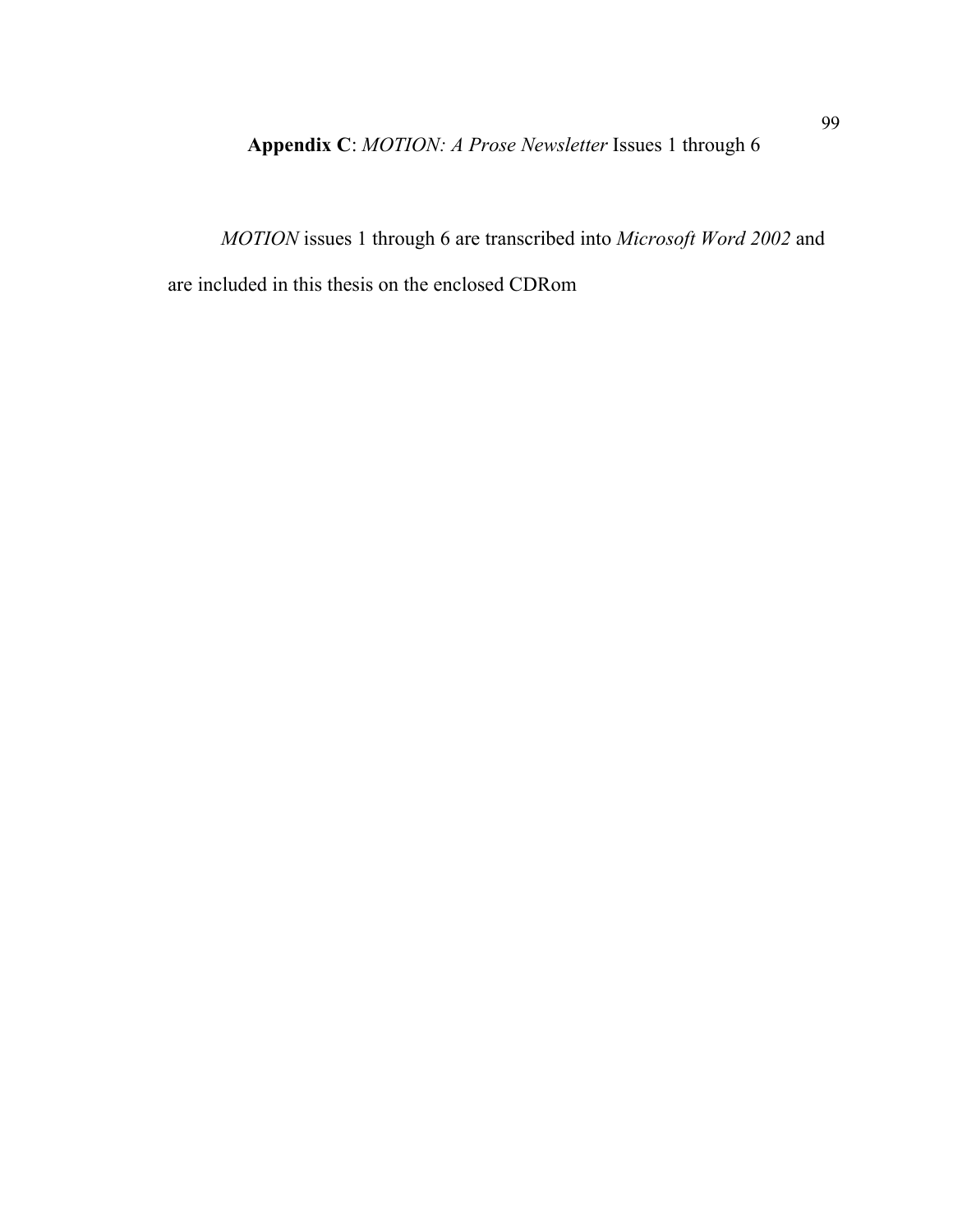Note: all page numbers reference the compiled manuscript of *MOTION* issues 1 through 6 (Appendix C).

1. Index to Authors and Artists.

bissett, bill. *5*:Cover

Cahil, Philip. *3*:3-5

Coull, Barry. *6*:2-5

Cull, David. *1*:8-9; *2*:2-3; *3*:7-9; *4*:4-5; *5*:6-8; *6*:10-11

Davey, Frank. *1*:7-8; *2*:4-5

Eigner, Larry. *3*:9-10

Grady, Robert F. *2*:5-6

Hindmarch, Gladys [Maria]. *4*:5-8; *6*:12

Hogg, Robert. *1*:3; *2*:6-8; *5*:2-6; *6*:6-10

Jasper, Lori. *1*:2-3; *3*:2-3; *4*:2-4

Johnson, Carol. *3*:5-7

Morgan, Phil. *6*:Cover

Paul, Jim. *2*:Cover

Reid, Jamie. *1*:4-7

Young, Ted. *1*:Cover